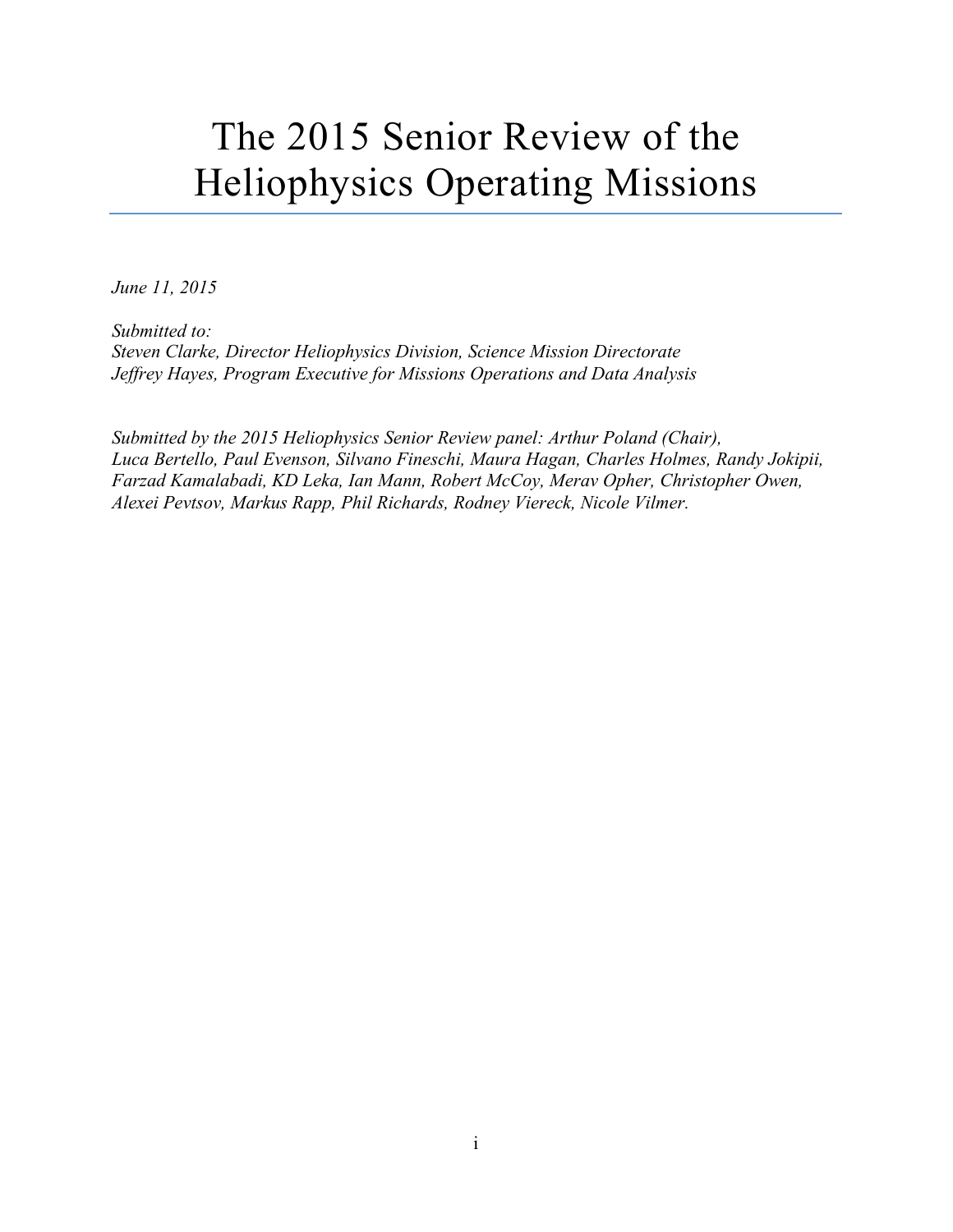# **Executive Summary**

The 2015 Heliophysics Senior Review panel undertook a review of 15 missions currently in operation in April 2015. The panel found that all the missions continue to produce science that is highly valuable to the scientific community and that they are an excellent investment by the public that funds them.

At the top level, the panel finds:

- NASA's Heliophysics Division has an excellent fleet of spacecraft to study the Sun, heliosphere, geospace, and the interaction between the solar system and interstellar space as a *connected system*. The extended missions collectively contribute to all three of the overarching objectives of the Heliophysics Division.
	- o Understand the changing flow of energy and matter throughout the Sun, Heliosphere, and Planetary Environments.
	- o Explore the fundamental physical processes of space plasma systems.
	- o Define the origins and societal impacts of variability in the Earth/Sun System.
- All the missions reviewed here are needed in order to study this *connected system.*
- Progress in the collection of high quality data and in the application of these data to computer models to better understand the physics has been exceptional.
- The funds invested in the Mission Operation & Data Analysis (MO&DA) budget are providing an excellent return in terms of our better understanding the geospace environment in which our technological society functions.

The review noted a few serious problems within the portfolio.

- For various reasons some of the missions are not being funded at an adequate level (the total MO&DA budget is unfortunately low, such that there is not enough money to do the science proposed).
- For the Voyager mission, there are multiple problems regarding data access and archival storage that need to be addressed. In addition, the performance of the magnetometer team is seriously deficient.
- The SDO mission has financial and management problems that need to be addressed at the NASA HQ level.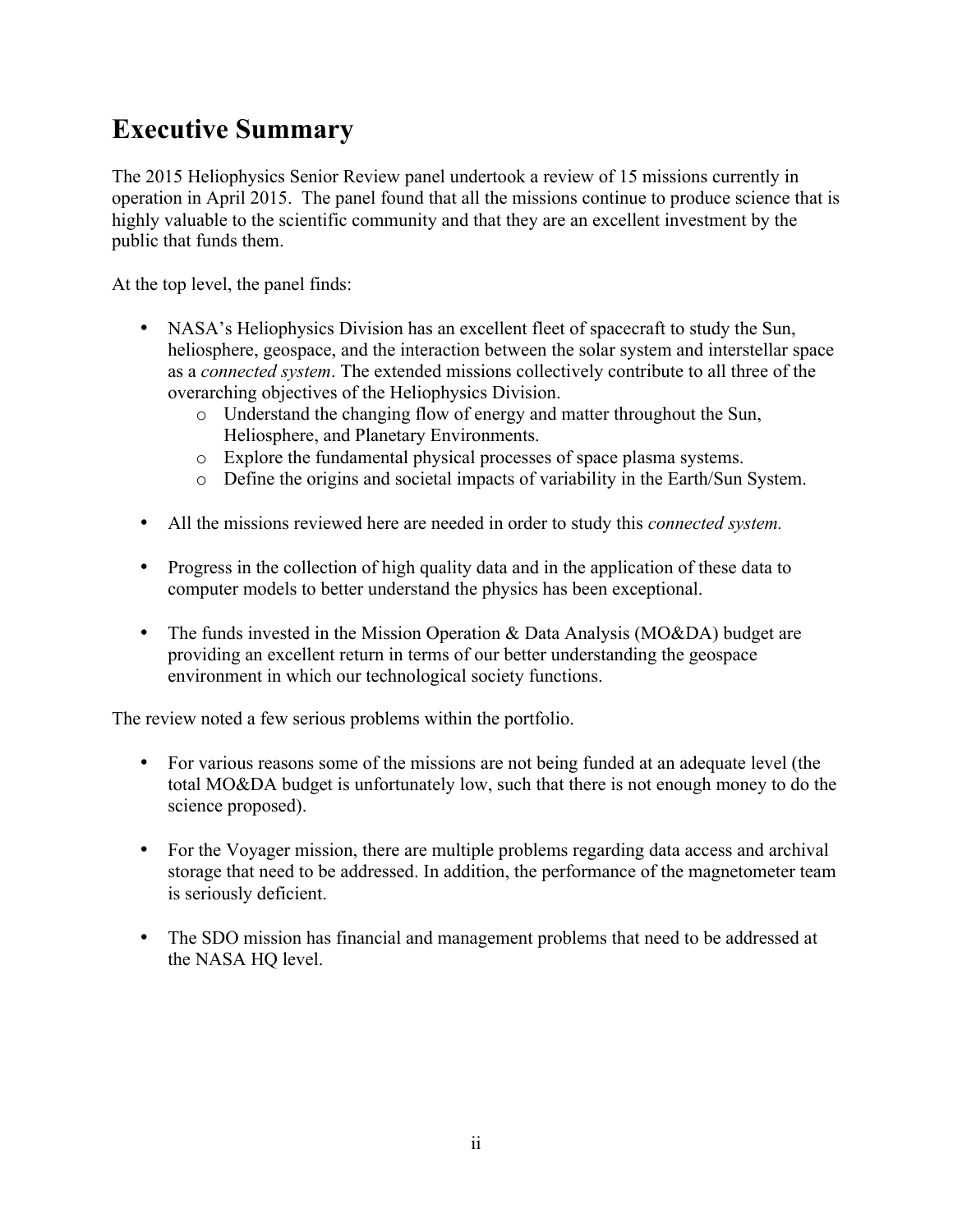# **Contents**

| 1. |       |  |
|----|-------|--|
|    | 1.1   |  |
|    | 1.2   |  |
|    | 1.3   |  |
| 2. |       |  |
|    | 2.1   |  |
|    | 2.1.1 |  |
|    | 2.2   |  |
|    | 2.3   |  |
|    | 2.3.1 |  |
|    | 2.3.2 |  |
| 3. |       |  |
| 4. |       |  |
|    | 4.1   |  |
|    | 4.2   |  |
|    | 4.3   |  |
|    | 4.4   |  |
|    | 4.5   |  |
|    | 4.6   |  |
|    | 4.7   |  |
|    | 4.8   |  |
|    | 4.9   |  |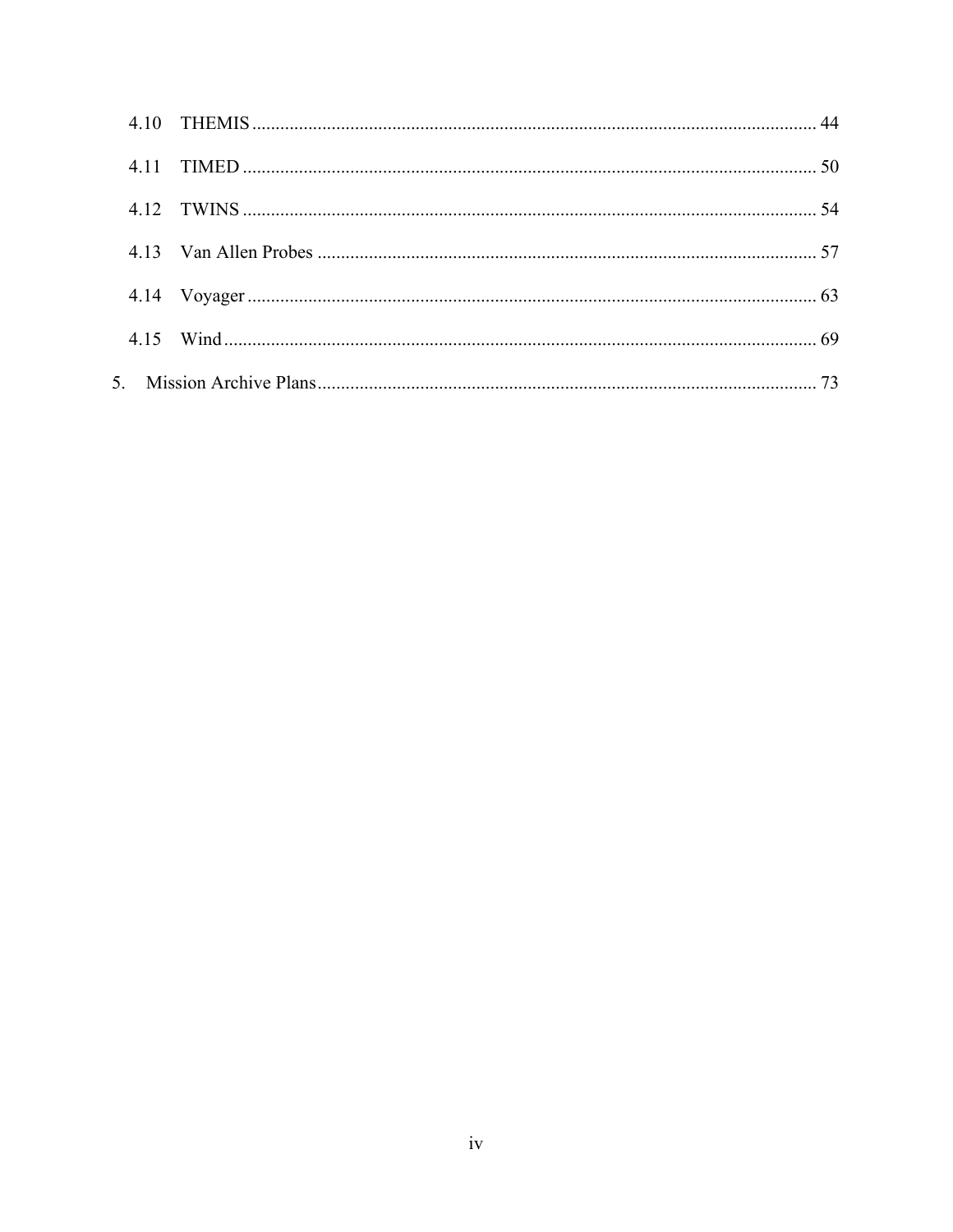# **1. Overview**

# **1.1 Introduction**

The spacecraft operating under NASA's Heliophysics division and the science being accomplished with the data from these missions are impressive. We now have a fleet of spacecraft that allow us to study the interior of the Sun, its generation of magnetic fields, the measurement of those fields, their evolution (both slow and fast), the generation of solar/heliospheric storms, their evolution through the heliosphere, their interaction with the Earth's magnetosphere and ionosphere, and their interaction with interstellar space. The data produced by these spacecraft are being used extensively in computer models to help us better understand the physics of space.

NASA's Science Mission Directorate (SMD) periodically conducts comparative reviews of Mission Operations and Data Analysis (MO&DA) programs to maximize the scientific return from these programs within finite resources. The acronym MO&DA encompasses operating missions, data analysis from current and past missions, and supporting science data processing and archive centers. NASA uses the findings from these comparative reviews to define an implementation strategy and give programmatic direction and budgetary guidelines to the missions and projects concerned for the next 5 fiscal years (matching the Federal government's budget planning cycle).

Additionally, from the NASA Authorization Act of 2005 (Public Law 109-155), Section 304(a): "The Administrator shall carry out biennial reviews within each of the Science divisions to assess the cost and benefits of extending the date of the termination of data collection for those missions that have exceeded their planned mission lifetime."

The 2015 Heliophysics MO&DA review, referred to as the Senior Review, was conducted in March through June of 2015. The Senior Review considered the comparative scientific merit of the various flight programs comprising the Heliophysics System Observatory (HSO) along with the data analysis and archiving programs. The review compared expected scientific returns and contributions to the system observatory relative to program costs under the pressure of reduced resources for the MO&DA program. A set of findings consistent with the most recent SMD Science Plan and 2012 Decadal Strategy for Solar and Space Physics was developed by the Senior Review panel to help prioritize the resources of the MO&DA program for FY16 and FY17 along with forward-looking findings for FY18–20. This report presents the findings of the 2015 Senior Review.

In general the panel was very favorably impressed with the status of the Heliophysics MO&DA program. There is a strong fleet of spacecraft to do coordinated Heliophysics and space weather research. Science accomplished since the last senior review by PI teams and the community is impressive, as is the new science proposed in the mission proposals. There is very good coordination between various missions to develop comprehensive datasets that can guide and be used for modeling.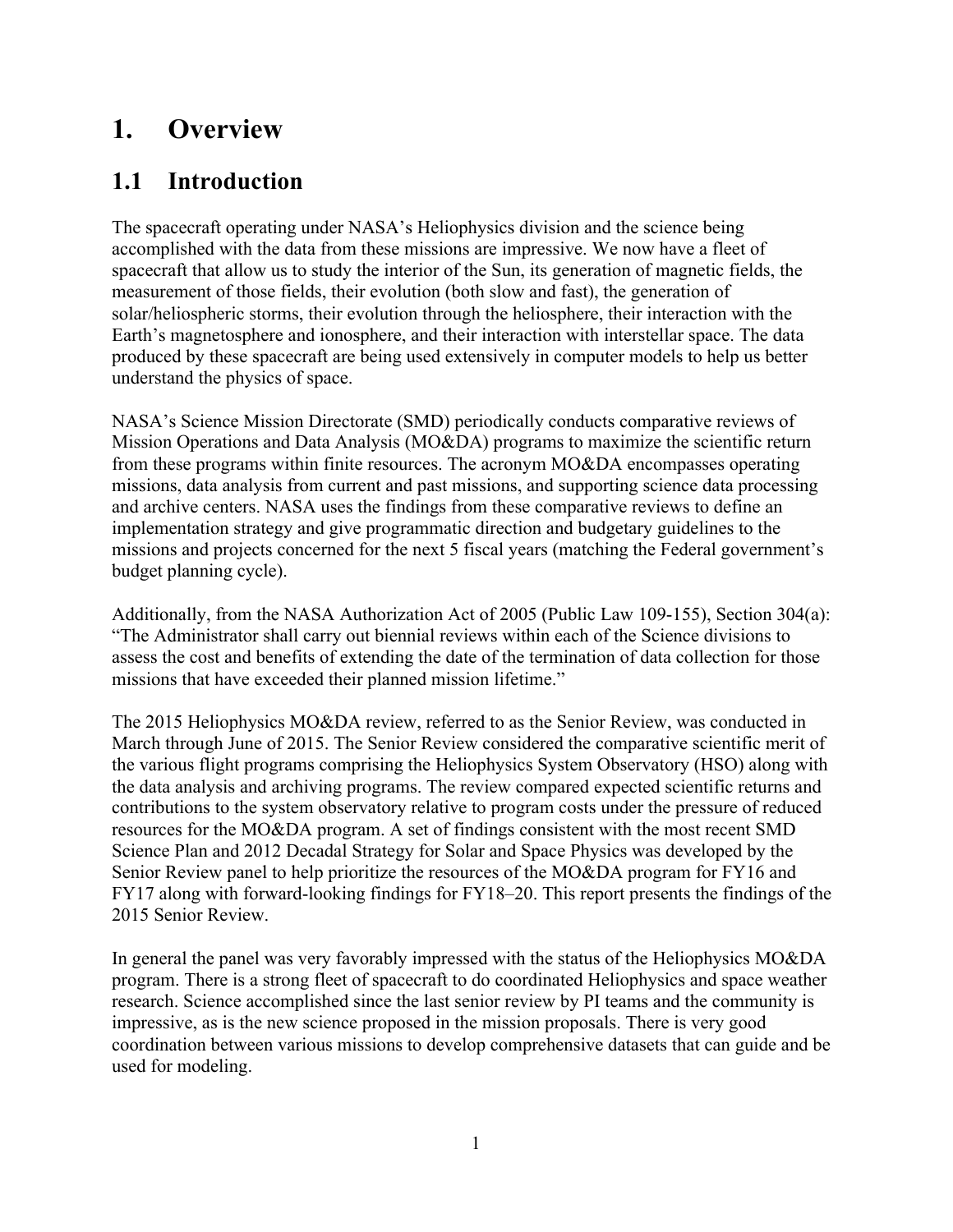There are areas of serious concern pointed out in the panel findings. One relates to the data availability from an important mission. The other relates to the general problem of insufficient MO&DA funds and the impact this has primarily (but not solely) on one particular mission.

Despite these problem areas, the panel is very favorably impressed with the management of the Heliophysics spacecraft system and its future direction.

# **1.2 Missions Considered**

The following missions, with their launch dates, in-guide budgets in \$K (thousands dollars) for 2016, requested budgets, and their differences considered in this review are shown in the following table:

| Spacecraft    | launch | FY 2016 in Guide | FY 2016 Request | Delta        |
|---------------|--------|------------------|-----------------|--------------|
| ACE           | 1997   | 3,000            | 3000            | $\mathbf{0}$ |
| AIM           | 2007   | 3036             | 3036            | $\Omega$     |
| <b>CINDI</b>  | 2008   | 600              | 900             | $-300$       |
| Hinode        | 2006   | 7250             | 7250            | 0            |
| <b>IBEX</b>   | 2008   | 3400             | 3400            | $\Omega$     |
| <b>IRIS</b>   | 2013   | 7715             | 7295            | 420          |
| <b>RHESSI</b> | 2002   | 1900             | 1900            | $\Omega$     |
| SDO           | 2010   | 9487             | 13303           | $-3,816$     |
| Stereo        | 2006   | 9500             | 9500            | $\mathbf{0}$ |
| Themis        | 2007   | 4600             | 4904            | $-304$       |
| <b>TIMED</b>  | 2001   | 2670             | 2670            | $\Omega$     |
| <b>TWINS</b>  | 2008   | 615              | 615             | 0            |
| VanAllen      | 2012   | 15521            | 15521           | $\mathbf{0}$ |
| Voyager       | 1977   | 5674             | 5774            | $-100$       |
| Wind          | 1994   | 2150             | 2150            | $\mathbf{0}$ |
| Total         |        | 77,118           | 81218           | $-4,100$     |

It was made clear to the panel that there would be no extra money available and that some of the missions, especially SDO (as can be seen in the above table), are requesting significantly more than allocated. The THEMIS mission had an over-guide request ranging from \$0.6–1.4M depending on their science goals.

# **1.3 The Charge to the Heliophysics Senior Review Panel**

The objectives of the 2015 Heliophysics Senior Review for MO&DA were to assess the science merits and performance of the 15 missions invited to participate in the review. These missions are (in alphabetical order): ACE, AIM, CINDI, Hinode, IBEX, IRIS, RHESSI, SDO, STEREO, THEMIS, TIMED, TWINS, Van Allen Probes, Voyager, and Wind.

The performance factors that were to be evaluated included mission scientific productivity, technical status, budget efficiency, data quality and accessibility, and contribution to the *Heliophysics System Observatory* (HSO). The period for this Senior Review covered FY16 to FY20.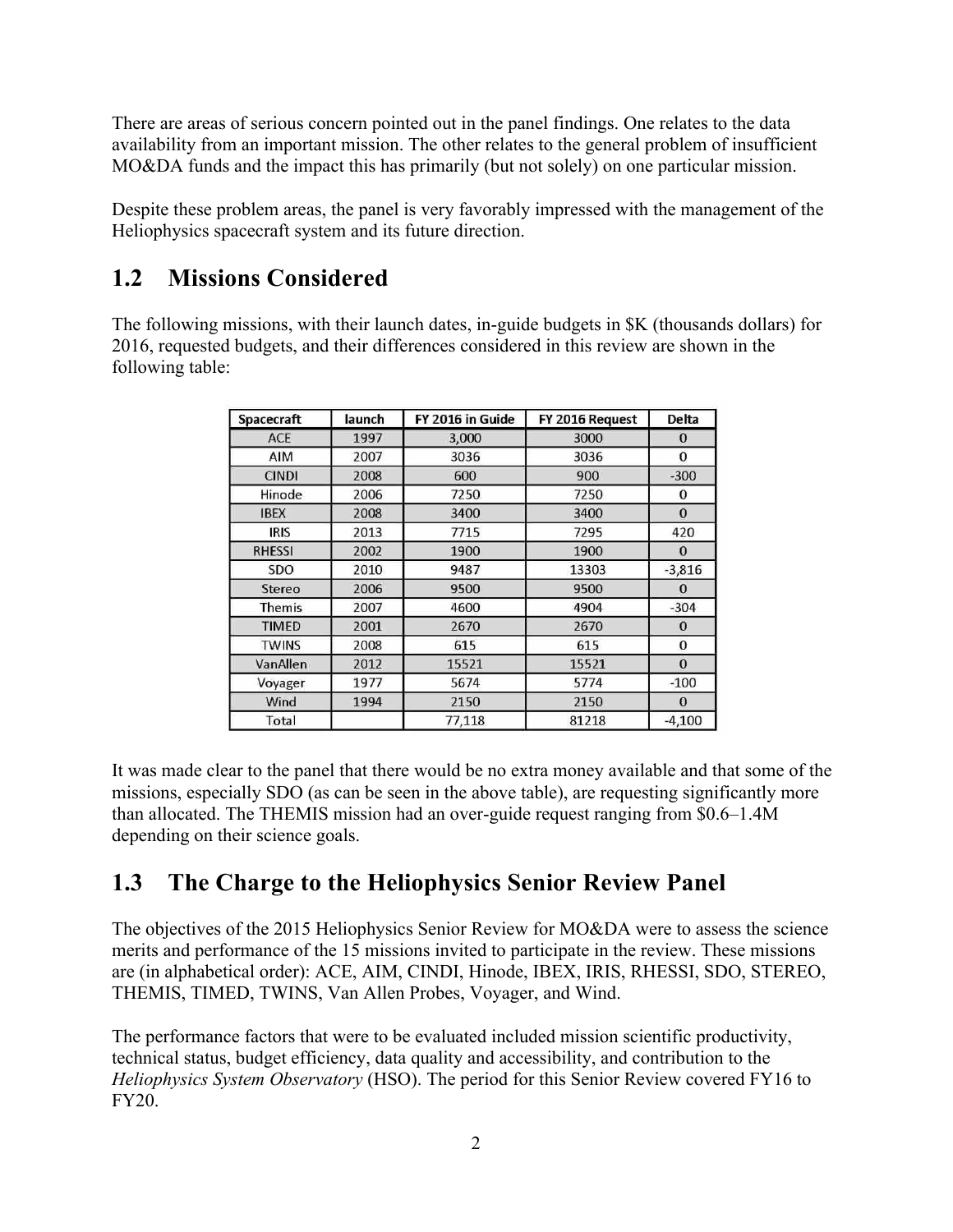Each mission that was invited to this Senior Review submitted a proposal outlining how its science investigations would benefit the Heliophysics research objectives. These objectives and focus areas are described in the Science Plan for NASA's Science Mission Directorate 2014 (the SMD Science Plan). Proposals outlined descriptions of the project's proposed science investigations, in a prioritized manner, the project's most recent accomplishments, the technical status relating to the ability of the project to conduct the proposed science investigations, Mission Archive Plans, and a high-level budget for the proposed investigations.

Project teams were requested to submit plans that had a set of *Prioritized Science Goals* (PSGs) for the next 5 years, thus allowing NASA flexibility in planning within a dynamic budgetary environment (*e.g*., reaction to a 5% budget reduction; planning for a flat budget without inflation, or if there should be a 5% increase). These PSGs will also allow subsequent senior reviews to assess and measure the success of each mission in achieving its stated goals. In addition, proposals were expected to show progress against the PSGs that they proposed in the 2013 Heliophysics Senior Review.

From the proposals submitted by the projects, the panel was charged to make their assessments in four broad areas.

- (1) In the context of the research objectives and focus areas described in the SMD Science Plan, rank the scientific merits of the expected returns from the projects reviewed during the period FY16 through FY20. The scientific merits include relevance to the research objectives and focus areas, scientific impact, and promise of future scientific impact, as well as contributing to the system science of heliophysics. It is understood that predicting the science productivity of a mission over such a long period is speculative, but missions are asked to assume the *status quo* operationally; hence, the need for *Prioritized Science Goals* (PSGs) in the proposal.
- (2) Assess the cost efficiency, data availability and usability, and the vitality of the mission's science team as secondary evaluation criteria. Assess how the missions did in meeting their PSGs (where applicable).
- (3) From the assessments above, provide findings on an implementation strategy for the MO&DA portfolio for FY16 through FY20, based on the Extension Paradigm (described elsewhere), which could be one of the following:
	- *Continuation of projects as currently baselined;*
	- *Continuation of projects with either enhancements or reductions to the current baseline;*
	- *Project termination.*
- (4) Provide on overall assessment of the strength and ability of the MO&DA portfolio to meet the expectations of the HSO from FY16 through FY20, as represented in the 2014 SMD Science Plan and in the context of the recent Heliophysics decadal survey.

The panel was *not* asked to evaluate or assess the current utility of real-time data for operational or commercial users. However, the relevance of ongoing or new science investigations that may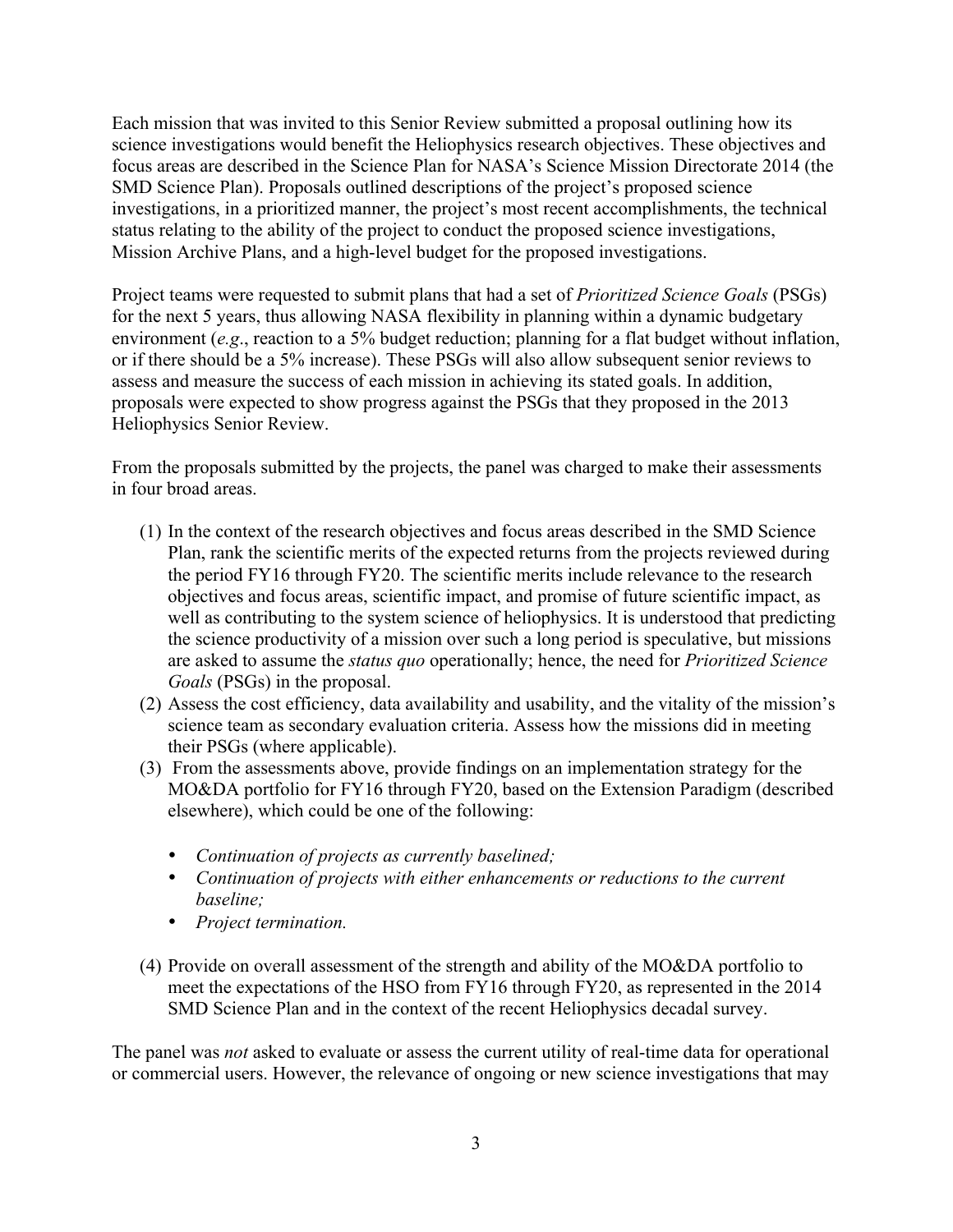transition from research to operation in the future was within the purview of the Senior Review and the panel was invited to comment as appropriate.

# **2. Senior Review Panel Findings**

# **2.1 Overview of Findings**

Given the funds available for the missions and the proposed science, there is not enough money in the MO&DA budget to provide the quality of data necessary to accomplish the proposed science. We do not mean in this statement that only the science cannot be accomplished, but also that the quality of the data would be compromised such that the quality of science cannot reach its full potential. However, even within the current budget constraints, good science can be accomplished that will advance the field.

The funding for the less expensive missions is sufficiently small that there is little to be gained from cutting them. Cutting the more expensive missions does serious damage to the data quality. The specifics of this will be discussed more fully below.

### **2.1.1 Findings on 2015 Senior Review Process**

In general the findings process went very well. Before the meeting the panel had weekly telephone meetings to discuss issues of concern, with questions being sent to the proposal teams for response. The proposers were then able to come into the meeting with prepared responses to common issues. Naturally, in some cases new questions were raised during the presentation. Some were answered on the spot, but in other cases the proposal teams were given a few days to provide a formal response.

The most severe impediment to readily evaluating the proposals involves the non-uniform and often obscure way the proposals relate the science proposed to the manpower breakdowns. In the current process there was no breakdown as to what would be done by the team in-guide, what could be done over-guide, or what would be covered in another program. All proposals described great science that could/would be done in the next funding period, but it was not generally clear to the panel how much would be done by the teams themselves, and how much is expected to be done under other funding, through engagement of the national and international communities with the mission data sets or related activities. For future Senior Reviews we would like to see the following categories broken down by instrument on each mission:

- Engineering/technical FTE to operate spacecraft and capture data
- Technical FTE to process data to level 0
- Science FTE to process to level 1
- Technical FTE to process to level 1
- Science FTE to do the basic science that ensures the data are useful and what that science includes
- Science FTE contributing directly to the accomplishment of the overall science return promised within the proposal. In other words we expect to be able to see what proposed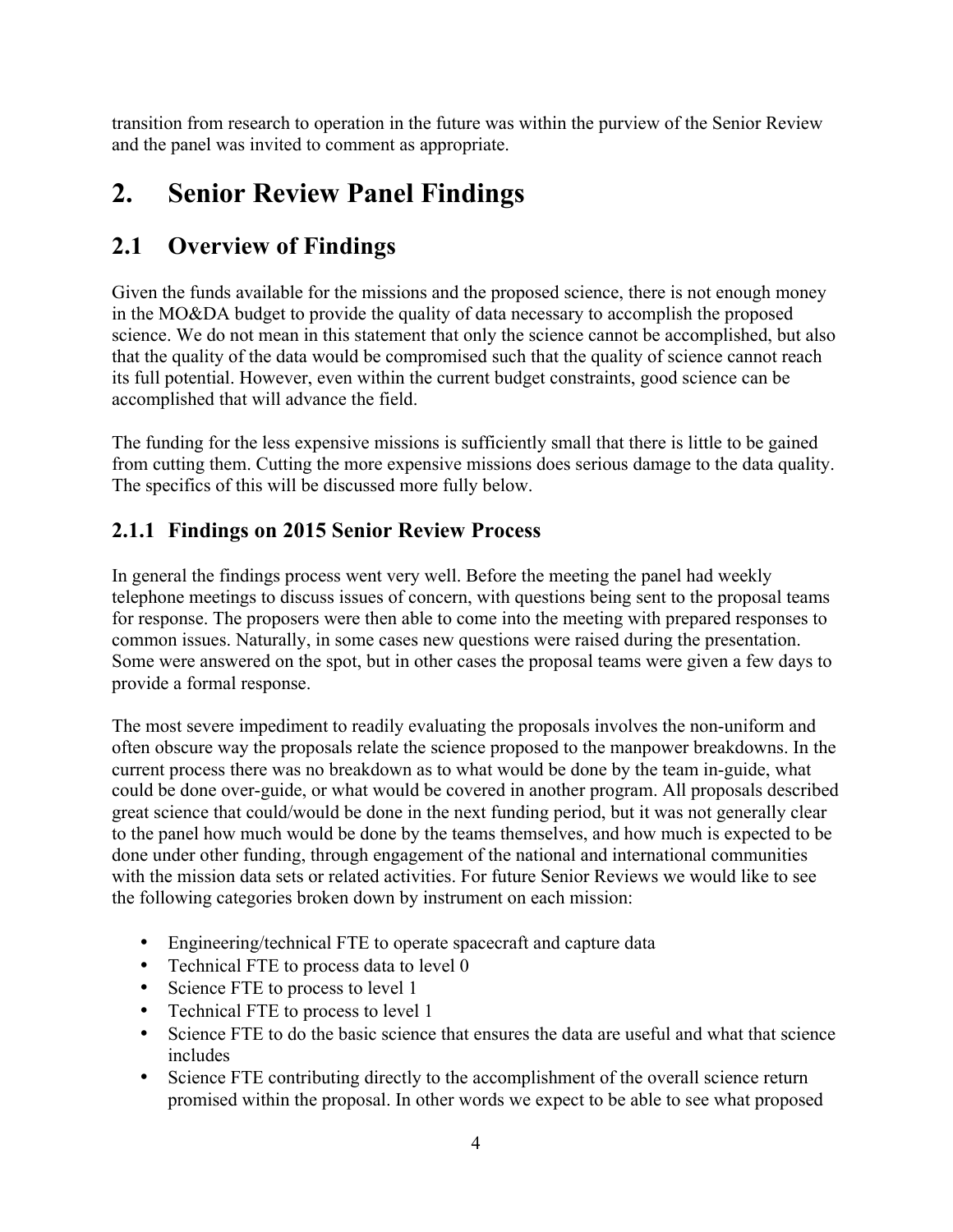science the mission teams will do themselves within-guide, what they would like to do themselves with an over-guide, and what they expect to be done by proposals to SR&T or other national and international funding opportunities

# **2.2 Broader Relevance to the Science Mission Directorate**

The entire fleet of spacecraft reviewed is an extremely valuable asset to the nation in terms of understanding space weather. When the NASA space weather program was initiated, there was a vision of a fleet of spacecraft dispersed throughout the Sun/space/Earth environment to better our understanding of the physics of space weather. The current fleet comes quite close to fulfilling that vision. What we, the science community, are learning from this fleet is impressive.

While we have not solved all of the problems related to space weather, we are making significant progress. We are learning much about the generation and evolution of magnetic fields below and on the Sun's surface. We are able to observe the initiation of solar storms and measure many of the physical parameters necessary to model them (temperature, density, velocity, magnetic field). We are able to track their evolution through the heliosphere as they travel to the Earth, and measure their physical characteristics as they approach Earth. We can measure their interaction with the magnetosphere and the interaction with the ionosphere. As an unexpected bonus we are seeing a significant feedback between the ionosphere and the Earth's lower atmosphere.

The 2015 Senior Review revealed abundant evidence that the recent discoveries facilitated by NASA Heliophysics (HP) extended mission measurements have scientific value beyond the realm of solar and space physics. The science garnered from the current constellation supports the overarching goals of the SMD and addresses some of the specific goals of the three other component SMD divisions. A few examples of these contributions are highlighted below.

The Voyager and IBEX extended missions epitomize SMD's "great journey of discovery" in their exploration of the structure of the outer heliosphere and its boundary with the interstellar medium. The occurrence of magnetic reconnection inferred from recent Voyager measurements calls into question the entire concept of the heliopause as a well-defined boundary separating the heliosheath and the local interstellar medium. IBEX measurements for the first time revealed that the charged particles in the solar wind are nudged into a new orientation that is aligned with the magnetic field orientation of the local interstellar medium as they move away from the Sun's magnetic influence.

Many HP extended missions provided fundamental insight into the ubiquitous magnetic reconnection process that occurs in magnetized plasmas throughout the universe. Coordinated SDO and Hinode observational analysis revealed, for the first time, the rate at which the emerging solar field is reconnected with the pre-existing fields in a steady, quiescent fashion with resultant coronal heating that is comparable to large M-class flares extending over 45 hours, and thought to be produced by plasma turbulence. THEMIS measurements indicate that reconnection fronts are even more important than the reconnection X-point itself, since they represent the sites where lobe magnetic energy is converted to particle kinetic energy or waves as flux tubes shrink and move away from the reconnection point.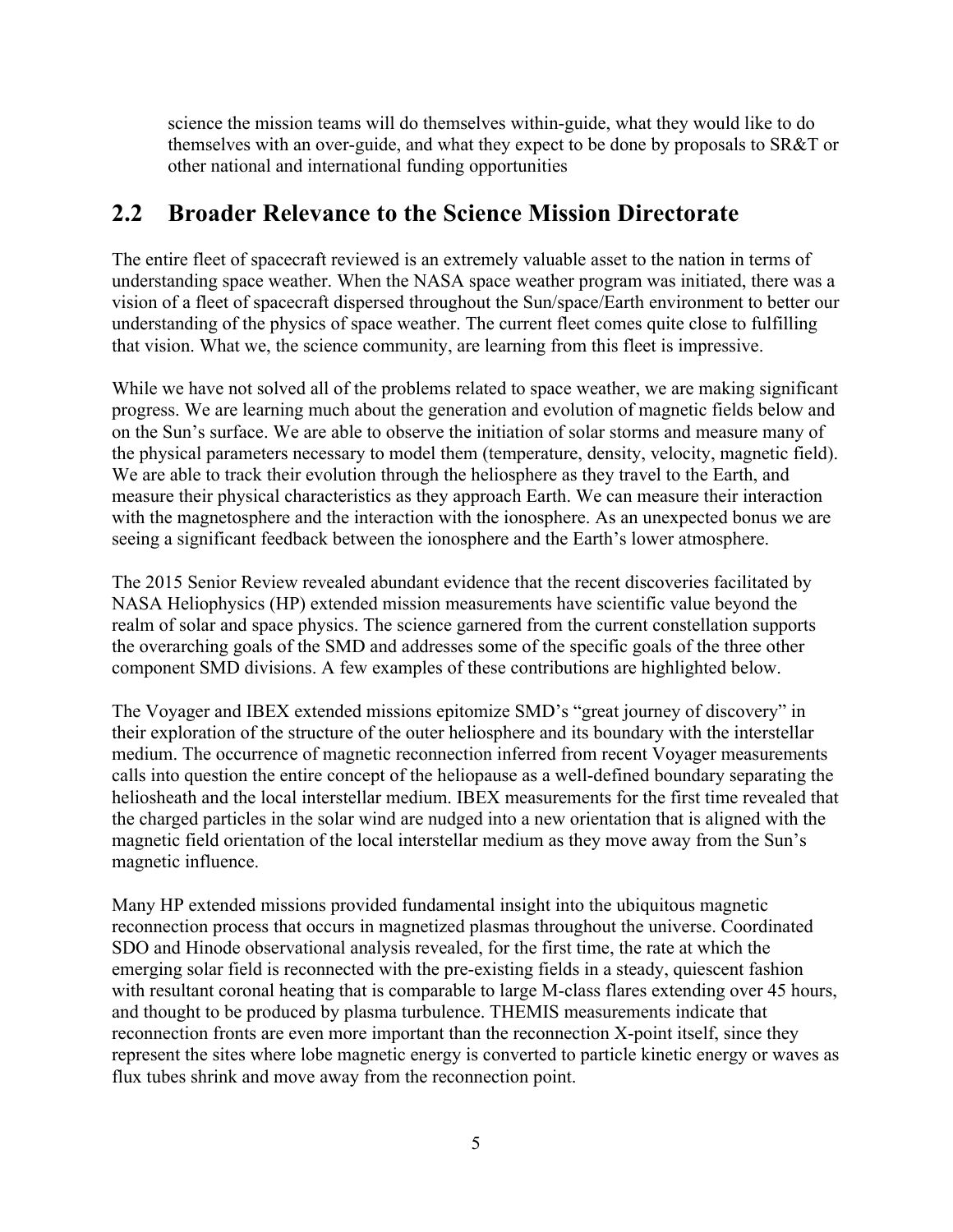AIM demonstrated that water vapor injections into the upper mesosphere and lower thermosphere (MLT) from space traffic potentially affect polar mesospheric cloud properties and compensate for stronger water vapor photolysis during increased solar activity. Observational evidence from AIM and TIMED signal decreases in MLT composition and temperature during the last decade, indicating possible anthropogenic cooling effects due to rising concentrations of the greenhouse gas  $CO<sub>2</sub>$ . Insights like these into the sources of natural and human induced changes in the Earth system address a primary science theme of the Earth Science Division.

Galactic cosmic rays (GCR) and high-energy charged particles are two of the hazards in the solar system environment that affect the extension of human presence in space. Identifying and better understanding such hazards is one of the overarching goals of the Planetary Science Division. The HP extended missions provided insight into the origins and variability of GCR and highenergy charged particles. The combination of Voyager and ACE GCR observations allowed researchers to disentangle GCR spatial dependences from solar-cycle variations that propagate to the outer heliosphere, and to affirm that solar cycle modulation of GCRs is sensitive to particle energy. ACE abundances dominated by primary GCR allowed for the derivation of source composition. Evidence points to massive star associations and the superbubbles they produce as the environment where fractionation and acceleration occur.

A complement of HP extended missions diagnosed the origin and evolution of hazardous solar energetic particles and elucidated the complex physics underlying magnetic reconnection, the acceleration of particles to high energies, and their explosive eruptions. SDO surface field measurements and coronal extreme-ultraviolet imaging provided estimates of the amount of energy available for flares and coronal mass ejections (CMEs). These SDO diagnostics combined with chromospheric measurements made by IRIS, STEREO and SoHO coronagraph observations, and RHESSI hard X-ray measurements collectively provided new insight into the energetics associated with the initiation and evolution of solar eruptions. Van Allen Probes made several new discoveries during its just completed prime phase, revealing how populations of high-energy charged particles within Earth's radiation belts respond to solar variations and evolve in space environments.

SDO observations also supported the Planetary Science Division's MAVEN mission in its exploration of the solar impacts on the Martian atmosphere. Measurements from ACE enabled identification of material emitted from comets, as well as providing insight into charge exchange reactions occurring between the solar wind and cometary atmospheres. IBEX made the first measurements of energetic neutral atoms (ENAs) emanating from the moon and revealed that they are solar wind ions that scatter and neutralize through interaction with lunar regolith.

HP extended missions also contributed to further understanding of how the universe works, an overarching goal of the Astrophysics Division. STEREO contributed longitudinal surveys to determine the flow direction and speed of interstellar neutrals by establishing the focusing cones and pickup ion crescent distributions aligned along the inflow direction of the local interstellar medium. SDO made transit observations of Venus in 2012 providing benchmark data to compare with exoplanet transits, including information on the background signals above which exoplanet signals are sought. Wind data provided information on the evolution of interstellar and interplanetary dust on day to solar cycle timescales. Wind measurements of dust impact direction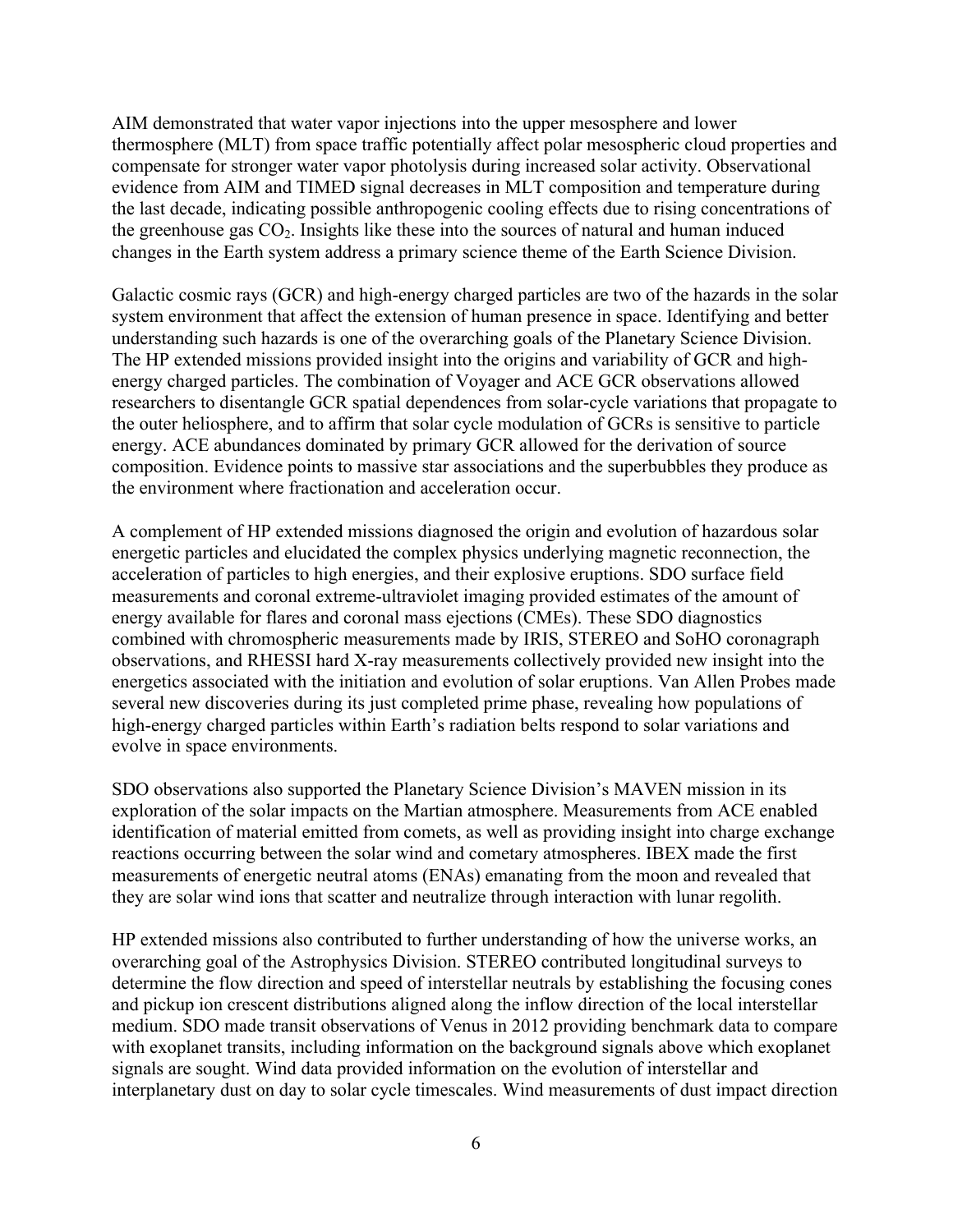indicate that the interplanetary dust population at 1 AU is primarily isotropic and modulated by an interstellar dust component.

The panel thus sees this entire fleet of spacecraft as being a very significant national asset.

# **2.3 Findings of Special Concern**

The Senior Review has identified a few issues that need to be addressed as very high priority:

# **2.3.1 Voyager**

Voyager is an important and ground breaking mission. As stated in the last Senior Review, "The Voyager spacecraft continue to make groundbreaking discoveries in the outer heliosphere at its interface with interstellar space. The unique nature of the Voyager measurements, from a region that is unlikely to be explored again for many decades, means that it is critical that the data be provided to the scientific community in a timely and useable manner. These data represent a unique scientific legacy for all humanity."

The Panel welcomed efforts by most Voyager instrument teams to distribute data. However, while acknowledging challenges in calibrating the magnetometer data, the Panel is distressed with the slow and patchy distribution of these measurements by the magnetometer team, and the fact that data recorded several years ago are still not available. The Panel is also concerned with plans to distribute only averaged data products; the non-reproducible nature of this type of distributed Voyager magnetometer data means that all measurements must be made available for future analysis, which might use methods not yet imagined.

Given the lack of response to the same finding by previous Senior Reviews, we find that NASA has not done what is necessary to rectify the problem with respect to the magnetometer, including replacing the PI. We point out the following:

- High quality magnetometer data needs to be available for current and future science in a timely manner.
- Due to underperformance of the magnetometer team over many senior reviews we find that replacing the current PI may be the first step to accomplish this goal.
- It has been made known to the Panel that there is a team at NASA/GSFC that is capable and willing to take on this task.
- NASA are needed to achieve the above objectives.

The integrity of all Voyager data also seems to be a problem:

• We find that the data storage, access, and documentation are not to modern standards; the archive data should be safely stored and made easily available to interested scientists. The knowledge to process the data from level zero to usable science data must be well documented.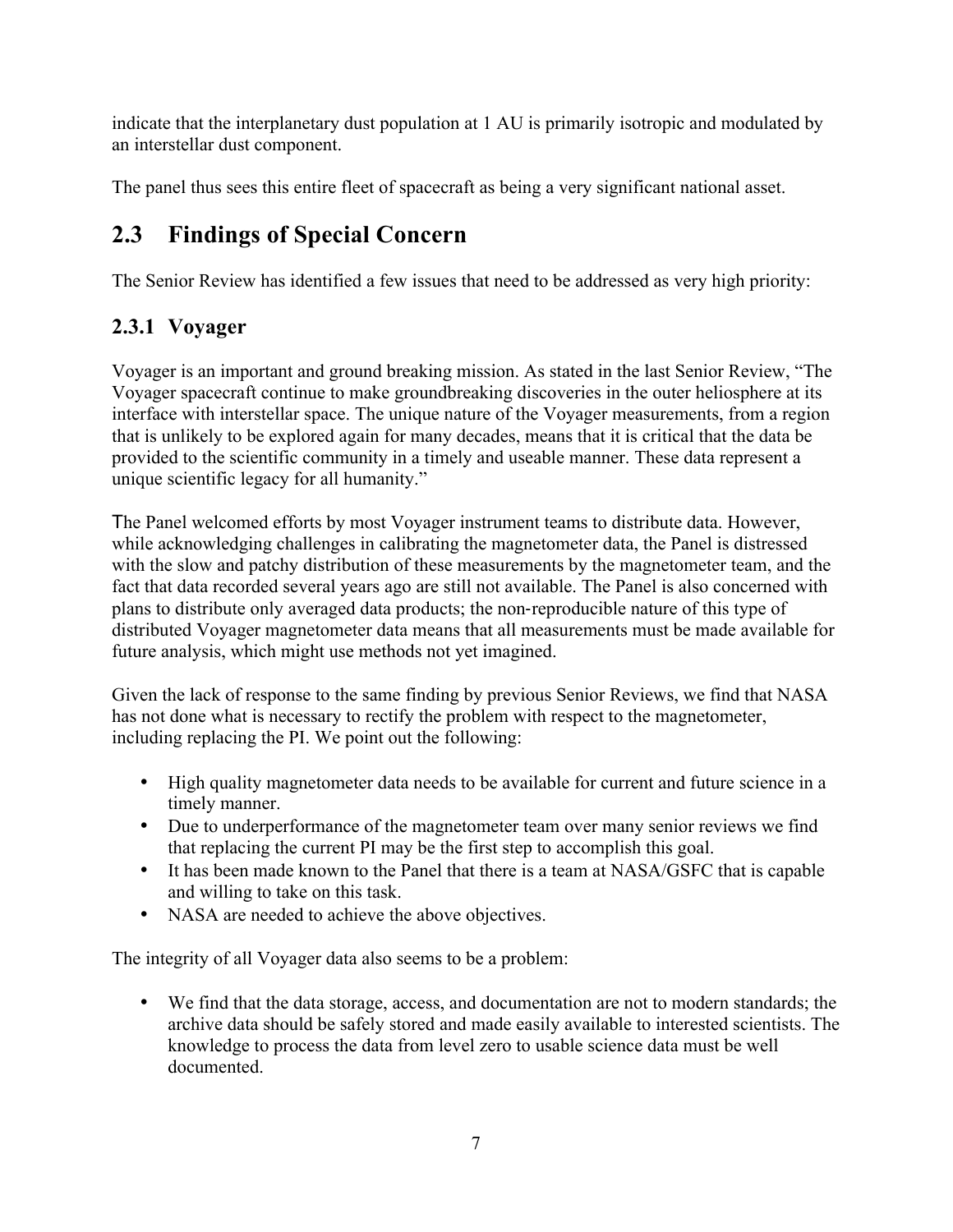• We find that NASA leadership is needed to provide the resources and direction to achieve these goals, in a timely fashion, since critical personnel involved may soon retire.

### **2.3.2 SDO**

SDO is gathering, processing and distributing data that enables excellent scientific results. A large scientific research community is using SDO data resulting in a very large number of research papers per year. The problem primarily lies with the request for a significant over-guide budget and stated priorities. Funds for over-guide are not available in the MO&DA budget. The panel finds:

- SDO is a very expensive mission in part because of the need for a dedicated ground station, high data rate, and stringent data loss tolerance to achieve the prime-mission science. Allowing for more data loss may be a reasonable means to achieve some reduction in the over-guide request for the extended mission phase.
- The SDO proposal indicates that one negative consequence of an in-guide budget will be the disruption of data flow to SAO and hence to the VSO and community, causing a delay of data availability to the community. This may not be a serious problem for the research component of SDO. Of note, however, the proposal states that the in-guide budget would mean all near-real-time data would cease.
- Another negative consequence, as stated in the proposal, is that a planned EVE calibration under-flight will not be performed. If a calibration rocket flight is needed, NASA may want to consider completing it under another program.
- An issue of concern is that key personnel are leaving the HMI project and are not being adequately replaced. This is weakening the team's ability to produce high quality data and brings to question the ability to perform key tasks.
- Some of the over-guide budget is requested for the HMI team for scientific research. The panel agrees that team members need to be involved in research as a means by which to identify and correct instrument calibration issues. In the context of the prime and extended-prime phase performance and prioritizations, and the presentation of the prioritized science goals, the panel finds that a significant portion of this research component could be achieved outside the MO&DA budget, i.e., by competing at least some of the science lost by the in-guide budget.
- There is no easy solution to the large over-guide request, and the panel supports some of the justification presented. A possible remedy might be for NASA HQ to negotiate with the SDO team to develop a plan that will ensure that the bulk of the data that this mission is providing continue—without taking funds from other missions.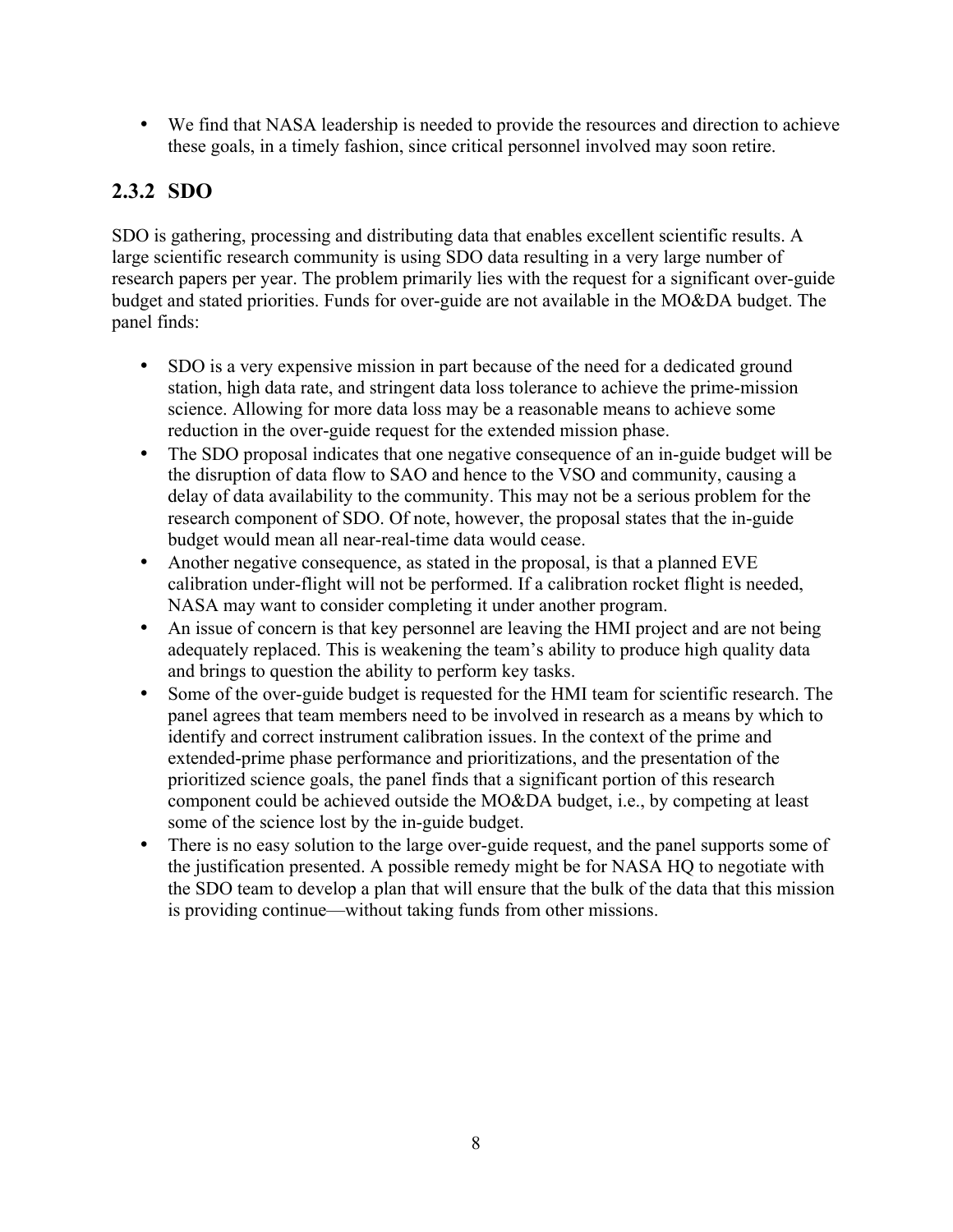# **3. Mission Grades**

|               | Mission | Science |               | <b>HSO</b> | Science |
|---------------|---------|---------|---------------|------------|---------|
|               | Median  | Std Dev |               | Median     | Std Dev |
| <b>IBEX</b>   | 9       | 1.6     | ACE           | 9          | 1.9     |
| <b>IRIS</b>   | 9       | 1.3     | SDO           | 9          | 1.5     |
| Van Allen     | 9       | 1.5     | Hinode        | 9          | 1.8     |
| AIM           | 8       | 1.2     | <b>IBEX</b>   | 8          | 1.2     |
| Hinode        | 8       | 1.2     | <b>IRIS</b>   | 8          | 1.2     |
| <b>RHESSI</b> | 8       | 1.0     | STEREO (2)    | 8          | 1.1     |
| STEREO (2)    | 8       | 1.2     | <b>THEMIS</b> | 8          | 1.3     |
| TIMED         | 8       | 1.2     | Wind          | 8          | 1.3     |
| Voyager       | 8       | 1.6     | <b>RHESSI</b> | 8          | 1.6     |
| ACE           | 7       | 1.5     | STEREO (1)    | 8          | 1.5     |
| <b>SDO</b>    | 7       | 1.5     | Voyager       | 7          | 1.6     |
| STEREO (1)    | 7       | 1.4     | AIM           | 7          | 1.3     |
| <b>THEMIS</b> | 7       | 1.8     | <b>TIMED</b>  | 7          | 1.9     |
| <b>TWINS</b>  | 7       | 1.3     | <b>TWINS</b>  | 7          | 1.3     |
| Wind          | 7       | 1.2     | Van Allen     | 7          | 1.4     |
| <b>CINDI</b>  | 7       | 1.2     | <b>CINDI</b>  | 6          | 1.2     |
|               |         |         |               |            |         |

The mission grades are as follows: Grades (scale of 0 to 10, 10 is best)

- 10–8 Future contributions promise to be compelling
- 7–4 Excellent, but less compelling
- 3–0 Future contributions relatively modest

# **4. Extended Mission Assessment**

Missions are listed in alphabetical order.

### **4.1 ACE**

#### **Overview of the Science Plan**

For 17 years, ACE has measured key parameters of the solar wind from the first Lagrangian orbit point (L1) which is about 1% of the way toward the sun on the sun-Earth line. The ACE instruments measure the Interplanetary Magnetic Field (IMF) as well as the elemental, isotopic, and ionic charge state composition of the energetic nuclei in interplanetary space from the low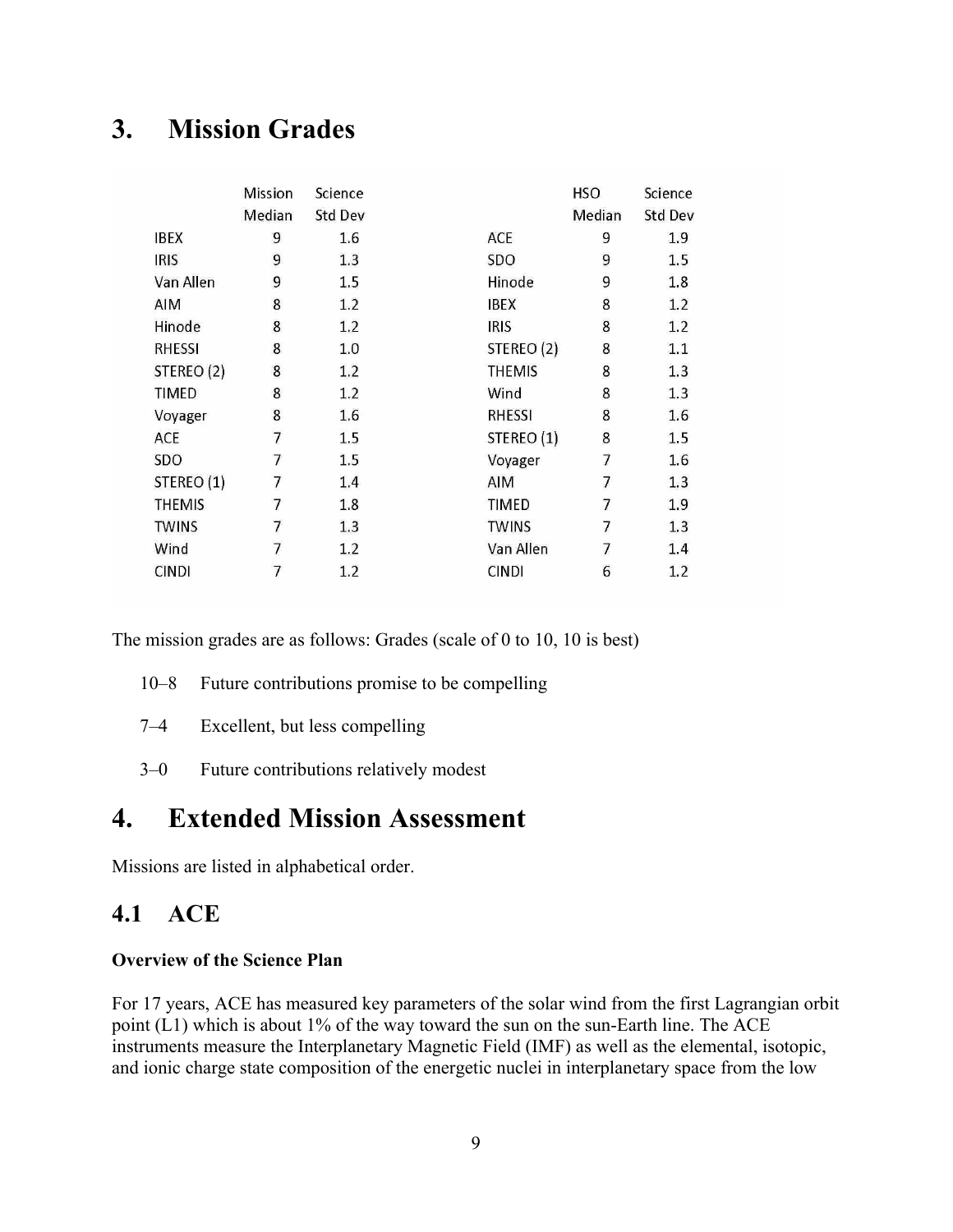energies of the solar wind up to the high energies of the galactic cosmic rays. These data are used to study the origins and acceleration of the particles in interplanetary space.

The ACE related research proposed for the 2016–2020 era focuses on five topic areas: (1) solar wind, (2) solar energetic particles, (3) heliospheric and interstellar medium, (4) space weather, and (5) supporting the heliospheric systems observatory. There are four Prioritized Science Goals (PSGs) proposed for the next phase of the ACE mission. These are: (1) Discover the nature and consequences of the changes in the space environment in this unusual solar cycle; (2) Determine where and how energetic particle populations are accelerated; (3) Determine the spatial variations of particles and field in the inner heliosphere with multi-spacecraft studies; and (4) Develop new space weather warnings using L1 data. These topic areas and PSGs are all consistent with the goals and objectives of NASA science and heliophysics research.

The proposal justifies the request for continued operations in several ways. There is the need to better understand the consequences of the declining phase of the solar cycle and a very low solar minimum (as is anticipated) on the acceleration and transport of solar energetic particles and GCRs in the heliosphere. There is new science that can be accomplished with three solar wind satellites near L1. For ACE there is the additional and compelling justification of providing context and supporting data to nearly all other solar, heliosphere, magnetosphere, and ionosphere/thermosphere missions both current and planned.

#### **ACE Science Strengths**

The proposed science goals are important in understanding fundamental processes in heliophysics environment. The research objectives in the ACE extended mission proposal emphasize observations that are specific to the ACE mission capabilities and cannot be accomplished by any of the other satellites at L1. The ACE measurements of the isotopes and energetic particles of the heliosphere will be used to better understand the source regions and acceleration processes of energetic particles. In addition three satellites measuring the solar wind and IMF near L1 provide a unique opportunity to measure angles of CME shock fronts and offaxis propagation which have significant consequences on the strength and arrival time of the shocks at Earth.

Several of the proposed research goals require continuous observations into the next solar minimum. These observations will not only provide critical data on GCRs during solar minimum but also new insight into the 11-year solar cycle. The ACE observations will also provide context for observations from other observing platforms that are either currently in operation or will be launched in the 2016–2019 time frame.

All four of the PSGs have strong societal relevance. Better understanding of SEP events and their temporal and spatial extent can improve the forecasts of such events which are relevant to astronauts, satellite operators and commercial airlines. Similarly, better understanding and estimates of the GCR levels expected during unusually low solar minima will be very relevant to extended space exploration as well as to the long term radiation exposure expected by airline passengers and crew. Understanding the spatial and temporal nature of CMEs can improve our estimates of the impacts of these events on the magnetosphere and the resulting geomagnetic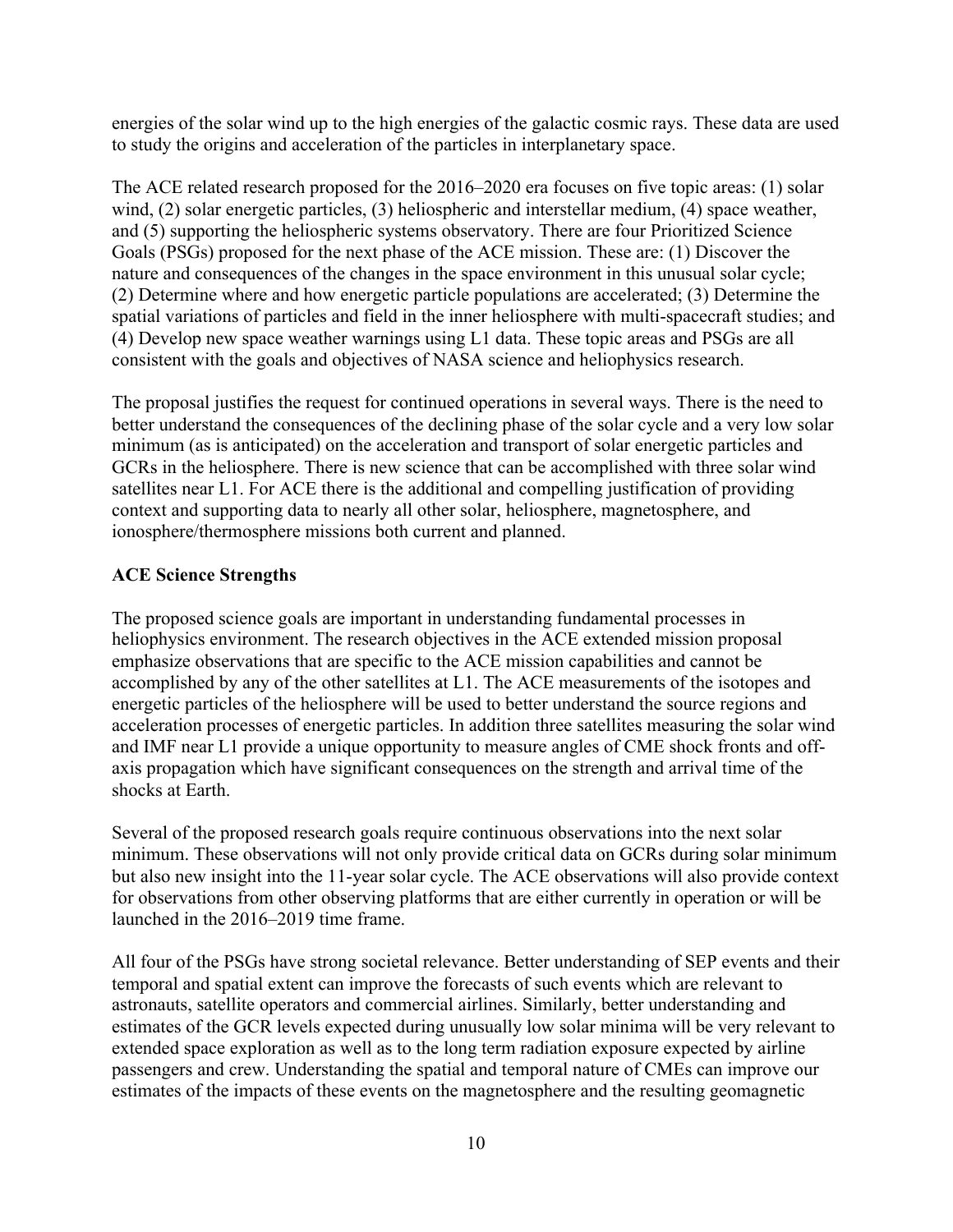storms. And finally, improving the space weather warnings at L1 will provide direct benefit to specification and forecasting of space weather at Earth.

#### **Ace Relevant Strengths to Heliophysics Research Objectives**

All of the research objectives and research topic areas directly support the primary Heliospheric Research Objectives. Better understanding of the sources and acceleration of the solar wind is critical to understanding the fundamental physical processes of the space environment. Exploring the acceleration and propagation of solar energetic particles and galactic cosmic rays also has implications on the safety and productivity of human and robotic exploration of space. And nearly all of the ACE PSGs have direct or indirect implications for improving our ability to specify and forecast space weather. The proposal provides a good balance between ACE-specific research and support for broader research activities beyond the heliosphere. The number of publications that reference or use ACE data but do not have an ACE scientist as a primary author is a strong indication of how the ACE data continue to be important to the broader heliophysics research community.

#### **ACE Value to the Heliophysics System Observatory**

ACE observations contribute to nearly every aspect of heliophysics research making these observations some of the most important to the HSO. The observations at L1 are used to validate models of the acceleration and propagation of CMEs and SEPs. They provide key monitoring of the solar wind and the IMF which in turn feed the models of the magnetosphere and the near-Earth space environment. Every other mission within the senior review references ACE data as important or even critical to their mission. And the ACE data will provide the context for all of the upcoming missions from Solar Probe and Solar Orbiter, the MMS mission in the magnetosphere, and down to the ICON and GOLD missions in the ionosphere and thermosphere. ACE data have been used extensively by other non-ACE scientists in research areas that span the entire HSO system. Models of solar wind, CMEs and coronal holes, use ACE data for validation. Models of the magnetosphere and the ionosphere/thermosphere system use ACE solar wind and IMF data as input drivers. The importance of solar wind and IMF data at L1 cannot be over stated.

The importance of L1 solar wind monitors cannot be over emphasized as is evident by the newly launched DSCOVR spacecraft which will provide operational solar wind and IMF data for the NOAA Space Weather Prediction Center and other operational space weather forecast entities around the world. Having three solar wind monitors as L1 (WIND, ACE, and DSCOVR) emphasizes the importance of the observations but de-emphasizes the contribution of any single observation of these key parameters. However, the research objectives that will be addressed by ACE in the coming years are unique to ACE or they take advantage of the multi-spacecraft constellation that now exists at the L1 point. In addition, ACE solar wind and IMF data will be critical for cross-calibration of the DSCOVR solar wind sensors during the first few years of the DSCOVR mission.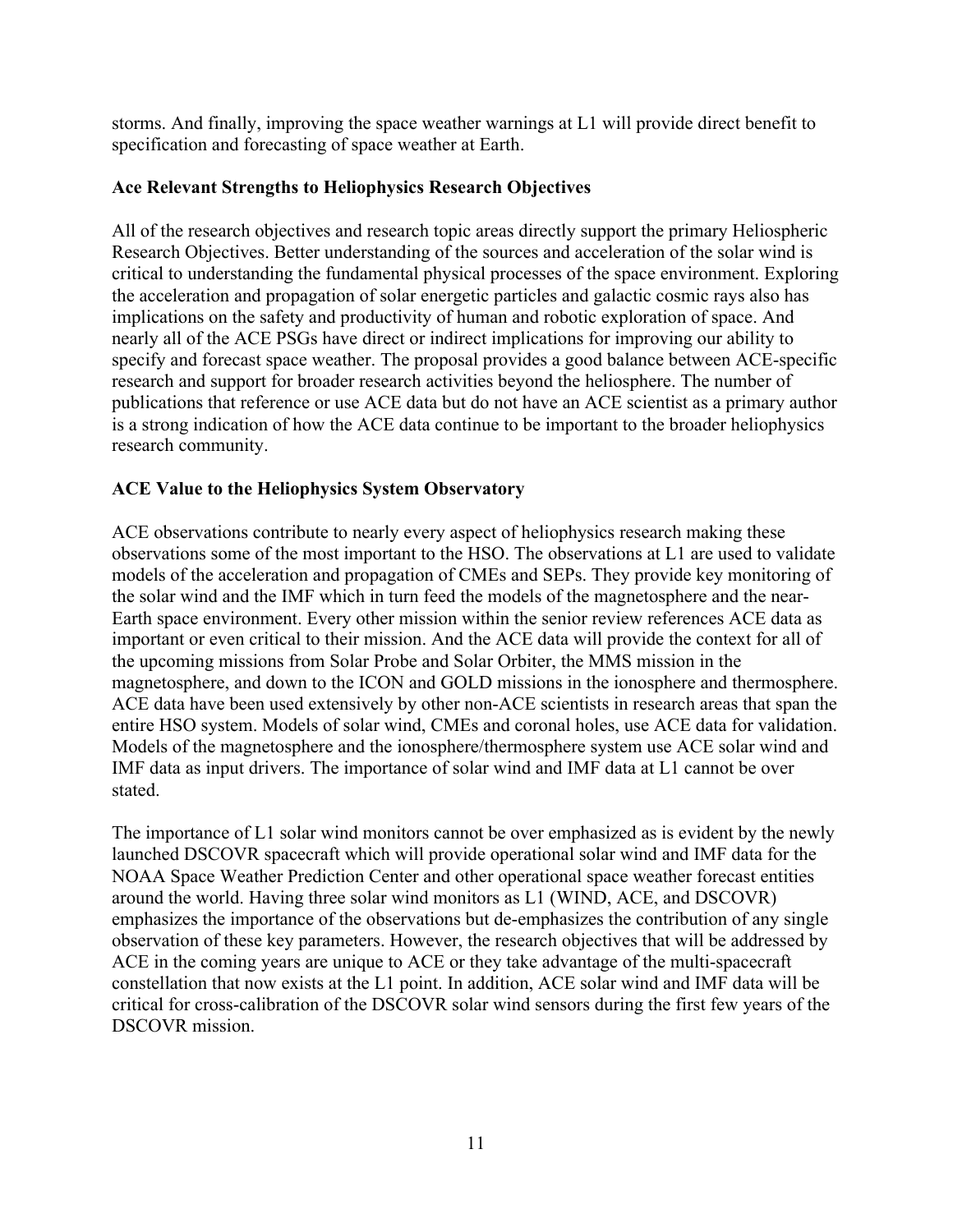#### **ACE Spacecraft / Instrument Health and Status**

For the most part, the ACE spacecraft and the ACE sensors continue to perform well and have exceeded expectations for a 17-year-old satellite. Several of the sensors and detectors have either been adjusted or simply turned off to compensate for this degradation. There has been degradation to the sensitivity of SWEPAM (the primary solar wind sensor) however, through modified procedures and periodic spacecraft maneuvers, the impact of this degradation has been minimized. The operation and analysis of SWICS data had to be modified significantly but since the modifications were performed, SWICS has provided excellent solar wind composition information. There are no issues with the ACE satellite or with the sensors that would degrade the value and utility of these data for the research that is proposed.

#### **ACE Data Operations (accessibility, quality control, archiving)**

The ACE program is doing an excellent job insuring that the ACE data are readily available to the research and operational communities. ACE data are accessible at various cadences through NASA's Coordinated Data Analysis Web (CDAWeb), Virtual Observatories, and the ACE Science Center. ACE data are a key data set in the NASA Space Physics Data Facility OMNI data archive. And the real-time data are available through the NOAA Space Weather Prediction Center and the NOAA National Center for Environmental Information (formerly the National Geophysical Data Center). It is possible that when DSCOVR replaces ACE as the primary realtime solar wind monitor at L1, the ACE real-time beacon data would no longer be collected or archived. This will have no impact on the collection, processing, storage, archive, and dissemination of the ACE science data. The number of requests for ACE data is impressive and highlights the importance of these data to the broad community of space environment researchers.

The ACE program has developed an extensive Mission Archive Plan (MAP) with a dedicated web site describing various levels of data processing and where these data are stored and made available. Unfortunately, the section of the MAP that describes that actual archiving of the data and delivery to CDAWeb is not yet complete (as stated on the web page itself) so it is difficult to assess the plan for long-term archive of the full ACE mission data.

#### **Ace Proposal Weaknesses**

This proposal has no serious weaknesses. A few of the research objectives do not have strong requirements for continued operations. This research could likely be addressed with data that has already been collected. One suggestion for enhancing the importance of ACE science is to take advantage of the three solar wind monitors orbiting the L1 point. The proposal mentions the prediction of ICME speeds from non-radial shock normal, but does not mention the use of WIND and DSCOVR in this section (an oversight?). There is ongoing research in this area and initial results indicate that this field of study could improve ICME specification and forecasts and provide additional justification for continued real-time ACE observations.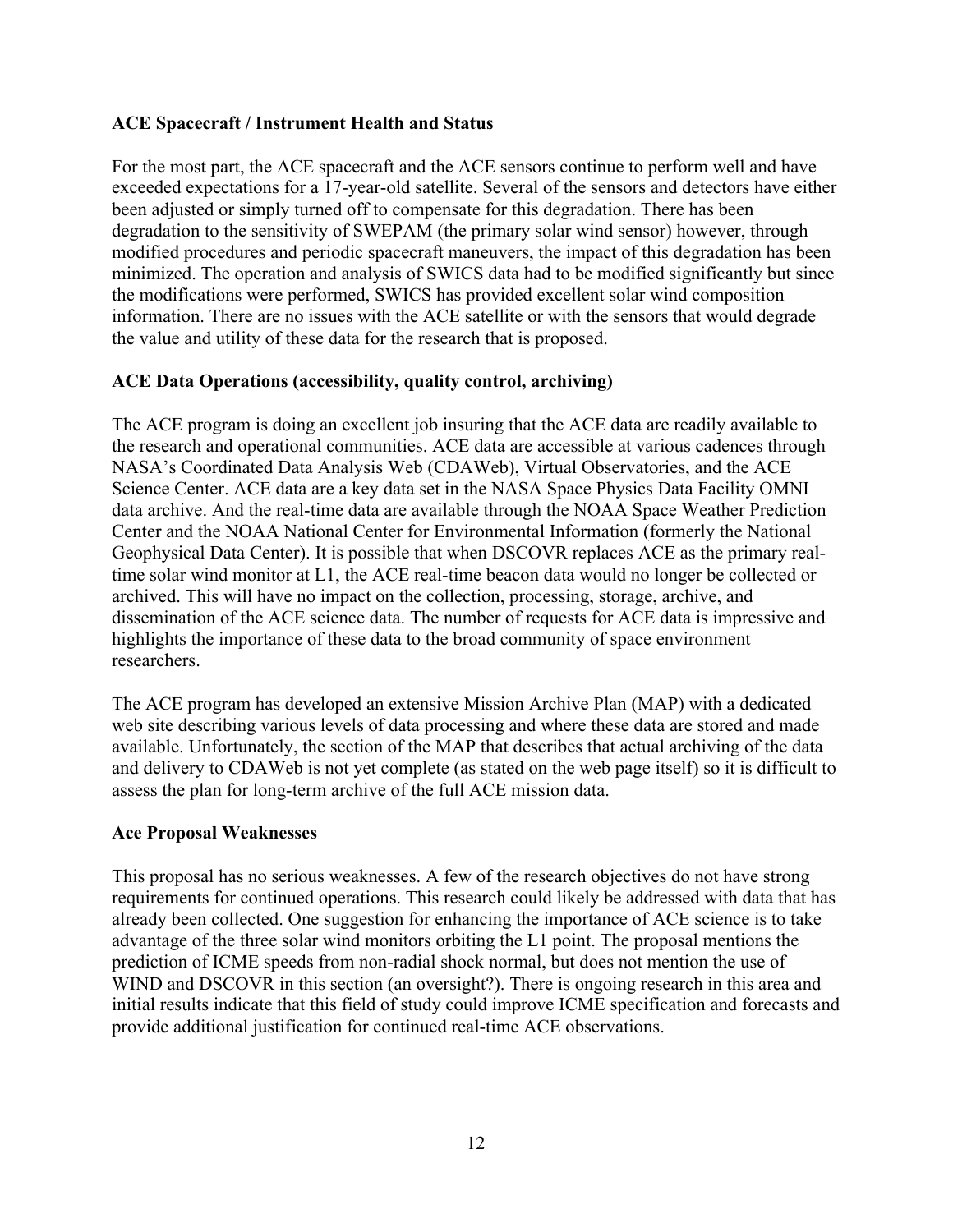#### **ACE Overall Assessment and Findings**

ACE continues to be one of the most important missions in the fleet of satellites collecting data in the heliosphere. Not only does ACE provide context for nearly all of the other HSO missions (both current and planned) but it continues to collect important data for and emerging scientific problems on topics ranging from solar wind and ICMEs to energetic particles and galactic cosmic rays. The combine data from the ACE, WIND, and DSCOVR satellites will provide new and critical information on the three-dimensional structures within shocks and ICMEs. In this new era with three solar wind monitors at the L1 point, the ACE-unique measurements of high energy particles allow ACE to remain a viable and important mission. One of the more compelling data sets will be the observations of cosmic rays during the next minimum of this unusual solar cycle.

The ACE budget is within guidelines and fully reasonable for supporting the operations, mission services, and science data analysis required to maintain the integrity of these critical data sets. The ACE data are highly reliable and readily available. ACE data are some of the most important and widely used data in the HSO and will likely remain so in spite of adding DSCOVR to the fleet of L1 satellites. The ACE data will be very important in providing the context and the drivers for all of the upcoming missions such as Solar Probe, Solar Orbiter, Magnetosphere Multi-Scale, ICON, and GOLD.

#### **ACE and Space Weather Operations**

It should be noted that ACE has provided long and reliable service as the real-time solar wind monitor for NOAA space weather operations. With the launch of DSCOVR, the real-time ACE beacon data will be less critical. However, there have been recent requests to keep the ACE realtime data streams available to support other missions. These requests include one from NASA's Associate Administrator for Space Science, Dr. John Grunsfeld, who recently sent a letter to NOAA senior administrator, Kathy Sullivan, requesting that NOAA/SWPC continue to acquire and processes the real-time EPAM data from ACE in support of the Chandra mission. SWPC has replied that their ground network of collection antennas has no redundancy. They can collect continuous real-time data from only one satellite at a time. SWPC has however offered to process and disseminate the data if NASA (or some other entity) were to establish an alternate ground network to collect the real-time data and send it to SWPC for processing.

The ACE extended mission proposal received a 7/10 median Panel score for the Overall Scientific Merit, placing it solidly in the group of "Excellent" proposals. Its median Panel score of 9/10 for contributions to the HSO places it solidly in the Compelling category. The Panel supports the continued operation of the ACE mission.

### **4.2 AIM**

#### **Overview of the Science Plan**

AIM was launched in 2007 as the first satellite mission dedicated to studying Polar Mesospheric Clouds (PMCs). These are water-ice clouds that occur in the summertime at high latitudes, in a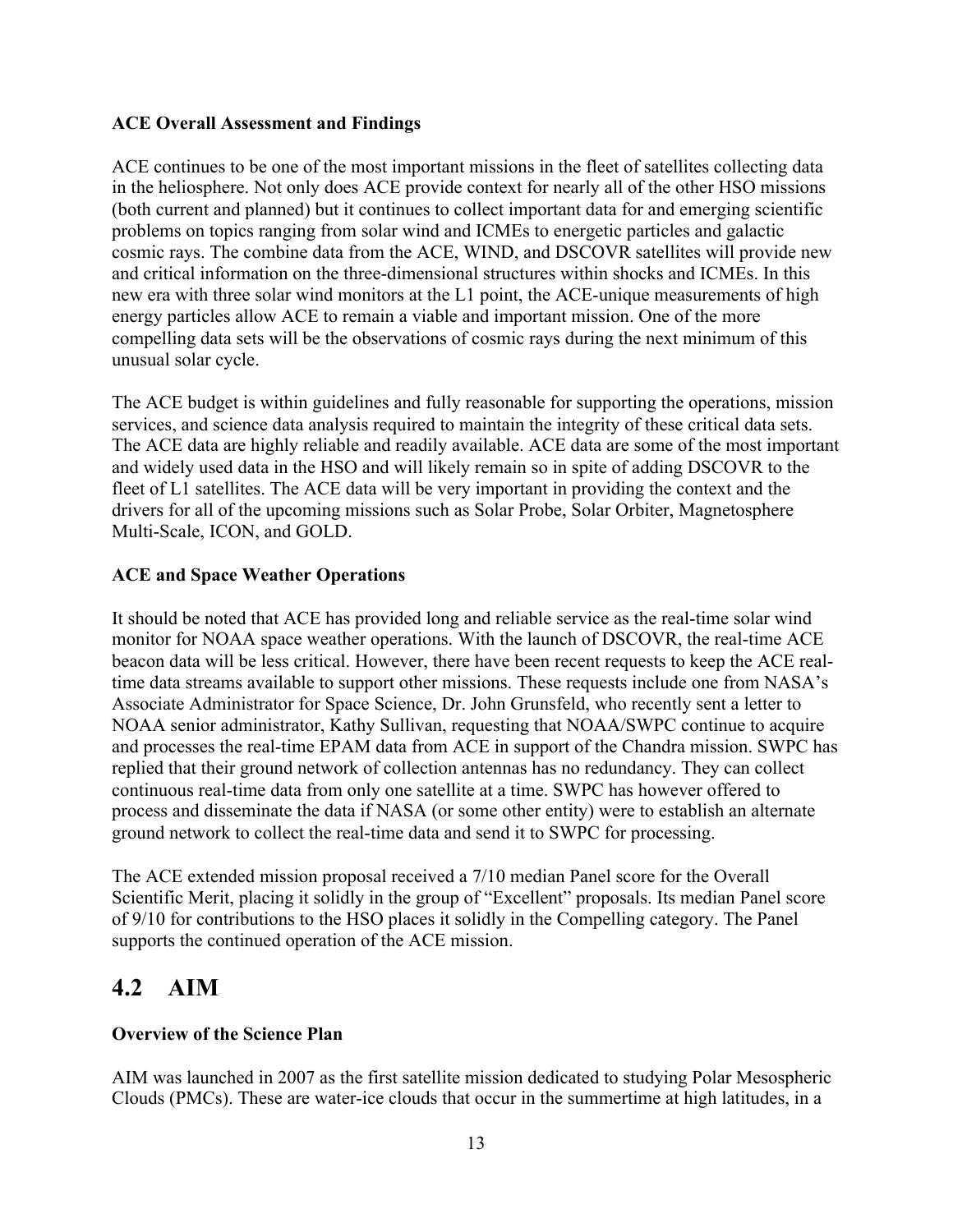thin layer between about 80 and 90 km that were first recorded in 1885. There is considerable evidence that they are getting brighter and spreading to lower latitudes (presumably due to anthropogenic temperature and water vapor changes). Thus PMCs are a subject of great interest as sensitive indicators of climate change.

The main achievement during the first 8 years of the mission has been to gain a significantly better understanding of the microphysical processes governing PMCs. Beyond these original aims, the AIM science team has been highly successful in making both breakthrough observations as well as very important contributions with regard to additional objectives. Among the breakthrough observations, there is the first global observation of meteoric smoke particles (MSPs) as well as the discovery that PMC ice particles contain MSPs. MSPs are not only thought to play an important role for the nucleation of PMCs but have long been speculated to be involved in many other so far unexplained phenomena such as the formation of Nitric Acid Trihydrate (NAT)-particles forming polar stratospheric clouds (which are decisively involved in the formation of the ozone hole) or the existence of an unexpected water vapor maximum at 70 km altitude which was first seen in HALOE-observations on UARS. As additional important contributions to understanding the middle atmosphere and its role in the ITM system, AIM has produced compelling evidence for teleconnection patterns connecting middle atmosphere dynamics in different hemispheres as well as within one hemisphere (inter- and intrahemispheric coupling), and it has been a versatile tool to characterize gravity waves in the summer mesopause region at spatial scales inaccessible to any other current mission. AIM has produced very high quality observations of nitric oxide and its descent from the thermosphere into the stratosphere thereby forming the likely most important coupling mechanism by which solar energy is transferred from the MLT to the lower atmosphere with potentially Strong implications for surface climate.

As a NASA HSO mission, it is the role of the AIM mission (in combination with TIMED as well as ICON and GOLD in the future) to characterize the ionosphere-thermosphere interface between the magnetosphere and the underlying neutral atmosphere and study how the bi-directional coupling in terms of energy and momentum fluxes between these two systems work.

The Solar Occultation for Ice Experiment (SOFIE) uses the technique of satellite solar occultation to measure vertical profiles of limb path atmospheric transmission within 16 spectral bands between 0.29 and 5.32 µm. SOFIE measurements are used to retrieve profiles of PMC extinction at 11 wavelengths  $(0.330 \text{ to } 5.01 \text{ µm})$ , temperature, meteoric smoke extinction, and five gaseous species (O3, H2O, CO2, CH4, and NO). All 16 channels are functioning nominally. SOFIE temperatures are validated from 15 to 88 km altitude, and measurements of H2O, NO, and O3 all agree satisfactorily with other established techniques.

The Cloud Imaging and Particle Size (CIPS) experiment is a wide-angle imager consisting of four cameras that provides images of PMCs with a spatial resolution of  $1\times 2$  km in the nadir and about 5 km at the edges of the forward and aft cameras. The ability to image PMCs at a large range of scattering angles enables the ice particle size to be determined. The retrieved parameters include PMC presence, albedo, particle size, and ice water column content (IWC), with  $25 \text{ km}^2$ resolution covering the summer polar region (latitudes from ~55–84°). CIPS data contain the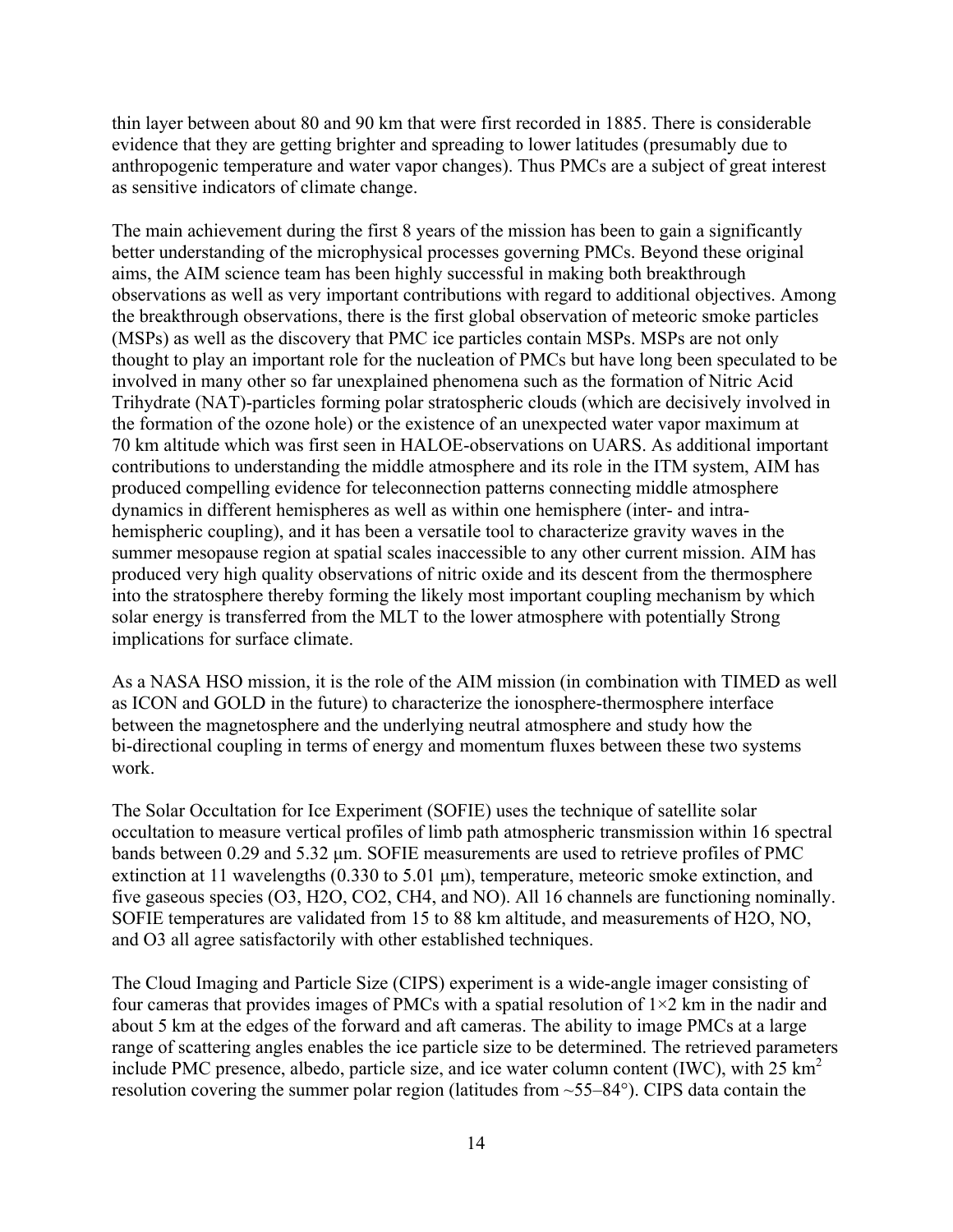first spaceborne daytime images of small-scale Gravity Waves (GW), which largely account for energy and momentum deposition in the mesosphere and lower thermosphere (MLT). CIPS imagery has also now been used outside the summer polar region to detect GW signatures in Rayleigh-scattered sunlight above the ozone layer at 50 km altitude.

Notably, due to orbital precession, the AIM orbit will be changing considerably during the extended mission allowing for a total of 18 months of global coverage of CIPS and SOFIE observations in the 2017–2018 timeframe. Consequently, the AIM team plans to concentrate on these novel possibilities (i.e., global orbital coverage, new observables like gravity wave signatures at 50 km altitude) and open up to even broader compelling science objectives than before. These objectives include the characterization of the global distribution of medium and small scale gravity waves at the bottom of the mesosphere as well as the inference of the global residual mesospheric circulation from MSP observations—both of which are key inputs to understanding the dynamical coupling of the MLT with above and below. In addition, as an extension to its original science goals on the role of PMCs as climate change indicators, they will investigate the drivers of mid-latitude PMC occurrence (and its potential role as climate change indicators) and finally clarify the relative roles of anthropogenic and solar forcing on general PMC occurrence.

#### **AIM Science Strengths**

The AIM science team has been very successful in achieving the science goals posed in the 2013 senior review process.

They have successfully used CIPS and SOFIE to study gravity and planetary wave activity and they have successfully combined these with observations from ground-based networks, other satellites, and modeling.

They have been able to identify a 27-day signature associated with the rotation of the solar atmosphere in the ice water content of PMCs and they were able to study the solar sensitivity of ice water content.

They have further been successful in gaining first indications of decadal scale temperature and corresponding ice water content variations in the polar summer mesopause region indicating a possible long term cooling due to rising concentrations of the greenhouse gas CO2. Since we are now entering the declining phase of solar cycle 24 there is great promise that additional years of observation will strengthen the case for an anthropogenic cooling of this altitude range of the atmosphere.

They have been able to demonstrate a correlation between the seasonal variation of meteoric smoke and the meridional circulation of the atmosphere (the latter based on model data) indicating that meteor smoke observations are a versatile tool for studying the residual large scale circulation of the atmosphere.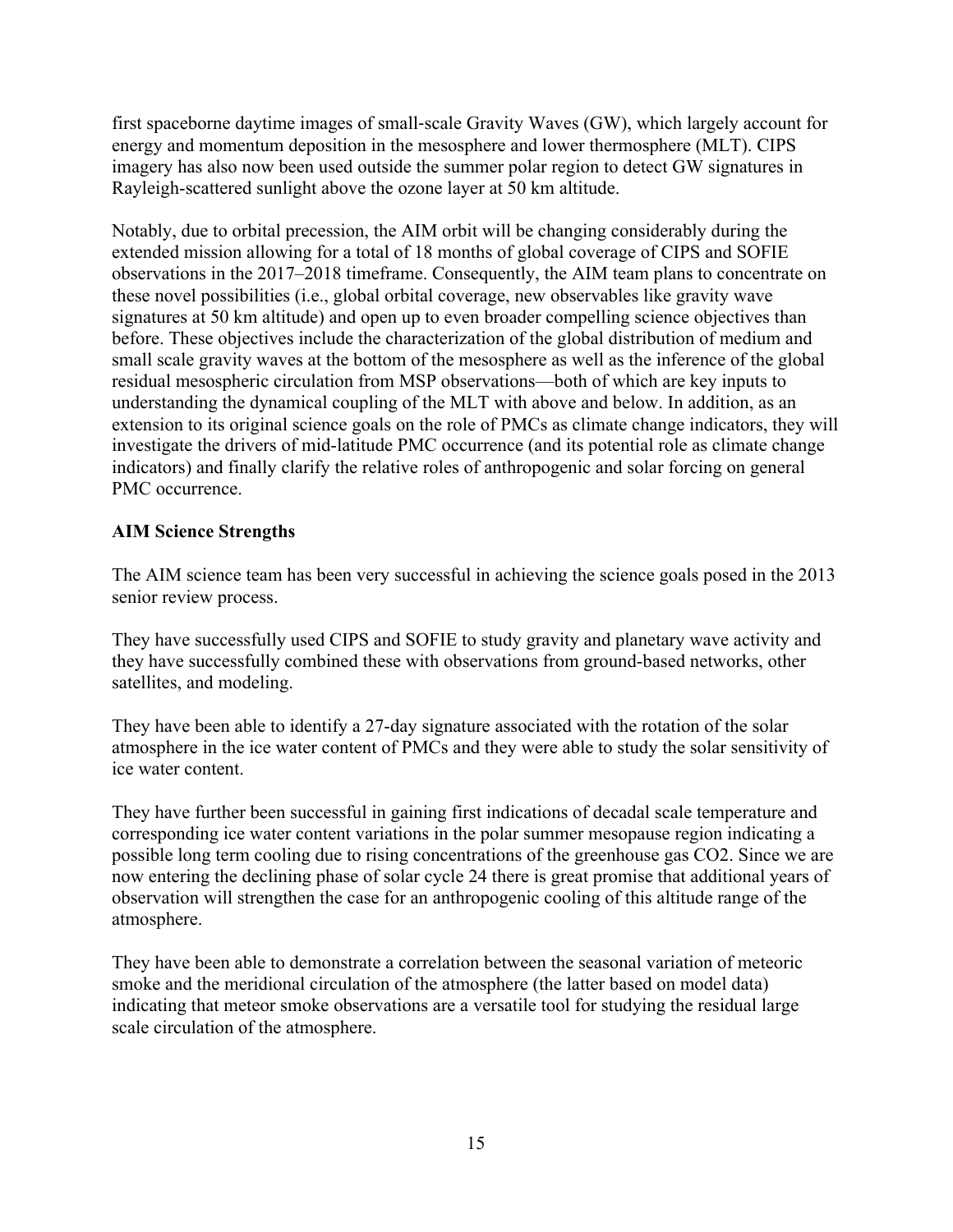They have also been able to make the case that water vapor injections from space traffic after the space shuttle era into the MLT-region have the potential to affect PMC properties and compensate for stronger water vapor photolysis during increased solar activity.

Finally, they have been able to study the effect of photochemically active species (like HOx and NOx) produced by energetic particle precipitation on PMCs but found no effect. The explanation for this finding is that other natural variability of the PMC environment is too large to allow the detection of small effects due to energetic particles.

Based on the results of the past years, the AIM science team is proposing new compelling science questions for the extended mission for which they will likely be able to make significant progress in the next years.

AIM has developed the ability to observe new variables which allow them to study scientific objectives of broader significance than before. This includes both new observables such as the ability to image gravity waves at an altitude of 50 km from Rayleigh-scattered sunlight just above the ozone layer as well as new orbital coverage allowing AIM to obtain global coverage during a total of 18 months in the 2017–2018 timeframe.

In addition, even though significant progress has been made to address the original AIM objectives, surprises have emerged and these can best be addressed by accumulating further data over the declining phase of Solar Cycle 24. These results—particularly the cooling in the MLT and increase in PMCs toward solar maximum—show that fundamental uncertainties remain.

There are four Prioritized Science Goals (PSGs) for the extended mission:

- PSG1: How does dynamical variability in the lower atmosphere couple to geospace weather? How do the fluxes of gravity waves at 50 km vary with latitude and season?
- PSG2: What governs the occurrence of mid-latitude PMCs?
- PSG3: What are the roles of solar and anthropogenic forcings on PMCs and the structure of the mesosphere?
- PSG4: Can the latitude variation of meteoric smoke be used to better understand the global mesospheric circulation?

PSG1, PSG2 and PSG4 make direct use of the evolving orbit of AIM allowing the mission to obtain global fields of the corresponding observables thus enhancing the scientific return greatly.

PSG1 and PSG4 are highly compelling addressing the issue of vertical coupling between different regions of the geospace system. They make both use of the evolving orbit of AIM as well as new measurement capabilities such as the ability to observe gravity waves with CIPS at ~50km altitude and to detect meteoric smoke particles.

PSG2 and PSG3 are both very important science goals whose answers will greatly help clarifying whether PMCs are indeed suitable indicators for climate change as has been proposed more than 25 years ago.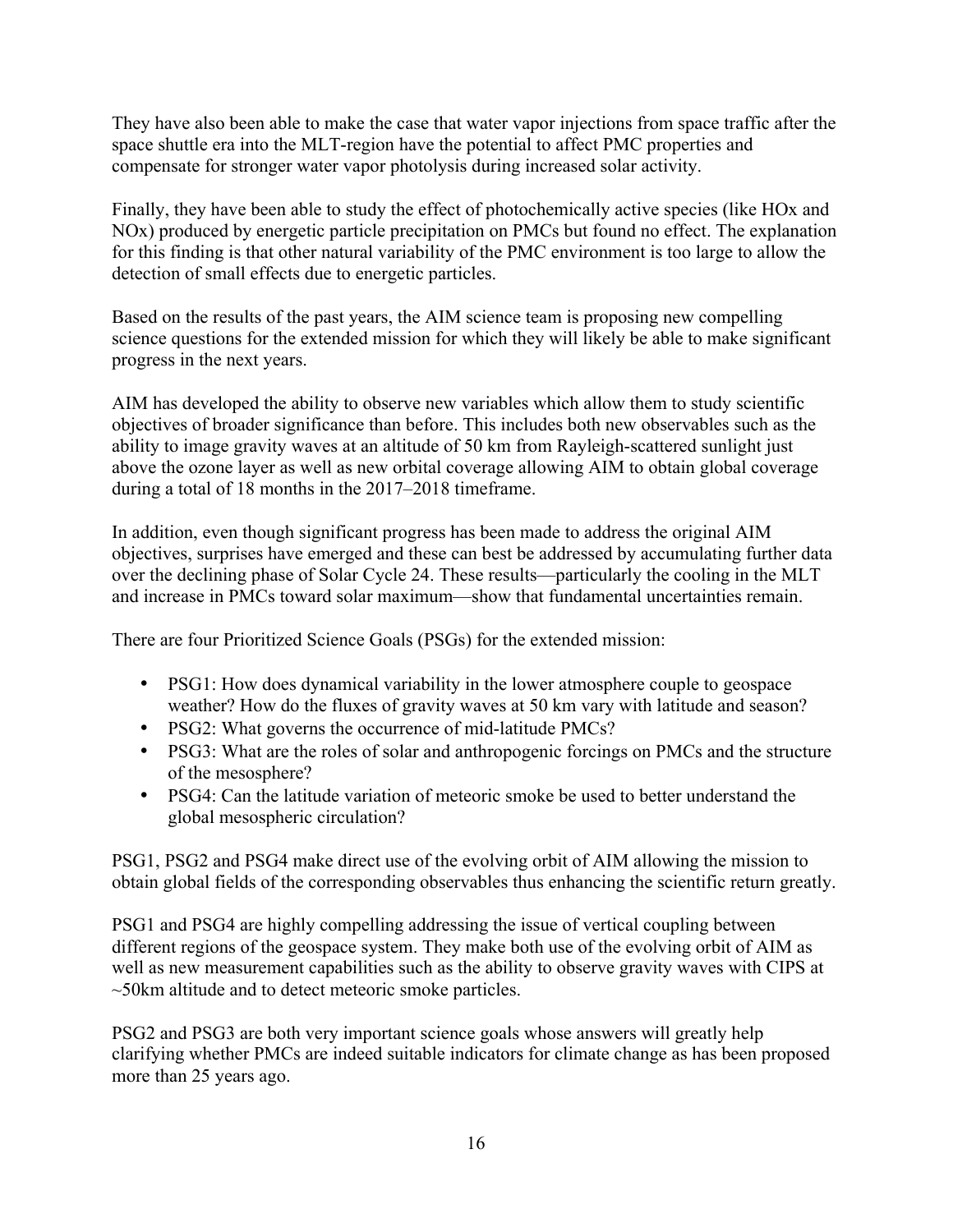#### **AIM Relevant Strengths to Heliophysics Research Objectives**

PSG-1 and 4: The role of gravity waves in atmospheric circulation has been a subject of various Heliophysics roadmaps, as well as the National Research Council's 2012 Decadal Survey Report (DSR) ("Solar and Space Physics: A Science for a Technological Society," released by the National Academy of Sciences) Goal No. 3, to "determine the dynamics and coupling of Earth's magnetosphere, ionosphere, and atmosphere and their response to solar and terrestrial inputs."

PSG-2 and 3: Relevant to NASA Heliophysics Roadmap Research Focus Area (RFA) H3 "Understanding the role of the Sun and its variability in driving change in the Earth's atmosphere."

#### **AIM Weaknesses**

None noted.

#### **AIM Value to the Heliophysics System Observatory**

AIM focuses on solar-terrestrial science in the Earth's stratosphere, mesosphere, and lower thermosphere, and thus operates at one of the boundaries of the HSO. Its value lies in providing important new information about solar impacts on the dynamics and chemistry of these regions, and the role of solar variability in the Earth's climate. AIM is complementary to TIMED observation both regarding its ability to image the horizontal extent and evolution of gravity wave fields in the summer mesopause region and globally at 50 km, while SABER on TIMED observes gravity waves in vertical profiles and can thus deliver information on propagation directions of the waves. Also, SOFIE observations on AIM allow the community to quantify CO2 concentrations below 75 km while SABER on TIMED has better quality above that altitude. The combined data set will allow the community to study the atmosphere's transition from a well-mixed state to a state determined by molecular diffusion which is one of the longest standing open questions of aeronomy.

#### **AIM Spacecraft / Instrument Health and Status**

SOFIE and CIPS are operating nominally with no issues to consider. The spacecraft receiver stopped working a few days after the launch of the mission, but this failure has been fully mitigated resulting in a data reception recovery of close to 100%.

#### **AIM Data Operations (accessibility, quality control, archiving)**

The AIM mission provides an extensive set of products in NetCDF format and makes them readily available through instrument web sites coordinated through a Science Data System (SDS). Documentation that includes calibration information is provided for all the products, and is easy to find.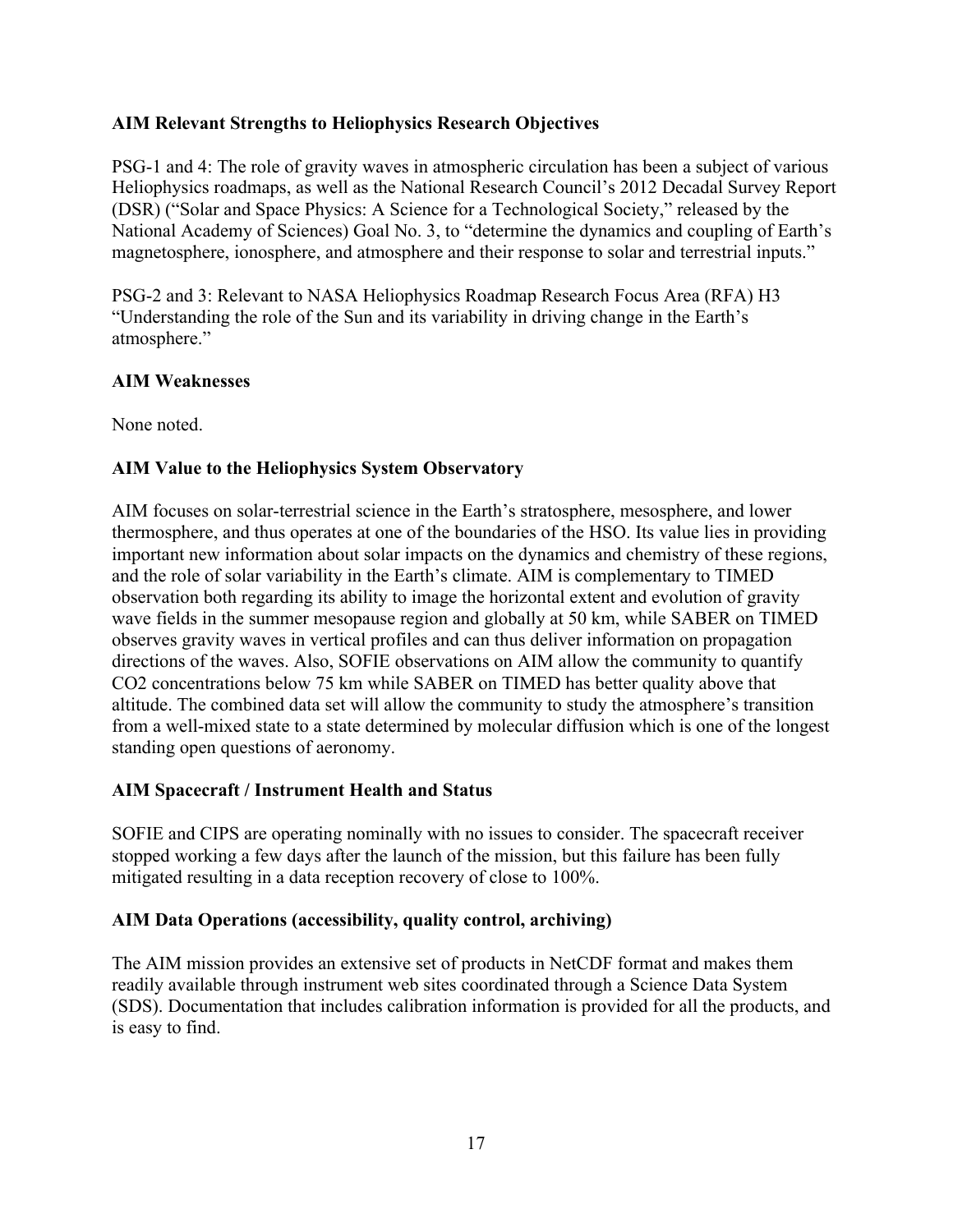#### **AIM Proposal Weaknesses**

No weaknesses were identified.

#### **AIM Overall Assessment and Findings**

The Panel noted the very successful accomplishments in the first 8 years of the mission. The Panel was also impressed with the broadening of the original goals of AIM following the successful measurement of several originally unplanned parameters—meteoric smoke, gravity waves, and various gas-phase constituents. Also the panel welcomes the approach to utilize the evolving AIM orbit for better latitudinal and seasonal coverage of several observables.

The proposal makes a well-argued science case for extension of the mission. All four PSGs are either highly compelling or very important and hence certainly all worth pursuing.

#### **AIM Overall Grade**

The AIM extended mission proposal received an 8/10 median Panel score for the Overall Scientific Merit, placing it solidly in the group of "Compelling" proposals. Its median Panel score of 7/10 for contributions to the HSO places it solidly in the Excellent but less compelling category with significant value for HSO science. The Panel supports the continued operation of the AIM mission.

# **4.3 CINDI**

#### **Overview of the Mission**

CINDI is a NASA Mission of Opportunity that flies on the Communication/Navigation Outage Forecasting System (C/NOFS) satellite. CINDI consists of two instruments: the Ion Velocity Meter (IVM) that measures ion density, temperature, composition and velocity, and the Neutral Wind Meter (NWM) that measures neutral atmosphere pressure and wind. CINDI measurements cover a range of altitudes over the equator and low latitudes (13-degree inclination orbit). As part of the operational C/NOFS program, the Air Force supports CINDI instrument operations, data access and distribution, and satellite orbit and position data.

The CINDI IVM sensors include an ion drift meter (IDM) and retarding potential analyzer (RPA). The IVM instruments have been and are continuing to perform as expected since their initial turn on. The NWM measures neutral atmosphere pressure and wind with two sensors that include the cross-track sensor (CTS) and the ram wind sensor (RWS). The latter is designed to extract neutral density and wind variations along as large a portion of the satellite track as is possible. These NWM instruments were designed to fly during solar maximum conditions. Launch delay combined with the comparatively weak recent solar maximum has to date compromised the implementation and scientific return of these instruments. CINDI produced excellent wind and density results while C/NOFS perigee was near 350 km. These combined with the continuing downward progression of CINDI with altitude confirm that there will be more extensive NWM data collection and analysis during this proposal period.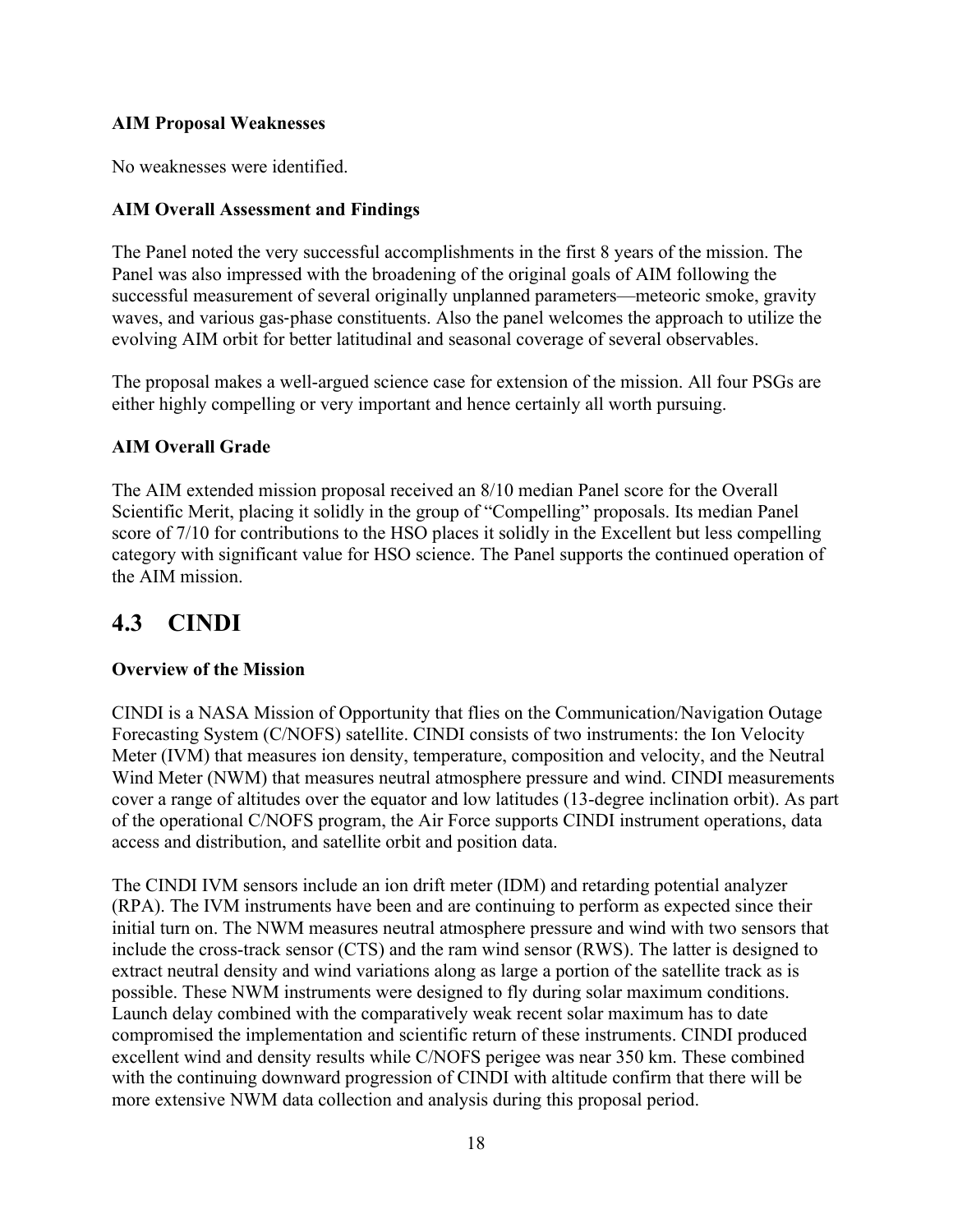#### **Overview of the Science Plan**

The Coupled Ion Neutral Dynamics Investigation (CINDI) science team proposes a focused study addressing the following fundamental questions:

- (1) How are variations in neutral density and winds near the equator related to energy inputs from above and below?
- (2) What is the role of atmospheric waves on the dynamics of the ionosphere at equatorial latitudes?
- (3) How does solar activity affect how equatorial plasma irregularities evolve in time?

These compelling science questions directly address a number of research focus areas that are aligned with the priorities detailed in the Decadal Survey for Solar and Space Physics, the SMD Science Plan, and the Heliophysics Roadmap.

#### **CINDI Science Strengths**

The CINDI extended mission plan is well conceived and addresses compelling science topics that are uniquely facilitated by the measurements that CINDI will make during the next year as C/NOFS descends prior to reentry into the Earth's atmosphere. Additional data and operations are clearly required to accomplish the proposed science objectives. CINDI will continue to be the only mission providing coincident information on the dynamic state of the ionosphere and thermosphere as the solar cycle declines. This makes it an important data set for achieving system science of the effect of the Sun and magnetosphere on the Earth atmosphere.

Among CINDI accomplishments during its initial extended mission phase is the demonstration that longitude variations in the ionosphere and thermosphere are well aligned, suggesting that ion drag influences the distribution of the neutral species. The CINDI team also showed significant thermospheric density responses to variable solar flux and magnetic activity.

The CINDI mission and science team costs are low relative to the unique science return.

#### **CINDI Relevant Strengths to Heliophysics Research Objectives**

The CINDI mission clearly addresses priority investigations in the 2014–2033 HP Science and Technology Roadmap which are aligned with the science objectives laid out in the 2013 Decadal Survey for Solar and Space Physics. Two of the key science objectives in the Roadmap are, RFA F3, "understand ion-neutral interactions" and, RFA H3 "understand the coupling of the Earth's magnetosphere-ionosphere-atmosphere system, and its response to external and internal forcing." CINDI is one of the few HSO missions that can directly address these topics and the only mission making in situ measurements of the ionosphere and thermosphere. As such, CINDI also contributes to RFA W4 to "understand, characterize, and model the space weather effects on and within terrestrial and planetary environment. " The particularly relevant proposal element is the plan to diagnose ionospheric and thermospheric coupling processes in the region where plasma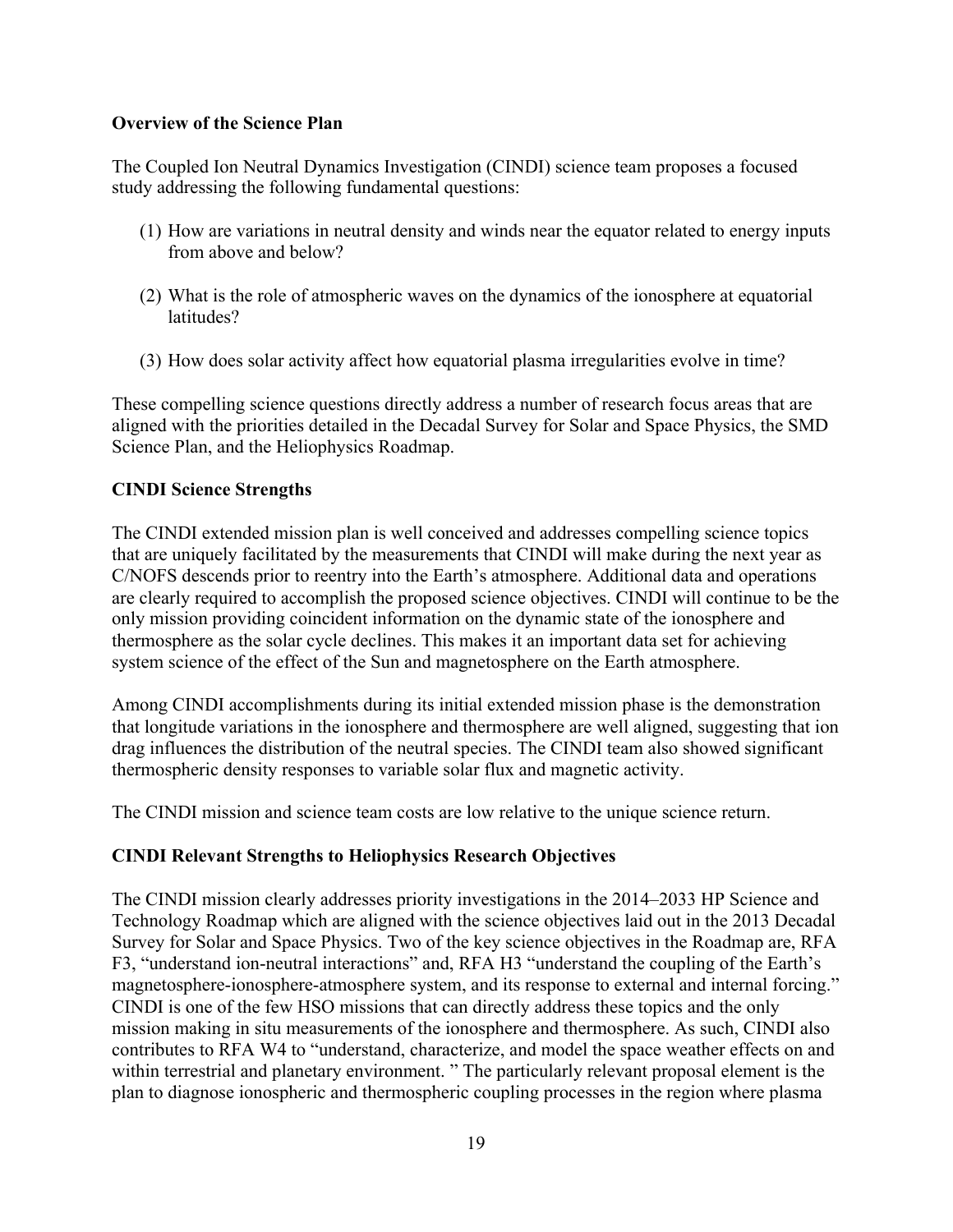perturbations are born and subsequently evolve into depletions that penetrate through the F region. In this regard CINDI should provide insight into the underlying physics governing these phenomena which impacts radio communications.

#### **CINDI Value to the Heliophysics System Observatory**

CINDI's in situ measurements of the ionosphere and thermosphere constitute unique contributions to the HSO. They provide perspectives on how the geospace system responds to variable solar and geomagnetic forcing as well as the impacts of the lower atmosphere on the thermosphere-ionosphere. Any interpretation of CINDI data requires a detailed description of the external drivers. CINDI represents an important component of the HSO, enabling the inclusion of the connected ionosphere and thermosphere system in a coherent study of the geospace environment.

There is also an emerging synergy between CINDI in situ winds and the TIMED upper thermospheric remote sensing wind measurements that will be deduced from TIDI red-line emissions as described in the TIMED proposal plan.

#### **CINDI Spacecraft / Instrument Health and Status**

The state of the C/NOFS satellite and CINDI IDV instrument performance is excellent and the NWM performance is improving as the orbit allows for viable thermospheric measurements near perigee. All indicators suggest that satellite and instrument performance will continue to be excellent until the satellite reentry, which is anticipated to occur sometime in 2016. The letter of support from the Air Force Research Laboratory that accompanies the proposal indicates their commitment to continued operation of the satellite until reentry of the vehicle.

The team addressed the previous Senior Review battery-charging concern related to the angle between the Sun and C/NOFS's precessing orbit, since they demonstrated no impact on the operation of CINDI instruments.

#### **CINDI Data Operations (accessibility, quality control, archiving)**

The CINDI team is doing a good job of making data available to the community in a timely fashion and in useful formats. They responded to the 2013 Senior Review findings to make the data available in netCDF format on the SPDF and provide SPASE metadata for the CINDI data products. The data are also being delivered on a timely basis through the project website. However, as pointed out in the assessment of CINDI's MAP, the project needs to do a better job linking and preserving its documentation of the data products.

#### **CINDI Proposal Weaknesses**

The panel found no major CINDI mission weaknesses.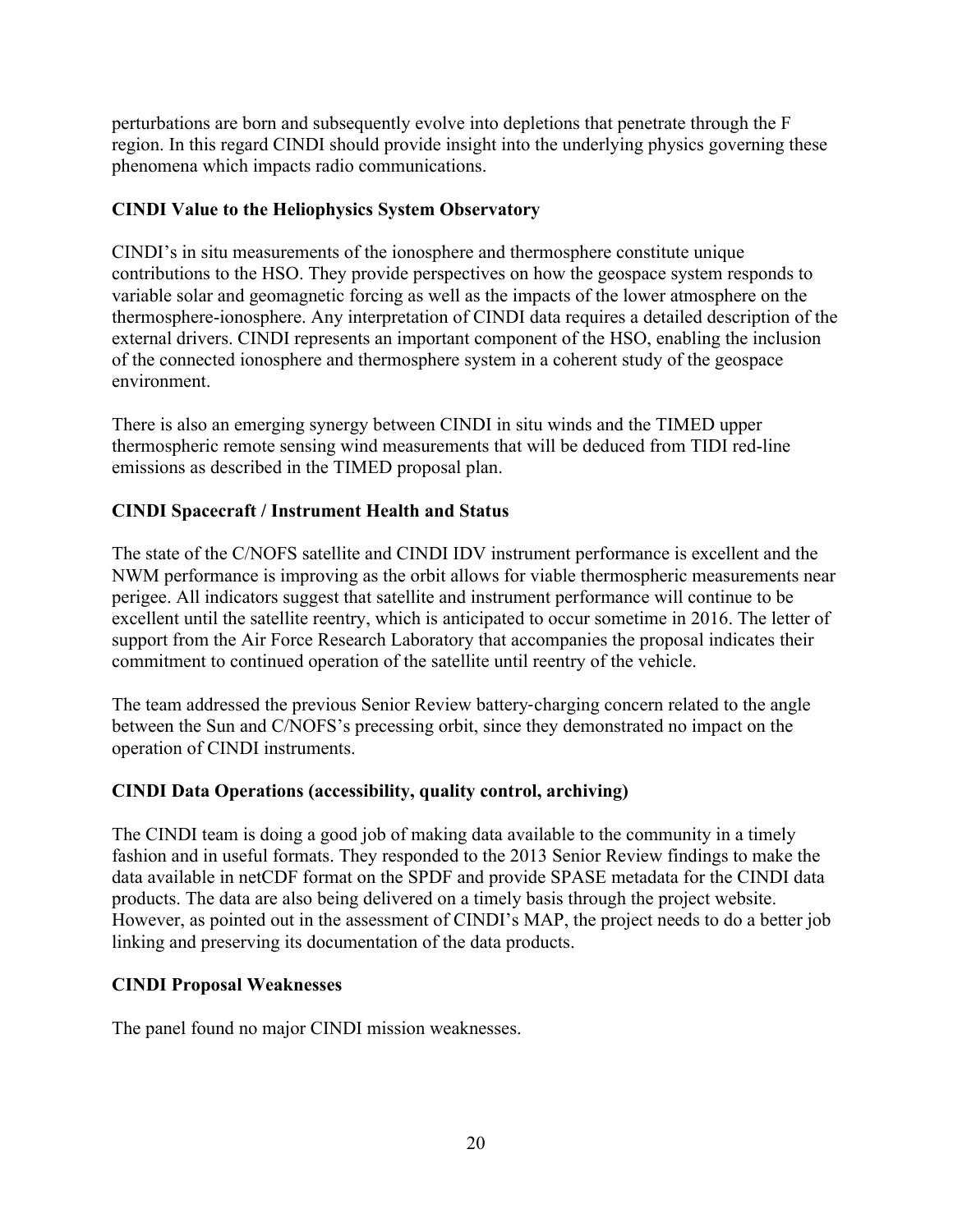#### **CINDI Overall Assessment and Findings**

CINDI has a clear extended mission plan addressing compelling science topics. During the initial extended mission CINDI established the responses of the ionosphere and thermosphere to variable solar, geomagnetic and lower atmospheric forcing. This provides a clear context for the proposed extended mission science. CINDI will be the only mission providing coincident information on the dynamic state of the ionosphere and thermosphere during the declining solar cycle and is therefore valuable to the HSO. The CINDI mission strongly addresses priority investigations in the Heliophysics Science and Technology Roadmap. The CINDI mission costs are comparatively low relative to the science return. The health and safety of the C/NOFS satellite is good with the Air Force intending to continue operations of the spacecraft until reentry. The CINDI team is doing a good job of making data available in a timely fashion and in useful formats.

#### **CINDI Overall Grade**

The CINDI extended mission proposal received "Excellent, but less compelling" rankings for both the extended mission science (median panel score 7/10) and CINDI's contribution to the Heliophysics Systems Observatory (median panel score 6/10). The comparatively lower HSO ranking stems from the low impact that CINDI data have on other elements of the HSO. The panel supports the continued operation of the CINDI extended mission.

The panel considered the in-guide and over-guide proposal options and found that the CINDI team proposed excellent science in their modest over-guide proposal. Nevertheless, it was low priority in the context of the highly constrained budget available for the HP extended missions. The panel points out that the team could submit a proposal to the Heliophysics Guest Investigator or Supporting Research programs to pursue their over-guide objectives.

### **4.4 Hinode**

#### **General Overview of the Mission**

The joint US/UK/Japanese *Hinode* mission was launched in 2006 and now enters its third extended mission phase. *Hinode* consists of three instruments which act as a comprehensive observatory. The Extreme-ultraviolet Imaging Spectrometer (EIS) obtains high spectral and spatial resolution images and spectra in two wavelength regimes: 17.0–21.0 nm and 25.0– 29.0 nm, enabling sampling over temperatures 0.1–20 MK. An X-ray telescope (XRT) images the solar corona with good spatial resolution, high cadence (8s) and with a wide dynamic range and temperature sensitivity that enables studies from coronal holes to flares. The Solar Optical Telescope (SOT) Focal Plane Package (FPP) includes a high-resolution (0.2'') high-cadence (< 2s capable) multi-filter narrow- and broad-band imaging system (NFI, BFI) for photospheric and chromospheric data. The SOT also includes the Spectro-Polarimeter (SP), a scanning-slit instrument which obtains polarization spectra of magnetically sensitive photospheric spectral lines. XRT is a full-disk imager, while the EIS and SOT instruments have limited fields-of-view. *Hinode* is a complex mission in many aspects: the multiple instruments, the limited fields of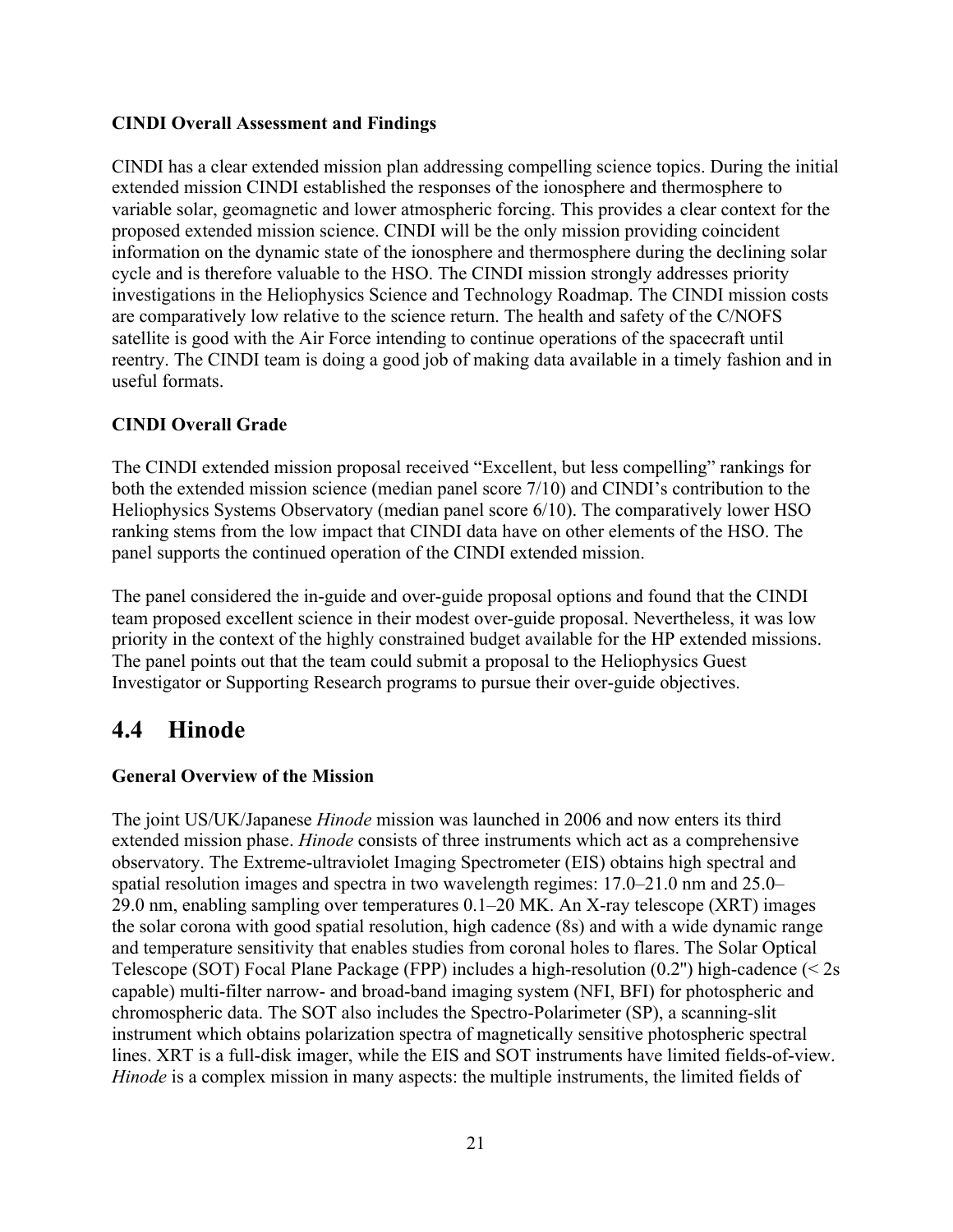view of two instruments, and the multi-national cooperation and coordination which is required for successful scientific return make the NASA necessary costs difficult to assess.

#### **Overview of the Science Plan**

The proposed science investigations span a wide range of topics and scales, from the description of ubiquitous small-scale magnetic features on the Sun to the stellar analogies of solar-cycle coronal behavior. The team has proposed four Prioritized Science Goals:

- Study the sources and evolution of highly energetic dynamic events.
- Characterize cross-scale magnetic field topology and stability.
- Trace mass and energy flow from the photosphere to the corona.
- Continue long term synoptic support to quantify cycle variability.

The proposal outlines recent advances in these topics and future investigations. The justification for continued operation and observations center on the unique observational capabilities of the *Hinode* instruments, including polar-cap magnetic field transport characterization during the decline of the activity cycle and beginning of the next cycle, determining the source of the slow solar wind in the context of declining activity, and understanding the high-temperature coronal emission during cycle minimum.

#### **Hinode Science Strengths**

The *Hinode* instrument suite has enabled paradigm-defining science in a number of topics. An impressive summary was given in the proposal, of which only a few are noted here as examples. The solar polar magnetic field structure and dynamics has been intently studied, confirming the dominance of small but strong-field unipolar elements, in the context of coincident flux-balanced weak elements. Pre-eruption brightenings have been observed in the chromosphere which are consistent with small reconnection events; the seemingly benign emergence of a new active region has been seen in light of the energy transferred into the solar corona, now estimated as comparable to large flares but manifest as gradual small reconnection processes. Instrument coordination has led to the identification of the source of the slow solar wind during an active Sun, and the possibility of an activity-cycle-independent dynamo process has been identified, which generates the ever-present weak component of the photospheric magnetic field. With respect to a broad scientific impact beyond the heliophysics, the panel notes that a large fraction of the spectra lines observed in EIS/*Hinode* data are as of yet unidentified.

Further mission extension is supported by many lines of argument. For example, the unique ability of *Hinode*/SP to quantitatively study the polar magnetic fields for the next few years presents the opportunity to gather critical information relevant to understanding the driver(s) of the solar cycle during the transition to solar minimum and a period of stronger polar influences on heliospheric topology. The hints of pre-event reconnection phenomena, the energetics of emerging magnetic field, and quantitative DEM tests of flare Standard Models must be confirmed and statistically verified. Extended observations by XRT will help quantify the behavior of the hottest component of the solar corona during the transitions between phases of the activity cycle. For an extended mission period, new improved numerical modeling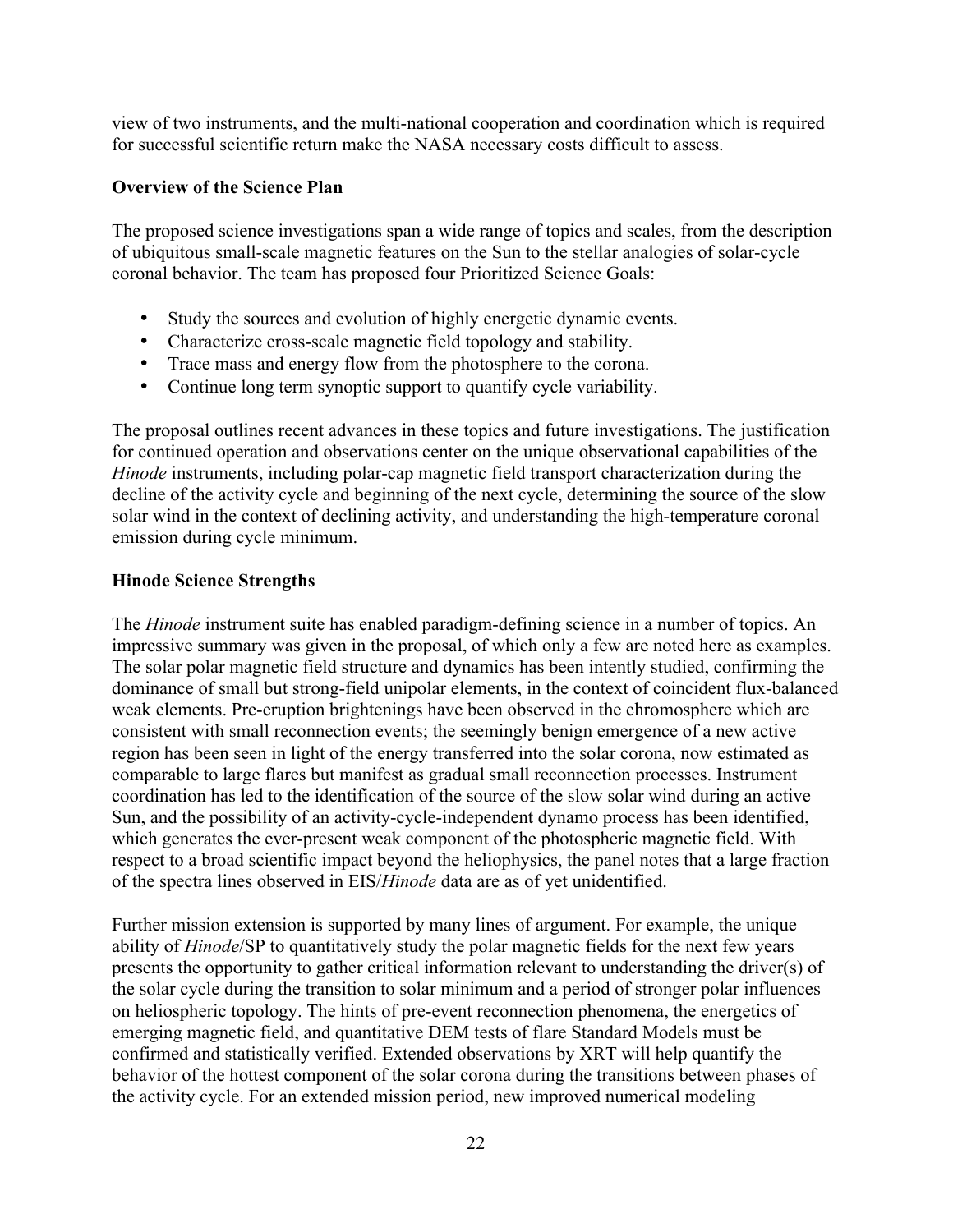capabilities are now producing new observationally testable predictions that will be especially constrained in the light of recent additions to the HSO fleet (see below).

The *Hinode* mission has fostered broad community science involvement, but also strong team science: more than 900 refereed journal articles have been published using *Hinode* data; of those, 1/3 have a first author with some support from mission (2/3 led by scientists from the outsidemission community). *Hinode* also demonstrates encouraging young-scientist involvement in the US, Japan, and the UK. The proposal cites statistics that approximately 40% of *Hinode* publications are led by a student or early-career scientist; over 90 graduate student theses rely upon *Hinode* data.

#### **Hinode Relevant Strengths to Heliophysics Research Objectives**

The PSGs map well to the Research Focus Areas in the 2014 Heliophysics Roadmap and to the goals outlined in the 2012 Decadal Survey. The proposal responds directly to the Heliophysics Science Goals from 2014 NASA Science Mission Directorate strategic plan to "Explore the physical processes in the space environment from the Sun to the Earth and through the solar system." The *Hinode* mission prioritized science goals dovetail well with National Research Council Decadal Survey Priorities, in particular (a) Determine the origins of the Sun's activity and predict the variations of the space environment and (d) Discover and characterize fundamental processes that occur both within the heliosphere and throughout the universe. The proposal demonstrated the strong links between these nationally-defined science goals and both the achievements thus far and the plan for future investigations.

#### **Hinode Value to Heliophysics System Observatory**

*Hinode* instruments provide data in unique parts of parameter space that complement other solar missions. XRT presents a unique bridge between SDO/AIA and RHESSI, especially for studies of high-energy events that can severely impact the heliosphere with sudden energetic particle flux, and the influence of X-ray plasma on the more local considerations of the near-Earth environment. XRT presently represents the sole HSO capability for imaging the hottest coronal plasmas. EIS spectral coverage complements the IRIS observing capability, and is itself complemented by SDO/AIA for context. The SOT package, in particular the SP, provides a standard by which other magnetic field data are judged, and its high sensitivity enables an understanding of the "true" structure of the photospheric magnetic field which, for example, is viewed in only an averaged sense with SDO/HMI.

In light of reduced funding yet increased opportunity for synergistic observations, the *Hinode* instrument teams have developed new observing modes to contribute uniquely to HSO system science and coordinate with other missions, yet reduce planning and operations requirements. New modes have been developed for the SP to enable high cadence vector magnetic observations of a narrow FOV co-aligned with IRIS. EIS now routinely takes full-disk spectroscopic observations to identify and investigate solar wind sources-boundary condition information for HSO system science.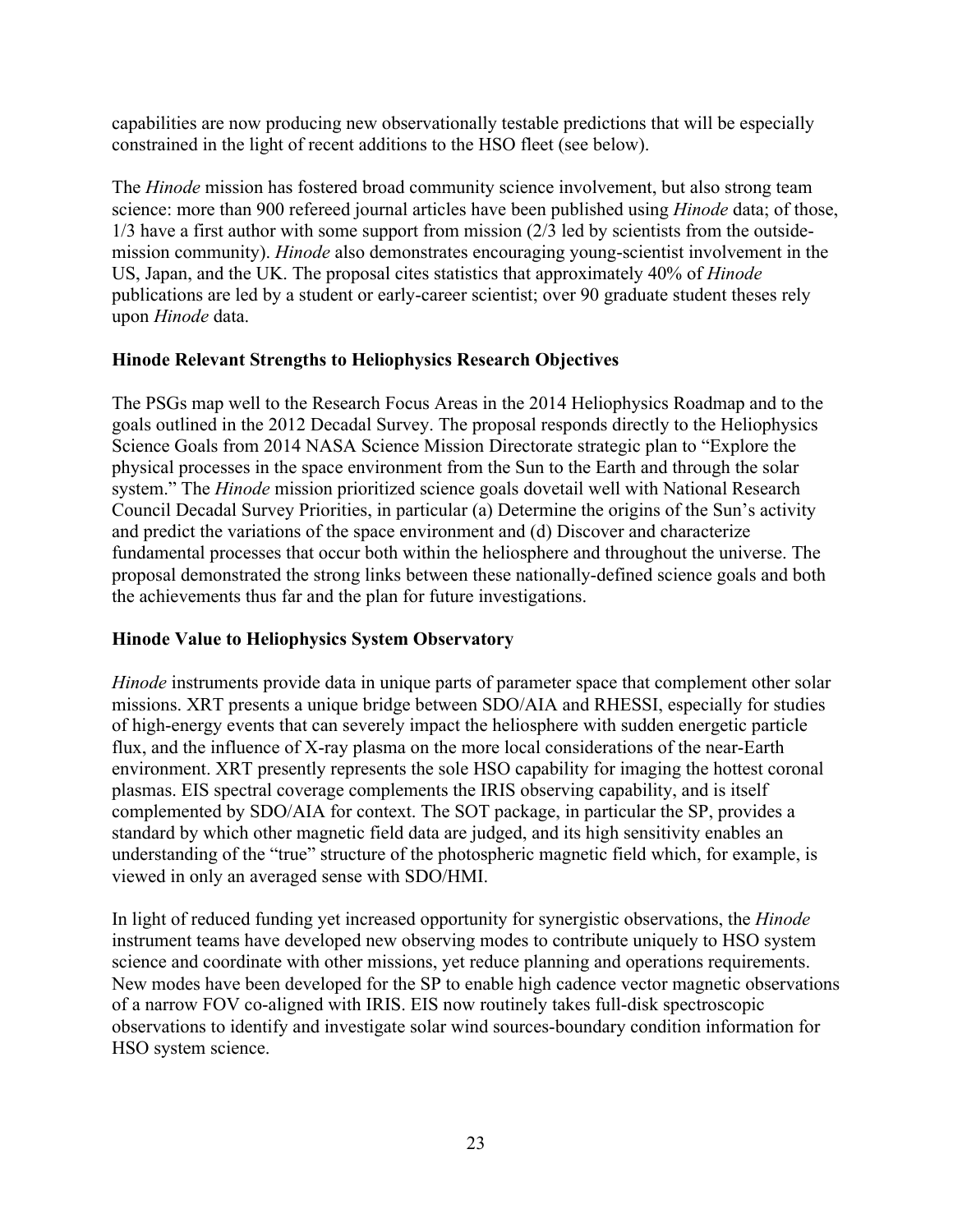The *Hinode* mission has undertaken not only coordinated observations with other HSO missions, it is actively sought after for coordinated observations with ground-based facilities both in the US and internationally. New ground- and space-based facilities such as ALMA, NuSTAR, are beginning to coordinate observing plans.

#### **Hinode Spacecraft / Instrument Health and Status**

The instruments and spacecraft continue to perform well. Spacecraft attitude systems are functioning nominally, and available fuel is sufficient for orbit maintenance and debris avoidance maneuvers for approximately ten additional years in the present 680km-high orbit.

*SOT/FPP*: Four NFI filters are working well, two have been damaged, one of which (630.2nm) has some redundancy with another which is working well (525.0nm); the H $\alpha$  (656.3nm) filter is damaged but data are obtained still for morphological information. The previously identified instrumental effect (so called "bubbles," "snail trails") is either absent or mitigated. For the BFI absolute intensity calibration software was developed and is distributed through SolarSoft. The SP has shown some light-level decrease and CCD contamination, with corresponding increase in noise, but detectors, mechanical systems, and in-flight processing and electronics are working well and normal mitigating efforts (bake-outs, flat-field and calibration sequences) are achieving desired effects.

*XRT*: As reported for previous SR cycles, there have been some contamination/residue issues which are minimized by bakeouts and flat-field modeling, and new calibration algorithms to remove scattered light from the 2012 appearance of a pinhole which are being finalized. Temperature issues (too high at times upstream, too low during eclipse seasons downstream) have, in recent tests, appeared to effectively cancel each other out, so that the filter-wheel #1 preventative suspension during eclipse seasons is no longer being applied.

*EIS*: Although the number of warm pixels is still increasing, the rate of increase has slowed, and the number/location/effect of monitored continuously; the instrument sensitivity degradation also continues, but is very slow. Both issues are of minimal impact to the science. When the number of warm pixels begins to negatively impact spectral fitting, the EIS team will consider carrying out bakeout procedures. Second-order calibration efforts and improvements to the seasonal alignment errors are underway, with the goal of EIS and IRIS coordinated observing commands to be coaligned within a few arcseconds. Notes and results from investigations are documented through SolarSoft Software Notes, in addition (where appropriate) in the peer-reviewed **literature** 

*Overall*: The *Hinode* mission remains scientifically viable and critical to the system science.

#### **Hinode Data Operations (accessibility, quality control, archiving)**

In response to the 2013 SR and in anticipation of extended support, new observing strategies are being developed to (1) accommodate decreased extended-phase budget constraints, (2) support and coordinate with new complementary capabilities by other missions and ground-based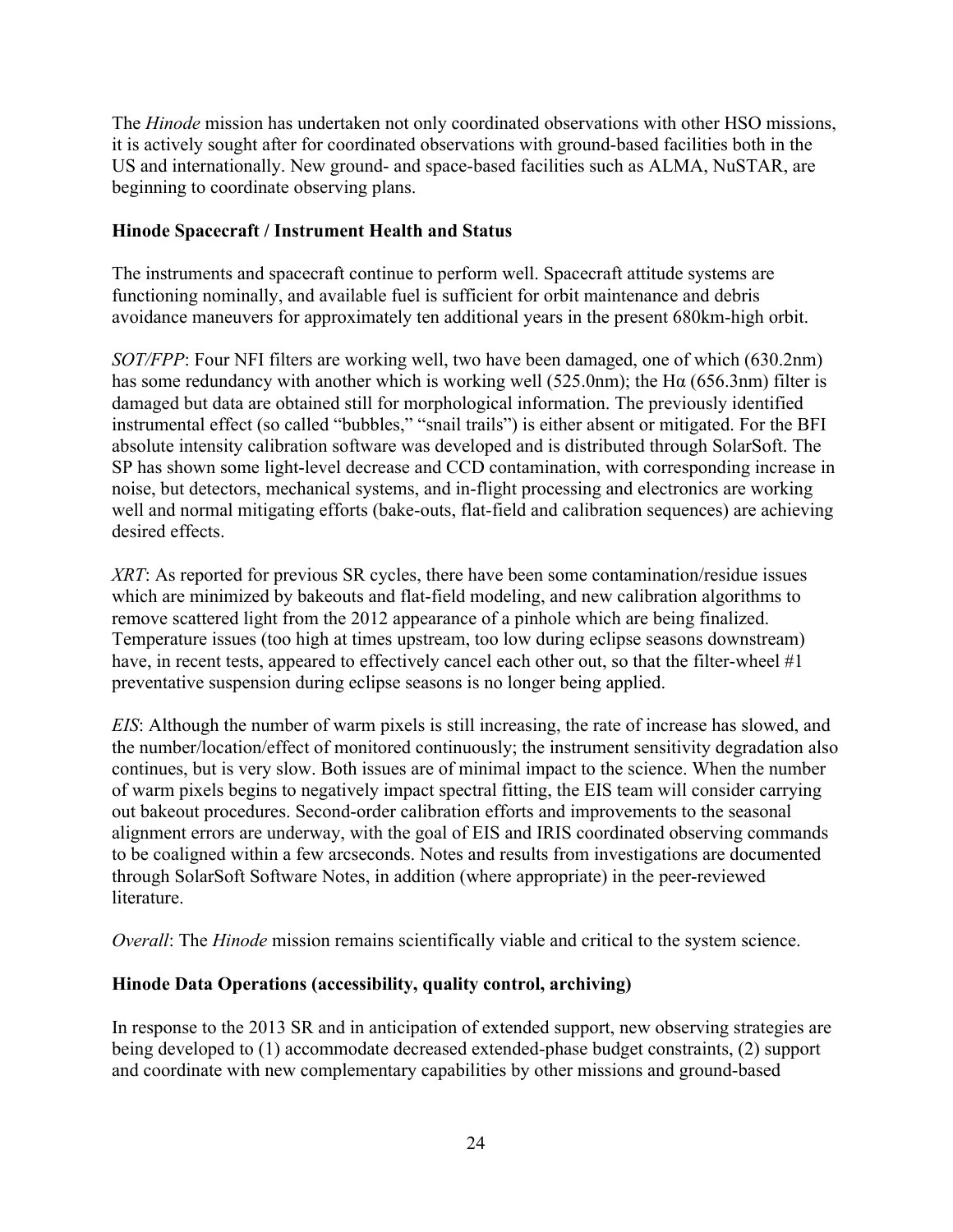facilities, (3) test new results from modeling efforts not available during prime phase or even earlier extended phases.

The *Hinode* mission operations have been optimized to reduce the cost without loss of efficiency. International participation occurs at the scientific, operational, and data reduction/analysis levels. Spacecraft operations are still performed at JAXA; Chief Observers for XRT and SOT are a 50% US burden, for EIS the US COs handle about a third of the duties. NASA responsibility for Chief Planner duty has been reduced by almost 40%.

The Mission Archive Plan report finds that due to multiple resident archive sites, the data should be well preserved – but that there is a lack of a cohesive plan for data archival overall. The community enjoys access through a variety of tools; there is concern that the Final Archive will be able to maintain full utility of the data, in particular with regards to the coalignment database.

#### **Hinode Proposal Weaknesses**

While the scientific achievements from *Hinode* data were compelling and fully exploited the possibility of "system" science, the panel found the presentation of the science to be somewhat fragmented. The proposal adequately describes the links between PSGs, the 2014 Heliophysics Roadmap Research Focus Areas and 2012 Decadal Survey Challenges, but the narrative could have better mirrored the "system science" approach to bring continuity between at times seemingly disparate investigation topics.

#### **Hinode Overall Assessment and Findings**

The 2015 Senior Review panel finds that the scientific return in recent years from *Hinode* is exceptional. The mission returns data in a unique niche of HSO data space, and the mission is in fair overall health with adequate data archiving efforts. Continuing the *Hinode* mission would ensure that a unique HSO asset is supported. The panel finds the proposal to demonstrate an excellent outlook for future collaborative work with other HSO missions (in particular, with IRIS, RHESSI, and SDO). The proposal meets the in-guide budget, and the team has developed new operating modes to be able to operate in an efficient manner while continuing to enable broad scientific discovery.

The Panel notes that the proposal includes approximately \$2.6M/year for Science Data Analysis, which in our opinion should include funding both for routine data quality analysis and to perform relevant scientific investigations by the team. The Panel was surprised upon comments from the presenters that for the preceding extended mission phase, no mission-related science was performed under extended-phase funding. The Panel is concerned that this approach is the result of a misinterpretation of the 2013 Senior Review findings, and wishes here to clarify that there is no restriction on using part of that SDA funding to support *Hinode*-related science research by the team. This appears to be common practice across the other mission teams, with the caveat that this has to be balanced with the priority to meet data production commitments under a constrained overall budget which is likely to reduce with time.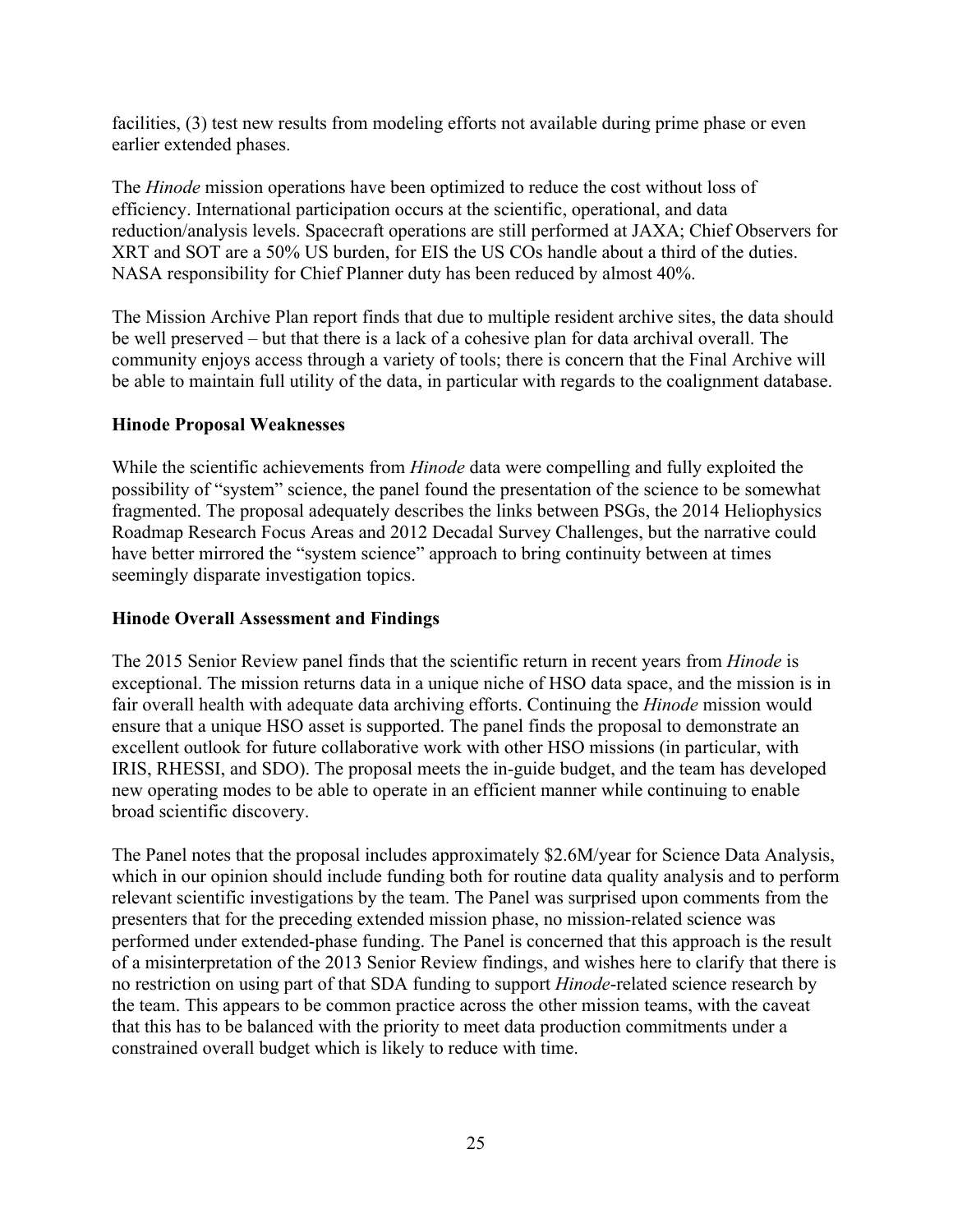The panel found that the major concerns raised in 2010 and 2013 SR cycles have been addressed: costs have been reduced, the instrument teams have developed new, efficient observing modes to further streamline operations while ensuring that high-quality data are obtained. There is still some minor concern regarding a high cost/science ratio in light of the contributions from international partners. The proposed science available to additional *Hinode* operations is compelling, and there is recognition that this is an extremely complex mission. The panel praises the *Hinode* team's proactive engagement in cross-mission collaborations. The scientific output has been very satisfactory, especially in the context of addressing fundamental outstanding questions and testing model predictions, with generally quantitative methods and results.

The Hinode extended mission proposal received an 8/10 median score for extended mission science, and 9/10 median score for contributions to Heliophysics Systems Observatory; both scores are in the highest, "compelling" category. The panel finds that continuing the *Hinode* mission would ensure continued systems-approach research to outstanding topics in solar and heliospheric physics.

# **4.5 IBEX**

#### **Overview of the Science Plan**

The Interstellar Boundary Explorer (IBEX) measures energetic neutral atoms (ENAs) coming from the far outer heliosphere. The goal is to use these data to deduce information about the global structure of the heliosphere, the spectrum of energetic particles in the outer heliosphere, the interaction of the heliosphere with the interstellar medium, and properties of local interstellar medium (LISM). In the extended mission (EM) the IBEX team also proposes to focus on the global structure of the Earth's magnetosphere and its dynamic interaction with the solar wind and ENA emission from the other solar system objects. In the prime mission phase IBEX has made a number of important discoveries related to the structure of the outer heliosphere. A surprise was the discovery that ENAs of around 1keV peak along a band, called the "IBEX ribbon" that seems to be defined by the ring where the line of sight is normal to the local, possibly draped, interstellar magnetic field. The ribbon exhibits structure that varies with time. The source of the ribbon remains uncertain and is a major focus of the EM. Peaking of the highest-energy ENAs in the polar regions where the solar wind speed is the highest suggest that the source of ENAs is linked to the solar wind speed. Consistent with this idea, the spectra of ENAs are harder near the poles than the equator. Because of the time delay in the propagation of the solar wind, the present measurements correspond to solar minimum so a major goal of the EM is to study the variation of ENAs and the structure of the global heliosphere with the phase of the solar cycle. Further measurements of neutral H and He from the LISM will establish the direction of the flow of the LISM. Because the orbital radius extends out to around 50 RE IBEX has been able to image ENA emission from Earth's global magnetosphere, including the magnetopause, the cusps, and the tail regions. Time resolution is sufficient to image the dynamics of the magnetosphere during its interaction with CMEs during solar maximum although spatial resolution is limited. IBEX has been able to measure ENAs backscattered from the lunar surface during its interaction with the solar wind. During the extended mission IBEX will also seek to measure scattering from comets and cometary tails.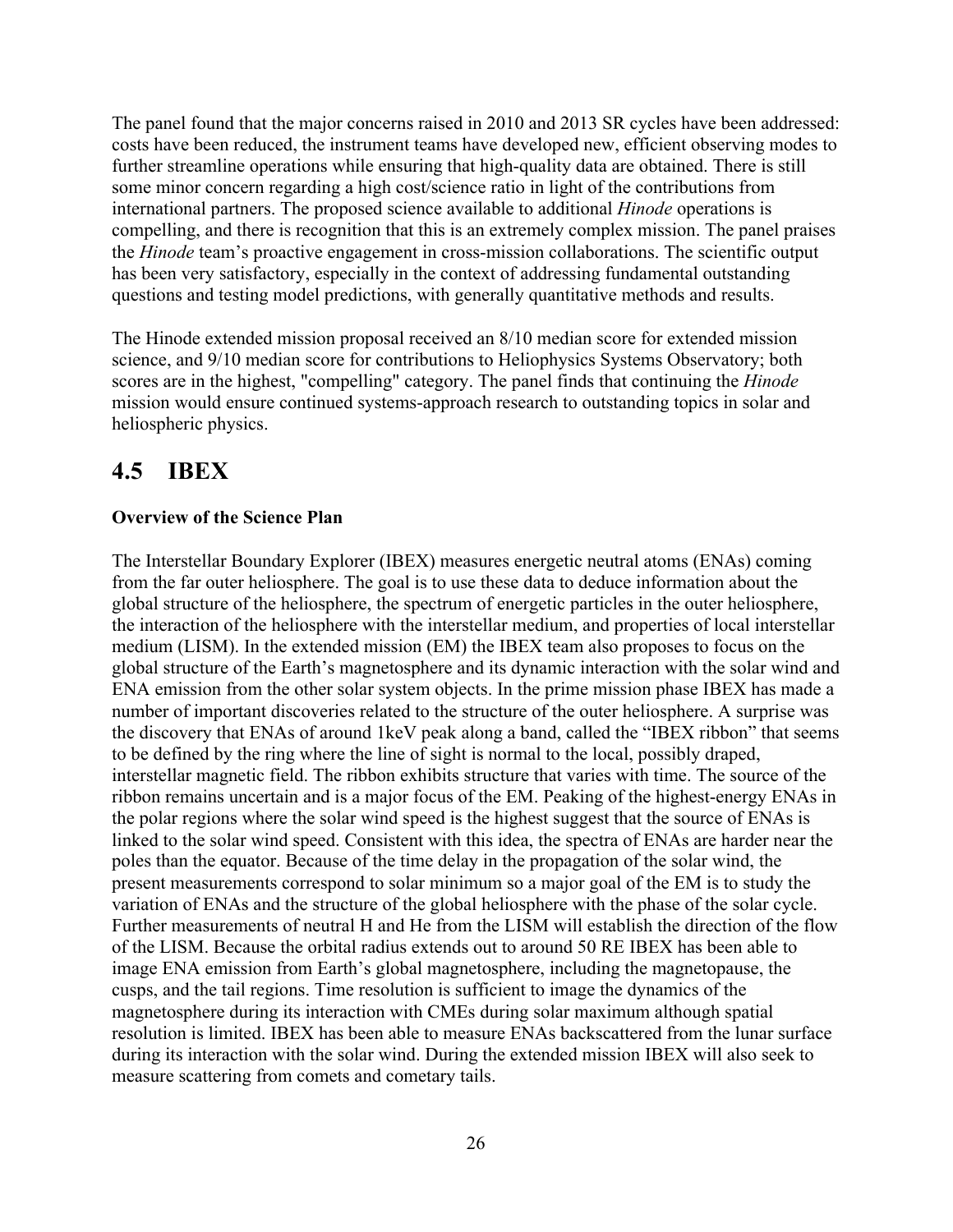#### **IBEX Science Strengths**

The interaction of the solar wind with the interstellar medium, the primary goal of IBEX, is a priority of NASA's SMD and the 2012 Solar and Space Physics Decadal Survey. Because of the presence of the Voyager spacecraft in the outer heliosphere, the EM IBEX measurements will provide critical measurements on the global structure of the heliosphere that can be compared with *in situ* Voyager measurements. The recent observations of a tilted heliotail will provide additional information on the orientation of the LISM magnetic field. The EM will cover the period of solar maximum and combined with the earlier data at solar minimum will complete the exploration of the structure of the outer heliosphere over the complete solar cycle. Particularly important is to explore the impact of changing solar wind velocity and dynamic pressure on the distribution of ENAs in the outer heliosphere. This additional information should enable the IBEX team to pin down the source of the ribbon and to understand the distribution and spectral shape of the globally distributed ENA flux and its implications for understanding particle heating and acceleration in the outer heliosphere. It is now well accepted that the ENA emission from the ribbon is related to the local interstellar magnetic field giving an important constraint on models of the global heliosphere—despite the fact that we do not actually know, at present, what causes the ribbon. The study of emissions from the heliospheric tail will provide a valuable check on the overall structure of the heliosphere and help determine the validity of the recently proposed "jet" model of the heliosphere. The variation of the flux of neutral H over the upcoming solar minimum will provide important data for understanding the role of interstellar pickup particles in the dynamics of the solar wind. Global imaging of the interaction of the Earth's magnetosphere with the dynamic solar wind, with resolution times on the order of minutes or less, will produce key data for benchmarking global magnetospheric models and for assisting in the interpretation of local measurements by satellites in the local geospace environment. Understanding the impact of solar disturbances on the geospace environment is a top priority of NASA's SMD and the Decadal survey. The proposed study of the structure of the heliospheric tail will help to determine the validity of the recently proposed "jet" picture of the heliosphere.

#### **IBEX Relevant Strengths to Heliophysics Research Objectives**

IBEX has significant synergy with other heliospheric missions. The Voyager 1 spacecraft is in the VLISM and Voyager 2 is in the inner heliosheath and approaching the heliopause. Comparison with IBEX is a unique opportunity because local measurements in the outer heliosphere will not be available for decades at best after the Voyager mission comes to a close. The heliopause encounters by Voyager will enable IBEX to benchmark estimates of the thickness of the inner heliosheath based on integrated fluxes of ENAs. Enhanced activity in the heliosheath associated with the propagation of solar disruptions into the outer heliosphere during solar maximum might be identifiable with both Voyager and IBEX. Comparisons of the IBEX ribbon with Cassini's Imaging-Neutral Camera (INCA) measurements of a similar band are ongoing and will continue. Global imaging of the Earth's magnetosphere with IBEX will produce a unique global view of how CMEs impact the Earth space environment while existing satellites within the magnetosphere—Cluster, THEMIS, the Two Wide-angle Imaging Neutralatom Spectrometers (TWINS), Artemis, Van Allen Probes—and the upcoming MMS mission produce local measurements.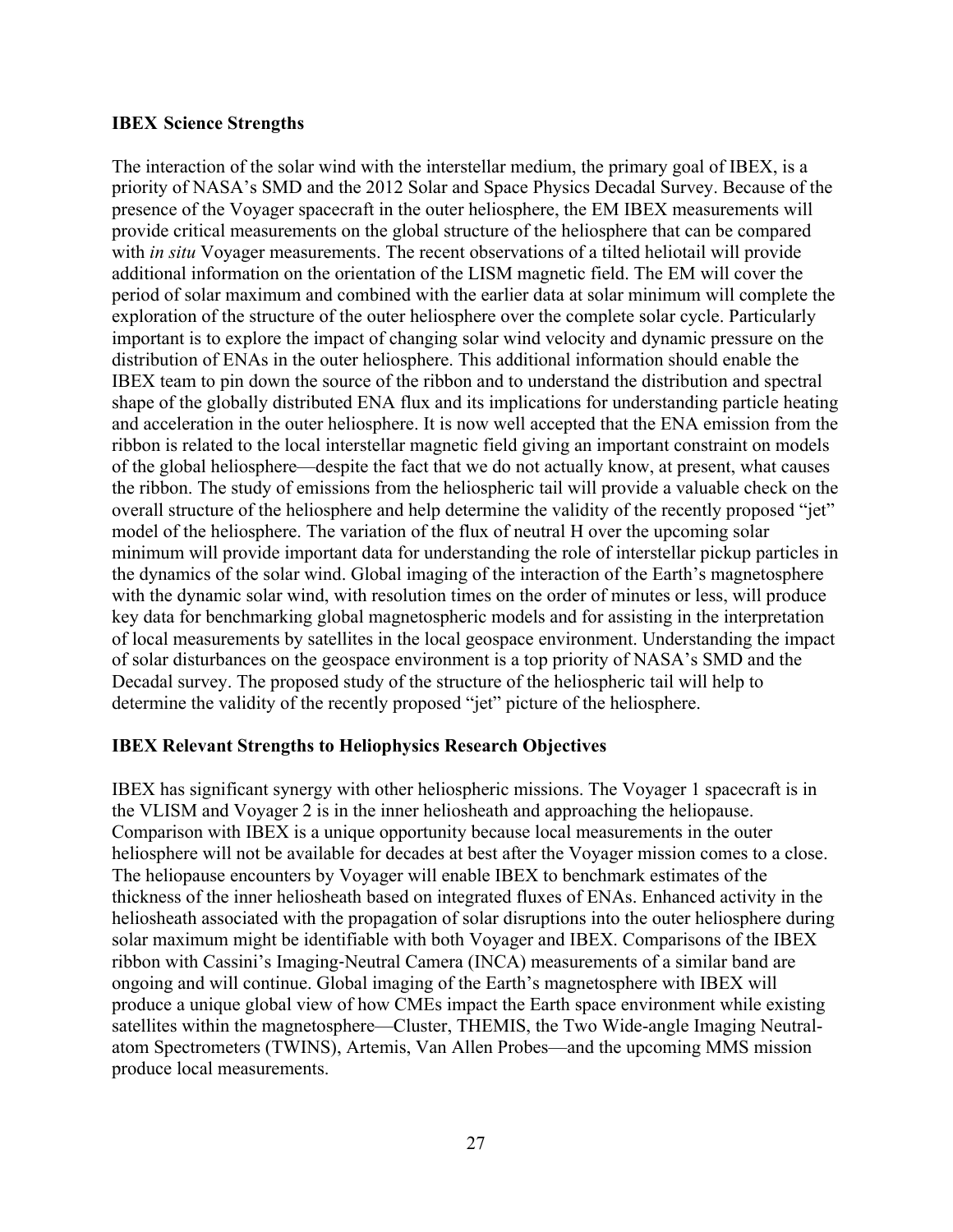#### **IBEX Value to the Heliophysics System Observatory**

The interaction of the solar wind with the interstellar medium, the primary goal of IBEX, is a priority of NASA's SMD and the 2012 Solar and Space Physics Decadal Survey. The IBEX EM will provide data that will facilitate planning for the IMAP mission, which was identified as a priority of the 2012 Decadal Survey. The interaction of solar wind with the Earth's magnetosphere, which controls space weather in geospace, is also a priority of SMD and the 2012 Decadal Survey. In this vein, the committee finds that encouraging closer collaboration between Voyager and IBEX will significantly increase the scientific return. Perhaps this can be furthered by a GI program.

#### **IBEX Spacecraft / Instrument Health and Status**

The spacecraft subsystems are healthy with ample consumables present. IBEX has two instruments that measure ENAs with energies in the range of 10eV–2keV (IBEX-LO) and in the range of 380eV–6keV (IBEX-HI). ENAs are not deflected by magnetic fields and therefore are able to offer global views of heliospheric structure and dynamics. The measurements, because they are line-of-sight integrals, complicate the interpretation and typically require a parallel modeling effort for interpreting the results. Both the IBEX-HI and IBEX-LOW instruments are operating normally.

#### **IBEX Data Operations (accessibility, quality control, archiving)**

Data from the IBEX mission are served from the SPDF, and are readily available. Many forms of higher-level products are available, along with the original data. Data are all described in SPASE and listed in the HDP. Overall, the IBEX archive is in good shape. Interpretation and utilization of ENA image data are heavily dependent on analysis process so completion of the stand-alone data package for the non-expert scientists, described in the plan, is essential for the long-term utility of the data. It is important that the mission dedicates resources to this aspect of the project. The MAP assessment panel praised the mission for "The plan for data archiving is exemplary in its completeness in terms of data, software, and documentation."

#### **IBEX Proposal Weaknesses**

No significant weaknesses.

#### **IBEX Overall Assessment and Finding**

The IBEX mission, along with the Voyager spacecraft, is playing a key role in our evolving understanding of the structure of the outer heliosphere and its dynamics. The IBEX measurements are unique in their ability to explore the global structure of the heliosphere and its evolution over the solar cycle. The evolution of the ribbon and the spectra of the global distribution of ENAs over the solar cycle should help in unraveling the source of the ribbon and the spectrum of ENAs. A well-supported modeling effort will be key element in maximizing the scientific return on the IBEX investment. Overall the IBEX extended mission proposal is compelling and the IBEX team has been highly productive during the PM stage of the mission.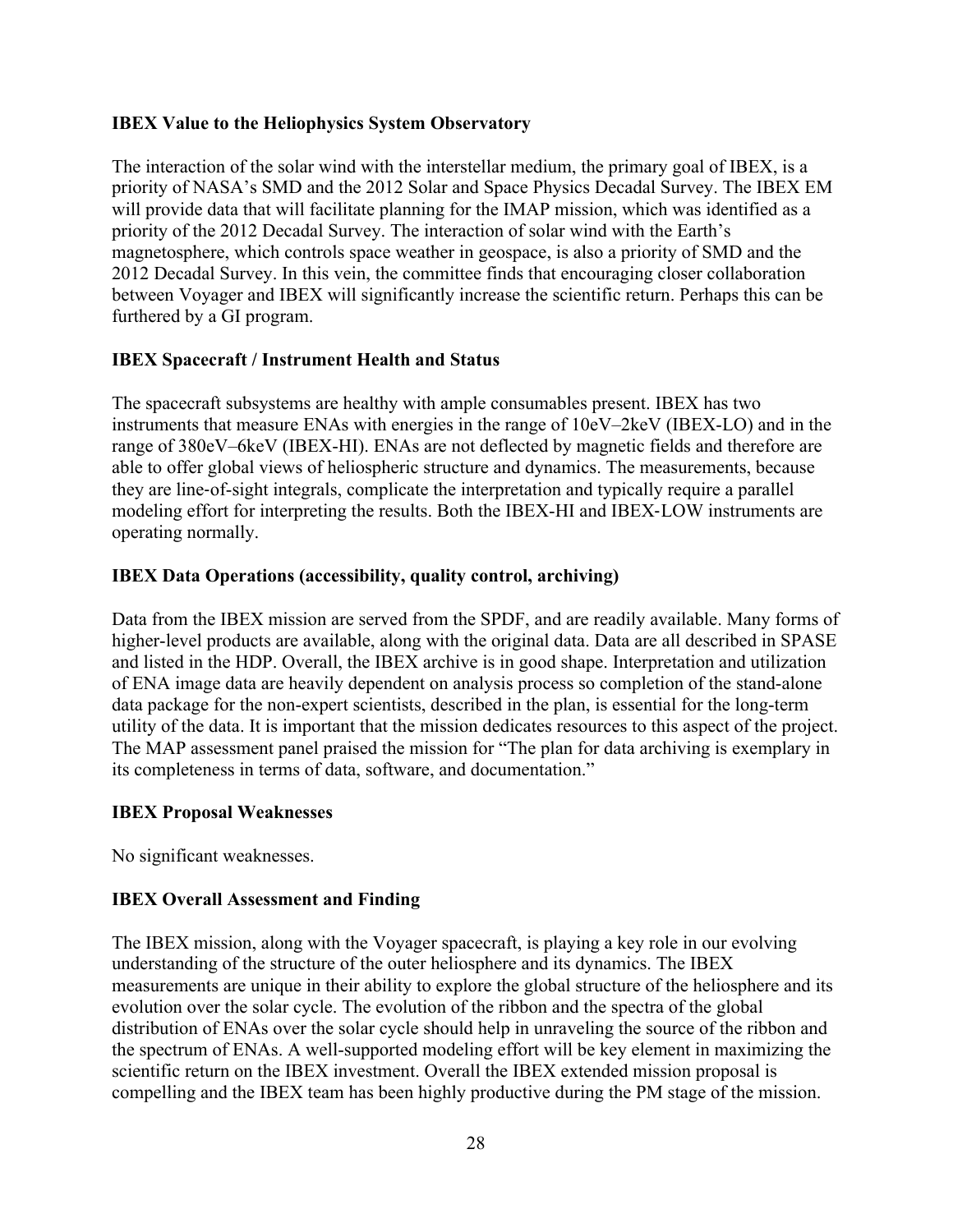The large number of publications in top journals and the positive press that has come out of the IBEX mission support the conclusion of the Senior Review panel that the productivity of the IBEX science team has been high and will remain so in the EM phase.

#### **IBEX Overall Grade**

The IBEX extended mission proposal received a 9/10 median panel ranking for Overall Scientific Merit, placing its science merit in the upper end of the Compelling category. It received a ranking of 8/10 for Value to the HSO, placing it in the Compelling category here also. The Panel finds that the operation of the IBEX extended mission should be continued.

# **4.6 IRIS, Interface Region Imaging Spectrograph**

#### **General Overview of the Mission**

The Interface Region Imaging Spectrograph, IRIS, provides spectra and images from the solar photosphere into the low corona. It is designed to make spectroscopic observations of the Sun at high spatial, spectral, and temporal resolution. The spacecraft carries a 20-cm UV Cassegrain telescope that feeds a dual range UV slit spectrograph and slit-jaw imager. IRIS has an effective spatial resolution between 0.33 and 0.44 arcseconds, and a maximum field of view of 120 arcseconds. The far-UV channel covers the  $133.0-141.0$  nm range, with a  $4x10^{-3}$  nm spectral resolution. The near-UV channel covers the  $278.0-284.0$  nm range, with an  $8x10^{-3}$  nm spectral resolution. The slit-jaw imaging covers similar ranges in the far-UV (4.0 nm bandpass) and near-UV (0.4 nm bandpass). IRIS has a very high data rate, that allows images to be taken every 5– 10 s and spectra every 1–2 s. IRIS travels in a polar sun-synchronous orbit (twilight orbit) that allows for eight months of continuous observations per year and maximizes eclipse-free viewing of the Sun.

#### **Overview of the Science Plan**

The IRIS mission deliberately combines unprecedented observations of the solar chromosphere and transition region with advanced numerical simulations, including the development of publicly available sophisticated radiative transfer codes. During its prime mission phase IRIS has already achieved significant milestones in reaching its primary objective of understanding the processes that energize the solar atmosphere. For example, the detection of non-thermal electrons in coronal nano-flares provides new insight into mechanisms behind non-thermal energy generation specifically which dominate in the chromosphere and corona. The IRIS highresolution spectra have shown for the first time the existence of regions of very dense plasma in the photosphere and low chromosphere that are rapidly accelerated and heated to 80,000 K. This discovery has pushed numerical simulations to explore specific reconnection processes that will explain these newly observed features and their impact regarding the mass and energy supply for the corona. One of the most challenging problems in solar physics today is to better understand the nature of solar flares and coronal mass ejections (CMEs). IRIS has provided critical data that demonstrate, for example, the important role played by electron beams in the chromosphere during flares (which challenges some flare models) and evidence for tether-cutting magnetic reconnection as a trigger for both flares and associated CMEs.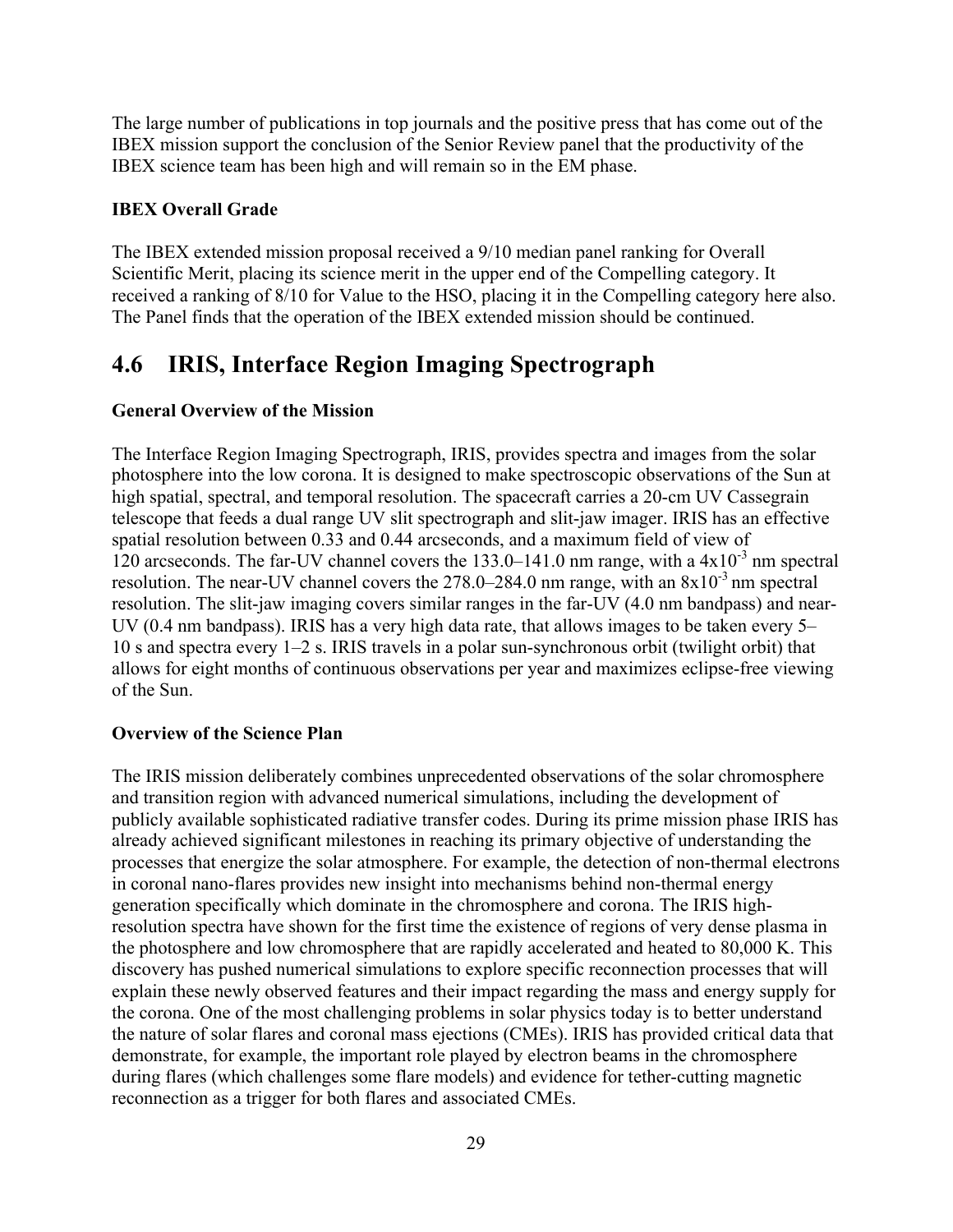The IRIS Science Plan for its extended phase is quite compelling. It is focused on five prioritized science goals: 1) Study the fundamental physical processes in the solar atmosphere; 2) Investigate the (in)stability of the magnetized atmosphere; 3) Analyze the energy and mass transfer between photosphere, chromosphere, and corona; 4) Quantify the variations of far and near ultraviolet solar radiation over the solar cycle; 5) Explore the solar-stellar connection. The accomplishment of these goals will provide a new insight into basic physical processes and improve the current numerical models.

The IRIS mission fully addresses the type of crucial research listed on each of the four Key Science Goals of the Solar and Space Physics Decadal Survey, all four of the Science Challenges of "The Sun and the Heliosphere" panel of the Decadal Survey, as well as many of the Research Focus Areas of the Heliophysics Roadmap: Energy transport and dissipation through waves, effects and diagnostics of non-thermal particles in the solar atmosphere, mass and energy transport through jets, chromospheric heating and diagnostic, and dynamics of flares and coronal mass ejections.

#### **IRIS Science Strengths**

IRIS provides the highest spectral resolution observations of the chromosphere and transition region in the far-UV and near-UV ranges of any mission. The subarcsecond spatial resolution combined with the very high temporal cadence of the observations makes IRIS a unique instrument for detailed studies of the magnetic field reconnection and its thermodynamic effects in flares. IRIS has a strong program of coordinated observations with Hinode and SDO. IRIS chromospheric and transition region spectra and images form a perfect complement to Hinode's high-resolution photospheric magnetograms and coronal spectra and images, and to SDO's contextual full-disk magnetograms and coronal images. The synergy with Hinode and SDO allows studies of how the magnetic field drives and mediates dynamics and heating in the coronal and solar wind. The high quality of the data and the new research opportunities offered by this mission are confirmed by 31 refereed papers published in the 16 months since the data became public, a rate similar to the corresponding phase of other Heliophysics missions. IRIS observations are being used by at least 25 PhD students worldwide.

#### **IRIS Relevant Strengths to Heliophysics Research Objectives**

The research topics outlined in the proposal are highly relevant to the heliophysics research objectives. During its extended phase the IRIS mission will focus in further developing advanced numerical simulations to improve the diagnostic value of its observations, and further strengthening collaborations with other space- and ground-based observatories. IRIS science goals for the next five years will address a broad range of unsolved questions pertinent to the physics of the solar chromosphere and low corona, such as which physical processes dominate the heating of the chromosphere, which mechanisms drive white light flares and initiate coronal mass ejections, and how jets supply mass to the corona and to the fast/slow solar wind. The transition layers of the solar atmosphere are crucial to understand in terms of the basic physics of our star, but they are so highly structured and dynamic that only the unique capabilities of the IRIS mission are presently poised to provide answers.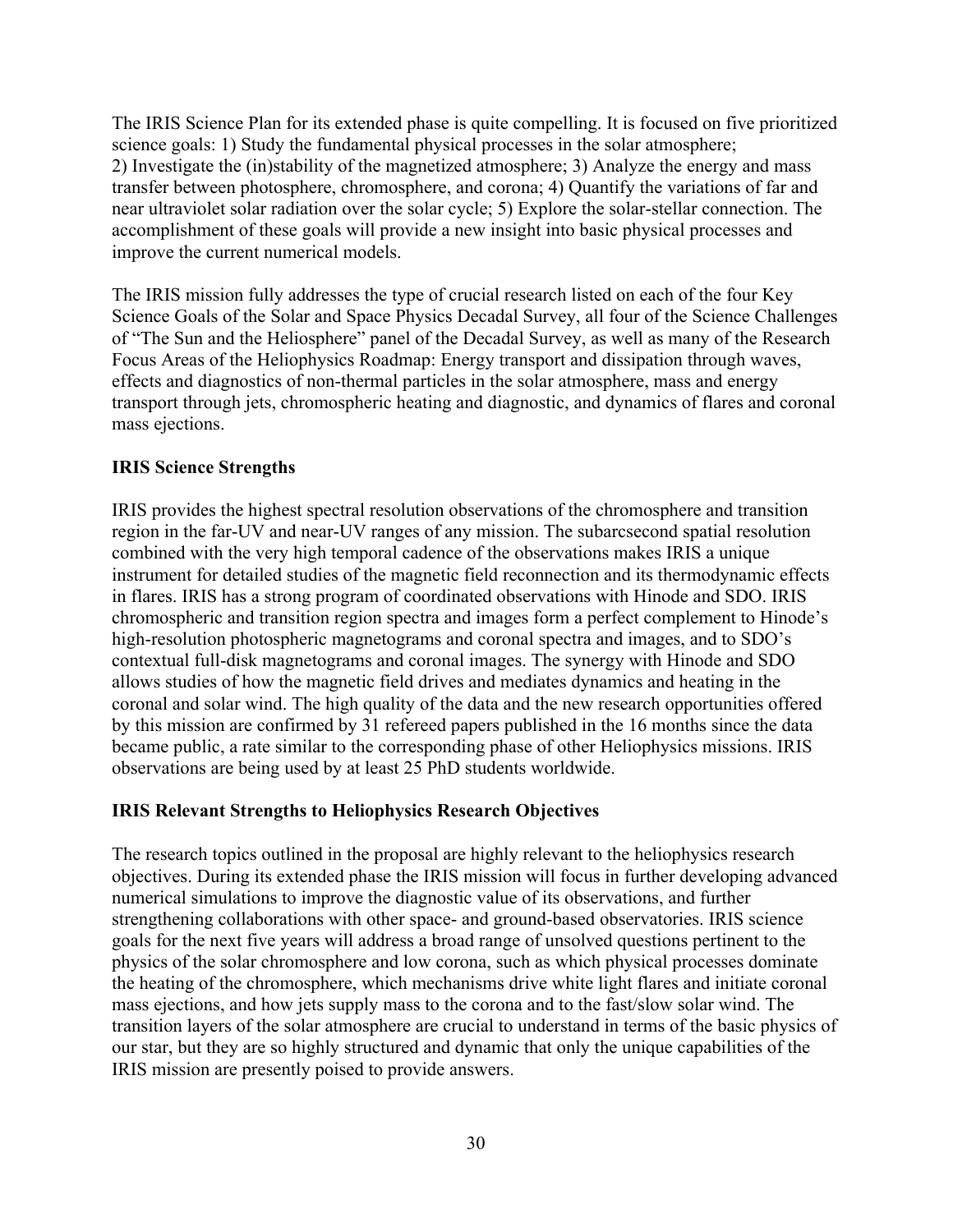#### **IRIS Value to the Heliophysics Systems Observatory**

IRIS is a great asset to the Heliophysics Systems Observatory. It has an excellent track record of coordinating with HSO missions. The current synergy with Hinode, SDO and RHESSI is an example of a system's approach to build up a better understanding of such a complex system as the solar atmosphere. Future collaboration/coordination plans include ground-based instrumentation that will soon be operational, such as the Atacama Large Millimeter/submillimeter Array (ALMA), the German GREGOR 1.6m telescope, and the NSFfunded 4m Daniel K. Inouye Solar Telescope (DKIST). IRIS observations will be used to investigate solar abundance details and provide physical insight into the cyclic- and featuredriven variability of the solar UV output—both of which have far-reaching impact in heliospheric and astrophysical science.

#### **IRIS Spacecraft / Instrument Health and Status**

The IRIS spacecraft contains no consumables, and has performed almost flawlessly on orbit for nearly two years. No subsystem shows signs of significant degradation.

#### **IRIS Data Operations (accessibility, quality control, archiving)**

The IRIS data are available to the science community in each level of reduction as soon as they are available at SDO ISOC, where they are archived and processed. Calibrated data are available within seven days of the observations, while preliminary calibrated quick-look images are provided within hours of the observations. The Heliophysics Coverage Registry provides a specific search engine that enables easy co-temporal/spatial IRIS and Hinode data comparison. In addition, the modeling output are considered part of the IRIS mission data and made available for community analysis through the same distribution channel.

#### **IRIS Proposal Weaknesses**

None.

#### **IRIS Overall Assessment and Findings**

The panel found the IRIS proposal to well-summarize this outstanding mission, which addresses compelling science. The proposed investigation for the extended phase of the mission is well defined. An important component of the requested budget is played by the cost of the downlink X-band passes. For FY16 this cost is covered by ESA, resulting in a total budget that is under the in-guide amount. The somewhat over-guideline budget for FY17–20 is mostly due to charges by NASA for downlink capability. However, if ESA support for this capability continues beyond 2016 the saving for NASA will be significant, bringing the actual requested budget under the guideline.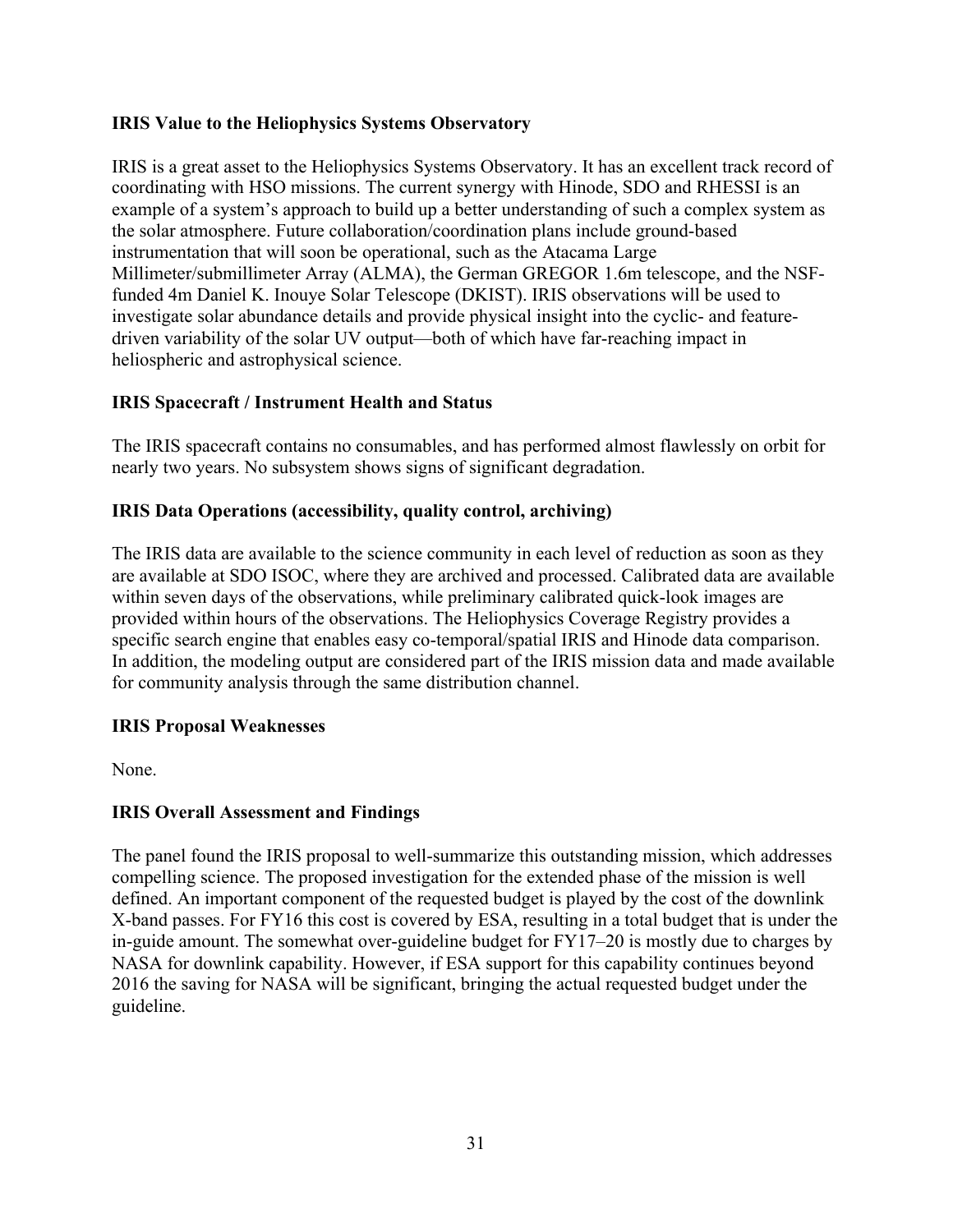#### **IRIS Overall Grade**

The IRIS extended mission proposal has been graded by the Panel as compelling in both its science merits (median panel score 9/10) and value to the HSO (median panel score 8/10). The Panel supports the continued operation of the IRIS extended mission.

## **4.7 RHESSI**

#### **General Overview of the Mission**

The Reuven Ramaty High Energy Solar Spectroscopic Imager (RHESSI) is an imaging spectrometer which provides high resolution X-ray and gamma ray imaging spectroscopic observations over the range of energy from 3 keV to 17 MeV. This range covers soft X-rays emitted by hot thermal plasma, hard X-ray and gamma-ray bremsstrahlung emitted by energetic electrons, and nuclear gamma-ray lines produced by energetic ions. RHESSI was launched in February 2002, has a few arcsec angular resolution, and 1–few keV spectral resolution. It is presently in a 510km roughly circular orbit (at an inclination of 38º), with expected operations through at least 2017 (see below).

#### **RHESSI Overview of the Science Plan**

For the next mission extension, the RHESSI team proposes to collaborate extensively with the other HSO missions, in particular with the newer missions such as IRIS. RHESSI's overall science goal of understanding solar flare energy release and particle acceleration is elucidated through four Primary Science Goals: (1) the evolution of solar eruptive events (SEEs), (2) the acceleration of electrons, (3) the acceleration of ions, and (4) the origin of the thermal plasma. Two additional objectives are listed which take advantage of RHESSI's capabilities for observing (5) the optical Sun and (6) X-ray and gamma-ray sources of both terrestrial and astrophysical origin. As the sole mission to observe high-energy solar emissions, the RHESSI science plan focuses on the expectations of this declining solar cycle phase. Additionally, in the past three years RHESSI data have been used to challenge the basic thick target flare model, dating from the 1970s and heretofore the essential description of the dominant non-thermal processes in the impulsive phase of a flare. Evidence has emerged for bulk acceleration in the corona, and, unexpectedly, the presence of non-thermal particles in the lowest layer of the solar atmosphere, close to the photosphere itself. The proposal anticipates major revisions to this paradigm, facilitated by new complementary data becoming available

#### **RHESSI Science Strengths**

RHESSI observations are both unique and highly complementary to data sets from other instruments in the HSO; this includes not only SDO, STEREO and *Hinode* but most recently, IRIS; astrophysics missions such as Fermi/LAT have also been recently involved with coordinated observing efforts. The proposal additionally describes ample motivation to coordinate with ground-based facilities, as well—in particular with radio observations due to the very complementary diagnostics they provide. The proposal well demonstrates the progress made in the PSGs since the 2013 Senior Review, a few of which we highlight here. RHESSI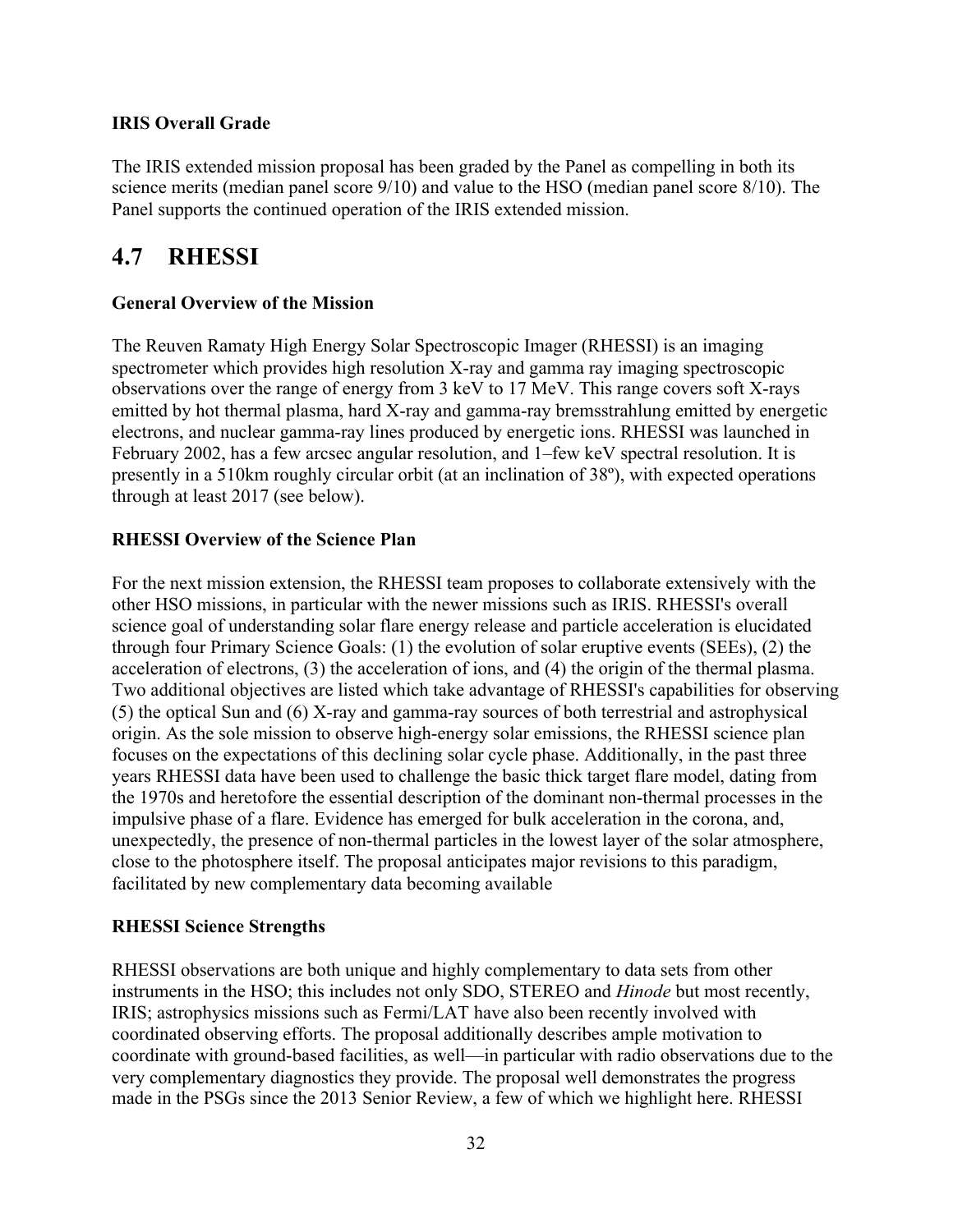observations and the analysis of RHESSI data have been key to recent challenges of the thicktarget model; recent publications have also concerned estimating the global energetics of solar flares (performed in coordination with SDO in particular), and numerous aspects of flare electrons (generation, acceleration, propagation and trapping). A well observed recent limb event by both RHESSI and SDO/AIA identified a coronal source of electron acceleration, and the first observations of an X-ray source affiliated with the eruption of a quiescent filament brings these types events into focus, especially regarding their triggering mechanism.

For the next extension, the RHESSI PSGs will be addressed with particular emphasis on coordinated observations with new resources, such as IRIS, and the solar-dedicated EOVSA. These new resources and the physical insight gained by their combination with additional RHESSI observations, provide a key impetus for a further extension of the RHESSI mission.

The RHESSI team and the collaborations it fosters have been incredibly productive, in the contexts both of publications and citations and the dissemination of data and analysis techniques to the broad community. Over 500 citations per year presently arise from roughly 400 annual refereed publications that contain RHESSI data. Over 100 theses (Master's and PhD) have relied upon RHESSI data.

# **RHESSI Relevant Strengths to Heliophysics Research Objectives**

The maturity of the RHESSI mission does provide an extensive database of observations over more than a full solar cycle, and its continued operation should provide additional observations of larger events which sometimes occur in a cycle's declining phase, as in the next extension. As the first and only imaging spectroscopic instrument in its energy range, and especially now with a number of additional observational resources and facilities with which to collaborate (highlighted above), there is very high expectation of further breakthroughs in topics of high priority for Heliophysics research. While the overall theme of RHESSI research focuses on solar flares and energetic events, the proposal does outline additional non-flare (and non-solar) topics that again, will benefit from another mission extension due to the availability of new complementary observing facilities.

# **RHESSI Value to the Heliophysics System Observatory**

RHESSI occupies a unique vantage in the HSO with its high-energy imaging spectroscopy capability that is optimized for solar energetic event data acquisition. Understanding the role of energetic particle production in flares and propagation in the heliosphere thus benefits greatly from the RHESSI data. The energetics of CMEs, now extending to the eruption of quiescent filaments, is key to fully tracing the solar impacts through the heliosphere, and RHESSI data play a demonstrated key part of pursuing that understanding.

# **RHESSI Spacecraft / Instrument Health and Status**

Although the proposal demonstrates conclusively that RHESSI is currently capable of continued productive activity, it is unlikely that this will continue without severe degradation until the next review cycle. There is no clear and unambiguous set of criteria provided to determine objectively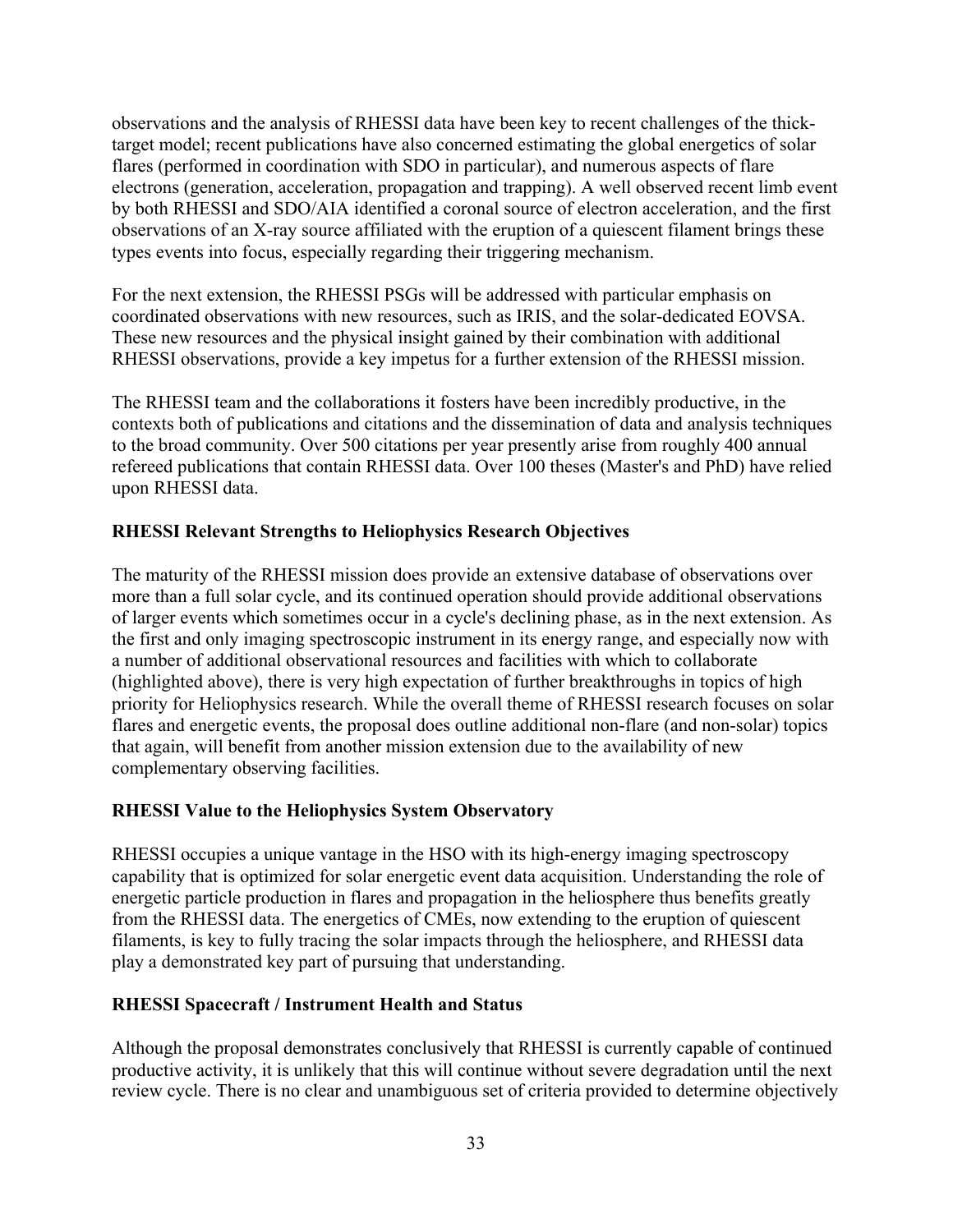when degradation will render the data effectively useless. The primary issue is the need for detector annealing, which strains the cryocooler, and can probably not be repeated.

# **RHESSI Data Operations (accessibility, quality control, archiving)**

The RHESSI data archive, containing both Level-0 telemetry and various quick-look and housekeeping data, reside at both GSFC and at FHNW in Switzerland. The data reduction algorithms are complex, but relevant software and documentation are available through SolarSoft. Spectral analysis capabilities have been enhanced through collaboration with Fermi GBM and LAT. Substantial effort has been invested in tools and data presentation so as to encourage collaborative studies, such as the availability now of SDO/AIA cutout image FITS files and movies for every RHESSI flare post-2010.

The RHESSI Mission Archiving Plan is well developed and carefully thought out, although it is noted that the "visibilities" approach may be expensive.

# **RHESSI Proposal Weaknesses**

No major weaknesses noted. The tie-ins between the RHESSI PSGs and the 2014 Heliophysics Roadmap Research Focus Areas, and the Decadal Survey Challenges were very weak, with little explanation regarding how each PSG would address specific topics in those documents.

# **RHESSI Overall Assessment**

The RHESSI extended mission proposal received an 8/10 median ranking from the panel for "Overall Scientific Merit" which corresponds to an evaluation of "compelling." Its median Panel ranking for "Value to the HSO" is also 8/10, again translated as "compelling." The Panel finds that continued operation of the RHESSI extended mission is warranted until such time as the imaging capability is lost, at which time a re-evaluation may be warranted

# **4.8 SDO Solar Dynamics Observatory**

# **General Overview of the Mission**

The Solar Dynamics Observatory (SDO) is a flagship mission of the Living With a Star program, with three instruments on-board. The Helioseismic and Magnetic Imager (HMI) obtains full-disk images of Doppler velocity and polarization with which helioseismic analysis and magnetic field estimates (both line-of-sight and vector) can be obtained. The native spatial sampling is 0.5'', with cadence of 45s (Dopplergrams and line-of-sight magnetic field maps) and 12 min (vector magnetic field maps). HMI is a full-disk imaging instrument. The Extreme-ultraviolet Variability Experiment (EVE) provides EUV spectral irradiance measurements in the Soft X-ray (0.1– 10nm) and EUV (10–122nm) wavelength intervals, with up to 0.25s cadence and moderate spectral resolution; EVE also includes a low-resolution Solar Aspect Monitor (SAM) that provides full-disk context images. The Atmospheric Imaging Assembly (AIA) captures full-disk coronal images in 8 wavelength regimes every 12 seconds at 1'' resolution, alternating two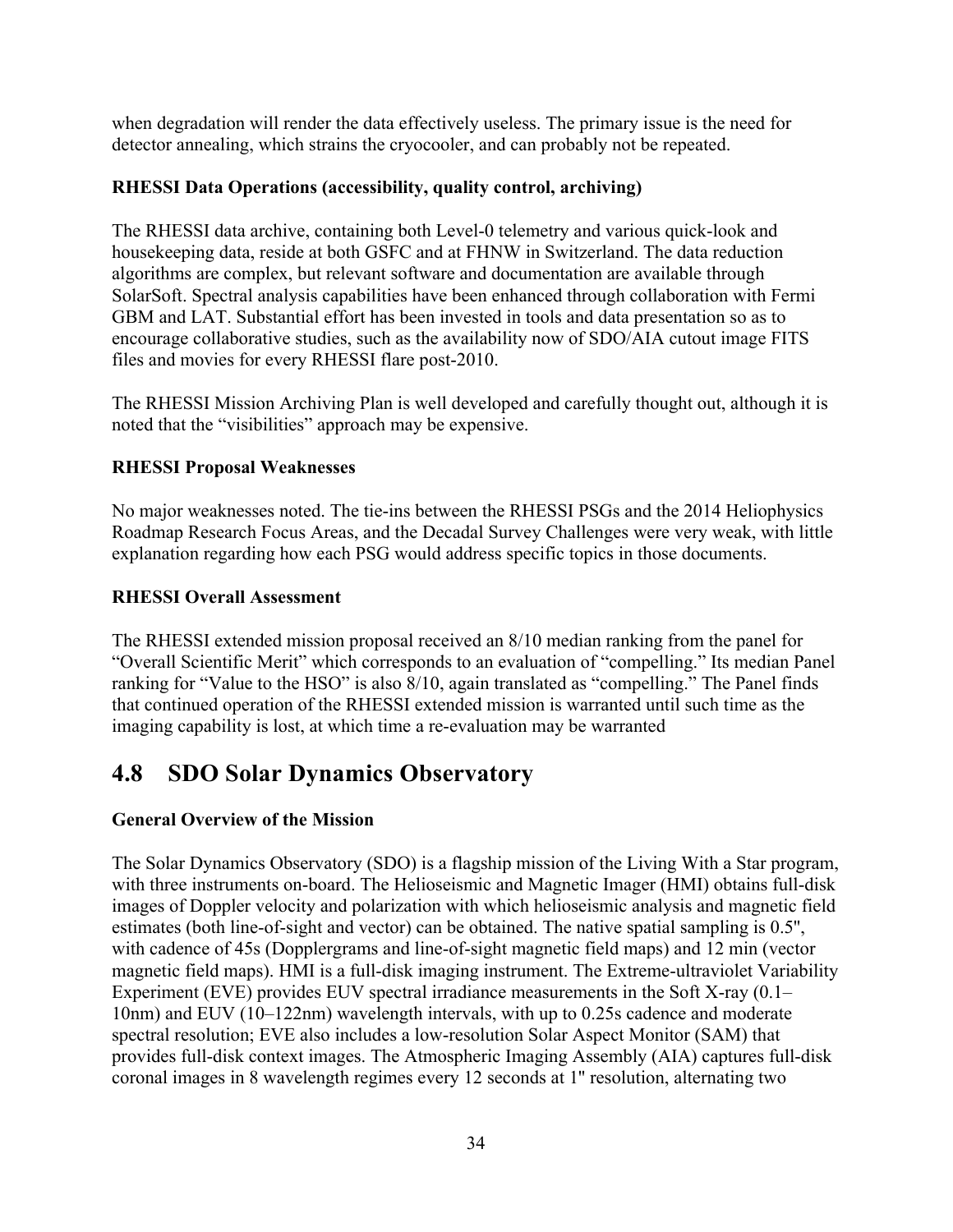chromospheric-wavelength images. The SDO is in a geosynchronous orbit with a continuous science downlink; there are two fairly short eclipse seasons annually.

## **SDO Overview of the Science Plan**

The prioritized goals presented in the Solar Dynamics Observatory (SDO) proposal emphasize several broad areas of particular importance in solar physics. The "Subsurface flows and structure" PSG is aimed at developing a better understanding of the large and small scale subphotospheric flows, their relationship with the local features (e.g., sunspots) and events (flux emergence, waves, flares), and the role of the large-scale flows in the solar cycle. The temporal changes in the level of solar activity and the understanding of the origin of the solar cycle will be explored in the framework of the PSG titled "Magnetic Variability and the Solar Cycle," and the causes of solar eruptive events is targeted for study under the PSG "Characterizing the Eruptive Potential of Active Regions." The latter also includes the development of a forecasting method, which, eventually may lead to improvements in Space Weather forecasts. The proposed activities include a continuation of routine observations with all SDO instruments, as well as comprehensive data analysis and state-of-the art modeling by both the SDO instrument teams and in collaboration with broader community. The SDO proposal also identifies two more targeted goals to address specific questions under "Collaborative Studies of Solar Eruptive Events (SEEs)" and "Global-Scale Coronal Dynamics Driving the Heliosphere and Magnetospheres." The team proposes additional activities (not identified as PSG) to pursue special observing campaigns aimed at unique observing opportunities for rare events, as well as broader initiatives providing observational support to the Heliophysics System Observatory (HSO) and its research community, and for cooperative research with the astrophysics and planetary sciences communities. During prime phase, the SDO observed the rising phase and peak of cycle 24. The extended mission will cover the declining phase of cycle 24. Taken together, these observations will provide critical information about the physics of the solar cycle, and allow for a better understanding of changes in properties of solar active phenomena with the phase of cycle. The proposed PSGs will be addressed via a combination of research conducted by the team members, the research by broader research community (both US and international), and via direct collaboration between SDO team and researchers from broader heliophysics and astrophysics communities.

# **SDO Science Strengths**

The SDO instruments provide a combination of imaging and spectral data that sample the Sun from its interior to the outer corona. These instruments provide a cadence and uniform quality of data that well characterize the photospheric magnetic fields (both longitudinal and vector), represent the thermal structure in the chromosphere and corona, allow the probing of different depths in the solar convection zone and summarize the broad UV spectral irradiance changes due to both long-term and very short-term solar activity variation. High data quality and uniformity combined with physically-appropriate time cadence and full disk coverage make the SDO data indispensable for studies of large-scale connectivity in the solar atmosphere. The general availability of many SDO data products with minimal latency allows for complementary usage in the context of space weather situational awareness and forecasting efforts. Some SDO data will also be used to develop important synergy between solar and stellar astrophysics. The science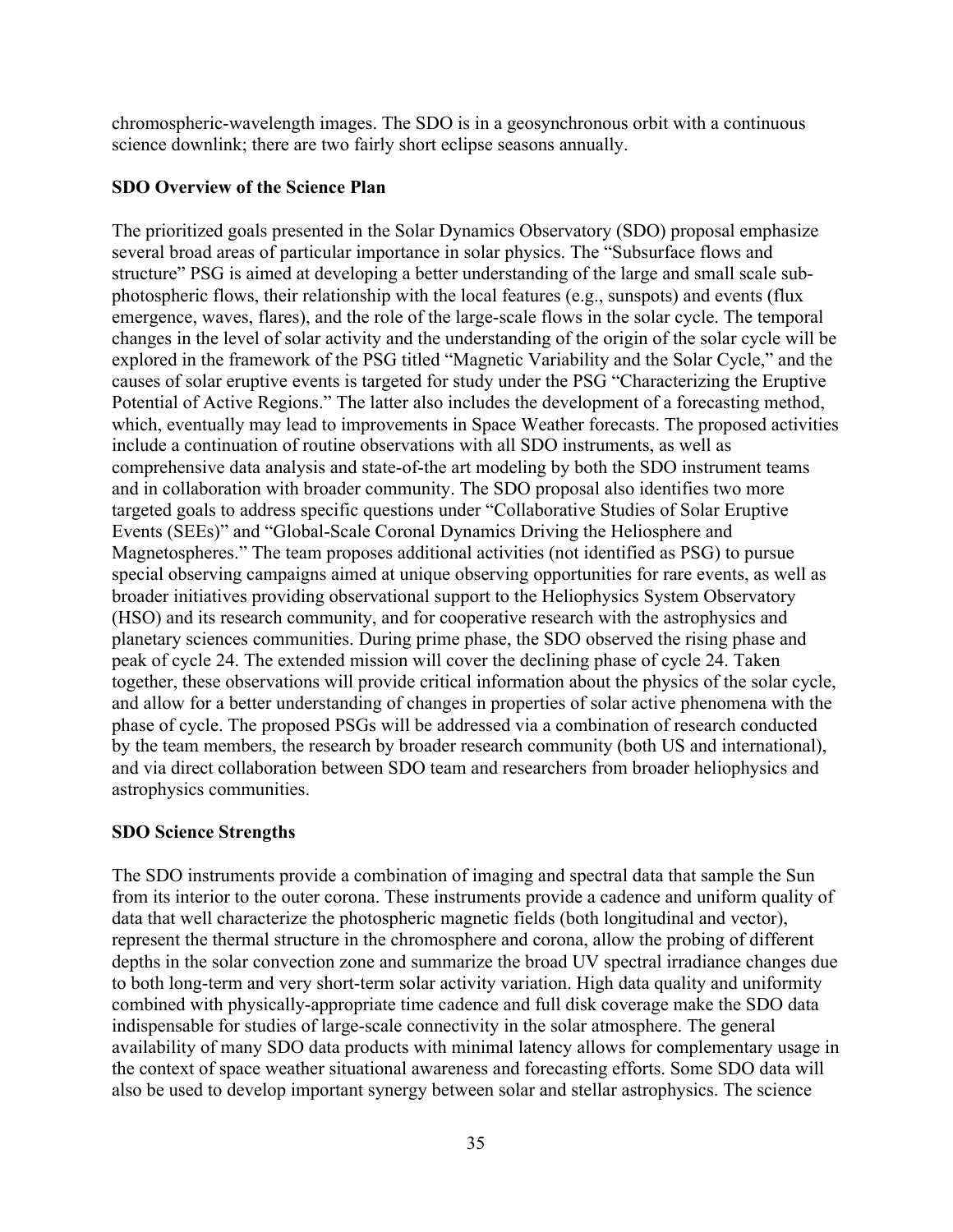impact from this complex mission has been major. Recent science results cited from the SDO prime mission phase include breakthroughs in coronal seismology, developing a better understanding of evolution of magnetic fields in solar upper atmosphere decoding the importance of helicity and global connectivity to the eruption of magnetic systems, and establishing the hierarchy of organized flows in the convection zone. SDO science data have been used in about 1800 refereed journal articles including 17 Ph.D. dissertations. The science goals for the next extension are important.

# **SDO Relevant Strengths to Heliophysics Research Objectives**

The research topics outlined in the proposal are highly relevant to the heliophysics research objectives as outlined by both the Heliophysics Roadmap Research Focus areas, and the Decadal Survey Challenges. Topics are proposed for exploring fundamental mysteries of heliophysics (by exploring the physical processes in solar atmosphere and its interior), advancing the understanding of the connections between the Sun and the Earth, to developing the knowledge of solar phenomena that will enable better Space Weather forecasts.

# **SDO Value to the Heliophysics Great Observatory**

SDO is a great asset to the HP System Observatory. Of note, its full-disk imaging and highcadence irradiance data combine to provide context observations for many heliophysics missions in the Heliophysics Systems Observatory. Planning operations for several space-borne (e.g., IRIS, Hinode) and ground-based (e.g., NSO, BBSO) observatories utilize near real time data from SDO; the combination of SDO/AIA and STEREO's imagers enabled the first-ever global view of the Sun; magnetosphere/ionosphere missions (e.g., TIMED, AIM, CINDI and future missions: GOLD, ICON) utilize the SDO/HMI data to assist their data analysis.

As a contribution to improving space weather specification and forecasting, the panel notes that the SDO EVE irradiance observations will be critical to cross-calibration of the GOES R EXIS sensor which will be launched in March 2016. The SDO AIA and HMI data are used in the analysis of solar active region complexity which leads to improved probabilistic flare forecasts. The SDO EVE sensor provides a proxy to the GOES solar X-Ray Sensor (XRS) which has been critical during satellite eclipse periods especially during 2012–2014 when NOAA GOES satellites had only one operating XRS.

# **SDO Spacecraft / Instrument Health and Status**

With one exception, all instruments are in a good health and expected continue taking a good quality of data. EVE/MEGS-A has failed, and there are no expectations for this instrument to provide further solar irradiance data in the 5–38nm band. HMI reboots of the flight software and anomalous upsets have not affected the science data significantly due to their low occurrence rate. All SDO spacecraft subsystems are operating nominally with two exceptions, neither of which interferes with SDO's ability to continue normal operations for at least five more years.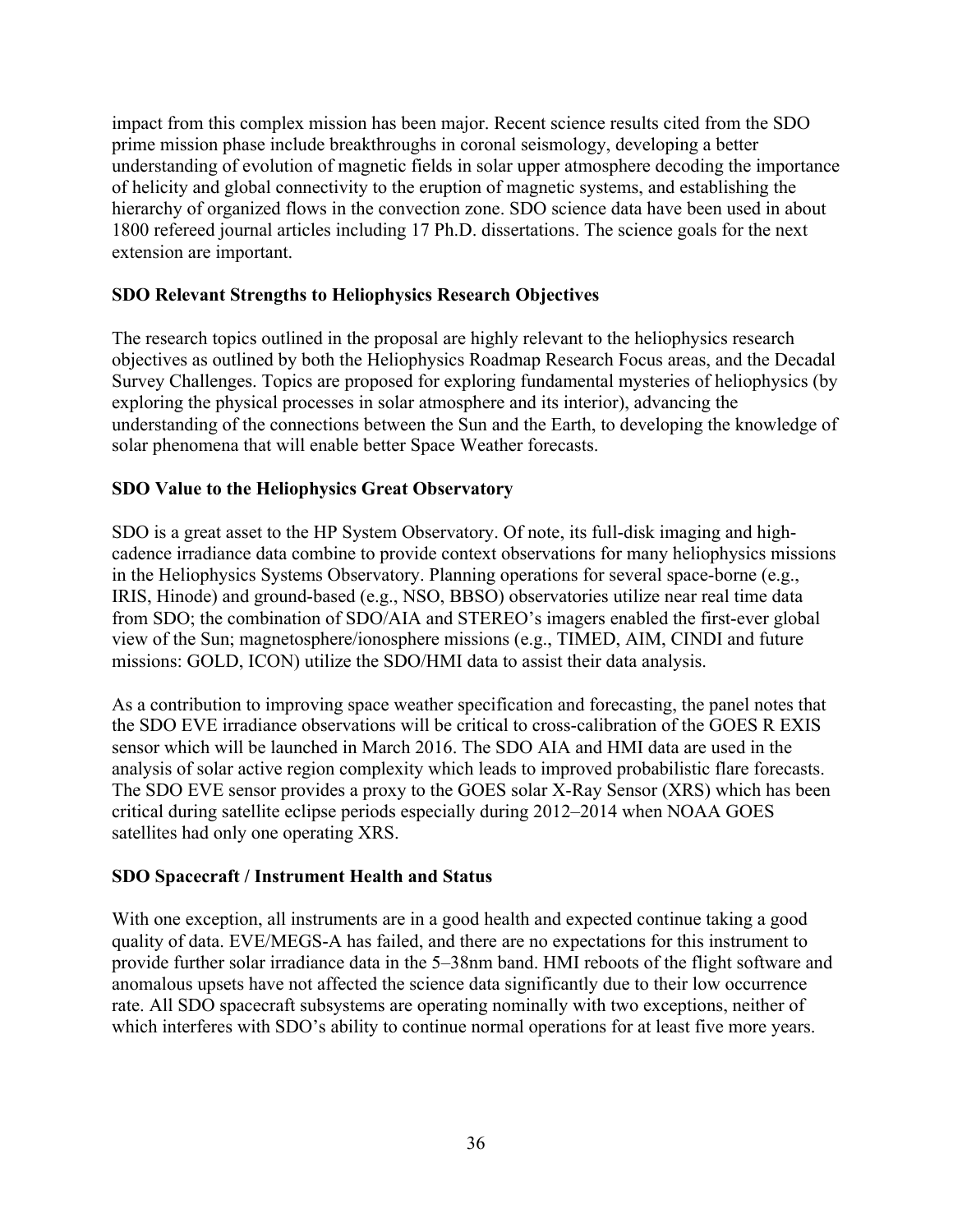### **SDO Data Operations (accessibility, quality control, archiving)**

Data accessibility appears to be adequate. The Joint Science Operations Center Instrument Operations Center (JSOC-IOC) ingests and makes most data products searchable and exportable. Near-real time data are available with a latency depending on data product, which ranges from a few minutes (AIA, HMI line-of-sight data) to a few hours (the near-real-time HMI vector field data, far-side images from helioseismology).

Quality control is generally adequate, but the panel notes that there are occasions of problem data (mostly applicable to HMI) not being caught. Developing a mechanism for the users to report issues with the data, may be an important new feature for the team to consider implementing. Due to the large size of the database, the long-term/final archiving of SDO data will present a future challenge. SR finds that is important that the SDO team develop plans for addressing this future challenge. Additional details on data archiving are included into MAP report attached to this SR report.

### **SDO Proposal Weaknesses**

While in general the science goals presented in the proposal are noble and worth pursuing, neither the proposal nor the presentation provided adequate description or justification for the majority of the PSGs as to why the related research should be undertaken under an SDO budget. Most PSGs descriptions lack adequate details regarding what exactly the team is proposing to do within that PSG's framework. The PSGs presented in the proposal cover a very broad swath of solar physics, and the SDO team may not have the best expertize to advance research in some of the proposed areas. The panel agrees that the best approach to addressing some proposed PSG topics may be via a targeted GI program element. Some PSGs as described appear to be part of SDO routine data processing. All PSGs are presented in a framework of "two-year" or "fiveyear" plans, both of which require the over-guide budget request. The proposal provides no details on which PSGs can be achieved with the in-guide budget, only a broad statement that with the "in-guide funding level, few of the science tasks detailed in the two- and five-year plans can be completed." The "two-year" above-guide plan targets PSG-related tasks identified as relevant for primary data validation, and as such crucial for success in the extended phase. However, the panel finds again a lack of adequate justification or description in the proposal regarding these tasks, their role in validation, and the team's direct involvement or responsibility for the alluded-to science investigations.

The proposal offered no acknowledgement of existing issues with the SDO/HMI data (i.e., related to orbital motions) and no evaluation of resulting potential impacts on the proposed PSGs. The Panel emphasizes that such an evaluation is necessary to determine the source of, and mitigate the effects of, the temporal variability in the data from both Doppler and Vector HMI cameras. Overall, the panel was not convinced that providing over-guide funding would result in significant improvements to the HMI data.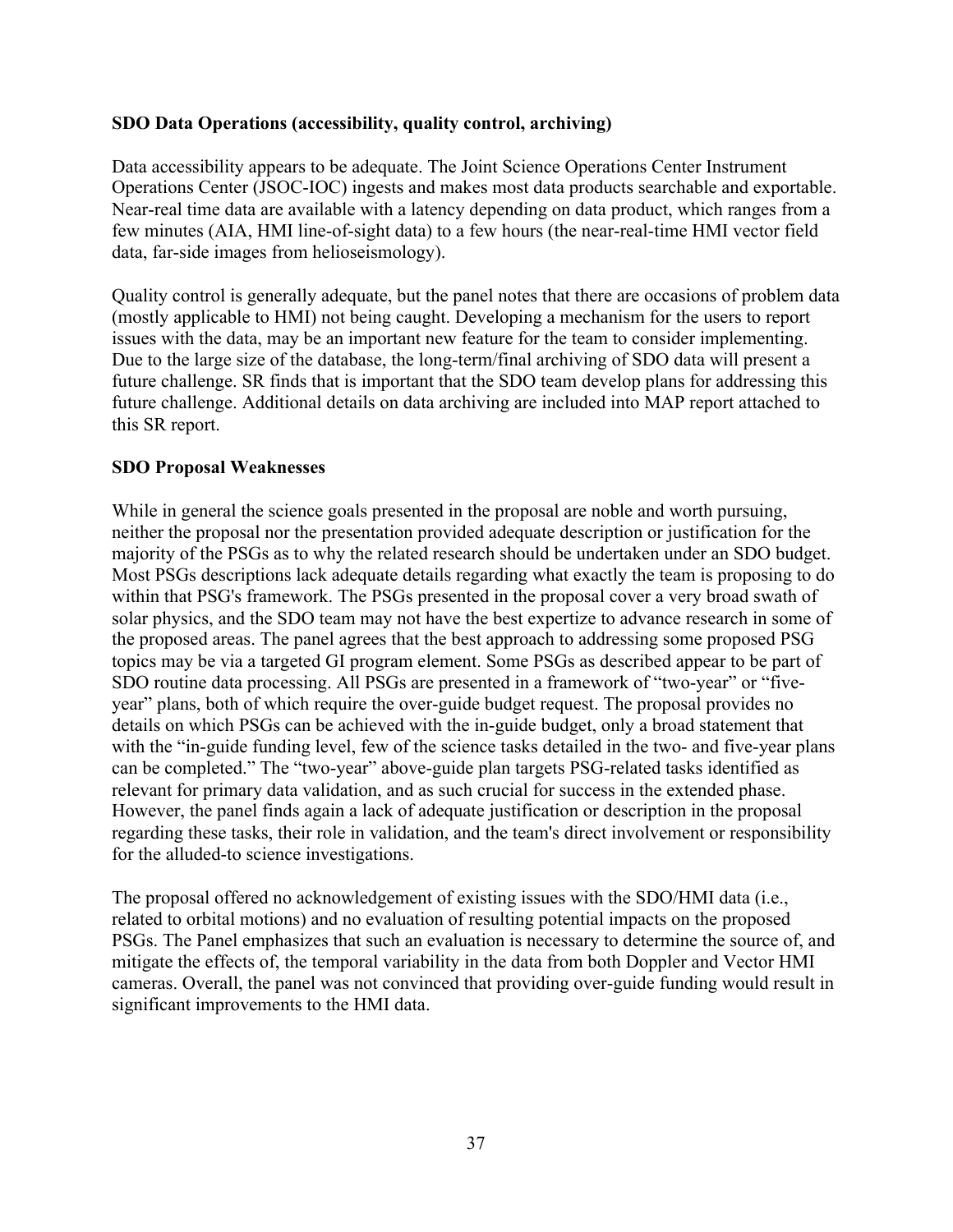### **SDO Overall Assessment and Findings**

- SDO is a valuable asset to the Heliophysics System Observatory. It provides a breadth of observational information that will enable cutting-edge investigations; the data are presently used by many NASA Heliophysics missions, as well as for near-real-time space-weather forecasting by US and international agencies.
- The panel expresses concerns that while the additional funds are requested for an extensive research element for the SDO mission, several known issues with the HMI data will not be addressed. The quality of data is adequate for some PSGs but the known problems will impede if not preclude the usefulness of HMI data for research projects required in support of other PSGs. The Panel finds that a clear and thorough assessment of the orbital effects on all HMI data products is needed, accompanied by a plan for testing possible mitigation algorithms and evaluating the results. As the attempts by the team have thus far not been successful, the panel believes that bringing expertize from outside the team will find the resolution to this issue. It is understood that bringing the community expertize will require additional targeted funding. The Panel finds the PSG topics to be broad in scope, and success in addressing the PSGs would often require expertise beyond that available within the SDO team. The Panel additionally found the expected efforts regarding in-house science unclear. As such, the Panel finds that dedicated GI-program funding for SDO-related research may be an astute funding pathway to engage the broader research community in the proposed PSG topics.
- While the panel finds that the in-guide budget for SDO is inadequate, it is unconvinced that a significant increase in funding is justifiable for SDO-team-led science. There is a concern regarding stated negative impacts on spacecraft operations, data acquisition, data calibration and data processing described in the proposal under in-guide funding levels. While the mission's funding in the extended phase is expected to gradually decline, the decrease in SDO funding level appears to have been too steep to ensure a healthy mission. These considerations are important to be taken into account when the SDO funding level is determined. The SDO mission was designed and built to an extremely tight data capture and quality specification dating from circa 2001. Now that SDO has been operating for more than five years, a review of this specification, in light of NASA's extended mission paradigm, could highlight areas of cost savings in mission operations and ground system maintenance and at the same keep the data quality at acceptable levels scientifically.
- The SDO extended mission proposal received a 7/10 median ranking from the panel for "Overall Scientific Merit" which corresponds to an evaluation of Excellent. Its median Panel ranking for "Value to the HSO" is 9/10, which translated as compelling. The Panel finds that continued operation of the SDO extended mission is warranted, but a compromise needs to be found to ensure continuation of data flow with the constraints of the available budget.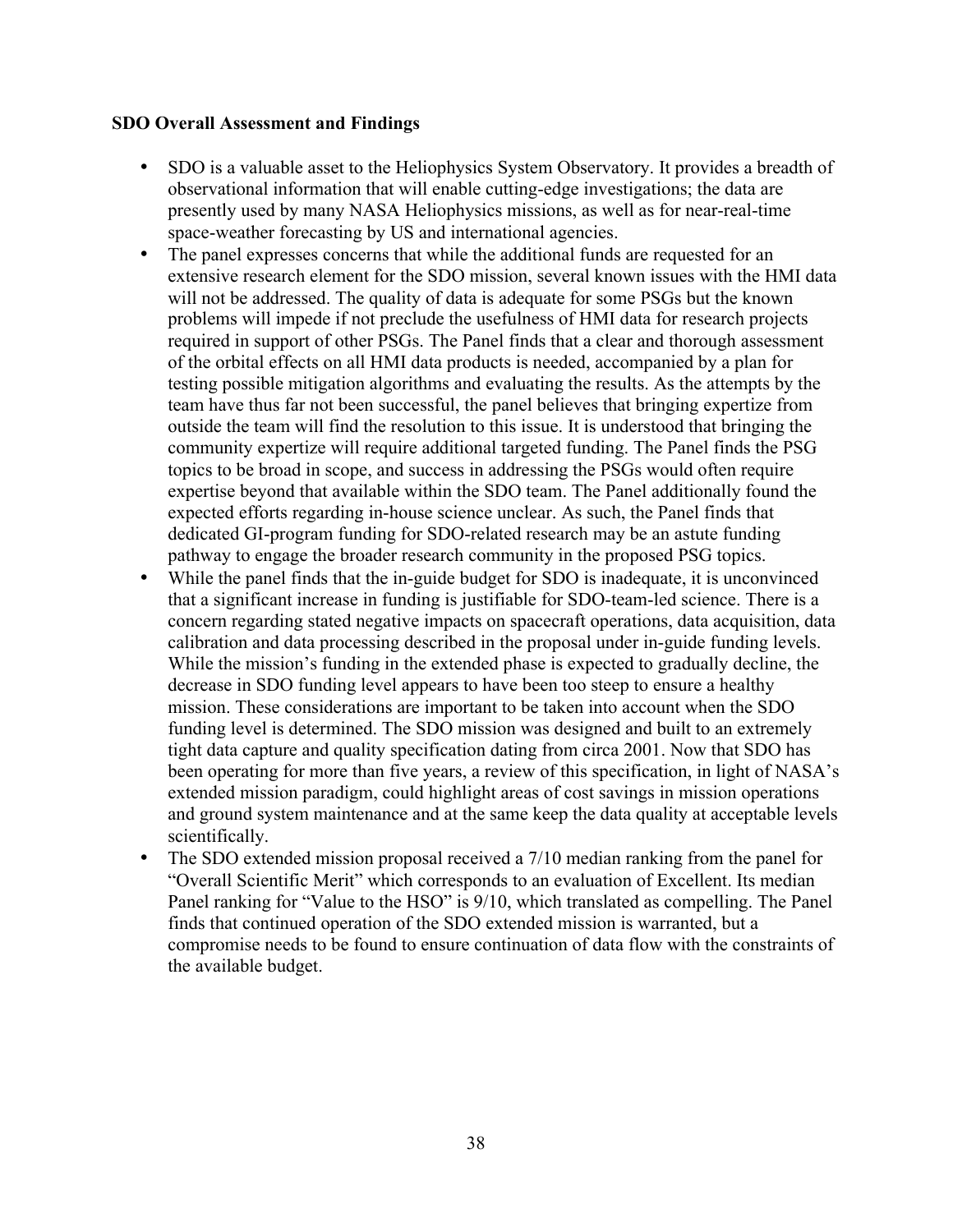# **4.9 STEREO**

### **General Overview of the Mission**

The STEREO mission is based on twin spacecraft providing new perspectives on the Sun and the heliosphere from multiple longitudinal viewpoints near 1 AU. The mission completed its prime phase in January 2009 after nearly two years of operations. The STEREO spacecraft were launched on a single Delta II vehicle in October 2006 and inserted into heliocentric orbits in December 2008 (Ahead) and January 2009 (Behind). The two spacecraft drift away from the Sun-Earth line by 22° per year. They were in opposition in February 2011 and approached the Sun-Earth line on the far side of the Sun until superior conjunction (2015 January–July). The mission is now at superior conjunction. Contact with STEREO-B was lost in October 2014 and two scenarios for the extension of the mission have been proposed and discussed (one or two spacecraft operations).

Both spacecraft carry a combination of remote sensing and in situ instruments (SECCHI, IMPACT, PLASTIC and SWAVES). The STEREO mission is one of the missions which provide real-time data that are used directly in the NOAA Space Weather Forecast Office. Each of the STEREO instrument teams involves US as well as European scientists and one of the STEREO instruments (SWAVES) has both US and French PIs. Data from the mission are freely available via the STEREO Science Center and the instrument team websites. A large number of STEREO publications have appeared in the refereed literature (more than 900) with around 170 publications per year in 2013 and 2014.

# **Overview of the Science Plan**

The strong potential of the STEREO mission is to be able to study and understand the initiation, propagation and evolution of space weather events across the heliosphere. The combination of several remote sensing instruments (EUV imager, coronagraphs, heliospheric imager) allows the follow of the propagation of CMES from their onset at the Sun to 1 AU and in combination with in situ experiments to measure the parameters (velocity, temperature, density...) of the associated perturbations at 1AU. Observations from STEREO from two different vantage points in combination with e.g., observations from SOHO/LASCO provide unique input for determining the conditions of the solar wind and perturbations at the encounter of other planets of the solar system as well as at the boundaries of the heliosphere. The STEREO observations are also used for space weather applications at the NOAA Space Weather Forecast Office.

The two spacecraft are currently at superior conjunction after having probed since launch a complete range of angles with the Sun-Earth axis. A major current concern is the potential loss of STEREO-B. Thus the proposal presented two versions for the science of the extended mission and for the budget (in case STEREO-B is recovered or not). In the context of the senior review, the discussion of the extension and the evaluation was done considering the two options.

The scientific analysis of the data is organized in ten prioritized scientific objectives (PSGs) grouped in three goal sets, based on the unique vantage points and complete instrumentation of the STEREO spacecraft: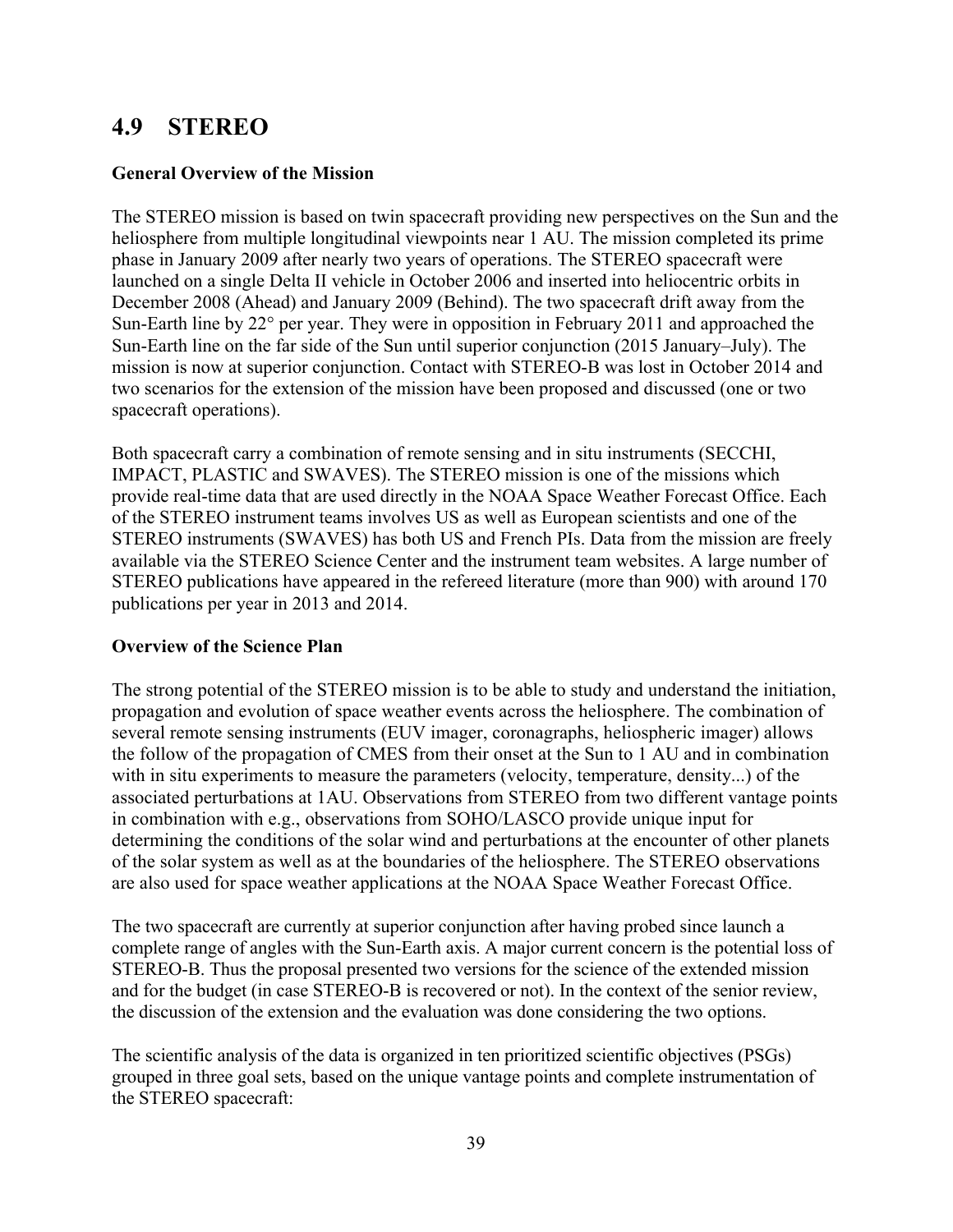- Characterizing space weather throughout the inner heliosphere.
- What can we learn from 360° coverage of the solar corona?
- What can we learn from coverage of the full heliosphere?

Since the last senior review, significant progress has been made on the PSGs (see next subsection).

The science plan also has strong links with the science to be achieved in the context of the Heliophysics System Observatory due to the unique perspective on the solar phenomena which can be achieved with the STEREO spacecraft (even in the case of the loss of STEREO B). STEREO data are used to monitor and study space weather through the inner heliosphere and the mission therefore also has a strong synergy with planetary missions such as MESSENGER and VENUS-Express.

# **STEREO Science Strengths**

The combination of remote sensing and in situ instruments on STEREO, the new possibilities of observations provided by the heliospheric imagers and the unique 3D perspective of the phenomena provided by the mission led to new and sometimes intriguing results in the field of solar and heliospheric physics. The unique vantage points and complete instrumentation have provided and will continue to provide significant capabilities to address the 10 discussed in the proposal. Prioritized Science Goals based on the three major topics were stated in the previous section.

Important results were obtained since the last review on the large scale structures of CMEs (using multiple point measurements of ICMEs), the propagation of CMEs in the IP medium (interaction with the ambient medium, with other CMEs, deflection), and on the source and propagation of solar energetic particles (unexpected results were obtained on the angular extension at which SEPs are observed). New results were also obtained on the production of radio bursts from electron beams or shocks using the TDS mode of SWAVES.

STEREO far side observations combined with Earth side observations provide new views on the connections between CMEs, EUV waves, shocks and the occurrence of sympathetic events. Far side observations are also crucial to understand the lifetime of active regions, coronal holes as well as to estimate the amount of open flux from coronal holes.

STEREO observations with PLASTIC and IMPACT also provided interesting results on interstellar pickup ions and allow the building of longitudinal surveys of He+, O+ and Ne+, which are quite useful to determine the direction and the speed of the flow of interstellar neutrals. New and important results were also obtained on the dust in the inner heliosphere (decrease with time of the nano dust flux as the solar cycle evolves).

The STEREO data are used to monitor and study space weather through the inner heliosphere and are also used as inputs to simulations of the propagation of CMEs (such as the ENLIL models). The STEREO data are widely distributed and used by a large community outside the instrument teams. A lot of services use STEREO data in their browsers, web sites. In addition to science data,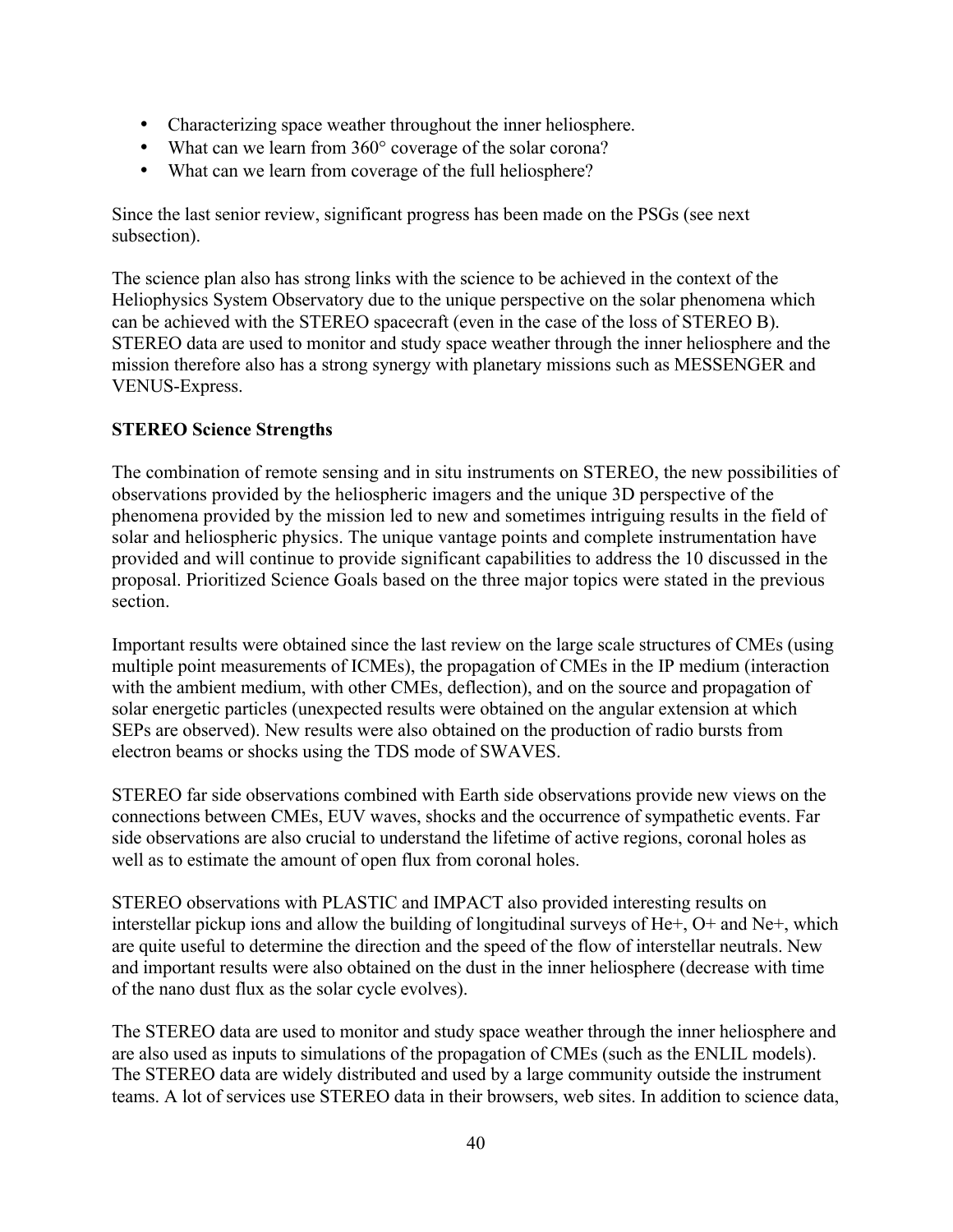STEREO provides instantaneous beacon data to the space weather community used directly in particular by the NOAA Space Weather Forecast Office. In particular, the STEREO coronagraphs have greatly enhanced the ability to quantify CME parameters which improves the forecast of geomagnetic storms. The STEREO particle and EUV imaging data are also used in the preparation of the 1–3 day forecasts of co-rotating interaction regions and of solar irradiance and F10.7 radio flux.

### **New Opportunities in the Extended Phase of the Mission**

The STEREO mission started at a period when the Sun was relatively quiet. During the extension of the mission, there is still a good chance of catching large solar events which occur in the declining phase of the cycle and to study with the combined instrumentation the characteristics of extreme events which cannot be observed from the Earth's perspective.

# **Potential Loss of STEREO-B**

The loss of science if STEREO-B is not recovered has been evaluated by the team and discussed at the senior review panel. It was argued by the team that nearly all of the science PSGs for which two senior reviews have decided to extend the mission previously could still be accomplished at least partly with one spacecraft. For the scientific objectives needing longitudinal coverage (e.g., PSG 2.2: lifetime of active regions, coronal holes), the loss of STEREO-B will not greatly affect the scientific return, due in part to the combination of STEREO data with SDO. However, there will be a loss of the EUV coverage of the west limb and an increased uncertainty in the 3D fitting of CME propagation. The combination with SOHO/LASCO can however still provide good coverage of CME propagating along the sun-earth's axis (space weather application). The major impact on the loss of STEREO-B will be for studies linked to radio bursts (longitudinal extent of type III bursts) and to the loss of observations of SEPs propagating in the direction of STEREO-B and which are the ones that are best connected to the earth (this would last until 2019). For space weather oriented objectives, there will be of course also a loss of the possibility to triangulate the CMEs which leads to a loss of accuracy in propagation angle and arrival time predictions. However, the combination of STEREO-A observations with SOHO/LASCO can still provide good coverage (see above).

# **STEREO Relevant Strengths to Heliophysics Research Objectives**

The STEREO mission allows the monitoring and study of space weather from the Sun through the inner heliosphere. The mission therefore has a strong synergy with many missions of the heliophysics observatory as well as with some planetary missions such as MESSENGER and VENUS Express. Work has been done to be able to provide the solar wind conditions at the location of these spacecraft based in particular on the STEREO measurements. The research topics outlined in the STEREO proposal are highly relevant to the heliophysics research objectives since they are strongly linked to the understanding of the initiation, propagation and evolution of space weather events across the heliosphere.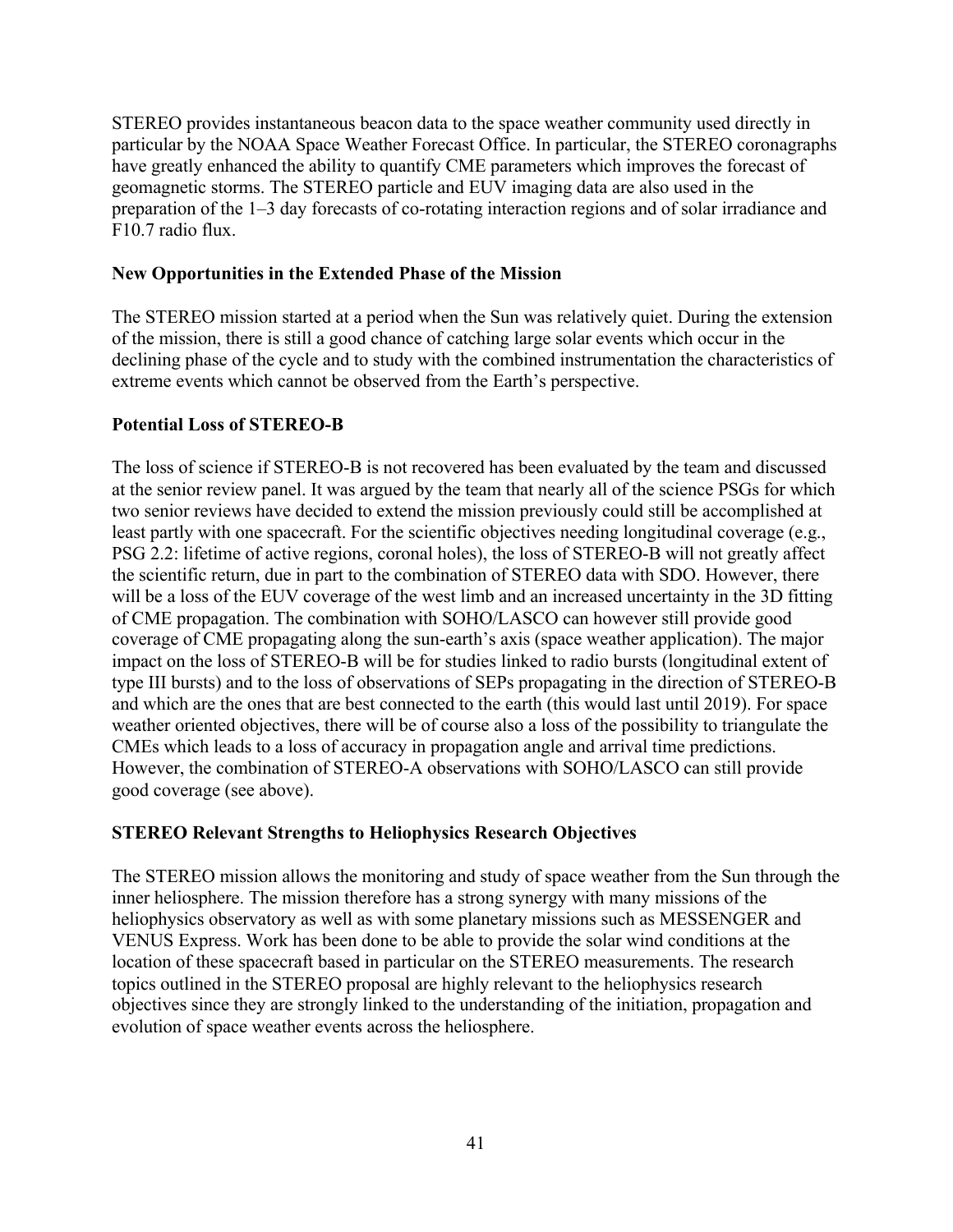# **STEREO Value to the Heliophysics Great Observatory**

Due to its unique vantage point and its combination of remote sensing and in situ instrumentation, the STEREO mission has a major value to the Heliophysics Great Observatory and will continue during the extension of the mission, even if STEREO-B is lost.

#### **New Opportunities in the Extended Phase of the Mission**

With the launch of MAVEN, the extension of the STEREO mission will provide new opportunities to continue the exploration of CMEs, SEPS and space weather throughout the inner heliosphere up to 1.5 AU. STEREO-A can also act for some time as a test bed for the design of an L5 sentinel mission dedicated to space weather applications (early warning of perturbations arriving at the earth).

Therefore, in the extended phase, the mission will still have a very strong impact in the field of solar and heliospheric physics in combination with the other HSO missions (solar physics and interplanetary missions at 1 AU but also heliospheric missions such as IBEX and Voyager) as well as with planetary missions such as MAVEN.

# **STEREO Spacecraft / Instrument Health and Status**

The main concern is the potential loss of STEREO B in October 2014.

The only other major spacecraft subsystem failures are the loss of the primary inertial measurement unit on STEREO-A (in April 2007) and the degradation of the same unit on STEREO B (starting in 2012). Backups were then used but the backup IMU also failed on STEREO B in January 2014. As a result, the pointing accuracy during scientific observations is now performed using the star trackers and the SECCHI guide telescopes. Instruments have continued to function nominally until superior conjunction.

# **STEREO Data Operations**

The STEREO mission has produced a comprehensive set of coronal images and in situ time series data that are served from the mission archive at SDAC in addition to (for in situ products) both mission sites and the SPDF. The instruments are well documented, but specific data product documentation is difficult to find.

#### **STEREO Proposal Weaknesses**

In the case of the loss of STEREO B, the DSN contact time allocated to the two STEREO spacecraft is proposed to be used for STEREO-A alone which leads to the provision of observations with improved temporal and spectral sampling, improved imaging spatial resolution and less data compression. Doubling the contact time for the one spacecraft will allow new possibilities for science such as the study of the early triggering of CMEs, a better knowledge of the pitch angle distribution of particles, an increased possibility to study high frequency waves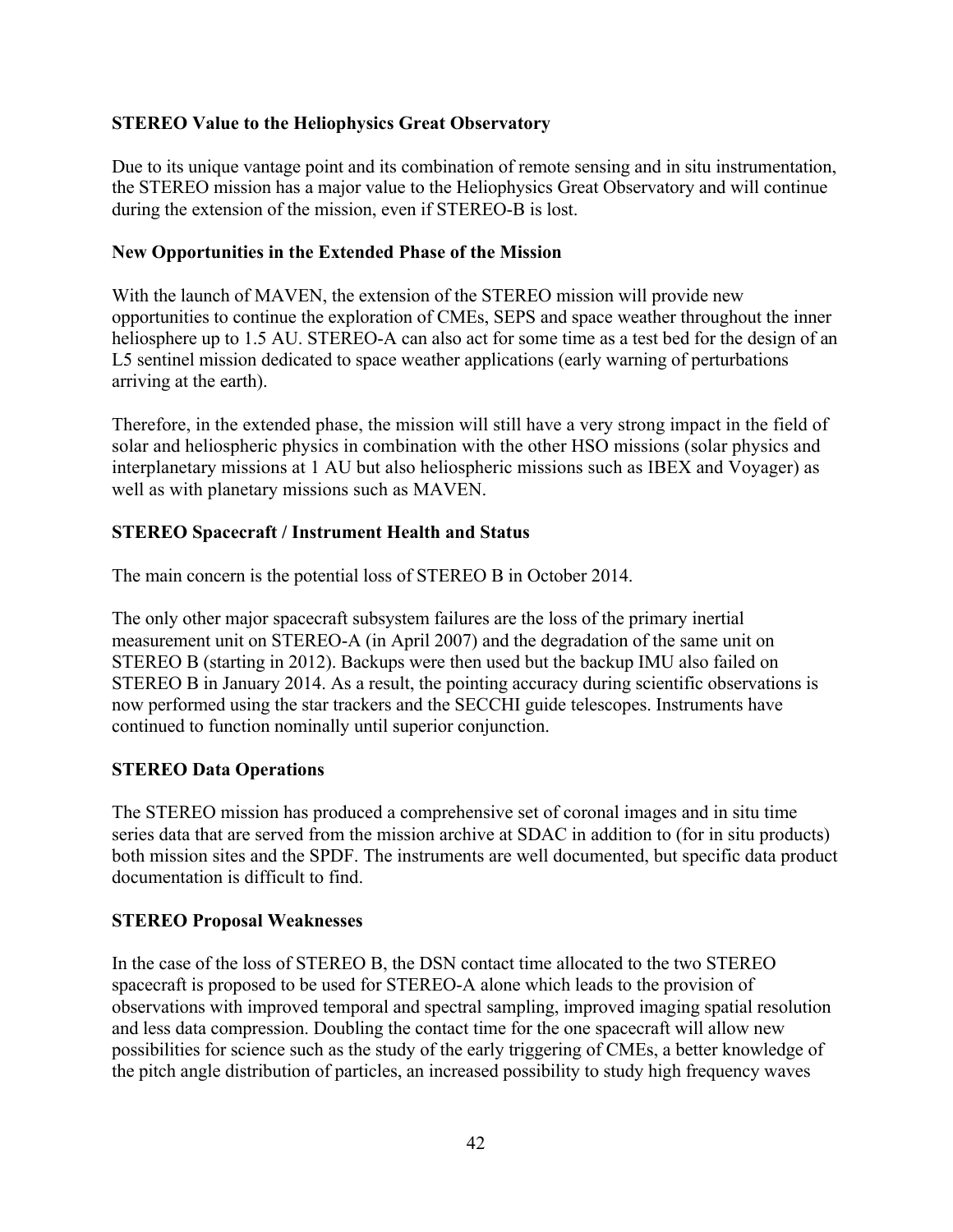and turbulence, and new possibilities of 3D studies of jets and spicules in combination with SDO and IRIS. This would result in a marginal decrease of the budget.

The in guide budget is \$9500 k. In the case of a two spacecraft mission, the proposed cost is unchanged for the PI team and project management except for inflation. The budget is underguide for 2016–2018, over-guide for 2019–2020 and UNDER-GUIDE in total for the next 5 years. In the case of a single spacecraft mission, the budget would be under-guide for the extended period, but the savings would be marginal (in the case the same telemetry is used for only one spacecraft, which permits better quality data and the achievement of additional scientific goals).

# **STEREO Overall Assessment and Finding**

Below are summarized the main strengths and weaknesses of the STEREO mission.

# **Strengths**

- Unique measurements capabilities (measurements away from the Sun-Earth's axis, combination of in situ and remote sensing observations, heliospheric imager)
- Extremely productive scientifically
- Used for space weather applications (beacon mode)
- Constraints for models of the IP medium (such as ENLIL)
- Highly complementary to other missions of HSO
- Very active collaborations (international as well)

# **Weaknesses**

The potential loss of STEREO-B would have a significant impact to the scientific productivity of the mission, but the expected science return of the mission is still high (see above), in particular in combination with the other HSOs.

# **STEREO Conclusions**

The science return from the STEREO mission's instruments has been excellent in the past years. Future scientific returns of the mission by itself have been evaluated in the hypothesis of a one spacecraft and two spacecraft mission. The panel has found that if STEREO B is recovered, the contribution of the mission promise to be compelling (mean grade 8/10) for overall scientific merit although in the case of a single STEREO spacecraft the mean grade is down to 7 (excellent but less compelling).

The STEREO mission has a strong impact in the Heliophysics Great Observatory (even in the case of the loss of STEREO B). Even with only one spacecraft, the mission provides unique data (obtained at a unique vantage point) that largely contributes to our understanding of the whole heliosphere and brings a valuable contribution for many solar, planetary and interplanetary missions. This is revealed in the grade and ranking given to STEREO in the context of HSO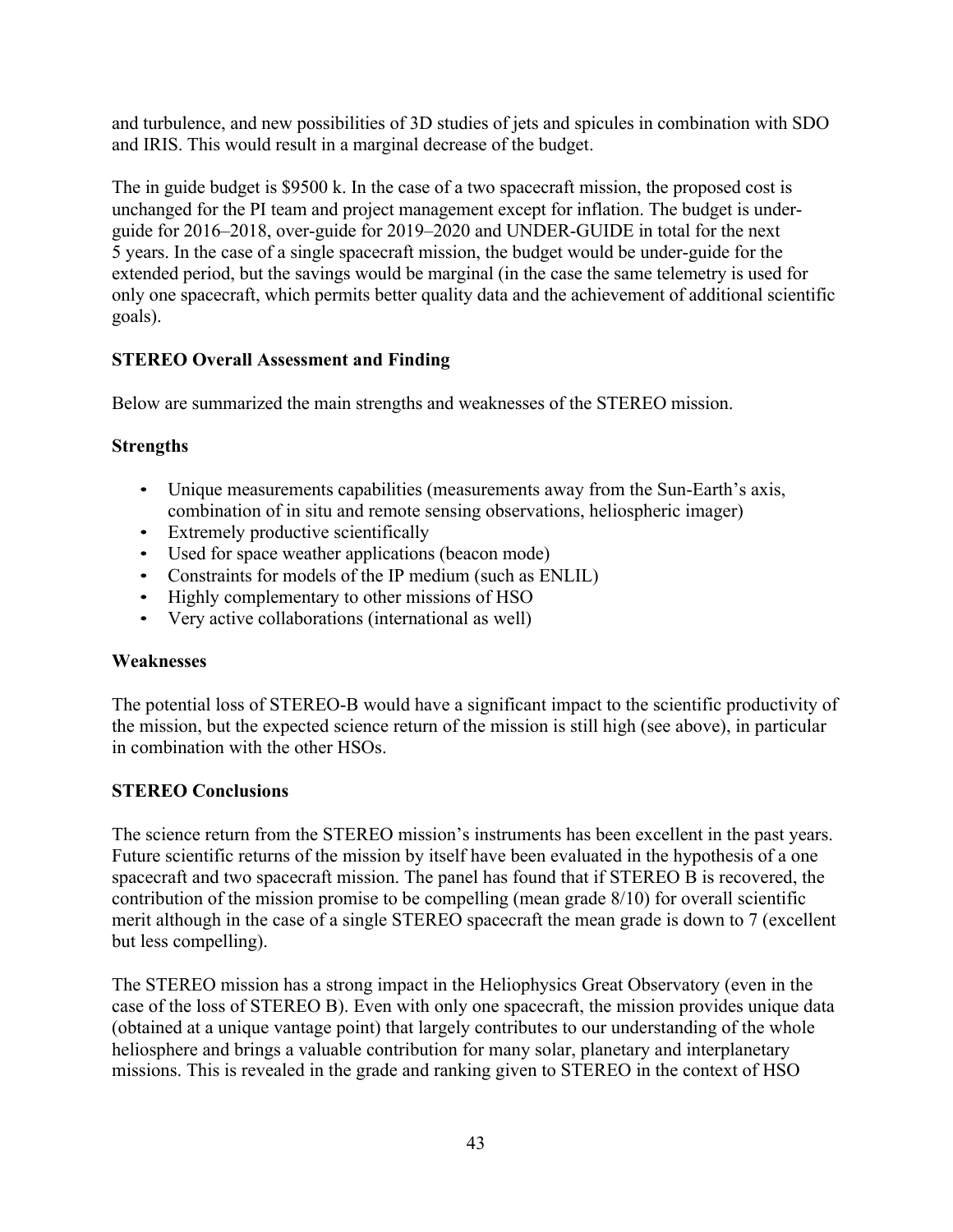contributions (median rate 8/10 for both one or two spacecraft missions, e.g., future contribution promise to be compelling).

# **4.10 THEMIS**

# **General Overview of the Mission**

THEMIS is a MIDEX mission consisting of a five-satellite constellation. It was launched in February 2007 into carefully planned orbits of varying apogee which resulted in the spacecraft regularly becoming radially-aligned at distances between 12  $R<sub>E</sub>$  and 30  $R<sub>E</sub>$ , with particular focus on the terrestrial magnetotail in order to target the key regions and underlying physics driving substorm dynamics. A key additional planned element of the mission was for the THEMIS probes alignments to occur when Canada was in the midnight sector in order to take advantage of a dedicated network of ground-based observatories which have provided highly valuable additional data to help address the mission science goals. After successfully completing this prime mission in 2010, the THEMIS proposed and implemented a split into three Earth-orbiting (THEMIS "low, " inside of 15  $R_E$ ) and two lunar orbiting (ARTEMIS) spacecraft groups to optimize its ongoing scientific return. Both parts of the mission have since contributed to the advancement of knowledge of geospace processes, for example by answering longstanding questions regarding the origin of discrete and pulsating aurora, electromagnetic energy conversion in the magnetosphere, magnetic reconnection, upstream transients, the elusive origin of plasmaspheric hiss, the propagation and effects of morning chorus, the lunar wake and exosphere and many others. The THEMIS probes continue to be a primary asset for wideranging studies of magnetospheric dynamics.

# **Overview on the Science Plan**

The THEMIS science plan aims to build on several of the recent high-profile scientific discoveries from this mission. The science plan presents a coherent approach which proposes to derive results to further our understanding of physical processes occurring in, and coupling between, the regions of geospace that are visited by the 5 spacecraft as their orbits precess during the year. The plan has a high probability of success and the results promise to be high impact, addressing important outstanding scientific questions. The proposal includes a novel (overguide) element to the plan which employs a new orbital configuration and embraces a strategy for optimal coordination between multiple missions in the Heliophysics System Observatory (HSO). In particular, this would be achieved through orbital maneuvers which maximize the science returns from combining THEMIS measurements with those from the Magnetospheric Multi-Scale (MMS) mission.

Recent observations in the nightside magnetotail provide new details of the presence of intense electric fields associated with fast Earthward flows and the generation of current systems which couple to the auroral ionosphere. The THEMIS guide-level science implementation plan involves raising of the apogee of the 3 near-Earth spacecraft in order to sample, with multi-point measurements, the region of the magnetotail beyond 12  $R<sub>E</sub>$ . These observations will allow the THEMIS science team and the extensive THEMIS science community to address science questions relating to how energy flux coupled from the interaction with the solar wind and/or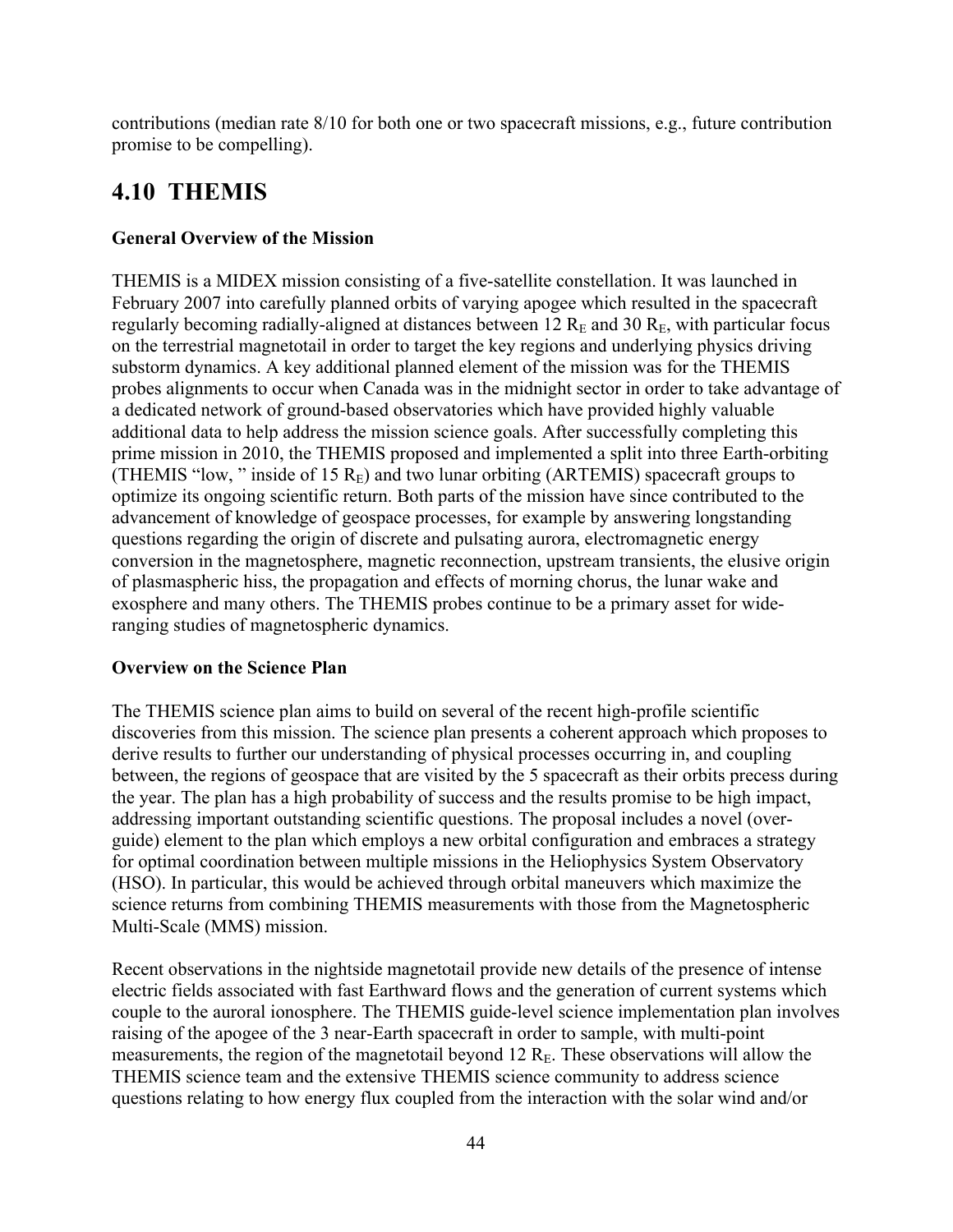from reconnection activity further tailward is rapidly transported through and/or dissipated in this region. Observations of such injections, whether they subsequently extend into near-Earth space and thus how they relate to physical processes occurring in the radiation belts (e.g., generation of the various waves which play a role in particle acceleration) provide a potential systems level connection to the Van Allen probes which directly sample this region.

Under this same orbital strategy, THEMIS will, at times when apogee is located on the dayside, directly sample transient phenomena such as hot flow anomalies, foreshock waves, pressure pulses and the effects of dayside reconnection. Of particular interest is determining the observational characteristics and downstream consequences of foreshock bubbles, a phenomenon whose occurrence was recently confirmed by THEMIS, following predictions derived from simulations. In this orbital phase, THEMIS will also seek to identify factors controlling the magnetopause reconnection rate, such as the presence of plasmaspheric plumes just inside of the magnetopause or the effects of merging outflow jets from multiple reconnection sites. These studies are again motivated by recent THEMIS results and will build significantly on them.

Next, we note that THEMIS science has continued to benefit from the powerful array of groundbased observatories built-up during the mission at high latitudes, and particularly in Canada. The coupling of magnetospheric flows into the high latitude ionosphere is detectable with these observations and thus they provide a more global picture of the magnetospheric dynamics. Recent GB observations suggest that small scale flows may rapidly cross the polar cap from dayto night-side. Seeking to understand the magnetospheric counterpart and drivers for these flows motivates, at least in part, the over-guide request for funding to control the orbits of the 3 near-Earth THEMIS probes in order to keep them optimized with both the Canadian sector GB assets AND the newly launched MMS mission. In particular, this over-guide science implementation plan seeks to coordinate the THEMIS orbit with maneuvers along track such that they remain in opposition to MMS at apogee. Thus THEMIS will be located in the nightside plasma sheet, magnetically conjugate within the GB arrays, when MMS is sampling the dayside magnetopause. Conversely, THEMIS will be at the magnetopause when MMS is positioned to observe reconnection sites in the tail. This coordinated approach represents a significant capability under the concept of the HSO with the potential to enhance both THEMIS and MMS science. For the relatively small additional operational cost proposed, the science return arising from this optimization of the orbits between THEMIS and MMS is expected to be significant. The configuration will, for example, enable the community to answer questions relating to how the driving of the system and global dynamics are affected by processes such as reconnection, which operate on the microscale but which can now be targeted by the very fast MMS observations of very small scales.

Finally, we note the contribution of the  $4<sup>th</sup>$  and  $5<sup>th</sup>$  THEMIS probes which remain in orbit about the moon (formerly operated as the ARTEMIS mission). Over a period of 4 days per month these spacecraft cross the more distant magnetotail ( $\sim 60 \text{ R}_{\text{E}}$ ) and thus contribute to the HSO-related science questions above by observing the exhaust regions and/or providing a means to monitor the changing flux content of the magnetotail associated with the dynamics observed closer in. For the remainder of the month these probes sample the exterior solar wind plasma, contributing very significantly to our ability to monitor the direct and clean solar wind inputs from the region immediately upstream and which are responsible for driving magnetospheric dynamics. Such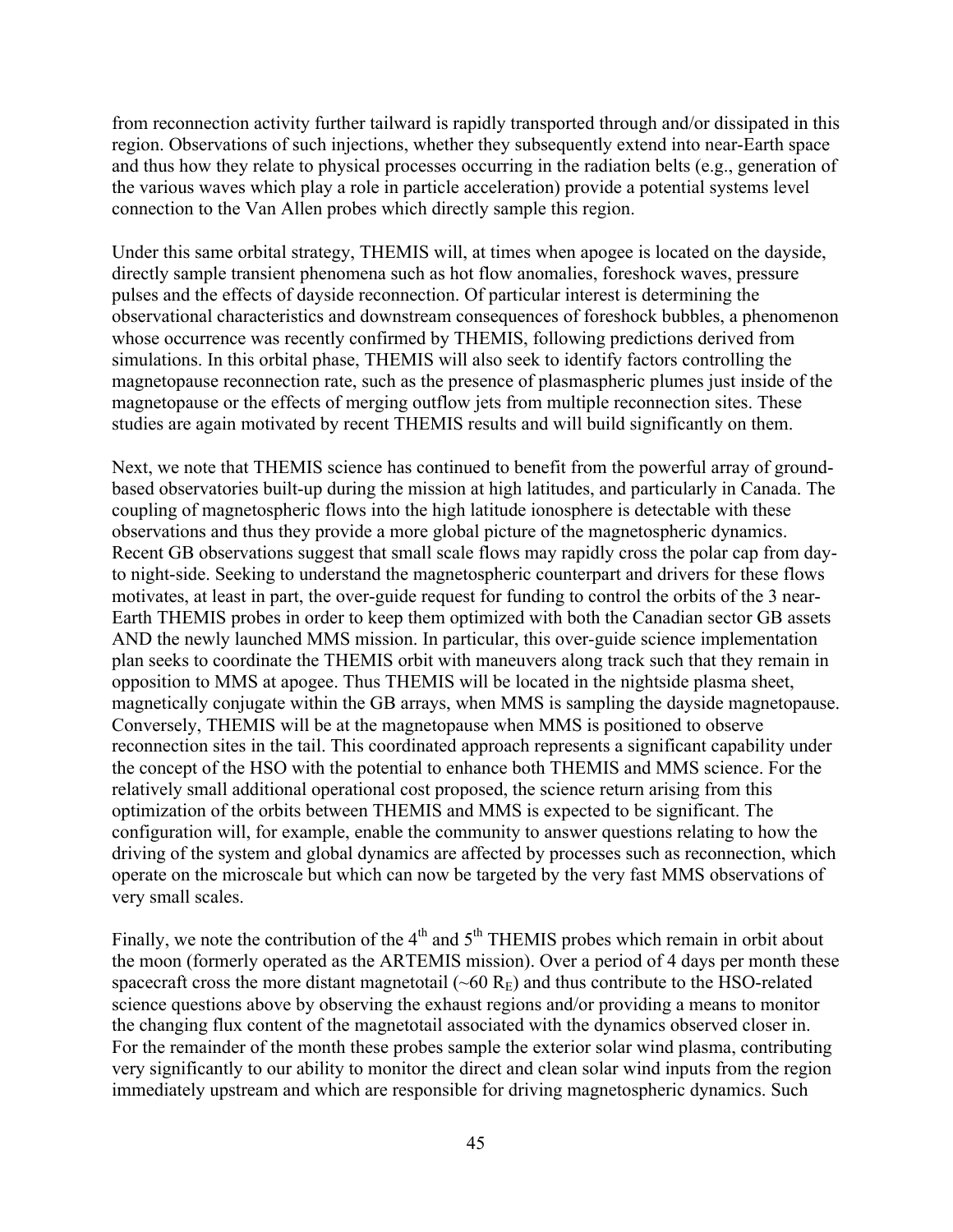measurements from *directly* upstream of the Earth are not routinely available from the solar wind monitors which orbit the L1 Lagrange point. These spacecraft also sampling the foreshock region providing important information about how solar wind inputs are processed by the bow shock in advance of their impact on the magnetopause, including the effects of hot flow anomalies and other pressure structures which are generated as a result of this interaction.

# **THEMIS Science Strengths**

THEMIS continues to be an exceptionally scientifically productive mission currently producing around 150 refereed papers per year, 2/3 of which are led by researchers outside of the THEMIS team and from around the world:

- THEMIS is a core mission for the magnetospheric community. The nature of the THEMIS orbit within the magnetosphere means that the spacecraft regularly sample key regions in the chain linking the solar wind, outer and inner magnetosphere and ionosphere. THEMIS thus forms a key element of the HSO. Data from the mission can hence be used to address a very broad range of topics, which is reflected in the published scientific return described in the proposal.
- The 5 instruments on each spacecraft remain healthy and can support full science for foreseeable future. Similarly all 5 spacecraft are working nominally and have sufficient fuel reserves to support the required orbital maneuvers in the proposed mission extension and beyond.
- The THEMIS team is both experienced in understanding/handling the instruments and generous in sharing their knowledge with external researchers (they have collaborated on a significant fraction of the papers published).
- Strong existing synergy/collaboration exists with a host of ground based assets, particularly in Canada but also further afield—this provides strong M-I coupling information and a means of establishing global links to the in situ data and which the THEMIS team have demonstrated can provide an exceptional integrated data set with which to drive scientific discovery;

# **THEMIS Relevant Strengths to Heliophysics Research Objectives**

THEMIS addresses each of the 2014 SMD goals for Heliophysics:

- a) Heliophysics Goal 1: "Explore the physical processes in the space environment from the Sun to Earth and throughout the solar system." THEMIS makes key observations of fundamental physical processes, such as collisionless shocks, magnetic reconnection, particle acceleration, turbulence, wave-particle interactions, in the context of the geospace environment. The multi-spacecraft aspect of the mission allows these processes to be examined in multiple dimensions, on several scales and with the separation of temporal from spatial effects.
- b) Heliophysics Goal 2: "Advance our understanding of the connections that link the Sun, the Earth, planetary space environments, and the outer reaches of our solar system." THEMIS provides a critical set of measurements in the chain of observations needed to establish the connections between the solar wind, magnetosphere, radiation belts and the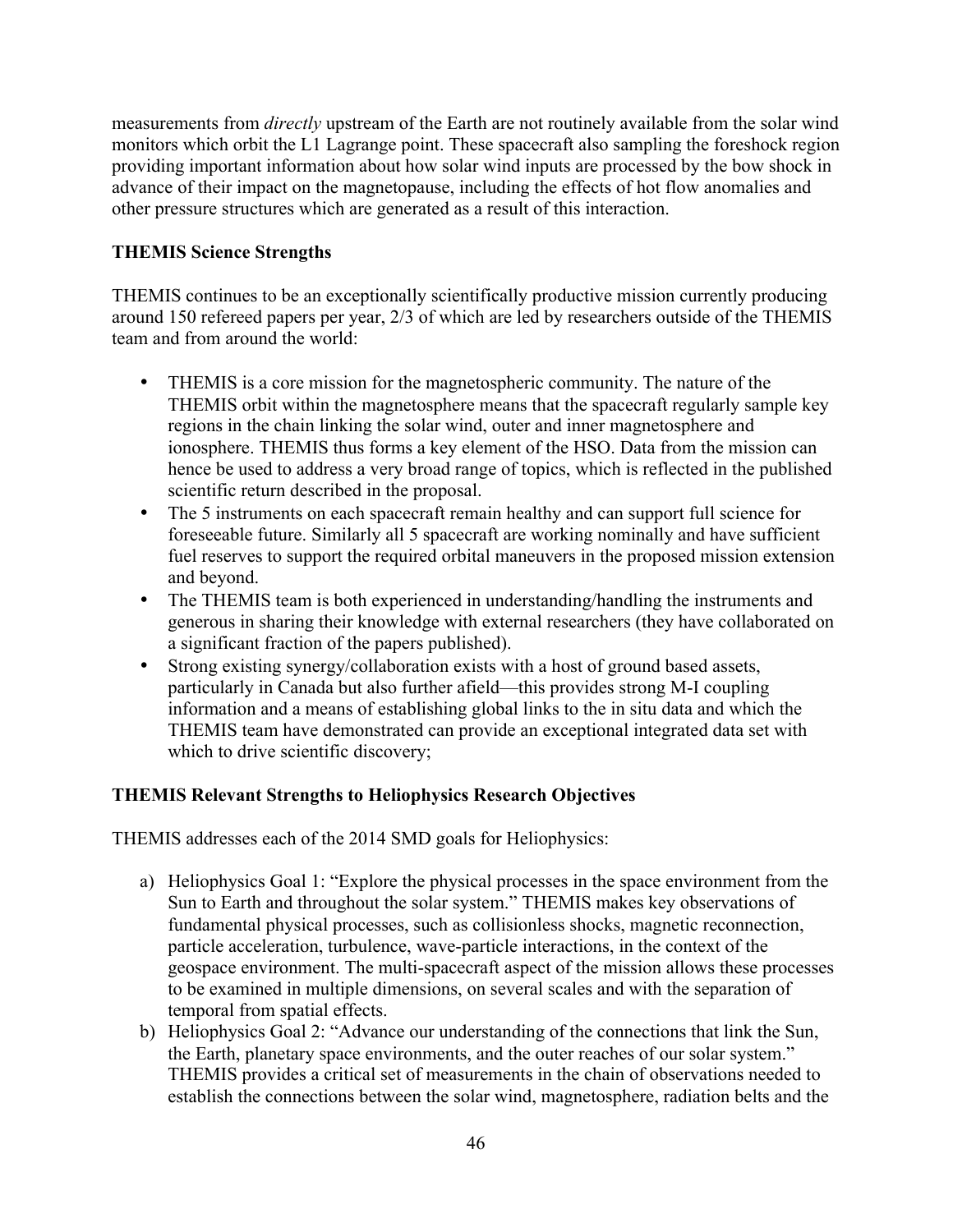ionosphere. This is also critical to our broader interpretation and understanding of planetary, exoplanetary and astrophysical environments.

c) Heliophysics Goal 3: "Develop the knowledge and capability to detect and predict extreme conditions in space to protect life and society and to safeguard human and robotic explorers beyond Earth." THEMIS observations are relevant to addressing the physical processes which drive the 'Space Weather' phenomena which are increasingly understood to represent a risk to both human health and technology in space.

Moreover, the THEMIS over-guide proposal directly responds to the view expressed in the HPS Decadal Survey and NASA's Science Plan that implementation of an Optimized HSO is imperative for the field of Heliophysics (see section 4 below).

However, it also provides strong potential synergy with the Van Allan Probes, TWINS, (Cluster, Geotail), IBEX and a host of ground-based observatories in the magnetospheric context, and with Wind and ACE in the context of the proposed studies of upstream transients, as well as with the solar observing missions (especially SDO, Stereo and Hinode) which provide monitoring of the solar source of the drivers of geomagnetic activity including coronal mass ejections and fast solar wind streams which can drive magnetic storms in geospace.

# **THEMIS Value to the Heliophysics Great Observatory**

The in-guide science implementation plan provides for a number of potential synergistic observations between THEMIS and MMS, the Van Allan Probes, TWINS (Cluster, Geotail), IBEX and a host of ground-based observatories in the magnetospheric context, and with Wind and ACE in the context of the proposed studies of upstream transients. Solar observing missions, especially SDO, Stereo and Hinode, provide monitoring of the solar source of the drivers of geomagnetic activity. These provide opportunities in which chains of observations may occur to help understand the fundamental plasma physics processes shaping geospace in response to solar wind forcing, determine the factors controlling them, and to observe the global consequences of these processes, including the 'Space Weather' effects which are becoming of increasing concern to society at large.

However, as noted above, this extended mission proposal provides an explicit plan for active coordination between HSO assets, in particular with MMS. This over-guide element provides a high level of scientific return at modest cost and the panel ranks this very highly. This panel finds this to be a high priority for implementation. Indeed, this represents a significant level of engagement with the HSO concept—the highest priority goals are depending upon or benefitting from HSO coordination, in particular though aligning THEMIS science operations primarily with those of MMS, as well as with the Van Allen Probes. Specifically, the proposal details:

- Pro-active advance orbit planning and coordinated operations which maximize appropriate conjunctions as part of the HSO, rather than relying on fortuitous and coincidental conjunctions and a post-facto comparison of datasets which is the more common and less inventive and less scientifically productive approach.
- A comprehensive plan of orbital maneuvers/changes which place THEMIS probes in regions which have potential scientific value due to their connection with other regions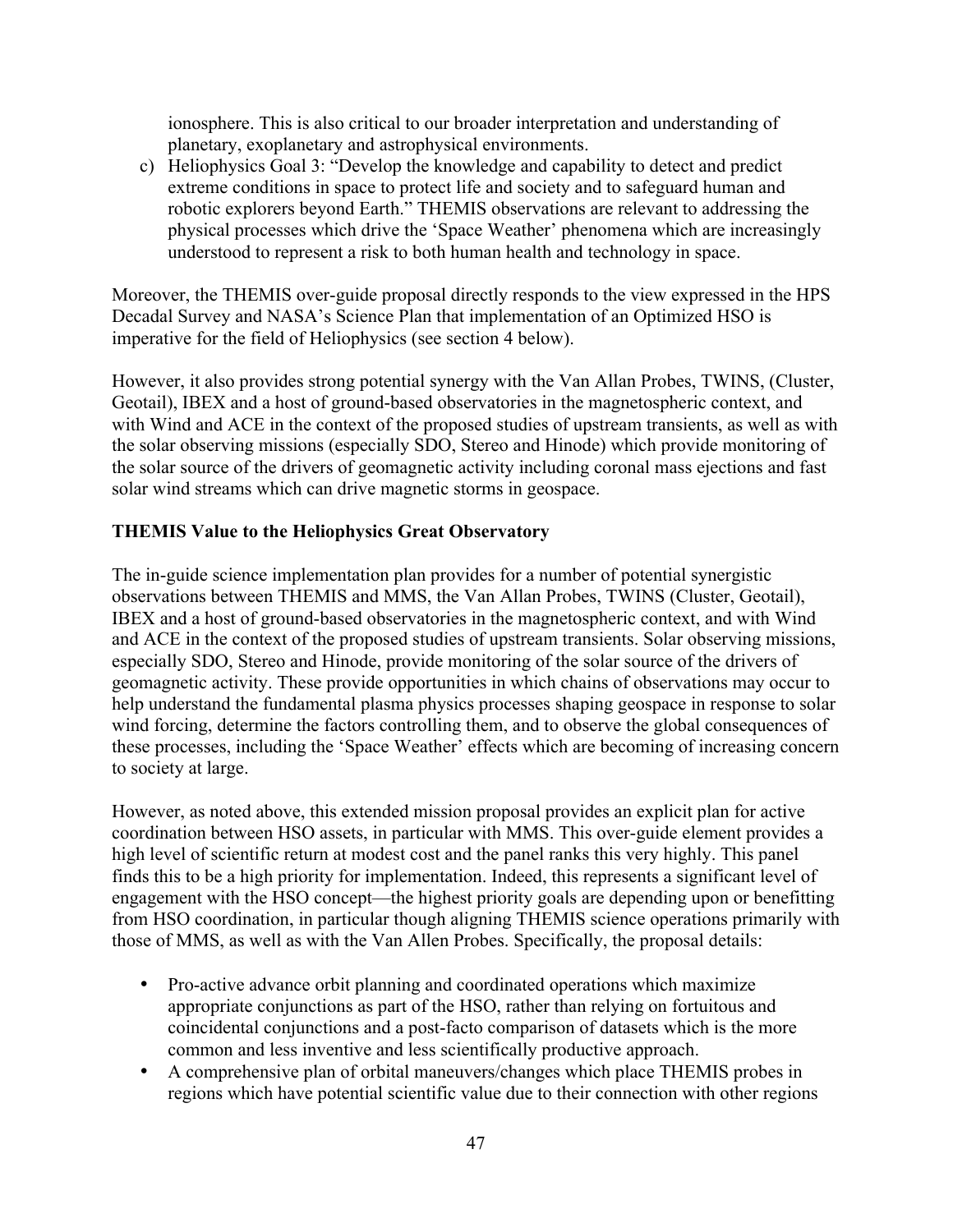simultaneously sampled by MMS and the Van Allen Probes. Changes would be made to reflect developments in the MMS prime mission orbital plan including changes in the along-track orbital motions to ensure MMS and THEMIS reach apogee at the same time. Appropriate control of separations and configuration of the 3 THEMIS probes is also proposed, including apogee raise maneuvers, to best meet science goals.

• An overall proposed optimization of the THEMIS/MMS/GBO assets resulting system level coordination. The result will be the operation of a significant part of the HSO in which explicit planning for mission conjunctions will allow regular periods of powerful global coverage and dedicated data gathering campaigns for SW-magnetosphereionosphere coupling studies.

Finally we note that the THEMIS data analysis software (TDAS) is being developed into a more global tool for the community in the form of the Space Physics Environment Data Analysis Software (SPEDAS) under the leadership of the THEMIS team. This is beginning to become adopted as a standard for other missions (Van Allen Probes, MMS), promising enhancing capacity for inter-comparison of datasets within this part of the HSO concept.

# **THEMIS Spacecraft / Instrument Health and Status**

All 5 of the THEMIS/ARTEMIS probes remain healthy and operating nominally. There are sufficient fuel reserves, including those required for de-orbit, to undertake the series of maneuvers proposed to place THEMIS in the optimum orbits for active coordination with the MMS mission, and for the scientific investigations necessitating a raising of the apogees of the near-Earth probes. The mission team report in the proposal all subsystems are effectively performing as good as new. Some minor technical issues (micrometeoroid severage of one of P1's EFI wire boom spheres in 2010, a helium bubble in a P4 tank and oxidization of the EFI spheres on P5) have appeared during the mission lifetime, but these have been resolved with workarounds and without any science degradation.

# **THEMIS Data Operations (accessibility, quality control, archiving)**

THEMIS data operations continue to be the exemplar for prompt dissemination of data products to the community, high quality of the data products, ease of access and data archiving. In addition, the dedicated THEMIS mission-developed software is being rolled out and used by other missions. Testament to the outstanding efficiency of the THEMIS data operation overall is provided by the scientific return from the worldwide community, which is currently running at around 150 THEMIS-based papers per year in the refereed scientific literature.

# **THEMIS Proposal Weaknesses**

This senior review panel had some difficulties with the format of the THEMIS proposal. The proposal documented an outstanding science return since the last senior review. It argued in general that these results motivated the proposed future activity and generally promised compelling operations in conjunctions with other missions within the HSO. However, the proposal did not adequately set out science questions as Prioritized Science Goals (PSGs), as every other extended mission proposal had done. The panel felt that the PSGs addressed by the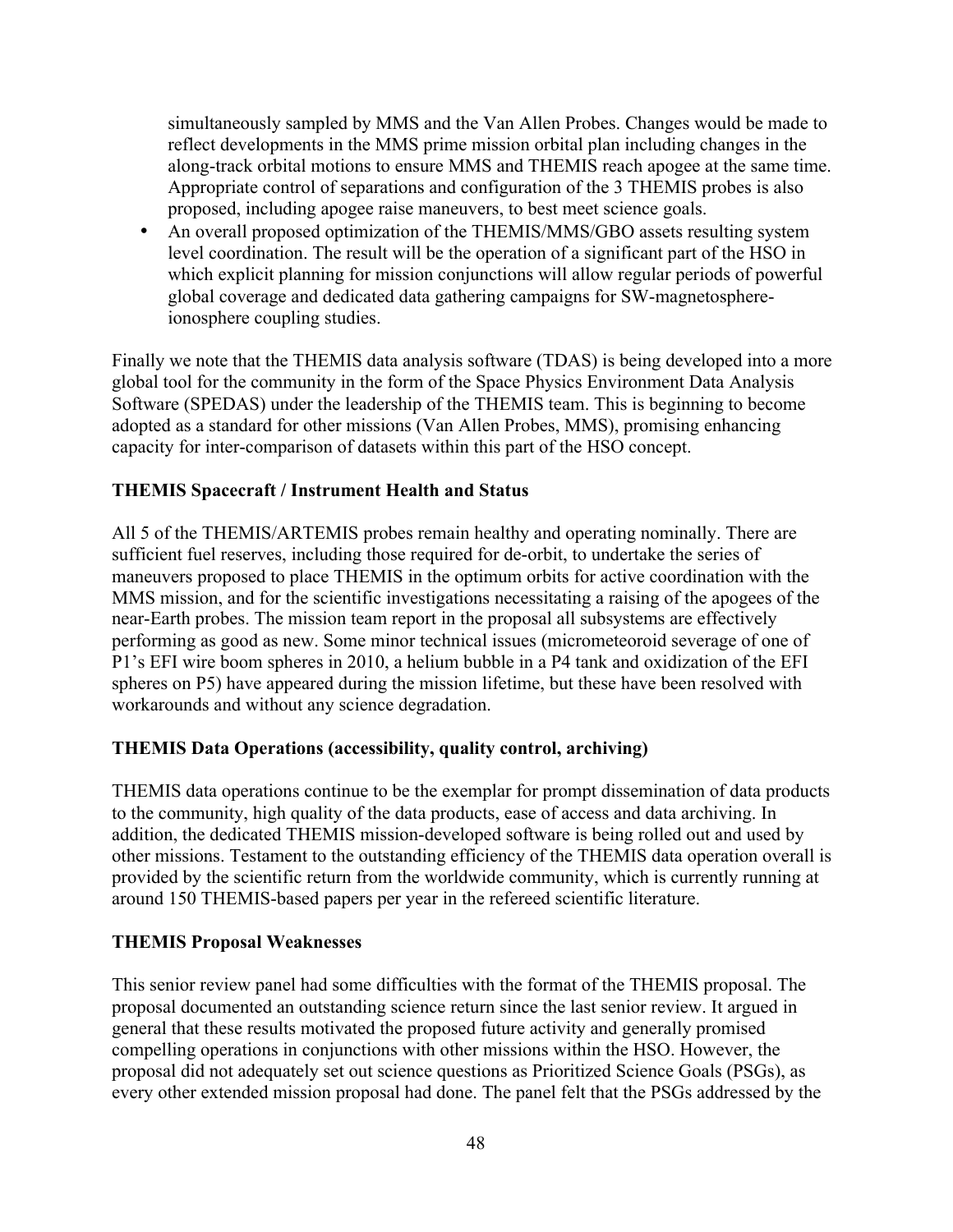THEMIS proposal were, in fact, rather more 'prioritized methodologies' and 'prioritized spacecraft operations'. Although science targets were presented within the achievements section and within the context of the proposed operational plans, the details of the prioritization of the underlying target scientific questions, and the motivation and timeliness were not presented very clearly. The panel would have appreciated a more explicit development of the future science case and more details of how the proposed (and costed) mission operations would lead to closure of priority science questions.

# **THEMIS Overall Assessment and Findings**

The panel noted the ongoing high level of impact and exceptional scientific output of the THEMIS mission, the strong involvement of the community in pursuing THEMIS mission science, and the core role which the THEMIS mission plays within the geospace element of the HSO, in particular for understanding the processing, input, transport and dissipation of energy from the solar wind into the magnetosphere and ionosphere. The panel noted the importance of funding for the THEMIS team to continue to support and coordinate community research. The panel also noted the strong commitment of the THEMIS team to the SPEDAS effort which is being prioritized and led by the team towards this goal.

The panel noted that the preferred implementation of the extended mission proposed by the THEMIS team in their science plan represents a significantly over-guide bid. At the same time, the panel noted that the guide level itself represents a fairly large cut from the present level of funding awarded to the team, but understood that the previous THEMIS mission budget had been awarded over-guide in recognition of the finding of the previous Senior Review which encouraged the coordination of THEMIS operations with the then upcoming MMS mission in the context of the HSO. This remains highly valued by this panel as an activity for the upcoming extended mission phase, since the panel find that the over-guide plan of the THEMIS team to deliver coordinated operations with MMS is likely to lead to significant returns at modest cost. The panel further noted that the team has already absorbed significant reductions below the 'two thirds of prime mission costs funding level' specified by NASA's extended mission paradigm, and the proposed in-guide budget would represent a further significant reduction to THEMIS funding in that context, with a detrimental impact on the science return.

The panel also recognized that in a cost constrained environment, funding for extended mission phases should reflect an increasing proportion of the scientific return being derived from researchers outside the mission science team, especially in the later years of extended mission operations. However, the panel acknowledges that an award at the guide level would necessitate a further and very significant  $(-50\%)$  reduction to an exceptionally productive science team which would have a very detrimental effect on the scientific output from the mission and which is not considered desirable. Moreover, the proposal also indicates that implementation at the new guide level would place the unique opportunities for valuable coordination with the newlylaunched MMS mission at risk.

The panel finds that it is imperative to fund  $\sim$ 50% of the over-guide request of \$600k for science team activities, in mitigation of the risk to the vitality of the team, and to secure the continuation of the exceptional scientific output from the highly successful THEMIS mission. Consistent with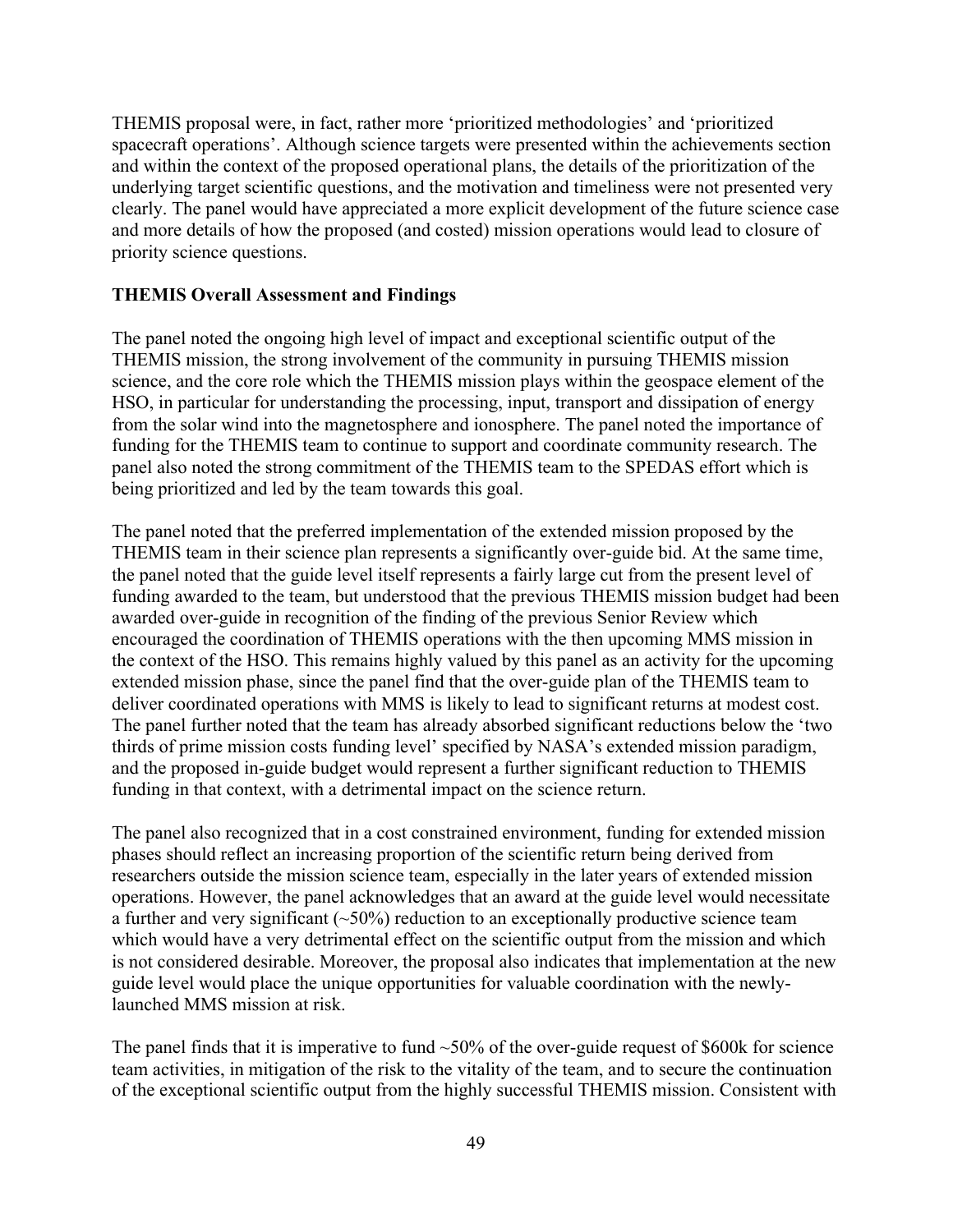the finding of the previous Senior Review, the panel also is convinced that a coordinated approach to science activities with MMS within the HSO remains highly compelling. The panel finds that a means to award this over-guide element (\$300k) of the proposed program would be very highly desirable.

However, the proposal did not make a sufficiently compelling case for the other elements of the over-guide bid. The panel is enthusiastic about the development of the SPEDAS software for integrating multi-mission data but does not support the mission's over-guide request for continuing the development of this tool in the current MO&DA financial climate. The panel notes however that there are competitive grants programs that could be the source of funds for continuing the development of SPEDAS. Thus this and the other elements of the over-guide proposal are not considered as high priority and the panel finds that these should be met, as currently, on a best efforts basis and without the award of the associated additional resources.

# **THEMIS Overall Grade**

Overall, the panel rated the proposed extended mission for THEMIS as 7 (excellent) for future mission science and 8 (compelling) for contribution to the Heliophysics System Observatory.

# **4.11 TIMED**

# **General Overview of Mission**

The Thermosphere, Ionosphere, Mesosphere, Energetics and Dynamics (TIMED) spacecraft was launched in 2001 into low earth orbit to make remote sensing measurements of the solar extreme- and far-ultraviolet forcing and the response of the Earth's ionosphere, thermosphere and mesosphere (ITM). TIMED contains a solar flux monitor (SEE) and three earth oriented remote sensing instruments (SABER, GUVI and TIDI) to measure the temperature, composition, dynamics and energetics of the ITM. The PIs describe TIMED as the "terrestrial anchor" of NASA's Heliophysics System Observatory (HSO). TIMED has accumulated a significant database of solar and ITM measurements from the second half of SC-23 up through the peak of SC-24. The experiment team proposes to continue their observations through 2020, which will allow characterization of the declining phase of solar cycle SC-24. The mission has amassed an important and unique database (altitude profiles and column densities) of the following state variables of the upper atmosphere and ionosphere: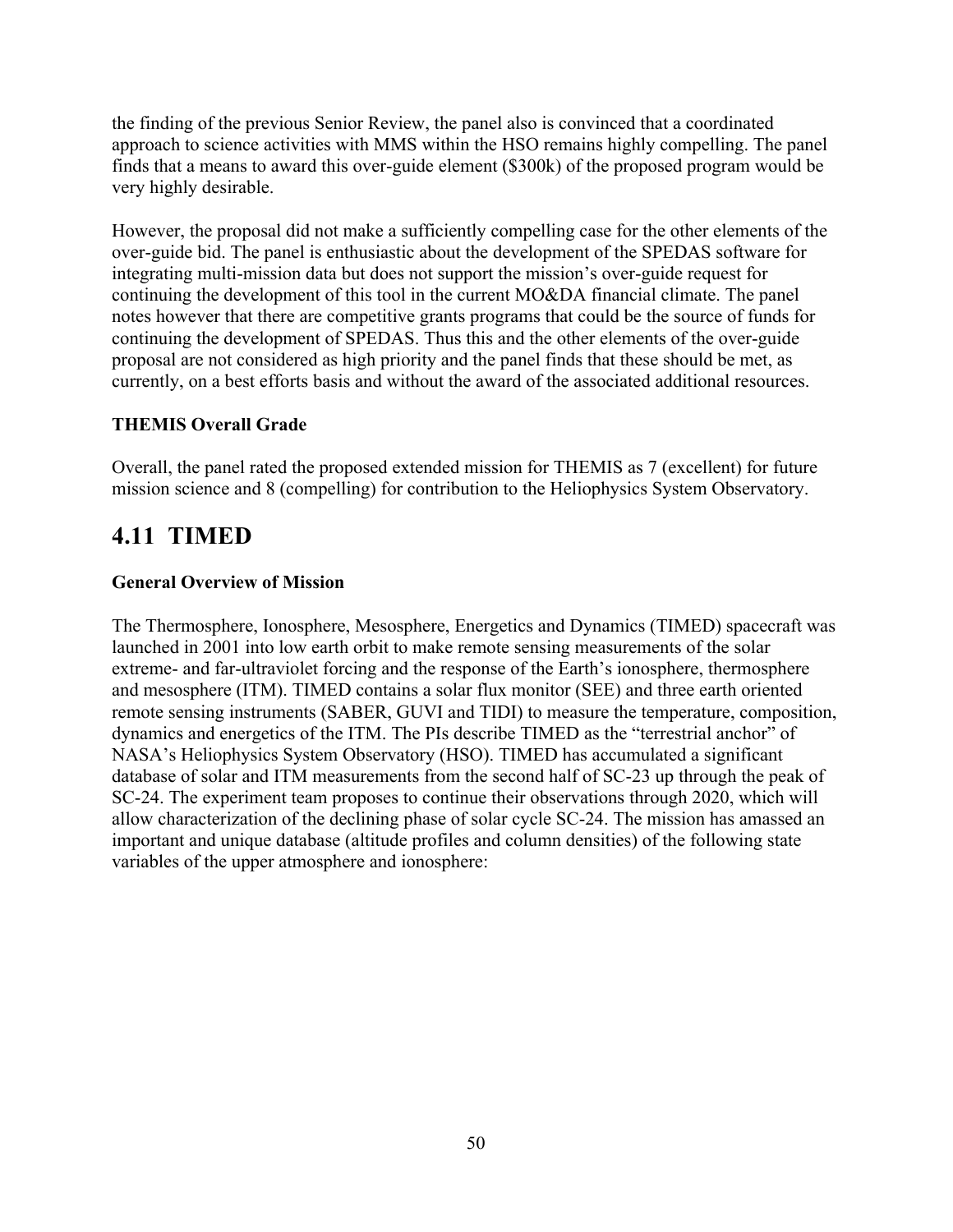| Instrument                               | <b>Sensed Parameters</b>                                      |
|------------------------------------------|---------------------------------------------------------------|
| <b>GUVI</b> Global Ultraviolet Imager    | Daytime thermospheric temperature, O.                         |
|                                          | $N_2$ , $O_2$ , $O/N_2$ , precipitating particles,            |
|                                          | characteristics energy and fluxes, and                        |
|                                          | effective solar EUV fluxes                                    |
| <b>SABER</b> Sounding of the Atmosphere  | Temperature, pressure, density, $O_3$ , $H_2O$ ,              |
| using Broadband Emissions Radiometry     | $CO2$ , O, H densities and mixing ratios;                     |
|                                          | $CO2$ 15.4 and 4.3 µm, $O3$ 9.6 µm, NO 5.3                    |
|                                          | $\mu$ m, H <sub>2</sub> O 6.8 $\mu$ m, OH 2.0 and 1.6 $\mu$ m |
|                                          | emission rates, solar and chemical heating                    |
|                                          | rates, IR cooling rates                                       |
| <b>SEE Solar EUV Experiment</b>          | Solar spectral irradiance from 0.1 to 194                     |
|                                          | nm                                                            |
| <b>TIDI</b> TIMED Doppler Interferometer | Horizontal vector winds, $O_2(1\Sigma)$ airglow               |
|                                          | emission rates                                                |

### **Overview of the Science Plan**

For the extended mission the experiment team has developed the following PSGs:

- 1. Characterize, compare, and study the ITM drivers and response differences between SC-23 and SC-24,
- 2. Determine and understand the ITM long-term decadal-scale changes and discern between anthropogenic and natural forcings,
- 3. Investigate the whole atmosphere hydrogen budget and transport, and
- 4. Gain new insights into the ITM response to geomagnetic storms through collaborative studies with GOLD, ICON and other HSO missions.

PSG (3) is a new goal from the previous Senior Review. This proposal has more explicit plans to coordinate with GOLD and ICON, as their launch dates come closer and this proposal shifts the focus to geomagnetic storms. For each PSG they have identified a good list of Key Science Questions to help focus their investigation. The TIMED PSGs are closely coupled to all four Atmosphere-Ionosphere-Magnetosphere Interactions (AIMI) areas of the 2012 Heliophysics Decadal Strategy (HDS) which include:

- AIMI-1: Understand how the ionosphere thermosphere system responds to, and regulates, magnetospheric forcing over global, regional and local scales.
- AIMI-2: Understand the plasma-neutral coupling processes that give rise to local, regional, and global scale structures and dynamics in the AIM system.
- AIMI-3: Understand how forcing from the lower atmosphere via tidal, planetary, and gravity waves, influences the ionosphere and thermosphere.
- AIMI-4: Determine and identify the causes for long-term (multi-decadal) changes in the AIM system.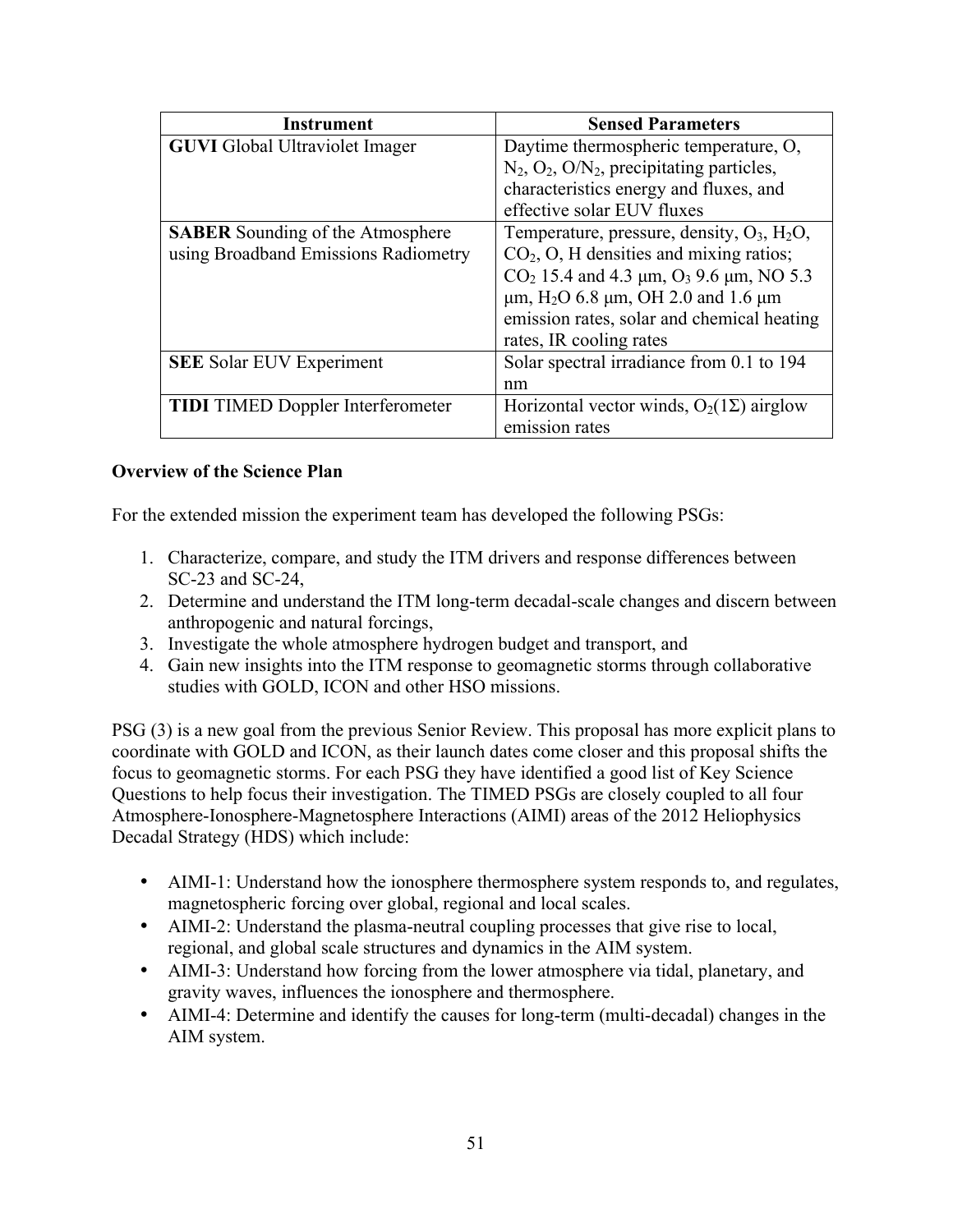### **TIMED Science Strengths**

The close alignment between TIMED capabilities, PSGs and the HSG AIMIs is seen a strength of the mission. Observations from the mission so far have helped separate the difference between solar and terrestrial forcing (gravity waves, tides, sudden stratospheric warmings, etc.) on the upper atmosphere and ionosphere during a time of unusually low solar activity. This has been fortuitous for TIMED since the solar forcing normally dominates forcing form the lower atmosphere. SC-24 continues to be unusually low which will allow additional comparisons and characterization of the anthropogenic effects which is the focus of PSG 2. SABER  $CO<sub>2</sub>$  and NO measurements and calculated cooling and heating rates provide valuable insights into the global thermal balance of the upper atmosphere.

The SABER measurements of waves and tidal structures have firmly established a strong connection between the lower atmosphere and upper atmosphere including: El Nino effects, sudden stratospheric warmings, quasi-biennial oscillation, and others.

PSG 3 focusing on hydrogen and hydrogen escape is synergistic with AIM and TWINS and should provide insights into space hydrogen in the upper atmosphere and polar mesospheric clouds.

There should be great value in coordinated measurements and science between TIMED, GOLD and ICON. Like TIMED, ICON is closely aligned with the HDS AIMI goals. TIMED can measure a number of state variables important to ICON and GOLD consistent with PSG 4.

# **TIMED Relevant Strengths to Heliophysics Research Objectives**

The relevance of TIMED to the HP Research Objectives continues to be high and the PSGs are closely aligned with the HDS AIMI goals.

TIMED has continuing value to the HP Great Observatory and the experiment team's claim that their mission is the "Terrestrial Anchor of the Heliophysics System Observatory." TIMED observations have synergy with almost all of the HSO missions (except Voyager).

# **TIMED Spacecraft / Instrument Health and Status**

The spacecraft and all four instruments are functional although not as healthy as earlier in the mission. Overall, the instrument suite capability appears to be sufficient to meet the PSGs as proposed. The SABER instrument appears to be in the best health and is clearly the "Jewel in the Crown" of TIMED mission. The GUVI scan mirror has been inoperable since 2007 making this instrument a fixed staring spectrograph looking at 30 degrees off nadir. The GUVI team has taken advantage of this abnormality and now NO column densities from GUVI spectra have been added as a measureable to the mission list. The proposal only showed one global map of NO column density but it was difficult to determine the value of GUVI NO measurements, especially compared to SABER NO measurements. There are still references to GUVI measurements of scintillation regions, i.e., measurements of airglow depletions from ionospheric bubbles, but it is hard to assess the quality of this data contribution to the mission without a scan mode. The GUVI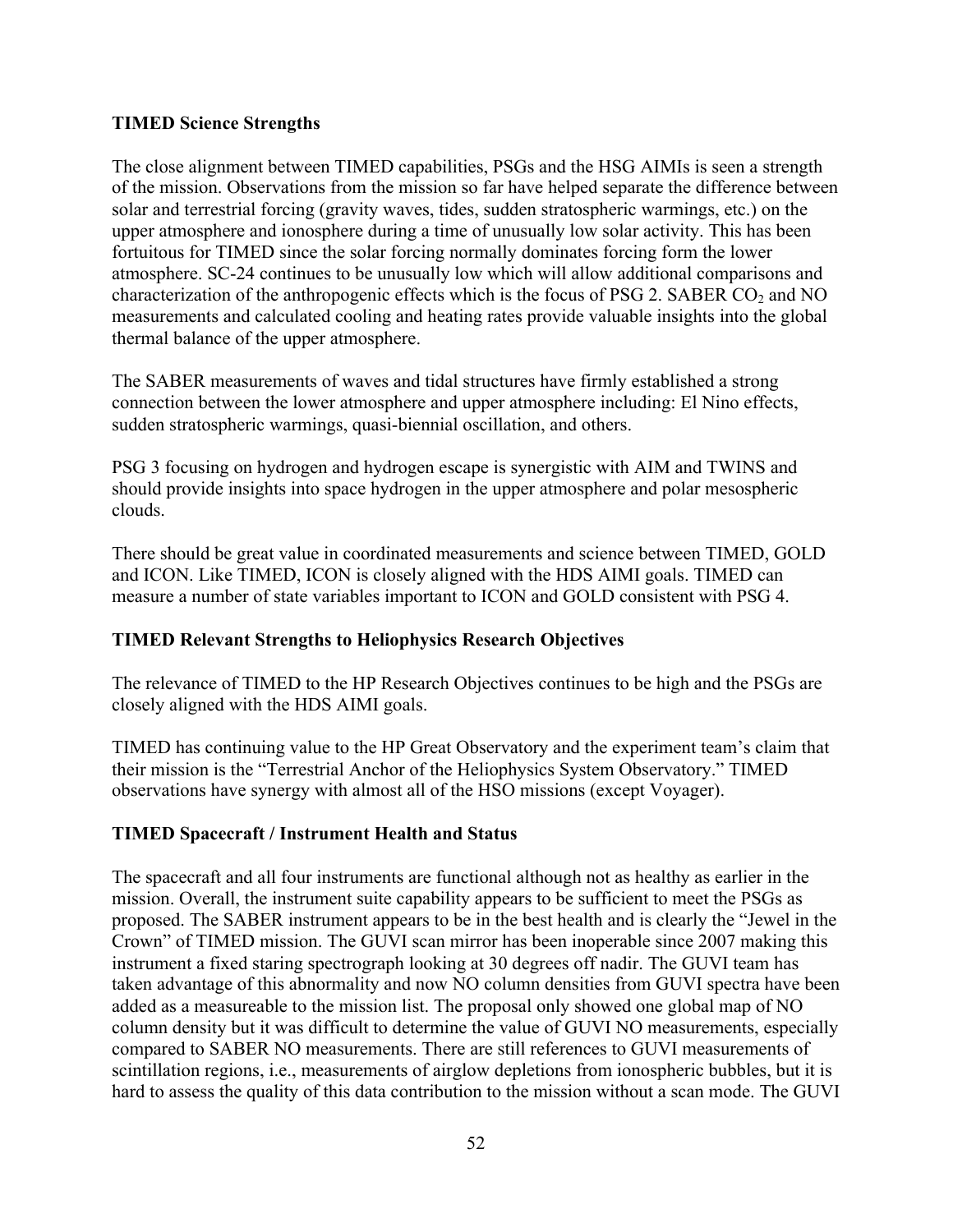instrument appears to still be capable of providing information on thermospheric density variability.

Apparently the TIDI performance has improved from what it was early on in the mission. The proposal refers to several examples of TIDI measurements in collaboration with other data but the PSGs do not depend strongly on it.

The SEE instrument measures the solar EUV and FUV flux daily but only has a 3% duty cycle.

# **TIMED Data Operations (accessibility, quality control, archiving)**

The TIMED spacecraft has been operational for more than a dozen years and data acquisition and processing appears to be autonomous. JHU/APL operates the TIMED Mission Operations on site and data are processed and archived in accordance with the TIMED Mission Archive Plan (MAP) discussed in their Appendix I. Most of the labor is invested in processing and archiving SABER data. Science products from each of the instruments are produced on a continual basis and the plan is to transition all the data to the SPDF within 150 days after the end of the mission. It is not clear from what functionality will be preserved at that time. Additionally, there is an issue with their NetCDF formats and how the data can be used in the future.

# **TIMED Proposal Weaknesses**

This mission is becoming a one-sensor mission with SABER as the dominant sensor. The role of the other instruments, TIDI, SEE and GUVI is limited. SEE has only a 3% duty cycle and it is not clear of the importance of SEE data to the overall mission. GUVI can only view at a single look angle and its value to the mission is limited.

# **TIMED Overall Assessment and Findings**

During its lifetime the TIMED mission has produced an important set of state variables (density, temperatures, dynamics, composition and energetics) of the mesosphere, thermosphere and ionosphere and has produced a number of discoveries in multiple areas. The mission has helped established connections between the lower and upper atmosphere in comparison to solar forcing. The low activity in SC-23 and SC-24 has really helped make this possible. The experiment team claim that they are the "terrestrial anchor" of the HSO is valid—at least until GOLD and ICON complete much of their science. The TIMED science is providing important insights into the thermodynamics of the upper atmosphere and climate change.

The publication rate is good and dominated by investigators outside the TIMED experiment team. The number of publications increased significantly from the previous senior review indicating the use of a new algorithm to assess publication productivity. The overall publication rate is about 180 papers per year and has steadily increased since launch and may have reached a steady state.

The median panel score for the TIMED extended mission was 8/10 for Overall Scientific Merit, placing it in the group of "Compelling" proposals. TIMED's median panel score was 7/10 for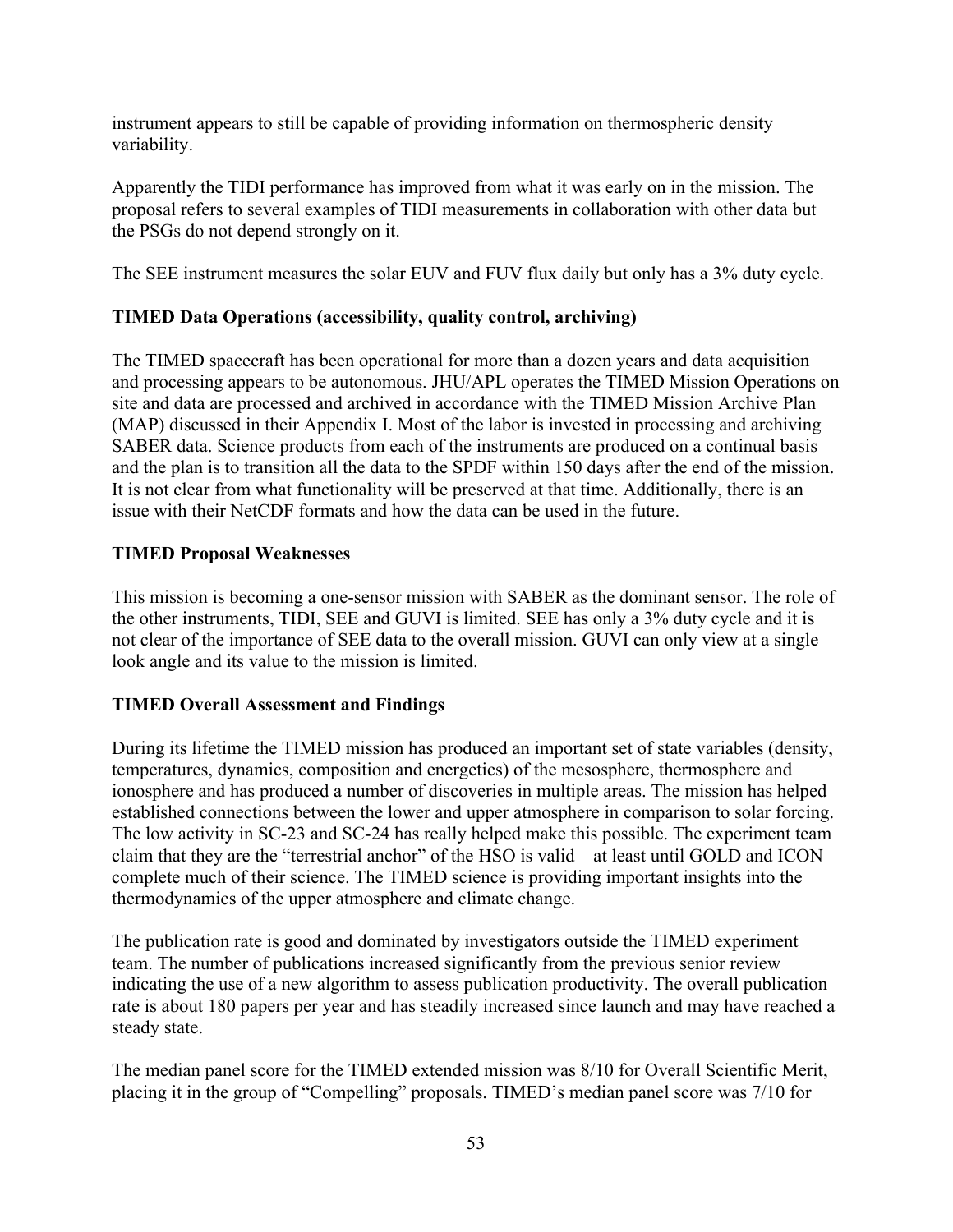contributions to the HSO placing it in the "Excellent, but less compelling" category. The Panel supports the continued operation of the TIMED mission.

# **4.12 TWINS**

# **Overview of the Science Plan**

The TWINS extended mission for 2016–2020 aims to continue 3D imaging of global ion dynamics, composition, and densities from two spacecraft on two separated orbits that each perform Energetic Neutral Atom (ENA) imaging and Lyman-alpha imaging of exospheric hydrogen atoms. The TWINS science plan continues a program of 10 overlapping science investigations covering 6 science topics. The science topics are divided into two categories: broad and targeted (3 broad and 3 targeted). Each topic comprises specific Prioritized Science Goals (PSGs) for a total of 16 PSGs. These Science plans are summarized below:

# **Broad Topic A. The Global 5-Dimensional Ring Current (RC)**

- A-1. Determine the global (3D spatial) distribution of RC ion intensity and pitch angle (PA).
- A-2. Determine the relative importance of different physical mechanisms governing RC formation and decay.
- A-3. Determine how physical processes and evolution of the RC are important for other particle populations such as electrons of the Van Allen Belts.

# **Broad Topic B. Ring Current and Plasma Sheet Energization**

- B-1. Determine how the RC & plasma sheet respond differently to different types of storms (CIR and CME-driven).
- B-2. Determine how the RC & plasma sheet response vary throughout the solar cycle.
- B-3. Reveal the average and extremes of the high-altitude, high-latitude ring current, plasma sheet, and cusp.

# **Broad Topic C. Ion Precipitation**

- C-1. Determine the global distribution of ion precipitation (from the ring current, plasma sheet, and cusp).
- C-2. Uncover the causal relationships linking the dynamics and energetics of precipitating and trapped ions.

# **Targeted Topic E. Ion Temperature**

- E-1. Determine the local time and radial dependence of magnetospheric ion temperature (RC and plasma sheet).
- E-2. Determine whether particle transport explains global temperature features.
- E-3. Discover the global dynamical connection between plasma sheet and RC temperature.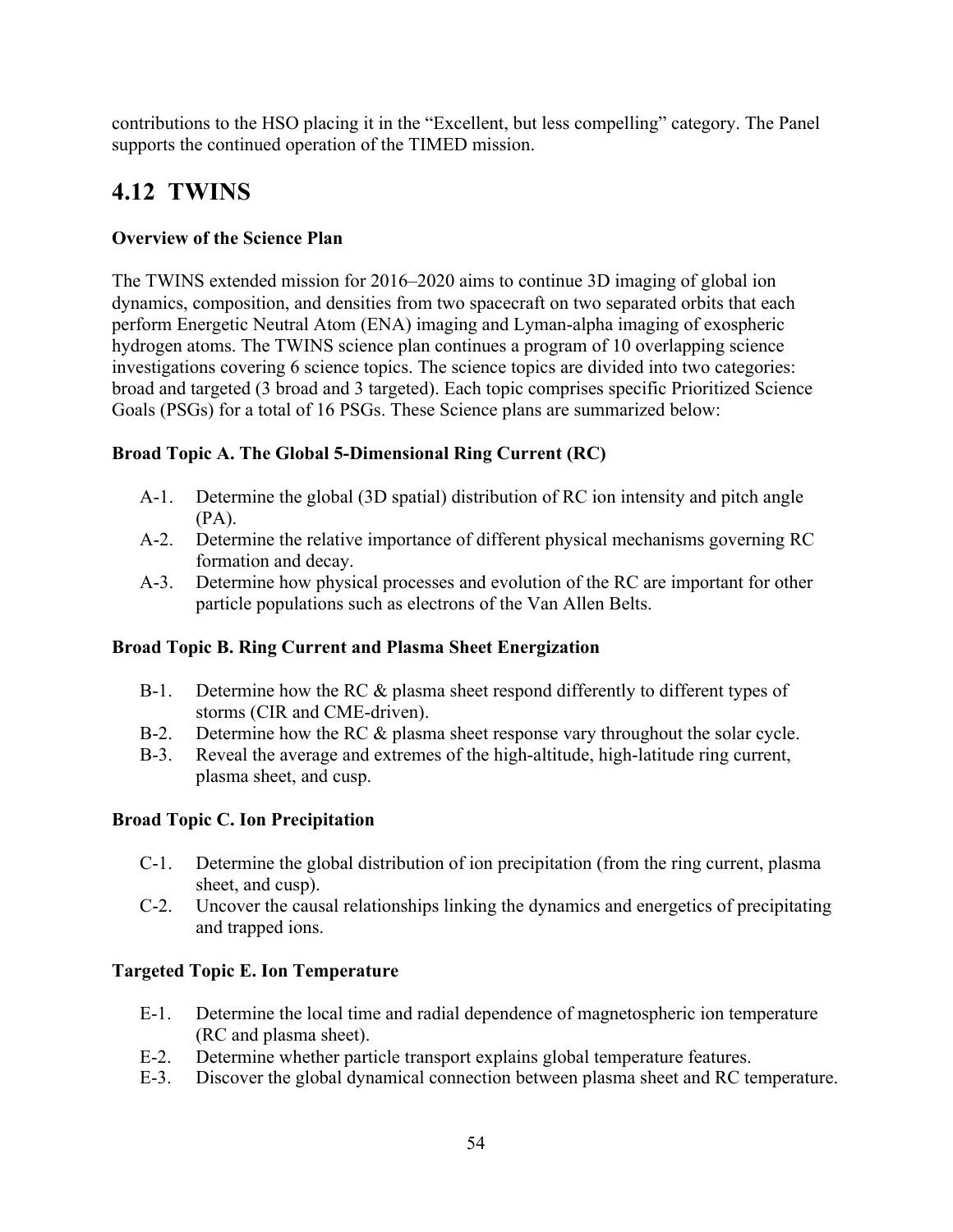# **Targeted Topic F. Neutral Hydrogen Exosphere**

- F-1. Determine the global 3D spatial dependence of exospheric H atoms as revealed by geocoronal (Ly-alpha) imaging.
- F-2. Discover whether the observed antisunward-pointing geocoronal tail ("geotail") can be populated by solar wind ions penetrating the magnetopause and undergoing charge stripping.
- F-3. Determine the relative contributions of ballistic, orbiting, and escaping atoms to the exospheric distribution.

# **Targeted Topic G. Ion Composition**

- G-1. Discover the altitude (trapped vs. precipitating) dependence of ion composition.
- G-2. Determine the dynamic linkages among ionospheric, RC, and plasma sheet ion composition, and what these linkages reveal about the responsible physical mechanisms.

# **TWINS Science Strengths**

TWINS' unique observational configuration and measurements provide the capability to address important questions articulated in its 16 PSGs. In particular, TWINS will enable investigation of the distribution of the extended neutral hydrogen (H) exosphere and the relative contributions of hydrogen and oxygen to the terrestrial ring current (RC) and plasma sheet, i.e., basic properties of key components of geospace. TWINS will specify the 3D spatial, energy, and pitch angle distributions of the RC, whose dynamics defines geomagnetic storms. The extended mission will elucidate how the RC and plasma sheet are energized during different phases of the solar cycle. It will also enable studying the global dynamic linkages between magnetospheric (high-altitude) and precipitating (low-altitude) ions.

# **TWINS Relevancy Strengths to Heliophysics Research Objectives**

TWINS' simultaneous imaging of a broad region of geospace can advance our understanding of the global connectivities and causal relationships between processes in different regions of the magnetosphere at a wide range of spatial and temporal scales. TWINS quantifies ring current processes (energization and heating, precipitation, and composition) across large portions of the magnetosphere, from the magnetotail into the inner magnetosphere and down to the ionosphere. The ring current's global evolution is a basic defining characteristic of the Sun-Earth interaction as manifested by geomagnetic storms and space weather. The proposed science objectives map to two of the Heliophysics Decadal Survey science goals: TWINS determines the dynamics and coupling of Earth's magnetosphere, ionosphere, and exosphere, and their response to solar inputs; TWINS imaging helps explore two fundamental (and universal) physical processes in the space environment: particle acceleration/transport, and charge exchange. Furthermore, TWINS develops knowledge and capability to detect and predict variability and extremes of the space environment, through investigations that target the dependence on storm type, storm phase, season, and solar cycle.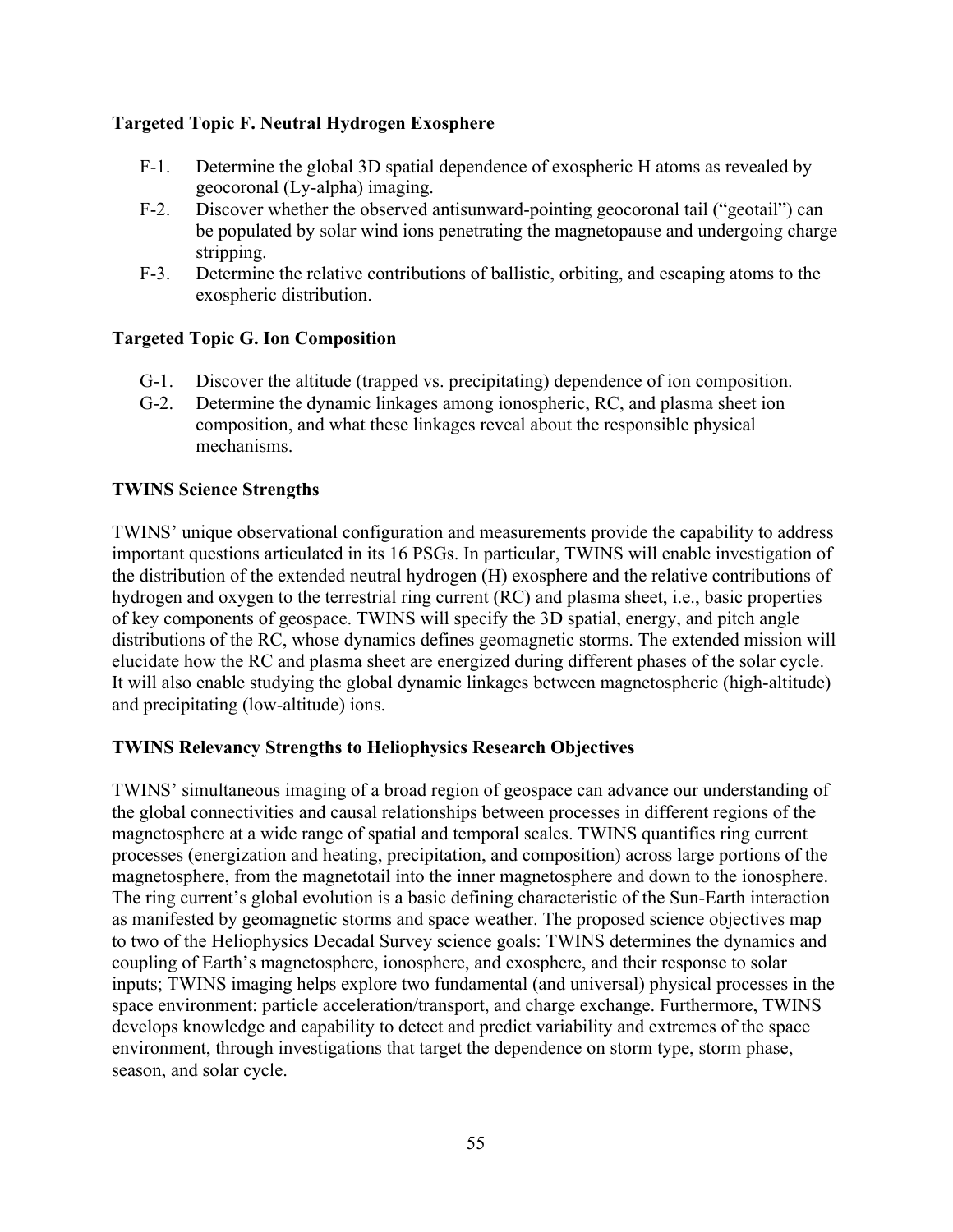### **TWINS Value to the Heliophysics Great Observatory**

TWINS' global ENA imaging capability has synergy with other HP Great Observatory missions that perform in situ (single-point or multi-point) measurements by providing synoptic contextual information that amplify the value of local (single-point or multi-point) measurements by placing them in a global macroscopic context in relation to the many coupled geospace phenomena. Embedded within some of the science investigations of the TWINS extended mission are a number of multi-mission collaborative studies that include other members of the HSO.

Synergistic studies using TWINS, THEMIS, Van Allen probes, and MMS can achieve crossscale knowledge of reconnection, ring current and radiation belts, gaining insight into the relationship between RC seed populations and outer belt energization. This constellation enables simultaneous measurement of the solar wind input and the global and local geospace response, tracking the flow of energy from the dayside to the nightside and into the inner magnetosphere and ionosphere. Van Allen probes can extend this multi-scale, multi-region knowledge to include composition. Inclusion of MMS data can reveal the timing and energetics of dayside input with respect to the magnetospheric response. Correlation of TWINS inner magnetospheric imaging with IBEX imaging of the day-side magnetosheath, magnetosphere and cusp, and the night side plasma sheet from tens of RE outside the magnetosphere can provide additional information regarding the timing and causal linkages governing ion transport and energization.

### **TWINS Spacecraft / Instrument Health and Status**

The 2 TWINS host spacecraft are expected to continue to perform nominally through the 5-year horizon of this Senior Review. The ENA sensors on both spacecraft are operating well and continue to return high quality data. A temporary anomaly encountered in the TWINS 2 actuator motion was resolved in early 2014 by a routine recovery procedure. During the period 2013– 2014, the TWINS 2 LAD response degraded. TWINS 1 LAD continues to function nominally and is fully adequate to support continued science.

# **TWINS Data Operations (accessibility, quality control, archiving)**

TWINS data are primarily accessed via the web-page http: //twins.swri.edu, in the form of either summary browse plots/images, or a custom plotting/downloading interface. The Level 1 TWINS data are also hosted by CDAWeb. The TWINS Legacy Mission Archive Plan has been implemented since 2013. Required data products (science data, software, and documentation) are delivered and/or routinely archived, and all data are prepared for Final Archival at the end of the mission. Simultaneous hosting/serving of TWINS data at both the TWINS page and CDAweb is intended to continue for as long as the TWINS Science Operations Center (SOC) exists.

In response to the 2013 Senior Review, ENA inversions (a Level 2 data product) are provided to the broader community "as available." However, this data product appears to be provided on a per-request-basis only, rather than a systematic, documented product describing the algorithms and assumptions. This panel notes that such important information needs to be made explicitly available as part of the Level 2 data product. Also, the panel finds that it is important that the TWINS team dedicate efforts to ensure that the reduced support for science operations data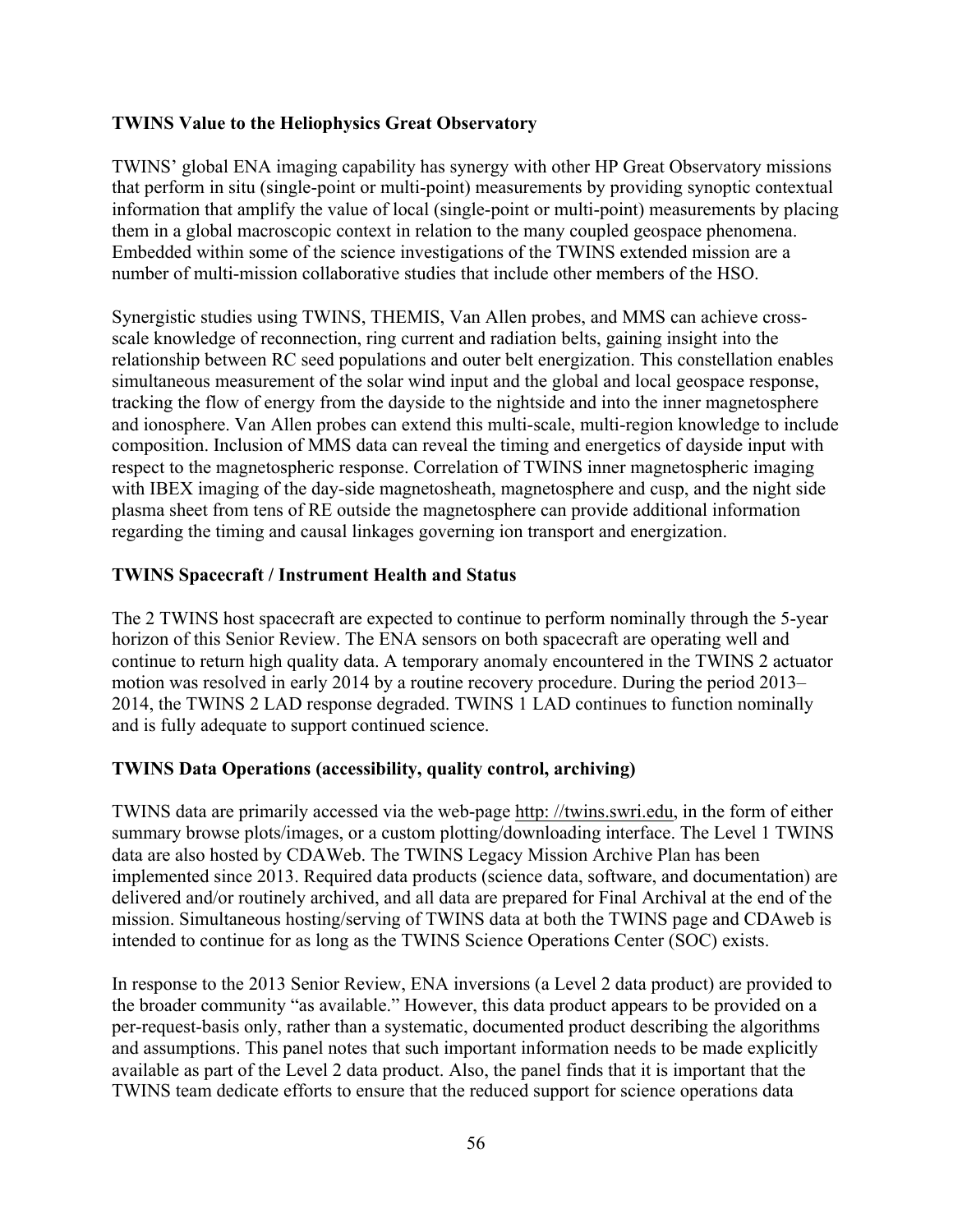quality checks, implemented after the 2013 Senior Review, will not impact the data quality deleteriously.

In 2014 the TWINS mission began hosting the TWINS Storm Catalog at http://twinsstorms.swri.edu/, where members of the science community can access TWINS plots from an ensemble of large CIR and CME driven storms.

# **TWINS Proposal Weaknesses**

While TWINS continues to provide unique and highly valuable observations of the geospace environment, the scientific productivity resulting from the mission appears relatively meager compared to other heliophysics missions of similar scope and seems confined mostly to the efforts of the mission science team. This is also apparent from the relatively low number of dissertations resulted from TWINS and a small number of educational institutions involved with scientific analysis of TWINS data. The expansion of the broader scientific community involvement in utilizing the TWINS data more extensively might be best realized through a Guest Investigator program.

# **TWINS Overall Assessment and Findings**

The TWINS extended mission was ranked Excellent in Overall Scientific Merit by the Panel with a median score of 7. The combination of the relatively low cost of operation together with the great value of its unique and synergistic observations highly justify continuation of the extended mission. The median panel ranking for the value to the HSO is 7. Both scores place TWINS in the lower half of the Excellent category. The panel supports the continued operation of the TWINS extended mission.

Given the value of the TWINS dataset, but noting the already very constrained TWINS in-guide budget, the panel is supportive of increasing the TWINS science budget (increase of \$100k) in order to provide the resources necessary to address the routine availability and usability of fully processed TWINS data products. Therefore the panel finds it important that NASA HQ to find additional funds to address this need in the TWINS program.

# **4.13 Van Allen Probes**

# **General Overview of Mission**

The Van Allen Probes two spacecraft mission operates from a low inclination orbit in the inner magnetosphere. Each spacecraft carries an extensive suite of in situ particle instruments spanning a wide range of energies, together with electric and magnetic field sensors, to examine the waveparticle interactions which control the acceleration transport and loss of energetic particles in the Earth's ring current and radiation belts. The mission completed its two year prime phase on  $31<sup>st</sup>$ October 2014, having met all level 1 requirements. Following the declaration of Mission Success on  $26<sup>th</sup>$  March 2014, the mission was granted a bridging phase to align the program with the schedule for this Senior Review. This is the mission's first proposal for extended phase operations.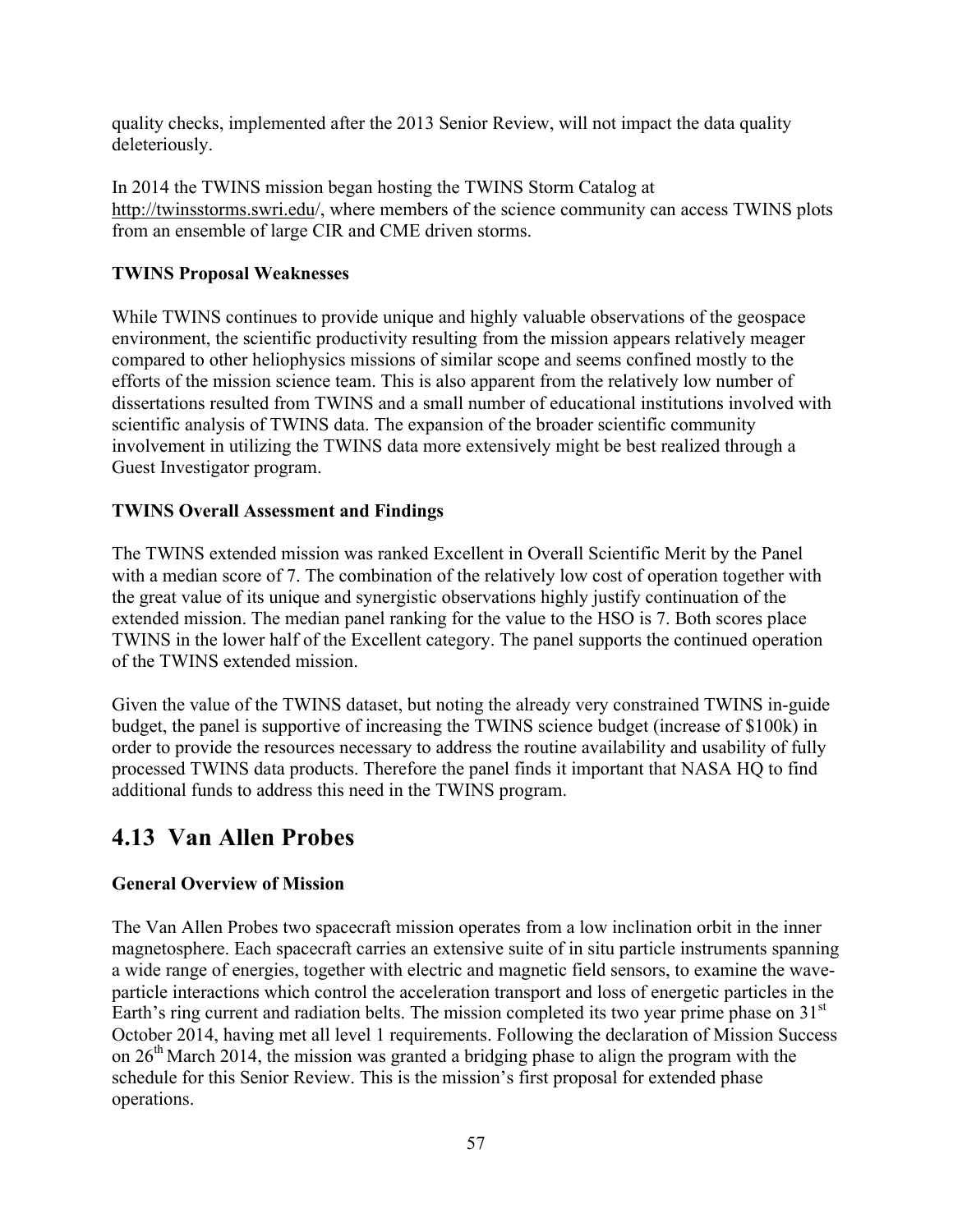### **Van Allen Probes Overview of the Science Plan**

The Van Allen Probes team describes a focused science plan targeting the understanding of the dynamics of the inner magnetosphere and radiation belts for the extended phase operations of the two NASA Van Allen Probes. The proposal outlines three Prioritized Science Goals (PSG) addressing high profile and high impact science targets which build upon and exploit the already impressive discoveries obtained using mission data thus far. As defined in the proposal these PSGs focus on developing understanding of:

- i. The relative roles of local verses transport mechanisms of particle acceleration and the role that nonlinear mechanisms play in the acceleration process.
- ii. The relative importance of precipitation and magnetopause losses of energetic particles in the inner magnetosphere and provide more definitive information about the causes and consequences of the precipitation.
- iii. The relative roles of global-scale transport processes and mesoscale dynamic injections in the inner magnetosphere and their relative roles in the production of geoeffective waves.

Each of these PSGs was further broken into two specific questions, on each of which there promises to be a high likelihood of successful closure during the extended mission.

The satellites and instrument suites are all in excellent health, with sufficient fuel for optimization of orbits during the extended mission operations and for maintaining the required sun-pointing alignment of the spacecraft spin axis. The team proposes a careful and fuel-efficient approach to maximizing scientific returns from optimized probe orbits, including separating the probes further in azimuth for the diagnosis of wave and shock propagation interactions. The proposed change in apogee will increase the probe lapping rate thereby increasing the frequency of close conjunctions. The team will also minimize the distances of closest approach along the same field line through careful along-orbit phasing. Overall, the operations planning will enable new scientific discoveries in the new mission configuration utilizing new data collection and burst modes and increased data bandwidth to the ground.

The upcoming declining phase of the solar cycle is also expected to provide new and additional information about the solar cycle dependence of inner magnetosphere dynamics, especially from the expected changing conditions from CMES to CIR solar wind drivers arising from solar transequatorial coronal holes in the transition from solar maximum to the declining phase. The unusual solar asymmetry in the dynamics of coronal holes and active regions in the northern and southern hemispheres of the Sun during this solar cycle maximum also represent important and unusual conditions which may change the way the radiation belts respond during the solar cycle. Overall, the team presented a truly compelling science case for the extended phase operation of a mission which has already delivered a fantastic science return from data of uniquely high quality, cleanliness and energy resolution.

The team also proposes clear and significant interactions with other mission assets in the Heliophysics System Observatory (HSO), as well as with ground-based arrays during the extended mission. Moreover, coordination with a number of upcoming cube satellite missions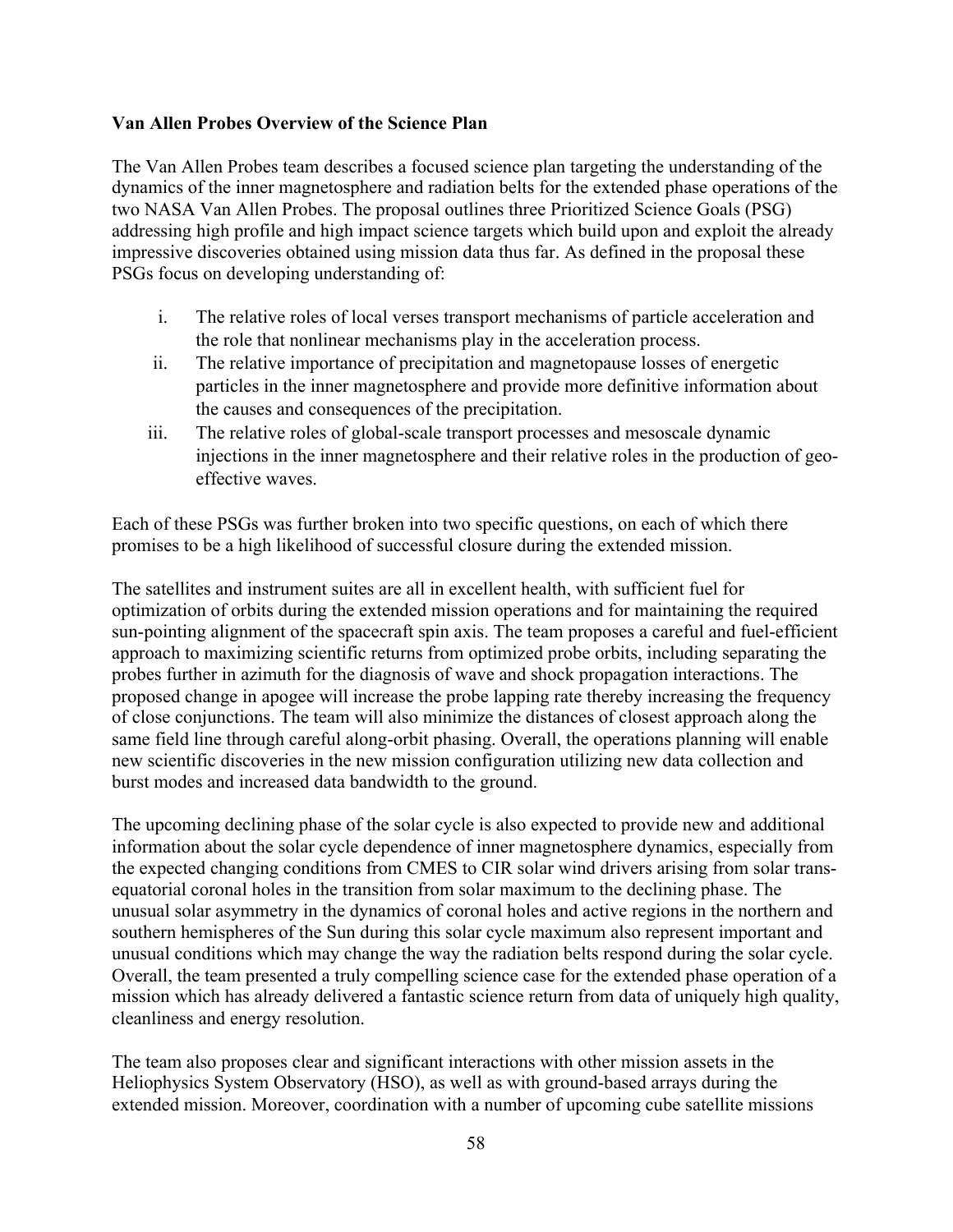which are scheduled to fly during this period will provide critical new information about particle precipitation into the atmosphere. Despite the expected availability of precipitation data from such cube satellite missions, however, the panel also noted the teams stated desire to seek "*more definitive information about the causes and consequences of precipitation.*" Since the loss cone is too small to resolve in Van Allen Probe data, particle dynamics related to the transition from trapped trajectories to entry into the loss cone cannot be measured directly. The team does propose to use modeling of the dynamical variations of particle distributions during waveparticle interactions to infer the causative action of scattering loss into the atmosphere. However, as the team note in their proposal: "*For precipitation losses, we need more opportunities than those afforded by the two 1-month BARREL campaigns to obtain coordinated near-equatorial and precipitating flux.*" The panel is supportive of meeting this need during extended mission; however, the panel noted that flights like those of the BARREL balloon campaigns which were available during the prime mission phase are not currently base-lined for the extended mission.

Finally, the expected launch of the Japanese ERG satellite in the summer of 2016 provides further opportunities not only for multi-point characterization of inner magnetosphere dynamics, but will provide important complimentary measurements from higher magnetic latitudes.

# **Van Allen Probes Science Strengths**

- There has been excellent, high impact and extensive scientific productivity from the mission team, producing scientific discoveries which address all of the prime mission science objectives in over 150 scientific publications to date.
- The mission team proposes follow-on extended mission science which has excellent traceability to new targeted priority science goals and which build on earlier high profile discoveries arising from the prime mission phase.
- The science case for the extended mission is well-made and compelling. It exploits the new scientific knowledge developed in the prime mission, and promises significant and high-impact science returns in this first extended phase of mission operations.
- The mission subsystems and payloads are all operating optimally and returning spectacular data. The data from the energetic particle instruments are especially significant being of un-paralleled resolution and cleanliness.
- The team proposes careful use of limited fuel resources to maximize close conjunctions and periods with increased azimuthal probe separation to deliver an unprecedented characterization of wave-particle and shock-stimulated particle interaction processes.
- Strong synergy with other HSO assets, especially those operating in geospace (e.g. MMS) and THEMIS), as well as with those monitoring both solar activity (e.g., Stereo, SDO and Hinode) and the incident solar wind (ACE and Wind). The Van Allen Probes orbit enables data collection from a key region which serves as a pathway for energy transport and a reservoir for energy storage in energetic particle populations in the inner magnetosphere. The ultimate loss of these trapped energetic particles through precipitation into the atmosphere also represents a key element of the energy budget for ionospheric and atmospheric dynamics.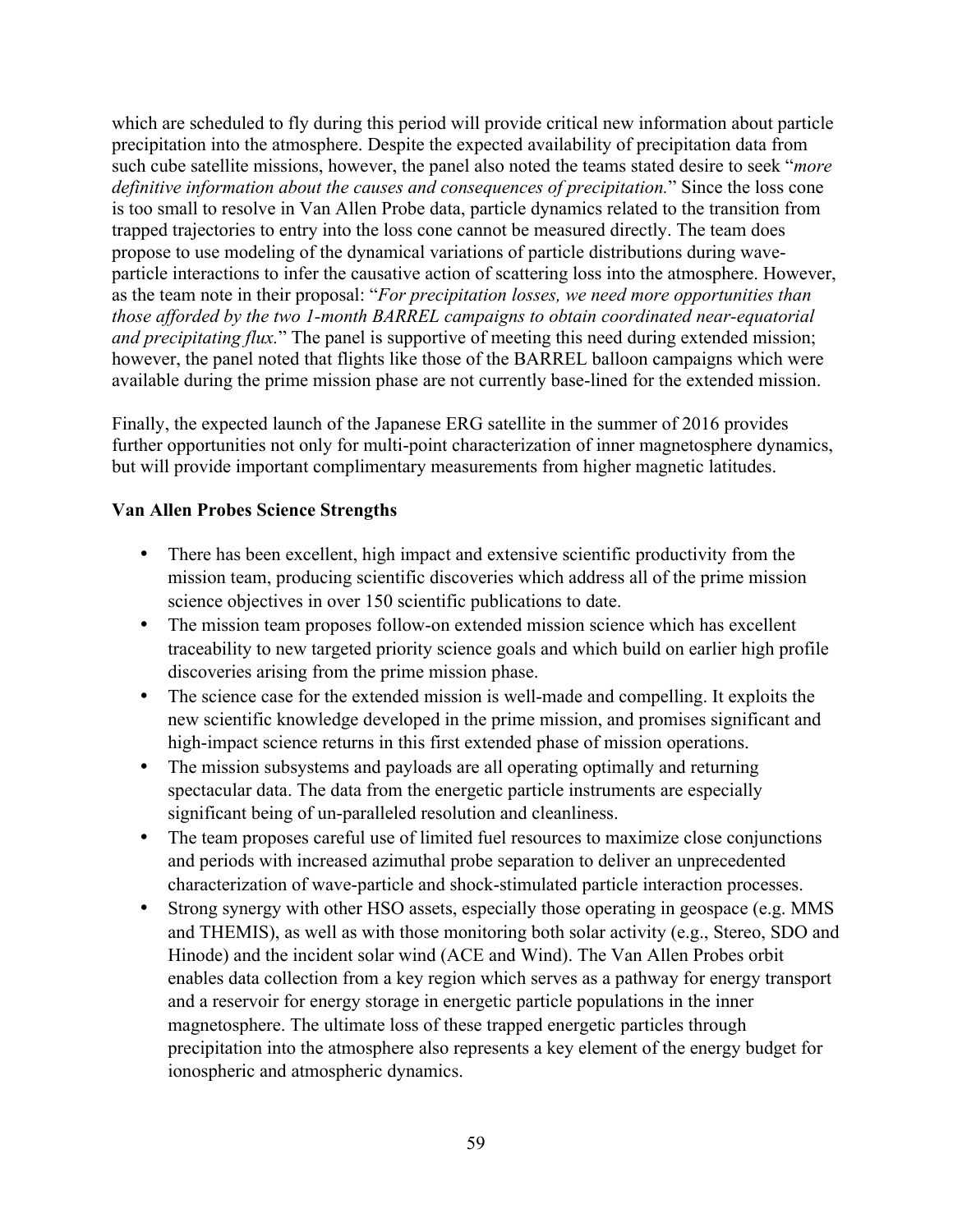## **Van Allen Relevant Strengths to Heliophysics Research Objectives**

The Van Allen Probes provide a strong contribution which addresses each of the 2014 SMD goals for Heliophysics:

Heliophysics Goal 1: "Explore the physical processes in the space environment from the Sun to Earth and throughout the solar system." The Van Allen Probes represents a voyage of discovery to the inner magnetosphere, targeting the wave-particle interactions responsible for controlling the dynamics of the energetic particle populations in the radiation belts and ring current. The mission seeks to discover, ideally to the point of predictability, the dominant physical processes which control the transport, acceleration and loss of energetic particles of up to relativistic energies.

Heliophysics Goal 2: "Advance our understanding of the connections that link the Sun, the Earth, planetary space environments, and the outer reaches of our solar system." The Van Allen Probes mission samples the critical region of the inner magnetosphere which is coupled to solar wind drivers though the higher altitude magnetosphere and magnetotail; the precipitation of energetic particles from the Van Allen belts into the ionosphere and atmosphere as a result of waveparticle scattering into the loss cone also represents an important component of the energy budget in those regions.

Heliophysics Goal 3: "Develop the knowledge and capability to detect and predict extreme conditions in space to protect life and society and to safeguard human and robotic explorers beyond Earth." The primary goals of the Van Allen Probes mission is focused on understanding, ideally to the point of predictability, the dynamics of highly penetrating relativistic particles which constitute the population of particular radiation which is trapped in the Van Allen belts. The extremes of radiation levels in the belts represent a threat to the operation of electronic systems and subsystems on satellites and spacecraft, as well as a threat to astronaut health.

# **Van Allen Probes Value to the Heliophysics Great Observatory**

Van Allen Probes is very evidently driving new scientific discoveries from the assets in the HSO. There are clear connections and strong synergies with important supporting HSO observations such as those from ACE and Wind (and DSCOVER) in the upstream solar wind, those monitoring of the driving conditions at the Sun (e.g., Stereo, SDO, Hinode), as well as those making in situ observations elsewhere in the magnetosphere such as with THEMIS and MMS. The Van Allen Probes mission focuses on the scientific processes which control the transport, acceleration, storage and loss of energetic particles trapped in the ring current and radiation belts, which are strongly coupled to different plasma and particle populations in the magnetosphere. Thus concurrent observations of, for example, the plasma sheet, which can act as the source particle population for the radiation belts and ring current, are highly valuable at system level. Furthermore, other HSO assets in elliptical orbits offer additional high-cadence passes through the inner magnetosphere, thereby providing not only higher temporal cadence cuts through the inner magnetosphere but also additional MLT coverage. Similarly, tail and magnetopause dynamics may control the generation and entry of source populations, and shocks and waves which propagate through the system and influence energetic particle dynamics. All of these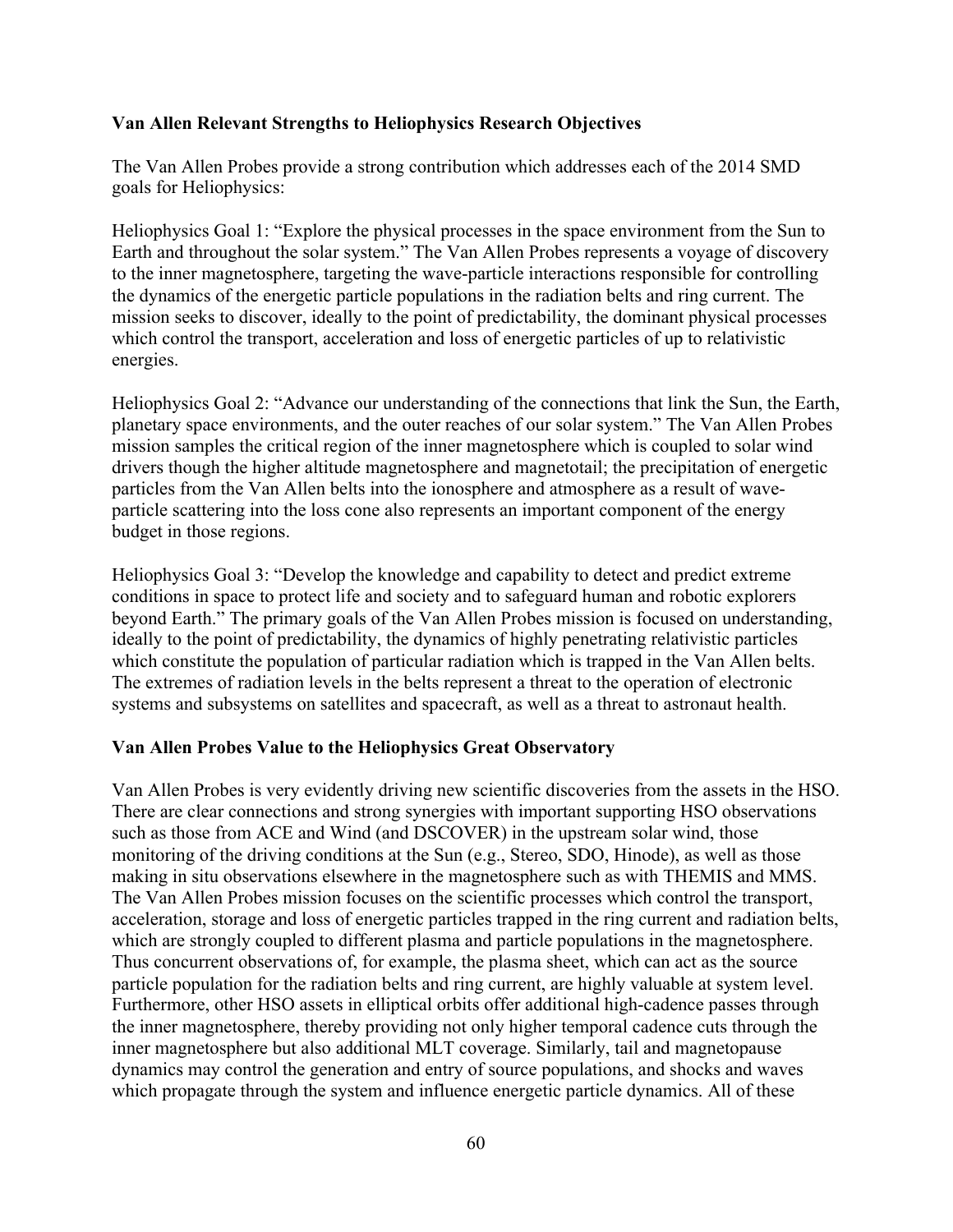benefit from the availability of multi-point measurements from the geospace fleet of satellites in the HSO. Finally, precipitation of energetic particles into the atmosphere can affect ionospheric and atmospheric dynamics, for example through their impacts on NOx and HOx pathways. Despite the importance of the Van Allen Probes within the HSO network, and its value for monitoring the energy flow though the solar-terrestrial system, the Van Allen Probes will have their greatest impact through driving new scientific discoveries relating to radiation belt science within the HSO.

The team's proposal mentions that the high geometric factor MMS particle instruments will provide data to be used to target local monitoring of magnetopause shadowing losses at energies of up to 1 MeV. If the MMS instruments indeed have sufficient cadence and sufficient energy coverage that intervals of radiation belt particle impacts on the magnetopause, and thereby direct magnetopause shadowing loss, can be resolved then this could offer significant new additional science return for the Van Allen Probes mission within the HSO.

The panel also noted the value of the Van Allen Probes data for space weather, including the broadcast of the real-time space weather beacon from the spacecraft. The scientific focus of the Van Allen Probes mission on relativistic and ultra-relativistic particles is also of great interest for the space weather goal of forecasting the harsh space radiation environments – not least because these can impact the operations, and in some cases can cause the total failure, of satellites as a result of space radiation effects.

# **Van Allen Probes Spacecraft / Instrument Health and Status**

Both Van Allen Probes remain extremely healthy and all instruments are operating nominally. There are sufficient fuel reserves for the proposed maneuvers during the extended mission as well as to maintain the spacecraft spin axis pointing towards the Sun. This is the first extended mission for the Van Allen Probes, following the successful completion of their prime mission, and the data from the mission continues to deliver scientific discovery of the highest quality with a payload functioning as it did immediately after launch.

# **Van Allen Probes Data Operations (accessibility, quality control, archiving)**

The data from the mission are of extremely high quality, and the high-energy particle data is exceptionally clean and of very high energy resolution representing probably the best radiation belt data ever collected. The extensive scientific output from the mission is testimony to the high caliber of the data, and the quality control within the team is exemplary. Following the successful commissioning and calibration of the instruments in the prime mission, the Van Allen Probes team has applied considerable effort to deriving the best possible calibration and crosscalibration of the instruments. This included cross calibration between the probes, as well as inter-calibration between the particle instruments across energy boundaries, especially between MAGEIS and REPT.

The data are being made widely and openly available from all of the instruments through a broad range of platforms, including from the mission instrument team web sites, through CDAWeb at SPDF, and increasingly through SPEDAS and the relevant VxOs, etc. As a result, the data are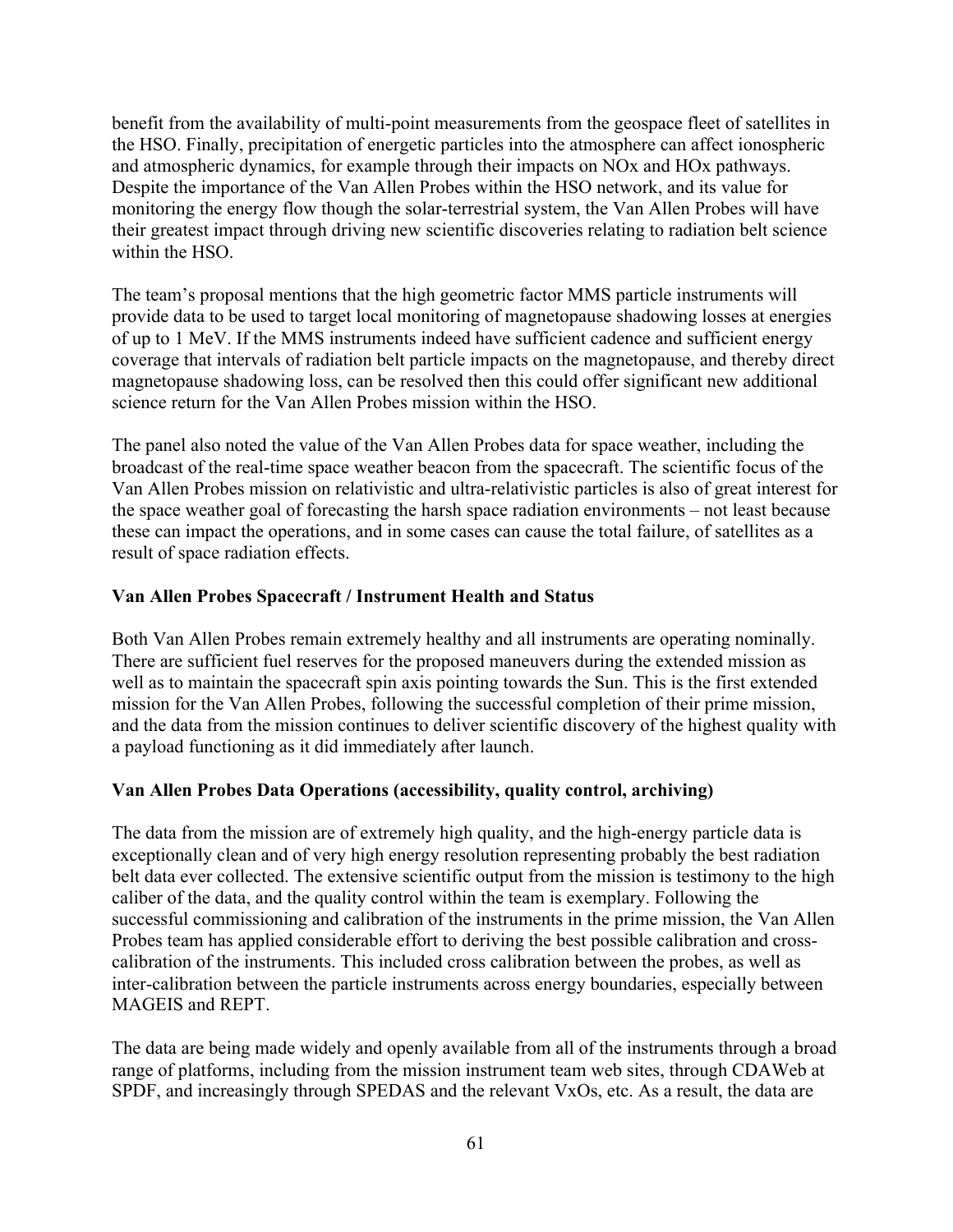being widely used to drive scientific discovery. However, the panel noted that many of the individual instrument teams are using their own different preferred data analysis platforms and that the analysis of data from multi-instruments would be aided by a more coordinated approach. Ideally, this would enable single point data access in formats easily integrated and analyzed with a common analysis package. The panel notes that the Van Allen team is aware of this need and is taking steps to rectify it. Nonetheless the panel believes that the Van Allen Probes team needs to undertake additional efforts in the extended mission phase to make all instrument data easily accessible from a single location. This should be in a form that can be easily ingested into a common data analysis platform for all of the instruments in the payload. More information and the availability of more extensive documentation about the content of data files and processing options at the mission web site would also be valuable.

#### **Van Allen Probes Proposal Weaknesses**

None noted.

# **Van Allen Probes Overall Assessment and Findings**

The panel noted the great impact and exceptional scientific returns derived from the Van Allen Probes mission in its prime mission phase. The panel further noted the compelling science proposed for the extended mission phase, which both builds on the extensive scientific discoveries from the prime mission and which utilize new and optimized orbital configurations including new data and burst modes and benefit from increased data rates to the ground. Together with existing and new assets in the HSO, as well as through coordinated operations with a number of upcoming cube satellites and the Japanese ERG mission the panel finds the proposal compelling and expects a significant ongoing level of high impact science returns from the mission.

The panel finds that additional balloon campaigns during the extended mission would deliver a significant scientific return at a modest cost, perhaps using the operational, planning and hardware designs, and infrastructure developed during prior BARREL campaigns,. The panel encourages NASA HQ to work with the Van Allen Probes and BARREL teams to examine the possibility for further coordinated balloon flights during the extended mission. Although the Van Allen Probes team highlights the possible use of data from upcoming cube satellite missions towards the precipitation science goal, the panel finds that additional information, which could be derived from X-ray measurements characterizing electron precipitation on high altitude balloons, would be extremely valuable during the extended mission phase.

The panel also noted that the mission operations and management budget appears to be comparatively large. However, the panel also recognizes that the basis of these operational costs may been defined to a significant degree by the operational design implemented for the mission prime phase amd are projected to be carried over into the extended phase. The panel believes that a focused review by a panel of experts of the mission's work breakdown for operations, engineering, management, etc., would help to clarify areas of the mission that may contain potential for more efficient work and commensurate lower costs during future mission extensions. Such analysis recognizing that design decisions made for implementation of the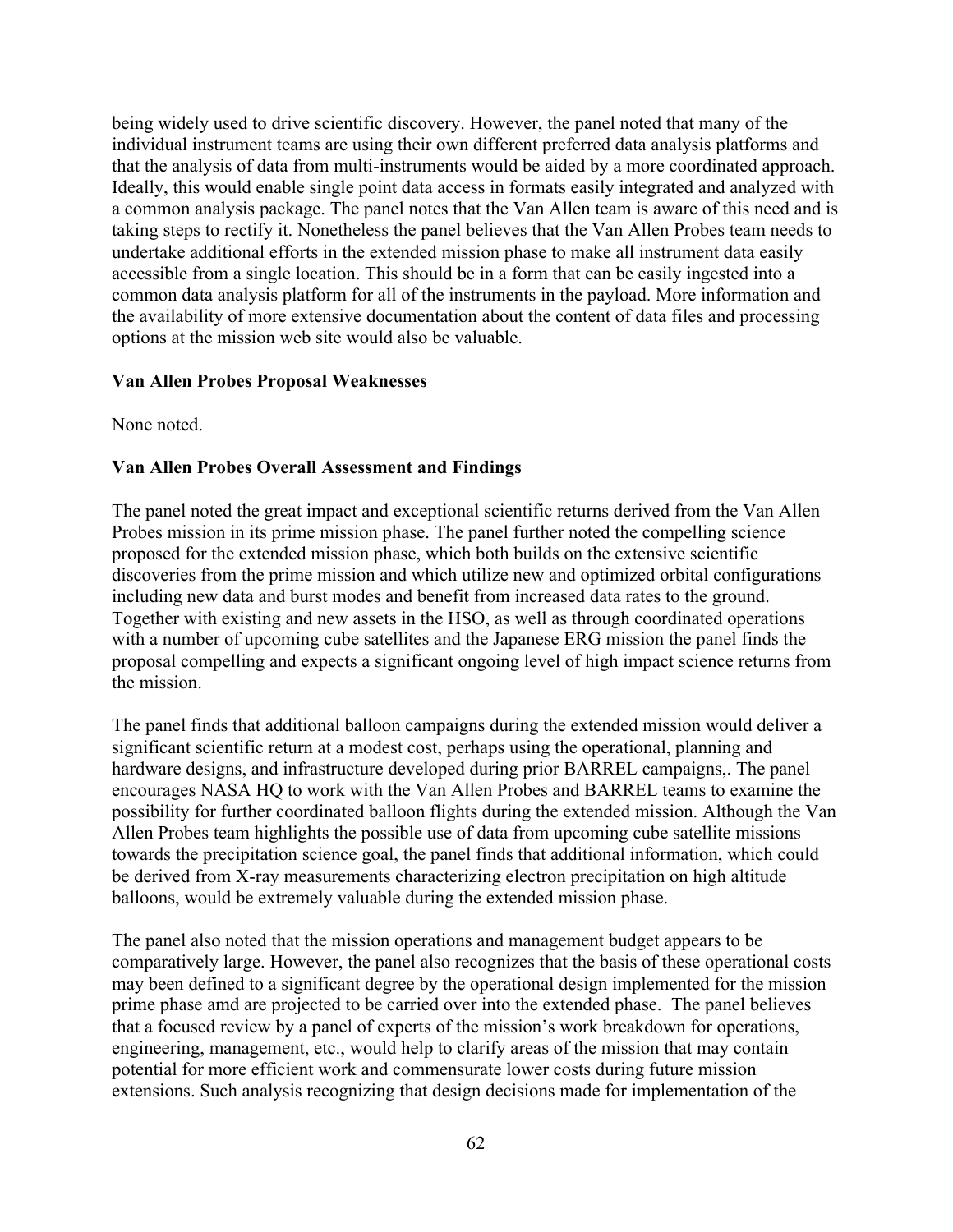prime mission may constrain the savings that can be achieved during the extended mission phase as well.

# **Van Allen Probes Overall Grade**

Overall, the panel rated the proposed extended mission for Van Allen Probes as Compelling (median score 9) for future mission science and Excellent (median score 7) for contribution to the HSO.

# **4.14 Voyager**

# **General Overview of the Mission**

The Voyagers continue to surprise and excite scientists with new discoveries as they continue their exploration of the distant heliosphere and now the local interstellar medium. The consensus is that, from the end of September 2013 Voyager 1 (V1) is past the ultimate boundary of the solar system and the interstellar medium, the heliopause and now is exploring the local interstellar medium as influenced by the heliosphere. Voyager 2 (V2) is still in the heliosheath (HS)—the region between the termination shock and heliopause (HP) and is expected to cross the HP within the next couple of years. The Voyagers measure plasma, high-energy charged particles over a wide energy range, magnetic fields, and plasma waves. They provide real-time *in situ* data. V1 is making the first direct *in situ* measurements of the local interstellar medium (LISM) although without the working plasma instrument is not measuring directly the plasma characteristics. When V2 will cross the HP we will have the first *in situ* measurements of the plasma characteristics (density, speed, temperature) of the LISM.

In 2010 V1 entered an unexpected region where solar wind flow speeds were near zero. This quasi-stagnation region ended when V1 crossed a very sharp boundary in August 2012 at 122 AU, the *heliocliff*. The heliospheric particle counts had two dips, then dropped to background levels. At the same time the galactic cosmic ray (GCR) intensities increased by 12% and the magnetic field magnitude increased by a factor of 1.8. These observations were those expected for a HP crossing, except that the magnetic field direction did not change. Initially (at the time of the 2013 Senior Review) the *heliocliff* was interpreted as the boundary of a new region of open magnetic field lines. Since then the plasma wave data showed that electron densities beyond the heliocliff are 0.06–0.11 cm<sup>-3</sup>, consistent with LISM densities. While particle observations across the heliocliff were consistent with expected LISM populations, the absence of directional changes in the magnetic field and pressure balance estimates predicting that the HP should be at  $\sim$ 140 AU were initially powerful arguments that V1 remained in the heliosheath. The plasma densities of  $0.06-0.11$  cm<sup>-3</sup> derived from plasma waves observations, 40 times the heliosheath value, convinced many that V1 was in the LISM.

The LISM has proved to be a much more active region than expected, with shocks driven by solar activity generating plasma waves and modulating the Galactic Cosmic Rays (GCRs) intensities and anisotropies.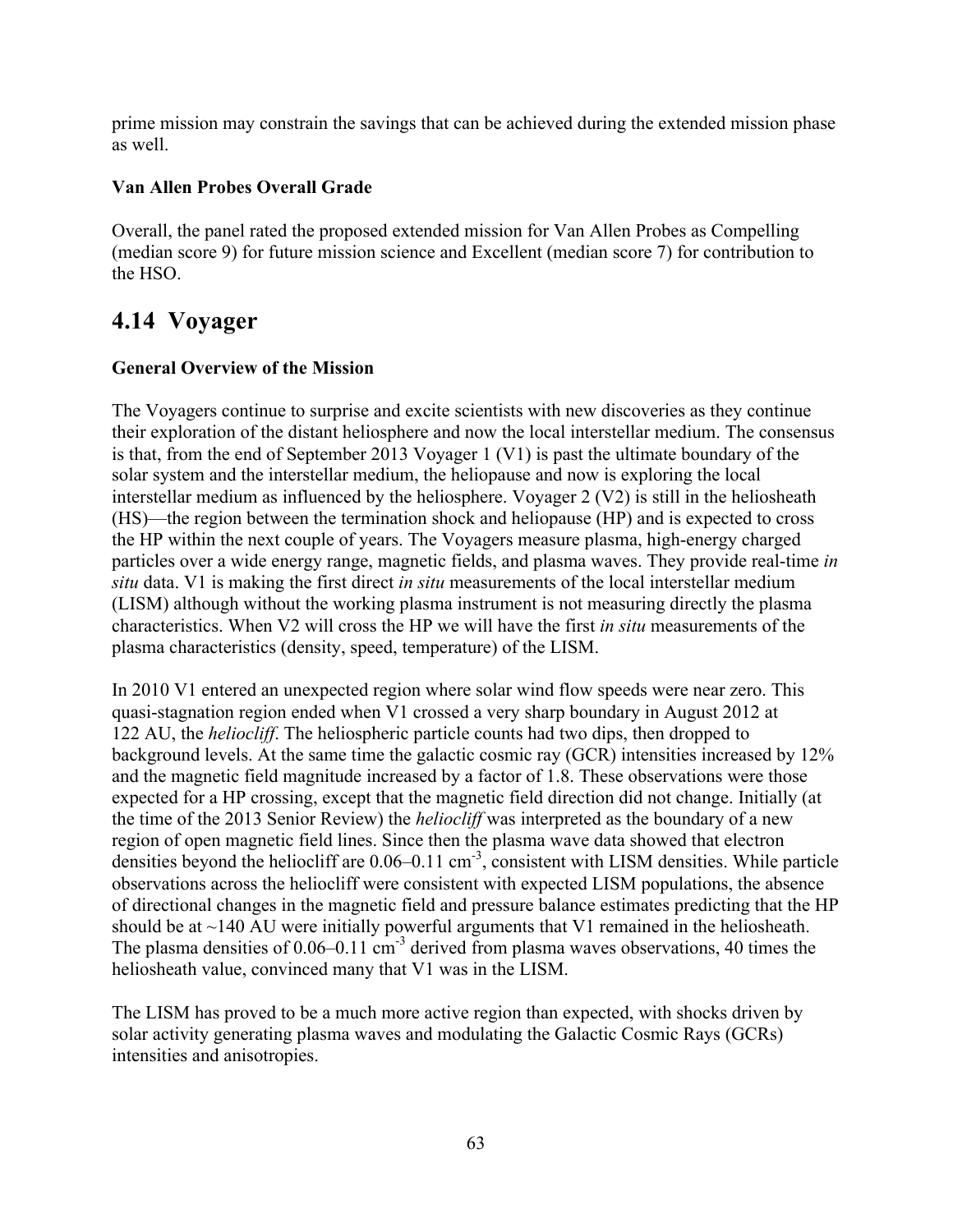The heliosheath characteristics at V2 are very different from those observed at V1. Whereas V1 observed a slowdown of the flow and entered a quasi-stagnation region before encountering the HP, the flow at V2 has turned tailward but maintained a constant average speed. Data from different heliosheath locations are critical for understanding the global morphology of the heliosheath plasma and energetic particle flows. The working plasma instrument on V2 will provide a much more complete picture of the heliosphere interaction region.

In addition to crossing of the HP by Voyager 1, the V1 and V2 heliosheath observations have provided many other surprises that are still not understood. Outstanding problems are the acceleration mechanism and source location of the anomalous cosmic rays (ACRs) and the role of reconnection both in the heliospheric current sheet and at the HP. V2 data from a different region of the heliosheath should help resolve these issues. The current solar maximum now reaching the Voyagers and the next declining phase of the solar cycle will provide opportunities to observe the effect of interplanetary coronal mass ejections and merged interaction regions (MIRs) on the heliosheath and the LISM.

# **Overview of the Science Plan**

New measurements to be made by the Voyagers in the extended mission will address many basic, long-standing questions about the plasma and magnetic properties of the outer heliosphere and LISM, the nature of the termination shock (TS) and its role in the acceleration of ACRs, the role of the heliosheath in the modulation of GCRs, the spectra of low-energy interstellar GCRs, and the source and location of heliospheric radio emissions. With the crossing of the HP by V1 it also become clear that another surprise is the width of the HS that is much smaller than all the models predict.

The proposal lists the following prioritized science goals that can be addressed directly by the spacecraft instruments:

- Determine the characteristics of the energetic particles, solar wind plasma, and magnetic field in the heliosheath at V2, and identify the underlying physical processes that produce the observed spatial and temporal variability and control the width of the heliosheath.
- Search for precursors of the heliopause at V2, determine its location, and observe the nature of the heliopause region.
- Determine accurate energy spectra, gradients, and anisotropies of low energy cosmic rays and energetic particles in the LISM.
- Determine the strength, direction, draping and turbulence in the local interstellar magnetic field; search for the predicted magnetic sector crossing that would indicate if V1 were still in the HS.
- Determine the radial dependence of the plasma density beyond the heliopause at V1 and the speed, temperature, and density of the local interstellar plasma at V2. Identify sources of electron plasma oscillations and kilohertz radio emissions in the interstellar medium during the upcoming period of solar activity.
- Determine the effects of solar cycle progression on the HS and on the generation of transients and shocks in the LISM.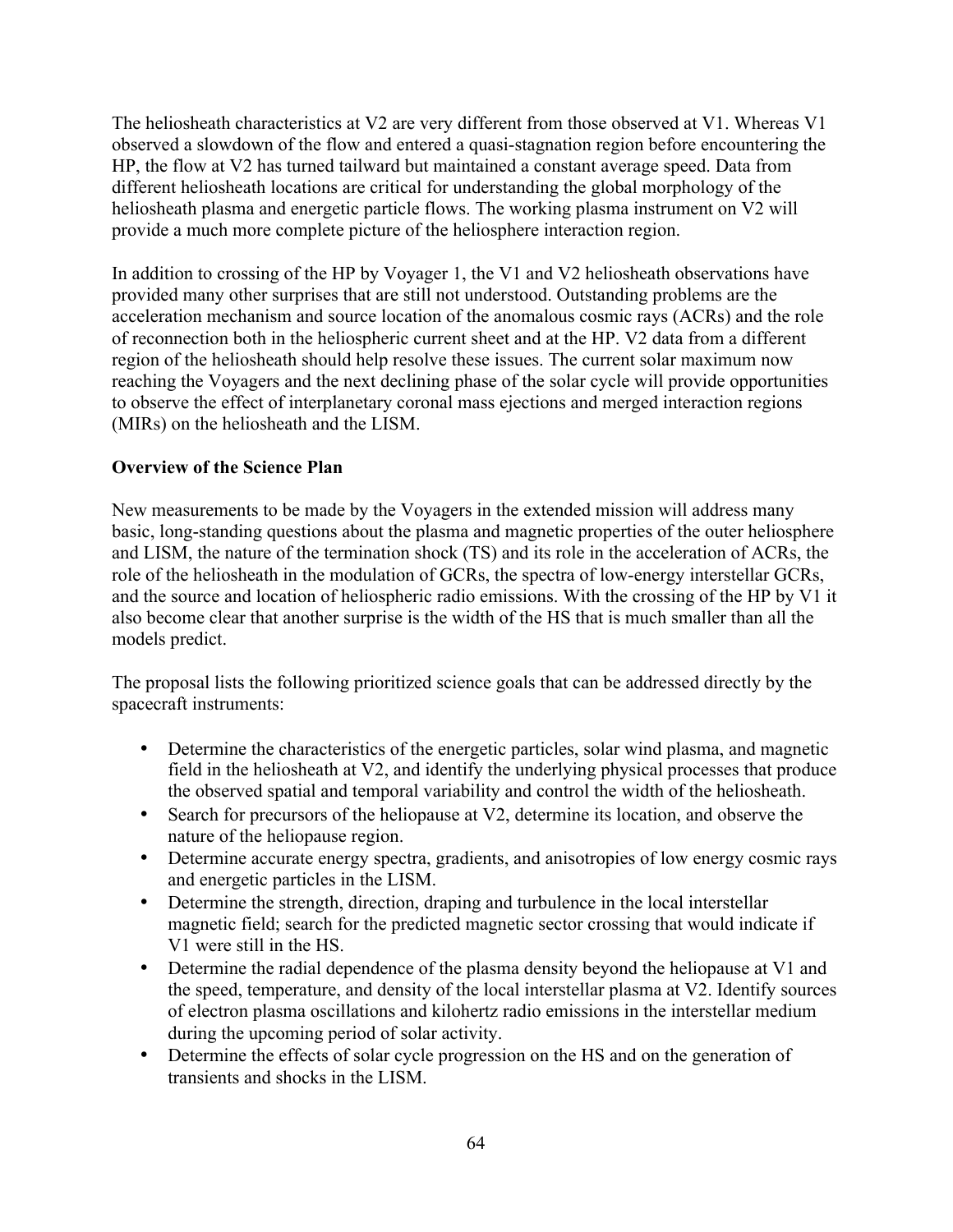• Provide in situ observation in support of the Heliospheric System Observatory Studies of global heliospheric processes and mappings of the heliospheric interaction with the local interstellar medium.

# **V1 and V2 Measure**

- (a) The properties and radial evolution of thermal plasma with the Plasma Science Investigation (PLS) (Voyager 2 only). The instrument measures the characteristics of the solar wind, and will also measure, for the first time, the cold and dense interstellar plasma when Voyager 2 crosses the heliopause.
- (b) The energy spectrum and angular distribution of suprathermal, energetic ions and electrons from tens of keV to tens of MeV with the Low-Energy Charged Particles (LECP) collector; this instrument also measures the intensity and angular distribution of GCRs with energies greater than 200 MeV.
- (c) The energy spectrum and anisotropy of ACRs and GCRs with the Cosmic Ray Subsystem (CRS).
- (d) The heliospheric and interstellar magnetic field intensity and direction with the Magnetometer (MAG).
- (e) The electrical field components of plasma waves from tens of Hz to 56 kHz with the Plasma Wave Subsystem (PWS).

# **Voyager Science Strengths**

- § The Voyager Interstellar Mission explores the farthest reaches of the Sun's influence *in situ*. This is likely the only opportunity for such measurements for many decades to come.
- The V2 will likely reach the HP and enter the interstellar medium during its operational lifetime. V1 already the crossed the HP and its probing for the first time the LISM, the region influenced by the heliosphere and galactic cosmic rays (GCR).
- The nature of the HP is still being debated. Several measurements from few months before the cross, as the disappearance of the solar wind electrons in May 2012; to the several dropouts where ACR and energetic particles dropped while GCR increased; before the final drop, needs to be explained. Several suggestions have been proposed to explain the data from time dependent phenomena (e.g., interchange instability); to reconnection processes.
- The width of the heliosheath, the distance between the TS and HP crossings, was 28 AU for V1. Steady-state MHD-kinetic simulations give widths of 55–65 AU. Explaining the thin heliosheath is another challenge to be explained.
- § Voyager 1 has entered a new frontier, the local interstellar medium. V1 measures interstellar magnetic fields, plasmas and particles but still observes disturbances that are produced by the Sun and transmitted through the HP. V1 measures both the nature and strength of these disturbances and the small-scale fluctuations in the magnetic field and set limits on the turbulence in the LISM.
- § V1 is measuring for the first time galactic cosmic rays in the pristine LISM. There is a question if there will be any modulation near the HP and how it will vary as V1 adventures into the LISM. These issues will be resolved in the next couple of years.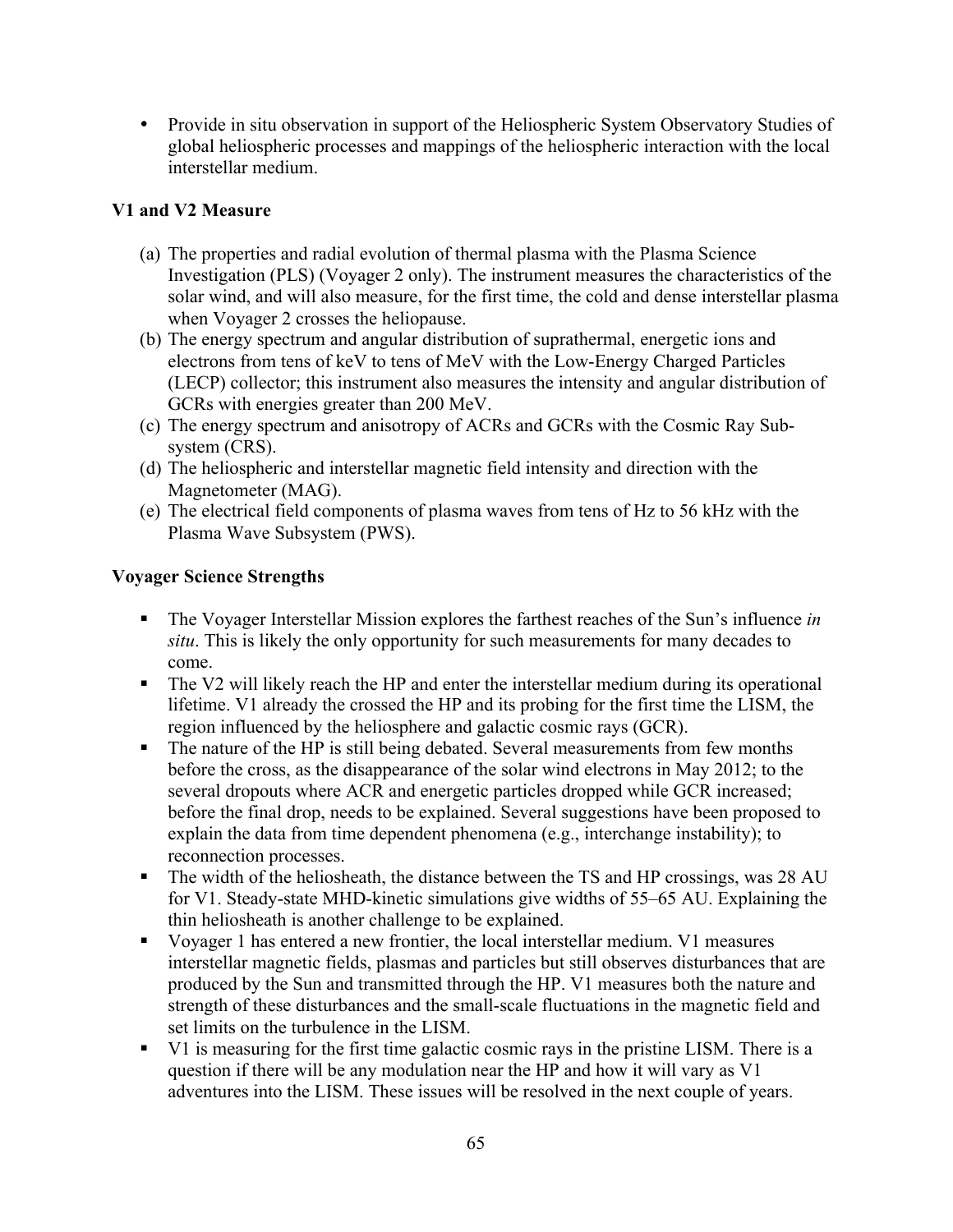§ V1 and V2 provide important local measurements of energetic particles that interact with neutral particles to create energetic neutral atoms that are imaged by IBEX. The combination of local and integrated line-of-sight measurements provides important information about the structure of the heliosphere. Moreover the global ENA images by IBEX probe regions not accessible to V1.

### **Voyager Relevant Strengths to Heliophysics Research Objectives**

The 2015 Senior Review panel finds that the Voyager mission is highly relevant to the goals and objectives of NASA's Heliophysics Research program. Voyager makes measurements that directly address two of the four overarching goals from the most recent Heliophysics decadal survey: (1) Determine the interaction of the Sun with the solar system and the interstellar medium; and (2) Discover and characterize fundamental processes that occur both within the heliosphere and throughout the universe. In addition, along with measurements from other Heliophysics space missions, Voyager also addresses a third overarching goal of the decadal survey: Determine the origins of the Sun's activity and predict the variations of the space environment: the Voyager spacecraft are playing a unique role in developing an understanding of the entry and modulation of GCRs as they propagate toward Earth's space environment.

Moreover, Voyager science addresses two of NASA Heliophysics strategic goals: (1) Open the Frontier to Space Environment Prediction: by increasing our understanding of the space environment from the Sun to Earth, to other planets, and beyond to the interstellar medium; (2) Understand the Nature of Our Home in Space: by measuring the boundaries of the heliosphere, which lead to variations in cosmic rays at Earth that are affected by solar activity.

The Voyagers are the only components of the Great Observatory that are, for now and in the foreseeable future, making *in situ* measurements of the furthest region of the heliosphere. As such, the mission addresses directly a number of important science challenges and goals outlined in the Heliophysics decadal survey.

V1 and V2 measure variations in the heliospheric plasma due to solar disturbances, which are measured by other Heliophysics spacecraft, thereby measuring the extent of the Sun's influence.

V1 and V2 provide important local measurements of energetic particles that interact with neutral particles to create energetic neutral atoms that are imaged by IBEX. The combination of local and integrated line-of-sight measurements provides important information about the structure of the heliosphere.

#### **Voyager Value to the Heliophysics System Observatory**

Voyager benefits from measurements from other Heliophysics spacecraft closer to the Sun that monitor solar disturbances that propagate to the outer heliosphere. Merged interaction regions and interplanetary shocks can influence the location of the heliospheric boundaries and flows within the heliosheath. Because we are currently at the maximum in the sunspot cycle, solar transients from the increased solar activity are anticipated.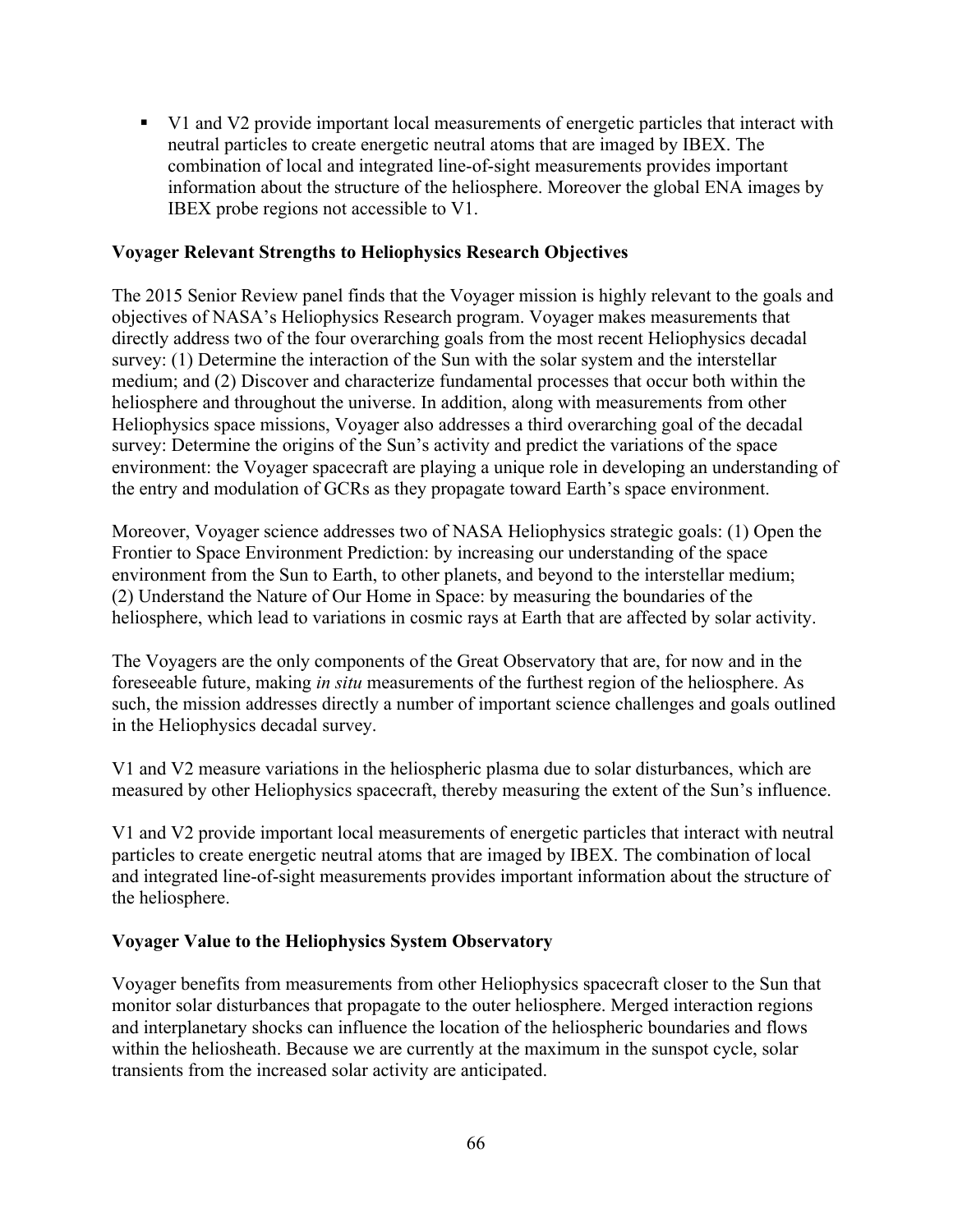In addition, the Voyagers establish "ground truth" at two points within the heliosheath. The Voyagers measure ionized particle populations locally while the IBEX instruments measure neutral atoms produced by the interactions of lower-energy neutral particles with these higherenergy charged-particle populations. The resulting images produced by IBEX are integrations along lines of sight (LOS) many tens of AU in length. Voyager measurements can provide *in situ*  information that relate to the distribution of the energetic protons along these LOS.

The following science goals will be addressed with its instruments and those made by other Heliophysics spacecraft mission instruments:

- 1. Determine the effects of the solar cycle progression on the heliosheath and on generation of transients in the LISM.
- 2. Provide *in situ* observations in support of HSO studies of global heliospheric processes and mappings of the heliospheric interaction with the LISM.

# **Voyager Spacecraft / Instrument Health and Status**

The currently operating instruments are in good health and all five will continue to operate until 2020; afterward some instruments will have to be turned off to ensure that enough power is available to make measurements until 2028. The complement of instruments does not include the plasma instrument on V1, which has not been operational for many years. The typical uncertainty in the magnetic field is of the order of 0.03nT, making measurements of very weak magnetic fields in the heliosheath uncertain; although V1 is presently measuring stronger magnetic fields with much smaller relative uncertainties. The instruments are fully capable of making measurements of the heliosheath plasma and ionized component of the interstellar medium, as well as high-energy charged particles, plasma waves, and magnetic fields in these regions in order to achieve the science goals of the mission. Currently, five investigator teams are supported, though data are collected for one additional instrument—Voyager 1's Ultraviolet Spectrometer (UVS).

# **Voyager Data Operations**

The Voyager team is doing a reasonable job of making most data available to the scientific community in a timely manner; however, there are concerns that very important high-quality, upto-date magnetic-field data are not readily available. The panel believes that there should be an immediate action item related with this issue and it is addressed in section 2.3.1

We note that in general the Voyager data are not being stored in a coherent and modern manner, as can be expected from a mission of this age. However, the Panel finds that the current storage and documentation efforts are unacceptable for a mission of this importance. The panel supports the assessment that NASA needs to work with the PIs such that the data and processing software are properly stored and documented for access by current and future researchers. These issues are discussed more fully in the Voyager MAP attached to this report.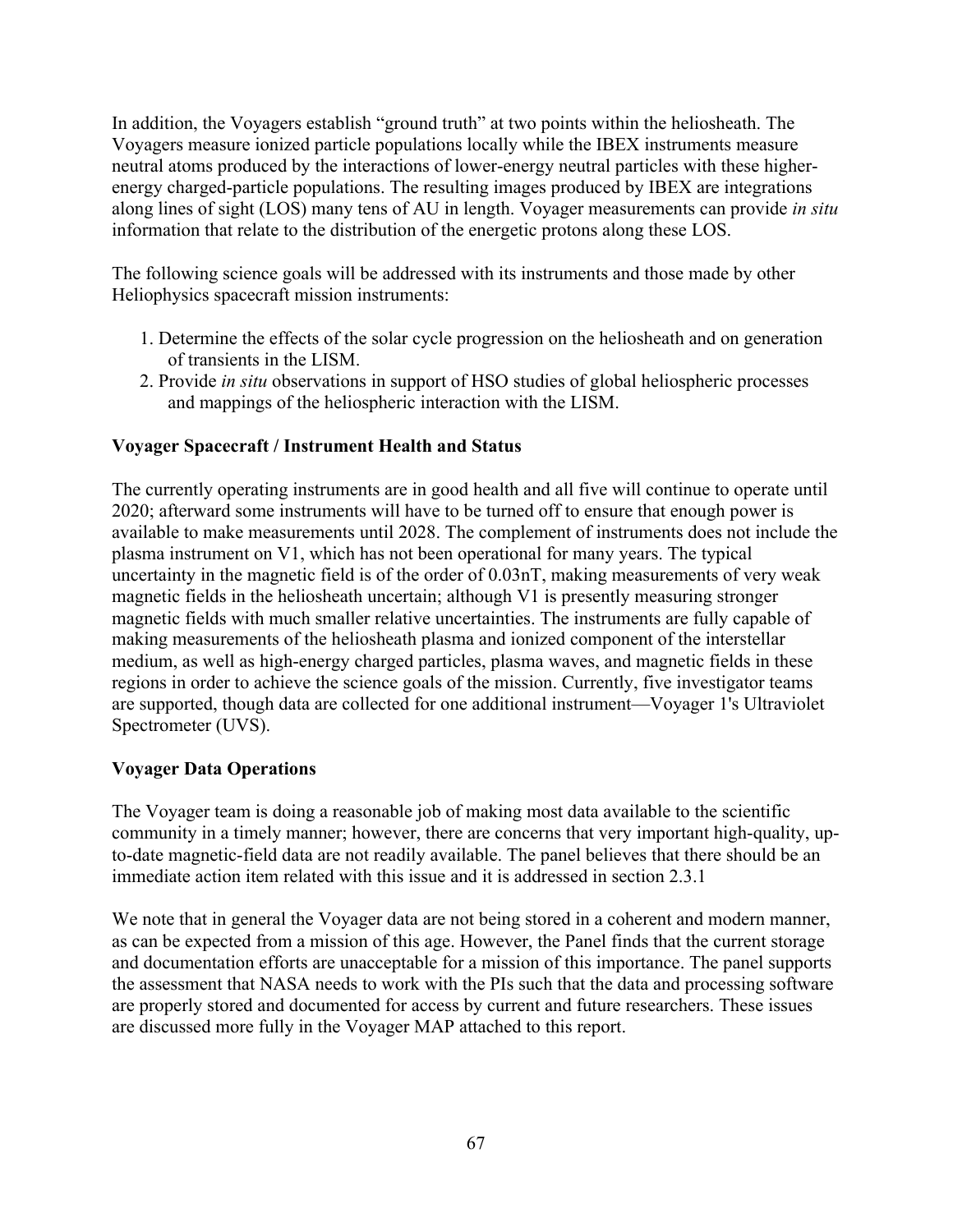## **The Deep Space Network (DSN)**

The DSN provides 6–8 hours of downlink time per spacecraft per day for the Voyager Interstellar Mission (VIM). Because VIM does not store data onboard, this means large data gaps exist. The Voyagers have discovered boundaries of the heliosphere, e.g., the termination shock and the heliopause (during the periods of the dropouts), that were remarkably thin. A lack of data during this, or any other, boundary crossing would be extremely unfortunate and would give an incomplete picture. The Senior Review panel finds it imperative that the downlink time allotted for VIM from the DSN not be reduced.

### **Voyager Proposal Weaknesses**

The lack of up-to-date, high-quality magnetic-field data is a weakness of the proposal. Since the heliopause will likely be crossed during the operational lifetime of the V2 spacecraft, having accurate data from all instruments in a timely manner is very important. The Senior Review panel notes that NASA must address this problem as discussed in section 2.3.1 above.

The Senior Review panel is concerned that key personnel on the VIM science team have retired and have not been replaced. The Senior Review panel finds it critical for the continued success of the VIM that there be an efficient continuity of mission operations and production of usable data for the scientific community.

### **Voyager Overall Assessment and Finding**

The 2015 Senior Review panel finds the continuation of the Voyager Interstellar Probe mission to be very compelling. The Voyagers explore a region of space that will not be explored again in the foreseeable future. Moreover, the spacecraft continue to make new and exciting discoveries as they have since their launch (although the scientific emphasis changed from planetary encounters to understanding the solar wind / LISM interaction). The instrument team is very active and works closely with guest investigators—primarily modelers and theorists—to help interpret the unique observations.

Voyager has revealed surprise after surprise since their crossings of the termination shock several years ago, including observations within the past years of the crossing of the HP by V1 that entered the interstellar medium. V1 spacecraft is returning the first *in situ* measurements of the local interstellar medium—this alone provides a truly compelling reason to continue the mission. V2 is expected to cross the HP and enter the interstellar medium with a working plasma instrument what again, alone provides a truly compelling reason to continue the mission.

*The panel noted the importance of the Voyager and IBEX teams to work more closely together. Both set of observations complement each other. Furthermore, given the unique opportunity of the crossing of the Heliopause by Voyager 1 (e.g., with the critical findings of the width of the heliosheath, strengths and direction of the magnetic field outside the HP) and the imminent crossing by Voyager 2.*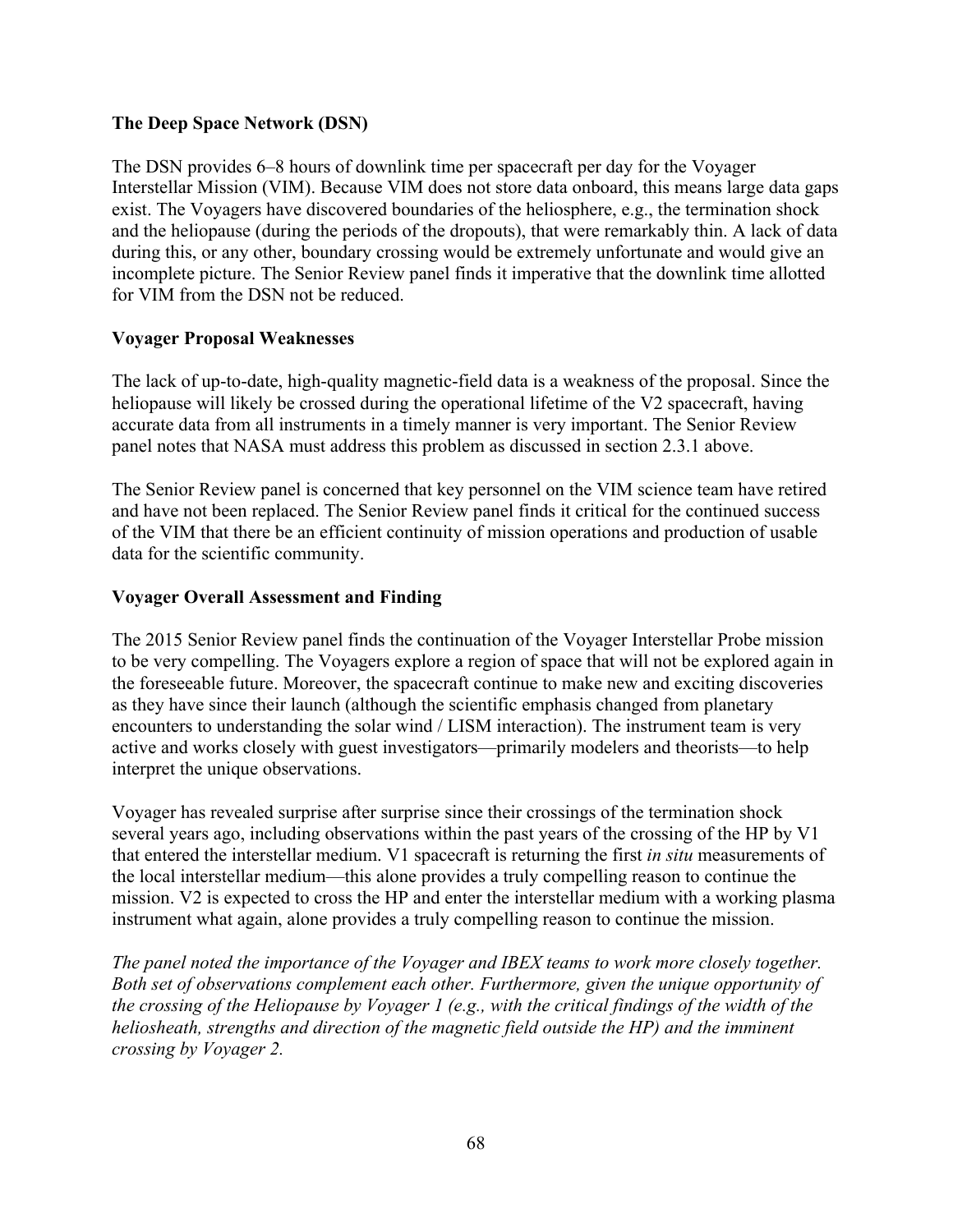*Therefore, the 2015 Panel believes that a dedicated Guest Investigator (GI) program for the Outer Heliosphere community will help achieve this goal. However, the panel would not find it acceptable to fund this GI program from the current mission budgets for Voyager and IBEX as they are already at a "bare bones" level.*

# **Voyager Overall Grade**

The Voyager extended mission proposal received an 8/10 median ranking from the Panel for Overall Scientific Merit, placing its intrinsic science contributions in the Compelling category. Its value to the HSO received a median panel ranking of 7/10 and solidly in the Excellent category. The panel supports the continued operation of the Voyager extended mission.

# **4.15 Wind**

# **Overview of the Science Plan**

Wind was launched in November 1994 to the Earth's L1 Lagrange point where it spent a number of years before performing maneuvers to move to other vantage points. It executed a number of magnetospheric petal orbits to examine high latitudes. Between 2000 and 2002 Wind moved away from the Sun-Earth line reaching 350 RE in the east-west direction. In 2003 it completed an L2 campaign taking it 500 RE downstream of ACE. Since 2004, Wind has been back at L1 where it is currently in an L1 halo orbit upstream of the Earth, spin stabilized with spin axis aligned with the ecliptic south, which is perpendicular to that of ACE. Wind carries 8 instrument suites that measure thermal to energetic solar particles, quasi-static fields to high frequency radio waves, and gamma rays.

The spacecraft and instruments are in overall good health and Wind continues to be a remarkably productive mission scientifically. By acting as a near-Earth measurement point and reference for comparison with other spacecraft in terms of solar wind and energetic particle data, Wind enables multipoint ICME analyses and studies of energetic particle acceleration processes. In addition, the mission's long-term solar wind and field data sets have recently been reanalyzed by the instrument teams, producing groundbreaking discoveries regarding fundamental plasma processes such as instabilities, wave-particle interactions, shocks, and reconnection, which are directly relevant to NASA's heliospheric research objectives.

The Wind project's Prioritized Science Goals for 2016–2020 are: 1) Continuation of studies of the long-term variation of solar wind abundances and energetic particles over two solar cycles; 2) A new investigation of solar wind magnetic and particle structure with the help of ACE and DSCOVR; 3) A new study to determine kinetic signatures of heating and acceleration; and 4) Continued studies of dust particles in interplanetary space. These topic areas and PSGs are all consistent with the goals and objectives of NASA science and heliophysics research.

The proposal justifies the request for continued operations in several ways. There is the need to better understand the consequences of the declining phase of the solar cycle and an expected very low solar minimum on the acceleration and transport of solar energetic particles and dust in the heliosphere. There is new science that can be accomplished with three solar wind satellites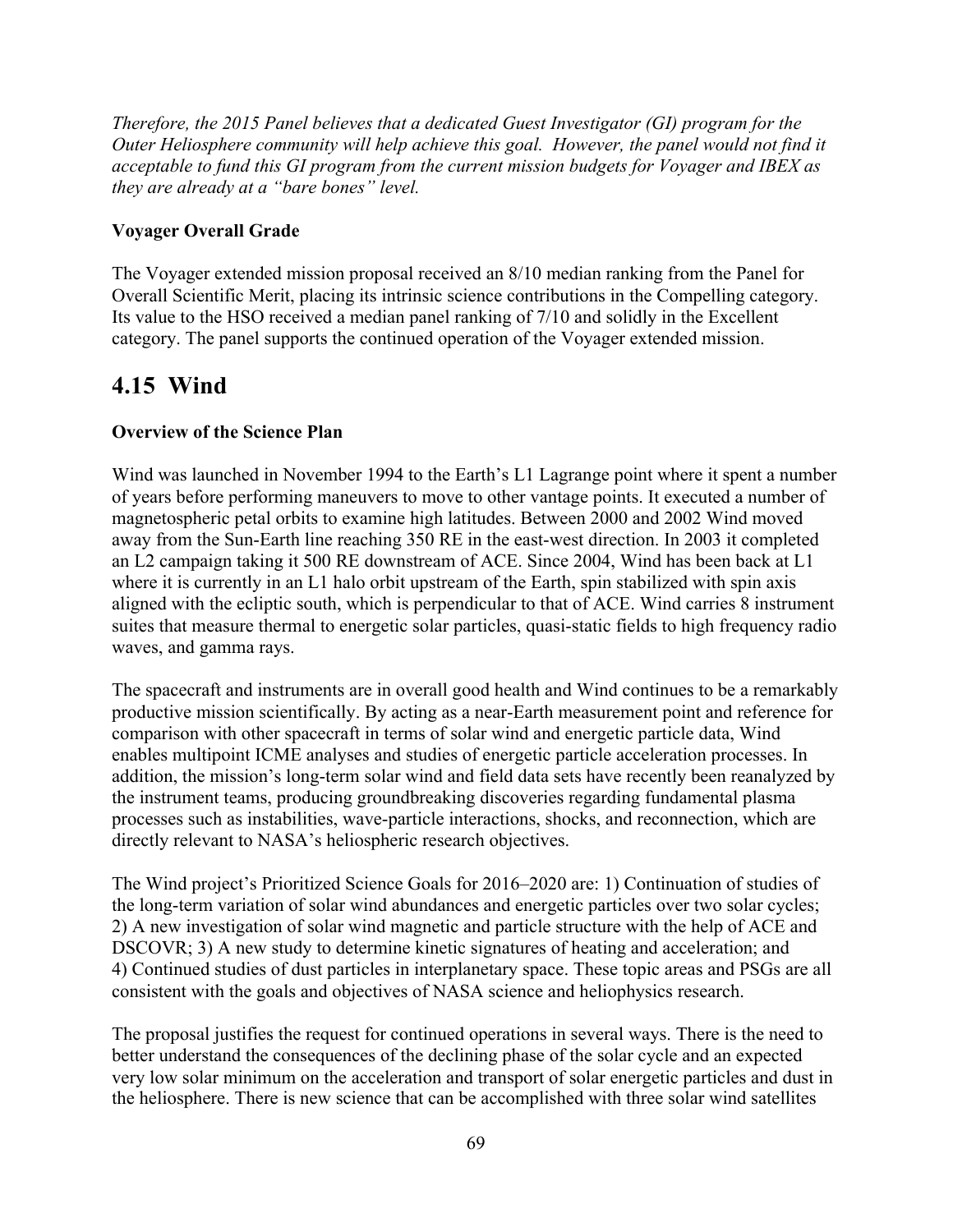near L1. For Wind and ACE there is the additional and compelling justification of providing context and supporting data to nearly all other solar, heliosphere, magnetosphere, and ionosphere/thermosphere missions both current and planned.

# **WIND Science Strengths**

The high quality Wind data continue to be useful in a remarkably wide range of studies and are used by a large community, as evidenced by over 1 million data downloads from CDAWeb in 2013–2014. Of particular note are the high time resolution field measurements and high precision and high cadence measurements of thermal and suprathermal plasma populations. These full 3-D distributions of protons and electrons from the bulk population to those at higher energies are the best available measurements for undertaking studies of fundamental space plasma physics processes such as reconnection, shocks, turbulence, and instabilities.

Wind's ability to remotely detect shock waves using radio waves is unique in near-Earth space and is particularly useful in conjunction with data from radio receivers on the STEREO spacecraft.

Wind's Energetic Particle Acceleration, Composition, and Transport (EPACT) measurements of solar energetic heavy ions in the 1–10 MeV range, complementing those from ACE, are important for studies of particle transport from the Sun into the heliosphere.

Wind's ability to make an absolute measurement of the local plasma density allows precise calibration of plasma instruments, not only on Wind itself but also on ACE and NOAA's Deep Space Climate Observatory (DSCOVR).

Unlike some detectors, Wind's plasma instruments do not saturate during high particle fluxes, meaning that it can take continuous measurement during the passage of the most extreme coronal mass ejections and interplanetary shocks.

The realization that Wind can detect the arrival direction of micron-sized dust particles at the spacecraft has enabled the study of the dynamics of interplanetary dust and dust streams, an area that is of growing interest.

The high quality and long database from 1994 is important because it has enabled and will enable future studies of phenomena that occur infrequently.

Wind is currently experiencing a resurgence in scientific productivity as a direct result of the instrument teams (particularly MFI, 3DP and SWE), both from their own research efforts and their release of newly calibrated data products used by other researchers worldwide.

The proposed science goals are important in understanding fundamental processes in Heliophysics.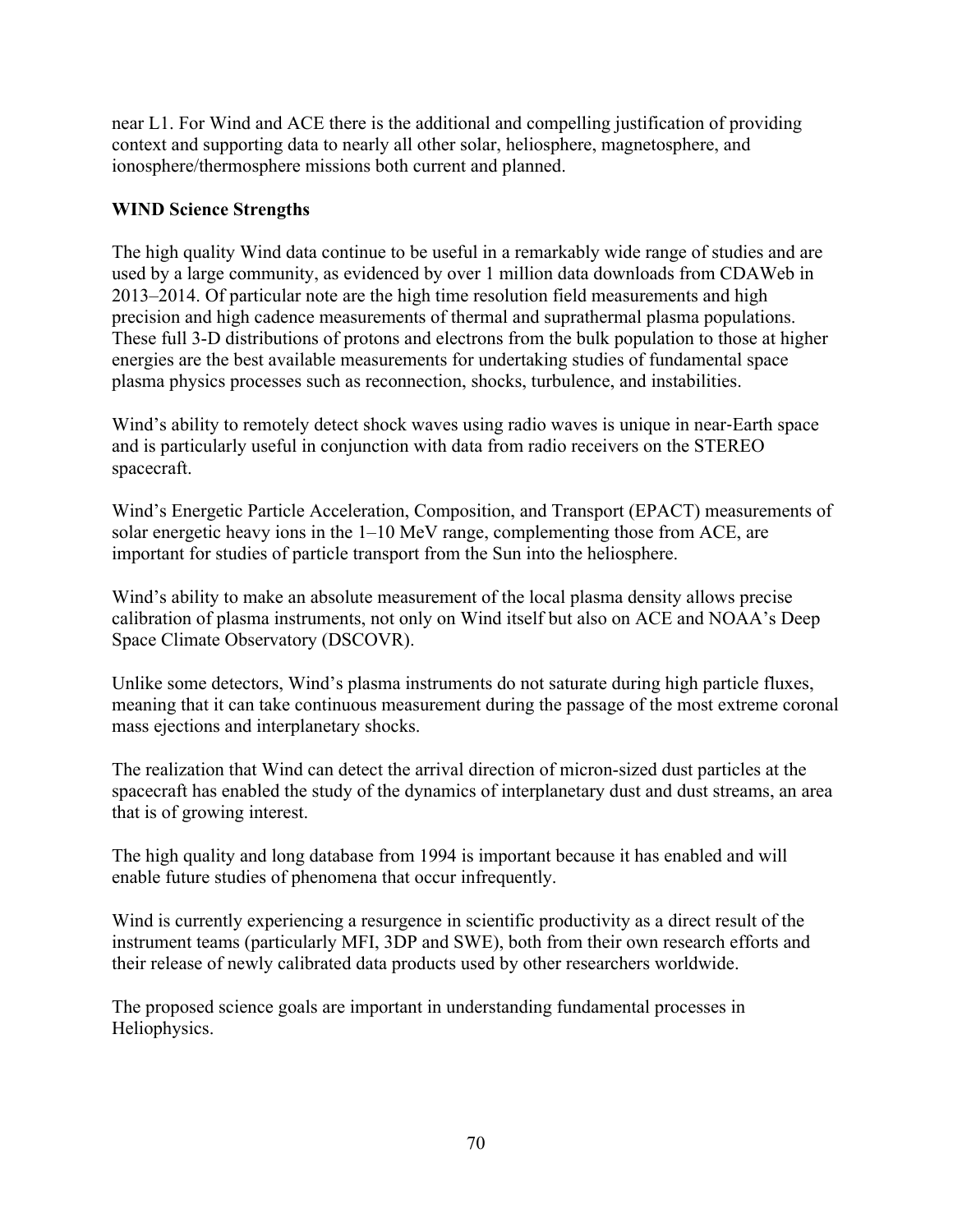#### **WIND Relevant Strengths to Heliophysics Research Objectives**

All of the research objectives and research topic areas directly support the primary Heliospheric Research Objectives. Better understanding of the sources and acceleration of the solar wind is critical to understanding the fundamental physical processes of the space environment. Wind contributes directly to a wide range of Heliophysics research objectives. Wind's detailed measurements of particles and fields helps the understanding of magnetic reconnection and the processes that accelerate and transport particles. Wind measures coronal mass ejections and other solar transients, both remotely and locally, and provides important information on the state of the solar wind upstream of the Earth. Wind's measurements of solar energetic particles characterize the variability and extremes of the space environment that will be encountered by human and robotic explorers. Its entire instrument complement provides input into studies to help develop the capability to predict the propagation and evolution of solar disturbances.

# **WIND Value to the Heliophysics System Observatory**

Wind contributes several unique measurements to the HSO. Its sensitive radio measurements make it possible, in combination with measurements from the STEREO spacecraft arrayed around the Sun, to triangulate the origin of the emission, remotely probing the motion of coronal mass ejections through interplanetary space. Wind's measurements of solar energetic particles in the important 1–10 MeV energy range, combined with those from ACE nearby and STEREO farther away, make it possible to study particle acceleration and propagation in a global sense in the inner heliosphere. Wind and ACE will also be important for calibrating the DSCOVR space weather satellite that has been launched to L1 by NOAA. Having Wind, ACE, and DSCOVR at L1 will also allow three-point measurements of the solar wind characteristics. Better specification of the solar wind at L1 will greatly benefit geospace missions and models. In the coming years, in the second half of Solar Cycle 24, we can expect several large energetic particle events and Wind will make a vital contribution to their analysis.

Located upstream of the Earth, Wind shares with ACE and DSCOVR the duty as a monitor of the near-Earth solar wind. Studies combining Wind data with those from THEMIS and Van Allen Probes, along with MMS, will continue to provide vital information on the effects of interplanetary plasma, fields, and energetic particles on conditions in near-Earth space.

While ACE and Wind are currently very healthy, they have been in operation for many years. If ACE or Wind should fail, the other can supply most of the crucial measurements needed by the other HSO missions and backup DSCOVR well into the future.

There have been 3600 refereed publications since launch and over 500 since the last Senior Review. There were over one million data downloads in 2013–2014. There have been 8 PhD theses since 2013 with 14 still in progress. In 2014, Wind has produced news releases on NASA homepage news and also on Popular Science and NASA homepage spotlight.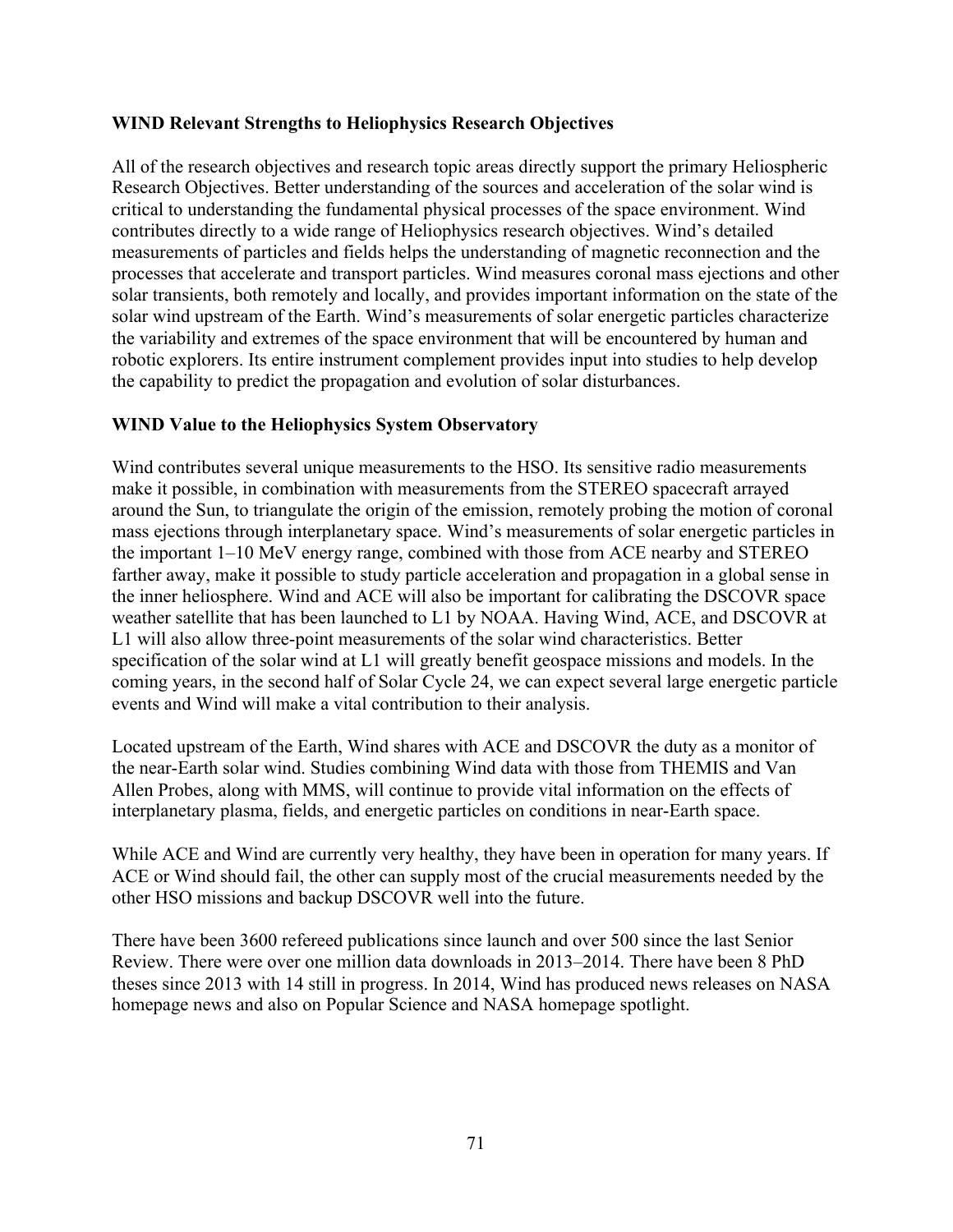#### **WIND Spacecraft / Instrument Health and Status**

Seven of the eight *Wind* instruments, including all of the field and particle suites, remain largely or fully functional. The TGRS *γ*-ray instrument is the only one that is turned off. The specific degradations in instrument capabilities are the following: the APE and IT detectors of the EPACT instrument, covering the highest energy ranges do not work. The LEMT and STEP telescopes of the same instrument continue to operate normally. On the SMS instrument the SWICS solar wind composition sensor was turned off in May 2000. The SMS MASS sensor is in a fixed voltage mode that allows reduced science data collection.

During the past few years, the spacecraft experienced a few instrument latch-ups and single bit flight software errors most likely due to high energy particle single event upsets. On October 27, 2014, the command and attitude processor suffered two single event upsets that resulted in a complete loss of data from October 27, 2014, until November 7, 2014, and a partial data loss from all instruments between November 7, 2014, and November 20, 2014, after which full functionality to all instruments was recovered.

# **WIND Data Operations (accessibility, quality control, archiving)**

Overall Wind data provision is excellent, with the timely release of high quality data products via CDAWeb and the availability of pertinent documentation. Indeed, the detailed re-analysis of the existing magnetic field, SWE and 3DP data sets by the instrument teams is an exemplar of what can be done to enable new science from existing instruments. These new data releases have made Wind NASA's principal platform for the study of the kinetic processes that occur in plasmas throughout the solar system and indeed the Universe.

The 2013 Panel noted concerns that high energy EPACT data products are not released to the public in as timely a manner as those from other instruments and urged the Wind project to address this issue. The 2015 proposal satisfactorily addressed this issue.

#### **WIND Proposal Weaknesses**

The proposal has no serious weaknesses. A few of the research objectives do not have strong requirements for continued operations. This research could likely be addressed with data that have already been collected.

#### **WIND Overall Assessment and Findings**

The proposed Prioritized Science Goals were judged by the Panel to represent excellent science, building on the revitalized output of this mission in recent years. Wind continues to be one of the most important missions in the fleet of satellites collecting data in the heliosphere. Wind together with ACE provides context for nearly all of the other HSO missions (both current and planned) and it continues to collect important data for emerging scientific problems on topics ranging from solar wind and interplanetary dust. The combined data from the ACE, WIND, and DSCOVR satellites will provide new and critical information on the three-dimensional structures within shocks and ICMEs.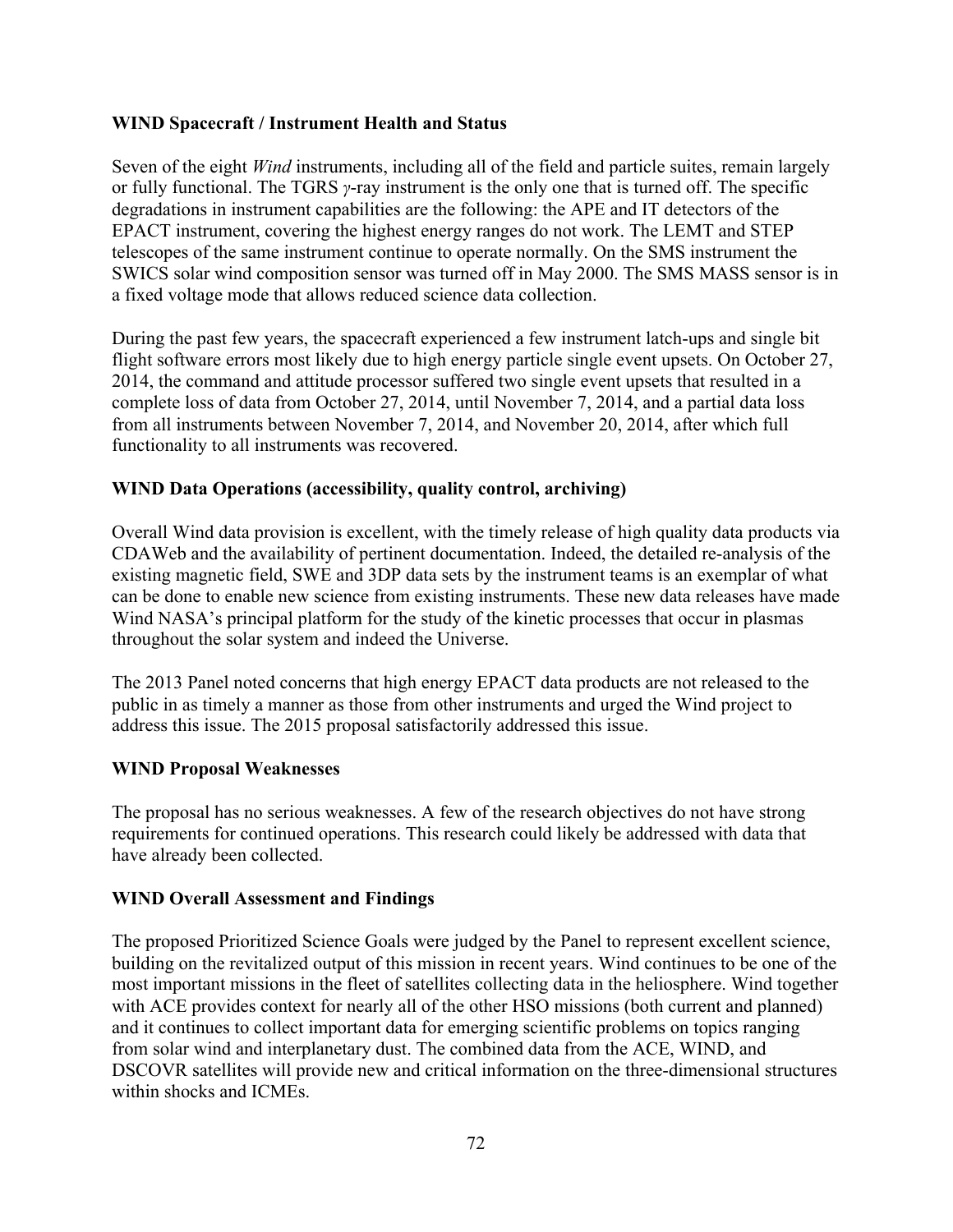The panel strongly endorses the proposed 3-point solar wind structure capability and believes that it should be developed into an enhancement to the OMNI dataset which routinely determines the orientation of solar wind discontinuities to provide improved estimation of the time of arrival of geoeffective solar wind events at the dayside magnetopause.

The Wind budget is within guidelines and fully reasonable for supporting the operations, mission services, and science data analysis required to maintain the integrity of these critical data sets. The Wind data are highly reliable and readily available. The Wind data will be very important in providing the context and the drivers for all of the upcoming missions such as Solar Probe, Solar Orbiter, Magnetosphere Multi-Scale, ICON, and GOLD.

# **WIND Overall Grade**

Overall, the panel rated the proposed extended mission for Wind as Excellent (median score 7) for future mission science and Compelling (median score 8) for contribution to the HSO.

# **5. Mission Archive Plans**

The Call for Proposals for the 2015 Senior Review requested each participating mission to append its up-to-date Mission Archive Plan (MAP) to its proposal for continued operations. In particular, "each mission should submit a MAP with an emphasis on describing what final, useful, calibrated, documented products the mission will produce that will form the mission's active legacy. Missions should also show the progress they have made in serving and documenting their data from the last Senior Review." Note that IRIS, SDO and Van Allen Probes submitted their initial MAPs to this review.

Following the practice of previous SRs, the MAPs where evaluated by an independent group of data archive experts led by Dr. Aaron Roberts of the Goddard Spaceflight Center. The summary of the reviews by this group is attached.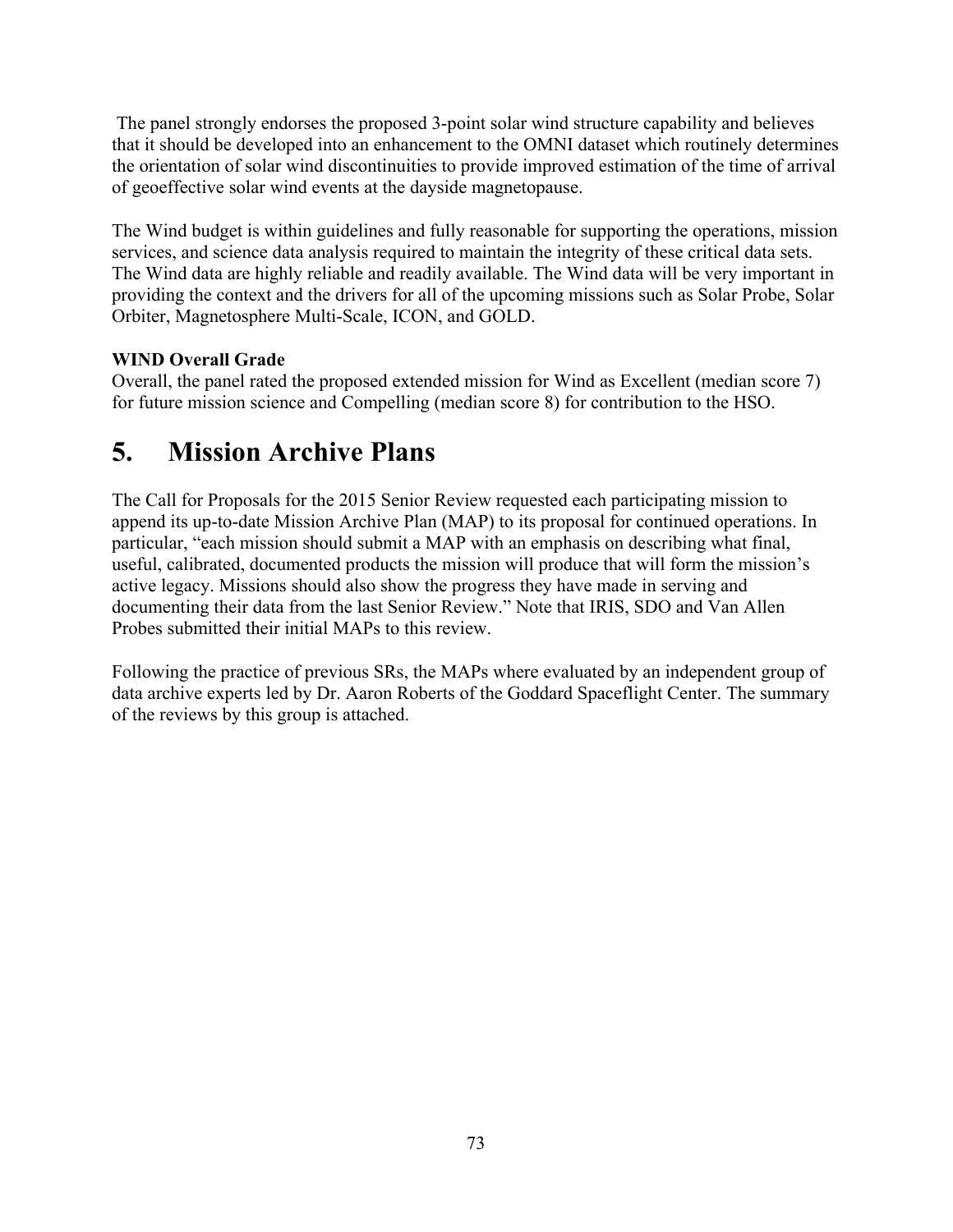# **Appendix 1: Summary Reviews of Mission Archive Plans** for the Heliophysics Senior Review of Operating Missions 23 April 2015

Following the provisions of the Heliophysics Data Policy, each mission in extended phase of operations is to prepare and maintain its Mission Archive Plan (MAP). These plans focus "on the content of the data and metadata files at the end of the mission. The MAP will depict the status of the mission's science data (science quality, documentation, formats, standards, and essential data analysis tools) with respect to the mission's planned archival science data. The MAP should show the path to creating the mission's Resident Archive(s) and the subsequent Final Archive(s). The MAP will be updated as the mission progresses into and through its extended mission phase. The MAP review will include an assessment of the adequacy and appropriateness of the planned data products and proposed archival transition."

The Call for Proposals for the 2015 Senior Review requested each participating mission to submit its up-to-date MAP appended to its proposal for continued operations. In particular, "each mission should submit a MAP with an emphasis on describing what final, useful, calibrated, documented products the mission will produce that will form the mission's active legacy. Missions should also show the progress they have made in serving and documenting their data from the last Senior Review." Note that IRIS, SDO and Van Allen Probes submitted their initial MAPs to this review.

Following the practice in previous SRs, the MAPs where evaluated by an independent group of data archive experts led by Dr. Aaron Roberts of the Goddard Spaceflight Center.

# **General comments:**

 $(1)$  All missions are providing access to data products through mission web sites and/or HP Data Centers (SDAC and SPDF). Nearly all of the expected products are available, most are easily accessed, and nearly all are available in standard formats (FITS, CDF, and NetCDF). Many missions, especially newer ones, are placing data in the Final Archives from the mission start, thus making "final archiving" straightforward. The situation continues to improve from one Senior Review to the next. As a testimony to the richness of the data environment that the field has achieved, it has become impossible to survey adequately all the missions' datasets in detail for this review.

(2) With few exceptions, documentation of the instruments and products is good. Efforts are being made to preserve the documentation in data centers, but this is not being done systematically. This should not be a difficult problem to solve, but some thought should be given to a systematic approach.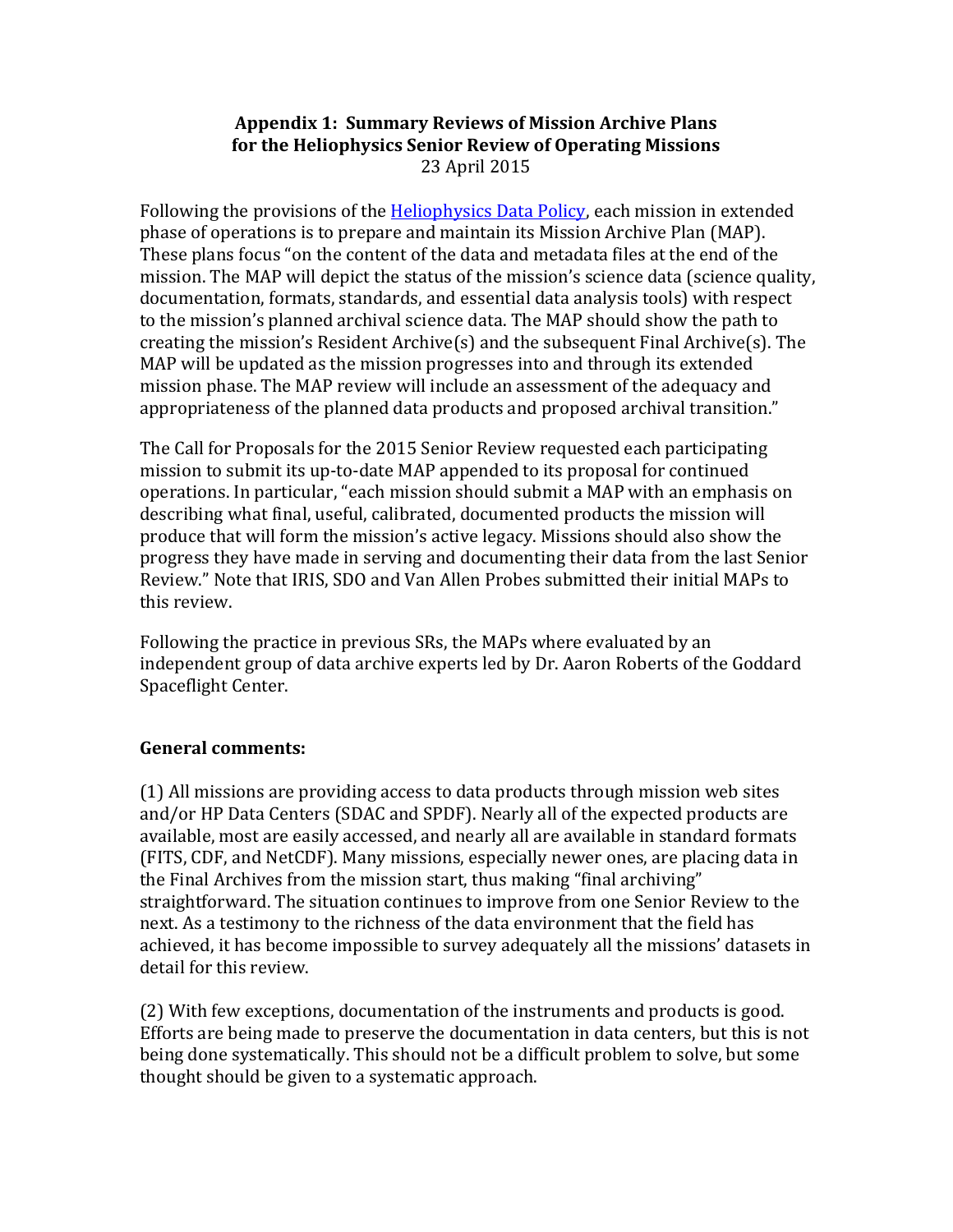(3) A general issue is the degree to which specialized tools for the visualization and use of the data can be preserved post-mission in the Final Archives. Simple time series or image products are typically very well served by the current Final Archives; more complex products will, in some cases, require more thought to preserve the utility. (The development of tools such as [Helioviewer, Autoplot and SPEDAS should help with this.)

(4) Some missions seem to see the Resident Archive phase as a time to complete analysis and processing over a number of years. This has been done in a few special cases in the past, but this is not the expected mode of operation going forward. In general, as the flow of data and documentation to Final Archives becomes routine, the role of Resident Archives (which have small funding in any case) will decrease, and perhaps disappear. Missions will mostly be expected to use their ramp-down funding to complete their archiving tasks.

(5) Efforts are being made to deal with NetCDF files in Final Archives. As with CDF and HDF, standards for such things as the representation of time would increase the utility of the NetCDF format as a general archival format.

(6) There is considerable dependence on IDL for processing and analysis of data, especially but not solely in the Solar Physics realm. The concern with this is that not all researchers can afford to support the commercial products, and that being dependent on a company that presumably has a finite lifetime presents a risk. Theses issues are being addressed through a number of routes, including the development of Python and other open-source tools and the use of IDL's ability to make stand-alone applications that do not require an IDL license. It is not clear to what extent IDL dependence represents a significant burden or to what extent it represents more of a long-term risk than depending on any other product (e.g., Java-3D is free, but may not be supported long-term).

(7) The most significant potential single new cost to the HP Data Archives is the long-term archiving and serving of SDO data. The SDO team has begun the investigation of the magnitude of the task. The SDO MAP does not, however, provide cost estimates for specific approaches; HQ, the Data Centers, and SDO will need to devise of the most cost-effective approach as well as the means to pay for it.

(8) Not all missions have realized that under the current Heliophysics data policy the NSSDC is not the Final Archive for HP data, but this is a minor point. There is also a fair amount of confusion about SPASE, Virtual Observatories, and the general structure of the HP Data Environment. It is anticipated the planned improvements to the Heliophysics Data Program should help to clear up these issues.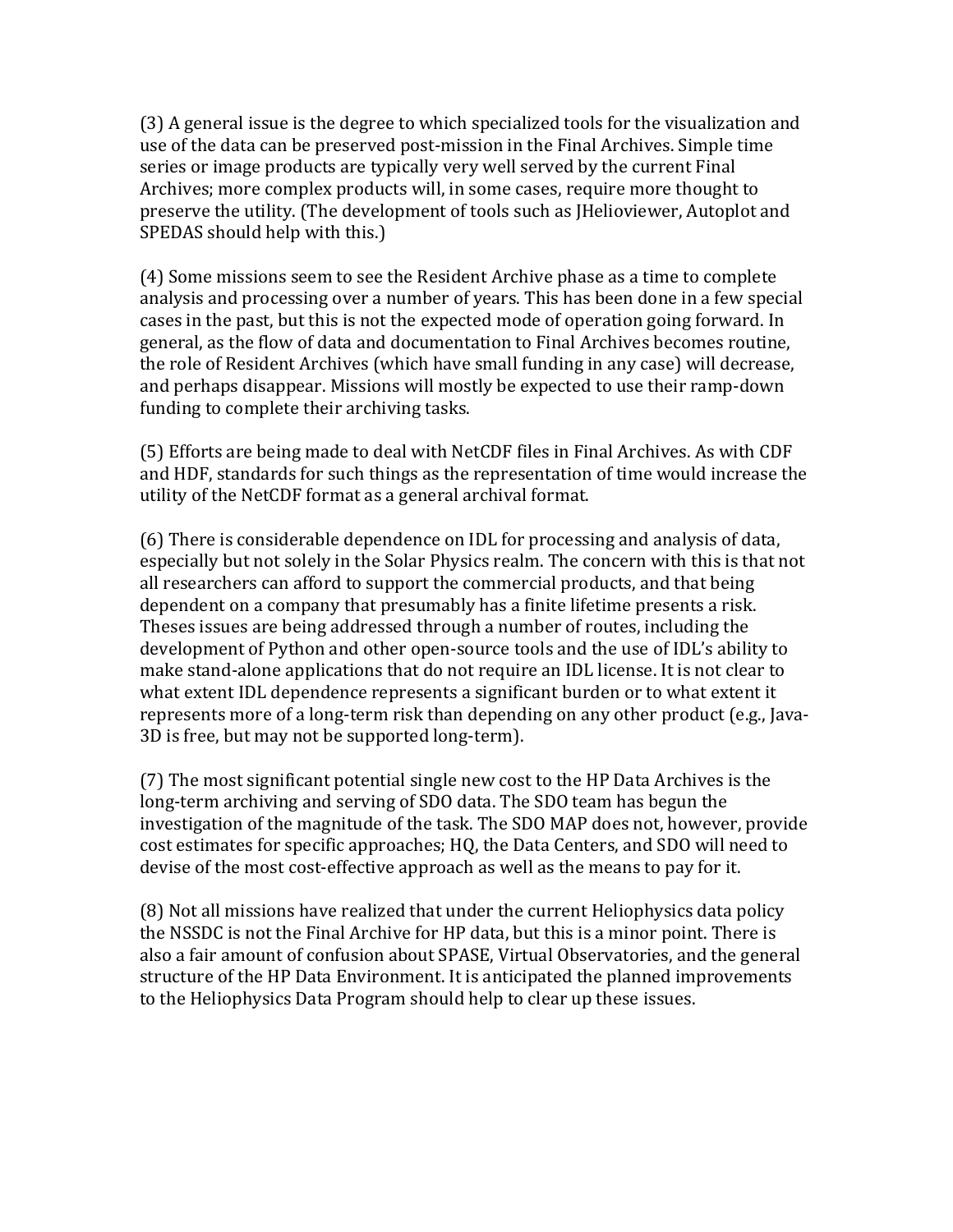#### **Summary Reviews of Mission MAPs**

## **ACE MAP**

The ACE mission has done an exemplary job of producing, providing access to, and documenting data from the mission. In addition to providing data as ASCII and HDF files from the ACE Science Center, the mission provides archival versions of all products to SPDF in CDF, and thus guarantees easy, long-term access to the data. A few products remain to be incorporated into the CDAWeb distribution, but there is a plan to do this in a timely fashion. ACE has done an excellent job of producing what is needed for a lasting Final Archive.

#### **AIM MAP**

The AIM mission provides an extensive set of products in NetCDF format and makes them readily available through instrument web sites coordinated through a Science Data System (SDS). Documentation that includes calibration information is provided for all the products, and is easy to find. Both overview graphics and NetCDF files are available, although the route through the various data centers and web pages can be confusing at times. IDL software is provided for reading NetCDF files. The team has worked with SPDF to demonstrate the transfer of data to the Final Archive. It is not clear what the team means by a "Resident Archive" in this case, and in any case the further preparations for final archiving and effective serving of the data long-term should not wait for a Resident Archive stage. The data reduction code to be archived will not be complete, but will be for "future reference." Also, it is not clear why the analysis tools will not be included in the final archive, or the extent to which the products will be useful without those tools. Overall, the AIM mission is doing a very good job of producing and serving a comprehensive set of data products, but it is not clear that the preparations for a final archive will guarantee that the numerical data products will continue to be useful post-mission.

# **CINDI MAP**

The CINDI instrument on the C/NOFS satellite delivers information from an ion velocity sensor (IVM) and a neutral wind sensor (NWM). The high-resolution ion density, composition, temperature, and drift data from the IVM instrument have been archived at SPDF in CDF and HDF format and are available from CDAWeb ftp archive and also from the CINDI Data Distribution Website at the University of Texas at Dallas. The activities during this proposal period are focused on the production and archiving of a viable NWM data product. This sensor provides data only below the exobase (~440 km) and it has not been operated continuously through the mission. It needs a refinement of the post-processing procedures to obtain meridional wind velocity and the neutral number density for periods of operation below the exobase. The CINDI MAP did not discuss the documentation of the instruments or products, but more information is available at the UT Dallas CINDI home page. Preservation of documentation is as important as preserving the data. The CINDI MAP needs to address this deficiency.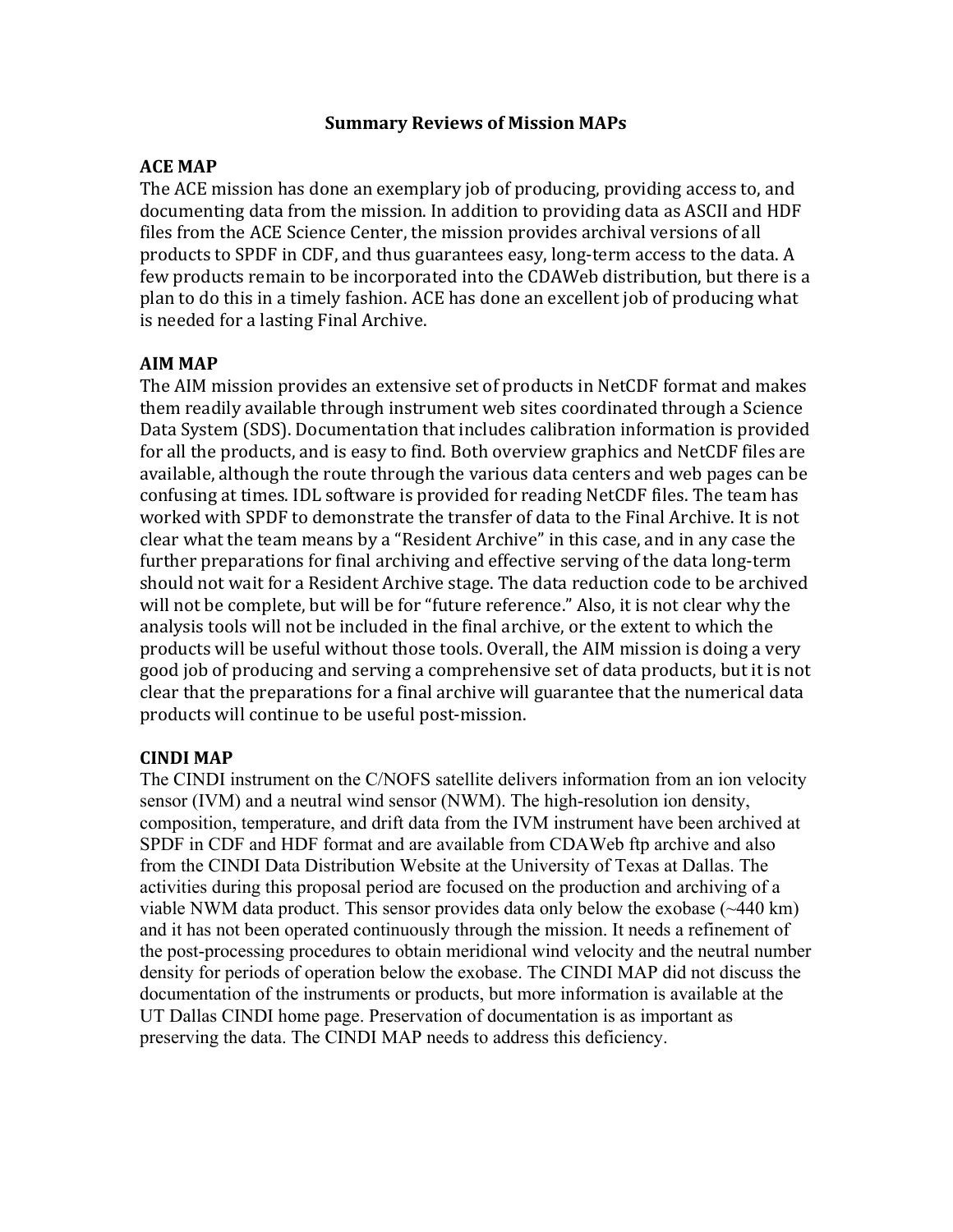#### **Hinode MAP**

The Hinode mission provides an extensive set of products, all of which are served both on instrument-based web sites and from the Hinode Science Center (HSC) housed at SDAC, and all of which are in standard FITS format. Access to the products at the HSC is through the Virtual Solar Observatory. The products are also registered in the Heliophysics Events Knowledgebase. The Plan states that the data products will be delivered to NSSDC for final archiving, but the products are already at what the current HP Data Policy designates as the final archive (SDAC). Quick look images are available by instrument at various sites. The co-alignment database is very important, but it is not clear how it would be used as part of the final archive. The MAP does not describe a unification of the various products and documentation in one place, although it does describe the production of final products (independent of SolarSoft) for all but the EIS instrument, including JPEG2000 files for JHelioviewer in the XRT case. There is no timeline for the production of final products. Hinode data are held in Japan in the DARTS system as well in European sites, and thus should be well preserved. Overall, while the mission is providing excellent products in a variety of ways, some further thought is needed on how to bring the data, tools, and documentation together in a more cohesive final archive.

# **IBEX MAP**

The IBEX mission has, from the start, made all data and overview graphics available as quickly as feasible, and they have maintained both mission and Final Archive versions of the data, including both graphical and numerical representations. Many articles that aid in understanding the data and results from it are summarized and posted on the mission web site. One issue, which should be easily fixed, is that the presentation of the data in the HDP and Final Archive is somewhat confusing. For example, it is not immediately apparent that SPDF has the most recent data ("release  $8$ "), but some digging reveals that it does. There needs to be a "guide for the perplexed" that is easily found; the current MAP could serve as a good starting point. The data are currently provided in ASCII, which for such small volumes of data is workable, although CDF versions in a consistently constructed final archive would be desirable. The plan for data archiving is exemplary in its completeness in terms of data, software, and documentation.

# **IRIS MAP**

The IRIS mission is doing an excellent job of producing, providing, and preserving a comprehensive set of data products. While SolarSoft is used for producing Level 3 products (due to volume constraints), fully calibrated products are produced in FITS format that do not require software processing. Data are mirrored at multiple sites, and mirroring at SDAC is planned. Since the mission has been active for a relatively short time, it is not surprising that the plan for Final Archiving is not very detailed, but it includes the transfer of data to SDAC and the continued serving of the data through VSO. Documentation is extensive and easily accessible. Software will presumably persist in SolarSoft, but this should be made explicit. Data volumes are relatively large (100TB total), but not a problem by current standards.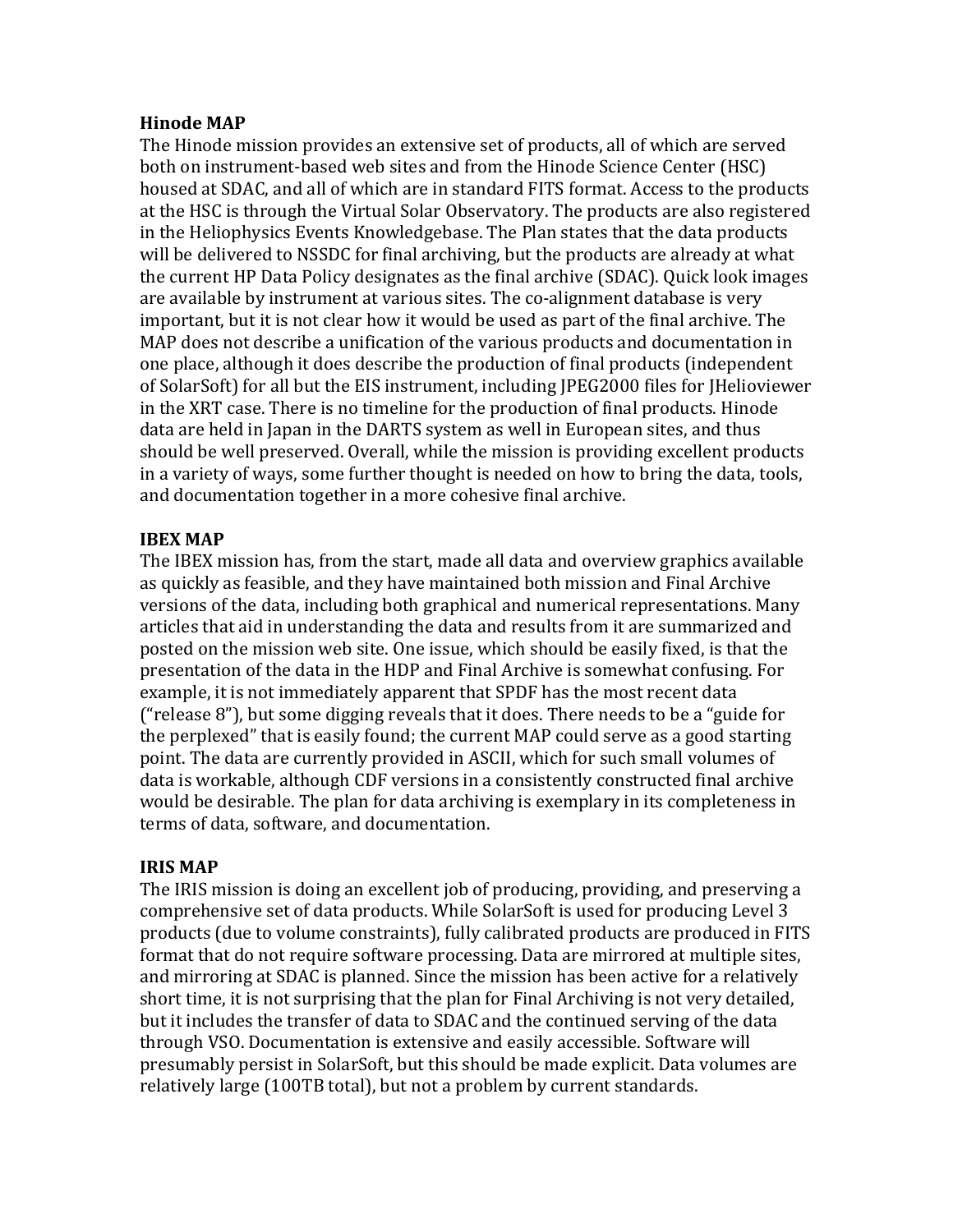#### **RHESSI MAP**

The RHESSI mission provides an excellent set of data, tools, and documentation, and the MAP provides a detailed and well-thought-out plan (including cost estimates) for preserving the missions utility. The current implementation includes extensive tools in SolarSoft in addition to easily used browse tools. There will soon be a set of standardized Level 2 SolarSoft-independent data products that will be easily distributed and contain the information needed by most of the scientists using RHESSI in studies correlating data from multiple wavelength ranges. The post mission plan provides a route to preserving the utility of the data even without the use of SolarSoft. The reviewers of the RHESSI MAP are concerned is that while the production of "visibilities" may be an excellent way to do this, they will be expensive to execute as indicated in the projected budget. Also, more detailed plans should be worked out with SDAC before the mission ends.

#### **SDO MAP**

The SDO mission has done a wonderful job of providing a comprehensive set of products in a variety of useful ways. The mission provides high-resolution processed images, level-0 and processed FITS files, search engines, effective browse services, and a cutout service that delivers data for selected regions. They have supported SunPy, a Python-based and therefore open source version of an increasingly complete version of SolarSoft. The most significant potential single new cost to the HP Data Archives is the long-term archiving and serving of SDO data. The SDO team has begun the investigation of the magnitude of the task. The SDO MAP provides a good discussion of some of the possible ways to go about producing a post-mission SDO archive, but it does not provide specific cost estimates for these approaches; HQ, the Data Centers, and SDO need to come to resolve the most costeffective approach as well as how to pay for it. In the meantime, the SDO project is producing all the material that would be needed for such an archive.

# **STEREO MAP**

The STEREO mission has produced a comprehensive set of coronal images and insitu time series data that are served from the mission archive at SDAC in addition to (for in-situ products) both mission sites and SPDF. The instruments are well documented, but specific data product documentation is difficult to find. There is little discussion (except for SECCHI) in the MAP of the products that are or will be produced, except to say that a year will be required to do final calibration, validation, and completion of the most recent data. The fact that the data already reside in the Final Archives means that this plan, while not detailed, should be effective. SolarSoft will not be required to use the final SECCHI FITS files. The STEREO MAP needs to specify plans for archiving clear documentation of data products including their production and their caveats.

#### **THEMIS MAP**

The THEMIS mission has done an excellent job at producing high quality products that are available both from mission sites and from SPDF via CDAWeb and ftp. The mission has produced IDL-based software, "SPEDAS." that grew out of the needs of a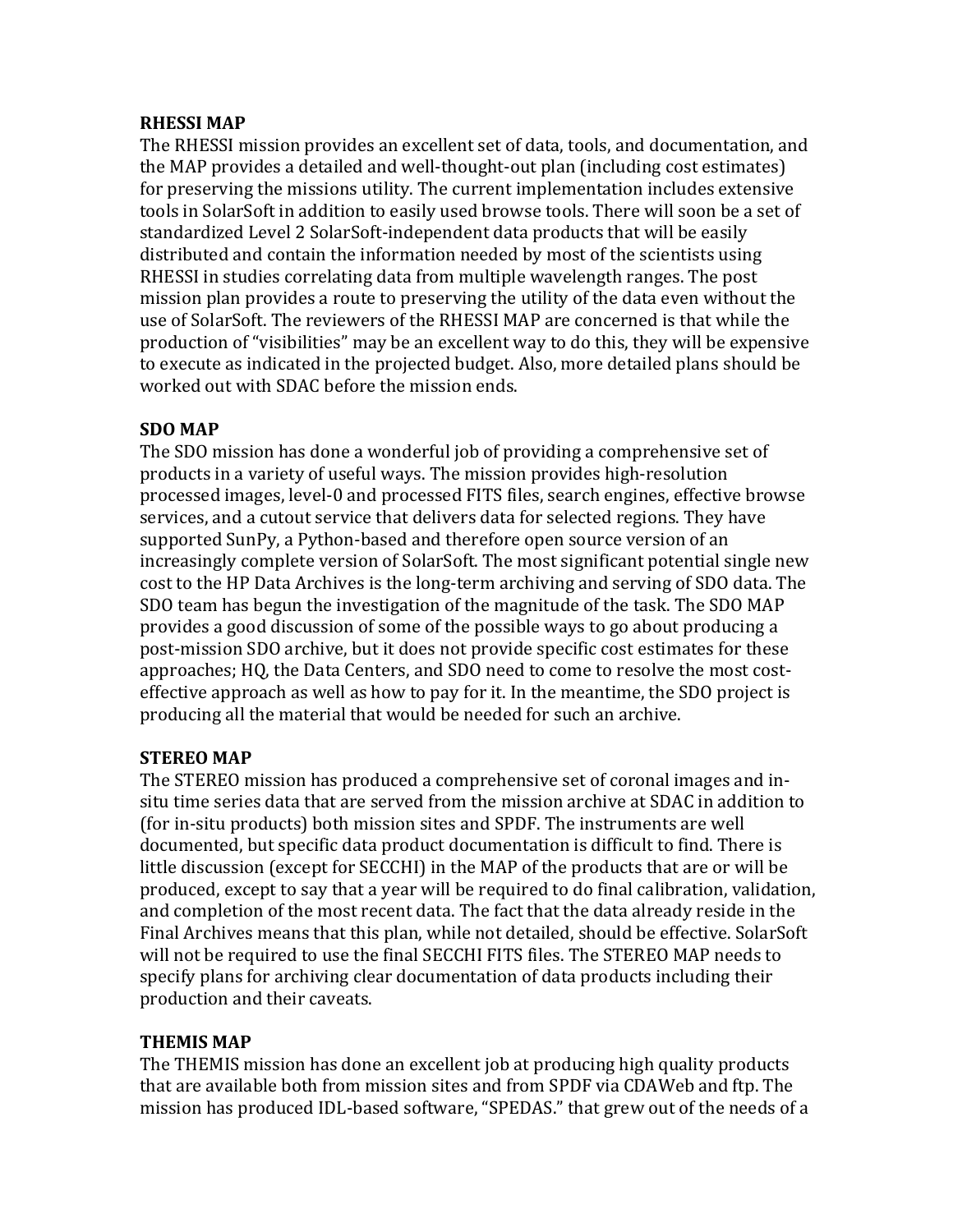number of missions. It has become a general analysis tool that includes the use of SPDF Web Services to access all of CDAWeb in addition to providing specific readers and analysis tools for THEMIS and other instruments. Data from all five THEMIS spacecraft and from ground sites are available from various sites, and have been produced as CDF files that are available from the Final Archive (SPDF). The THEMIS mission web site is nicely organized and provides clear routes to extensive documentation. 

## **TIMED MAP**

The TIMED mission produces a comprehensive set of products that are generally well documented. Most of the data are in NetCDF, although some are in IDL savesets, which should be converted for long-term archiving. Distribution is through various web sites and VITMO; the route to data is not always straightforward, but files are available for easy downloading. Good browse products exist. Tools for analysis mostly consist of a list of IDL files, documented internally. The MAP deals with the preservation of the data, but does not discuss how useable the data will be post mission. The ongoing discussions with SPDF should be continued with a view to establishing how best to make the final archive useful.

# **TWINS MAP**

The TWINS mission is producing comprehensive sets of calibrated images and other products from neutral-atom imagining instruments on a pair of spacecraft. They are using standard formats for the data products, and working closely with SPDF to make data available through CDAWeb and ftp transfers. References are given for the instrument and processing algorithms, and the fact that the instruments are copies of the MENA instrument on IMAGE means that there is a heritage of other documents, but overall the web site lacked detail on products, what was done to make them, and how to interpret them. It would be a good start to put the information in the MAP onto the web page. The MAP states that SPDF has been provided with documentation, but it is not obvious that there is a route to this. The "enhanced online dynamic plotting and data filtering capabilities" are for users who know the instruments intimately; this should be described without requiring a password. It is not clear how to take advantage of the many views in the PostGRE SQL database or how shutting down the database would degrade capabilities. In summary, the TWINS mission provides open and easy access to a comprehensive set of high quality products, but the documentation of these products could use improvement. The TWINS team is clearly dedicated to providing the highest quality possible long-term archive, but it is not clear exactly what will be lost in moving from current processing capabilities to a Final Archive.

# **Van Allen Probes MAP**

The Van Allen Probes mission does an exemplary job of producing and making available an extensive set of data products. They have worked with the SPDF to provide data in standard CDF format for distribution through CDAWeb, thus accomplishing a major part of the final archiving task. Although a few of their links to some of the quick look and other pages were broken, in general the Science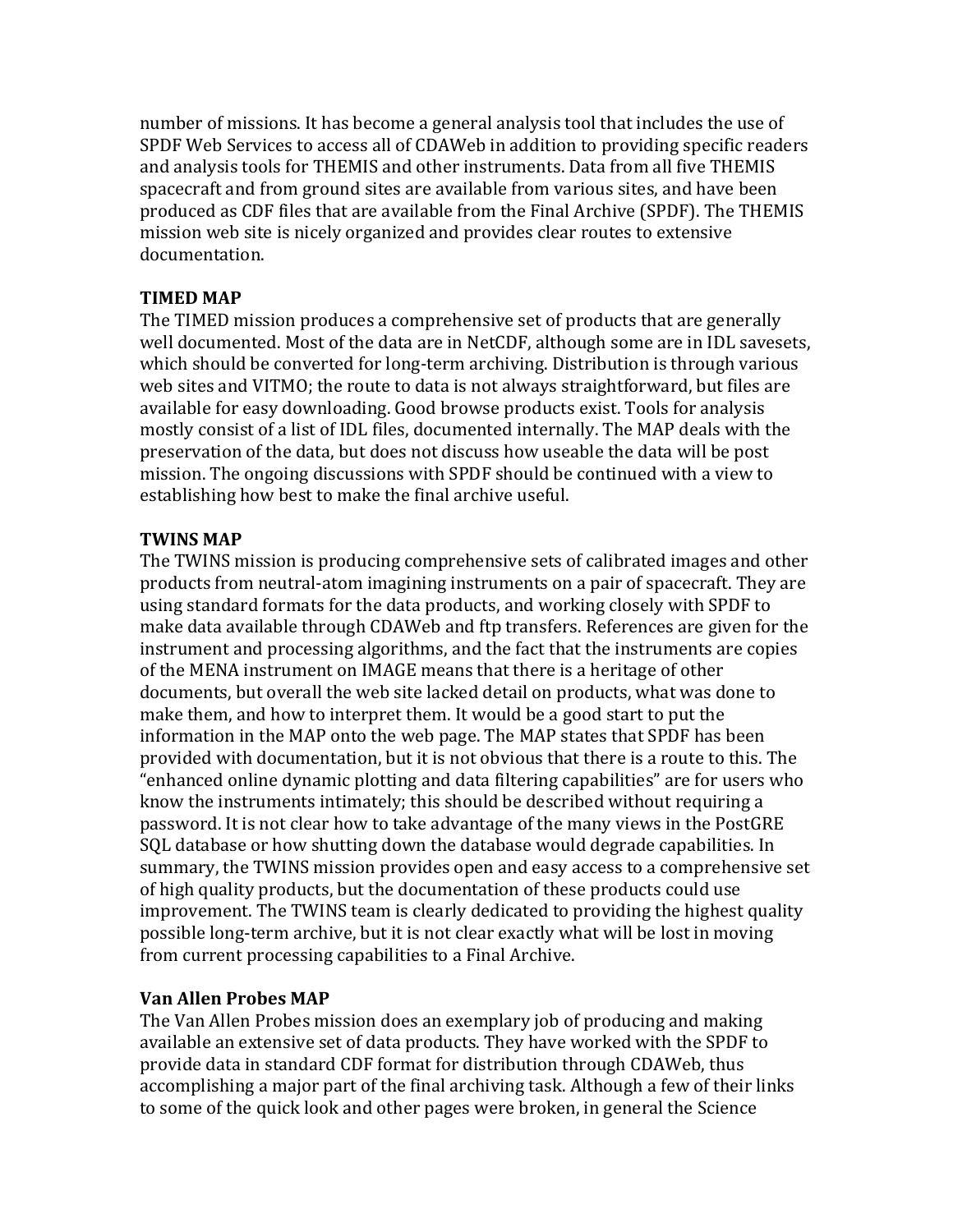Gateway provides convenient access to information and documentation, and the "rPlot" tool provides very nice overviews of data. However, the Gateway does not seem to provide very direct links to data files, whether for the mission or for "related data." Data are accessible for all the instruments except RPS (which seems to have only level-0 data), but there was no easy route to obtain multi-instrument, multi-spacecraft data other than as browse plots. CDAWeb can provide this, but it is not an obvious route to the data from either the Gateway or Mission websites. There is considerable documentation of the instruments and data products, but it is difficult to evaluate it as a whole because it is widely distributed at a variety of sites. Overall, the Van Allen Probes mission is doing an excellent job of producing and providing data, but it would be useful to have a more cohesive view into the data and its documentation both for current use by non-team scientists and for the final archiving of the data.

#### **Voyager MAP**

The Voyager Interstellar Mission continues to deliver unique data from the instruments still functioning well. The data are in a variety of formats (mostly ASCII and some csv), and are delivered from a diverse variety of sites. Encounter data is stored in PDS, but most of the general mission data have not been placed in Final Archives. It is to be expected that the oldest mission in the Heliospheric System Observatory would have traits reflecting its age, and the following comments are meant to encourage improvements as possible. It is suggested that the LECP data be processed with Excel, although the procedure is simple enough to be done otherwise; calibrated flux products are promised in the MAP, and should be produced. It is not clear why the CRS team is reluctant to produce complete count rate and flux products at the highest possible time resolution, but CRS data in general are well documented and up-to-date. The MAG data are difficult to produce, but it is still unclear exactly what is being produced and provided. The provision of a complete 48s product, as indicated in the MAP, would be very welcome, but no timetable was given. PLS and PWS data are produced routinely. PLS data are stored as ASCII files and are available at SPDF as well as the instrument site. PWS files are only available at the Iowa PDS node, where the full resolution data is in binary form and uncalibrated. Greyscale browse plots exist for the PWS data, but are small and difficult to read. (Note: The NSSDC is no longer the Final Archive for HP data. The final archive for the Voyager Interstellar Mission will be the SPDF.) Coordination between the mission/instrument teams and SPDF would help in producing a cohesive Voyager archive.

#### **Wind MAP**

The WIND mission delivers a comprehensive set of high-quality products, primarily through CDAWeb and the SPDF ftp site. The WIND team has teased much more from some of the datasets than was originally anticipated, such as the detailed information now available on proton and Helium anisotropies from SWE. The magnetic field product now provides all the information that is likely possible. The 3DP proton moments, although noisy, provide the highest resolution plasma information available in the solar wind. The MAP notes that there is still more to be